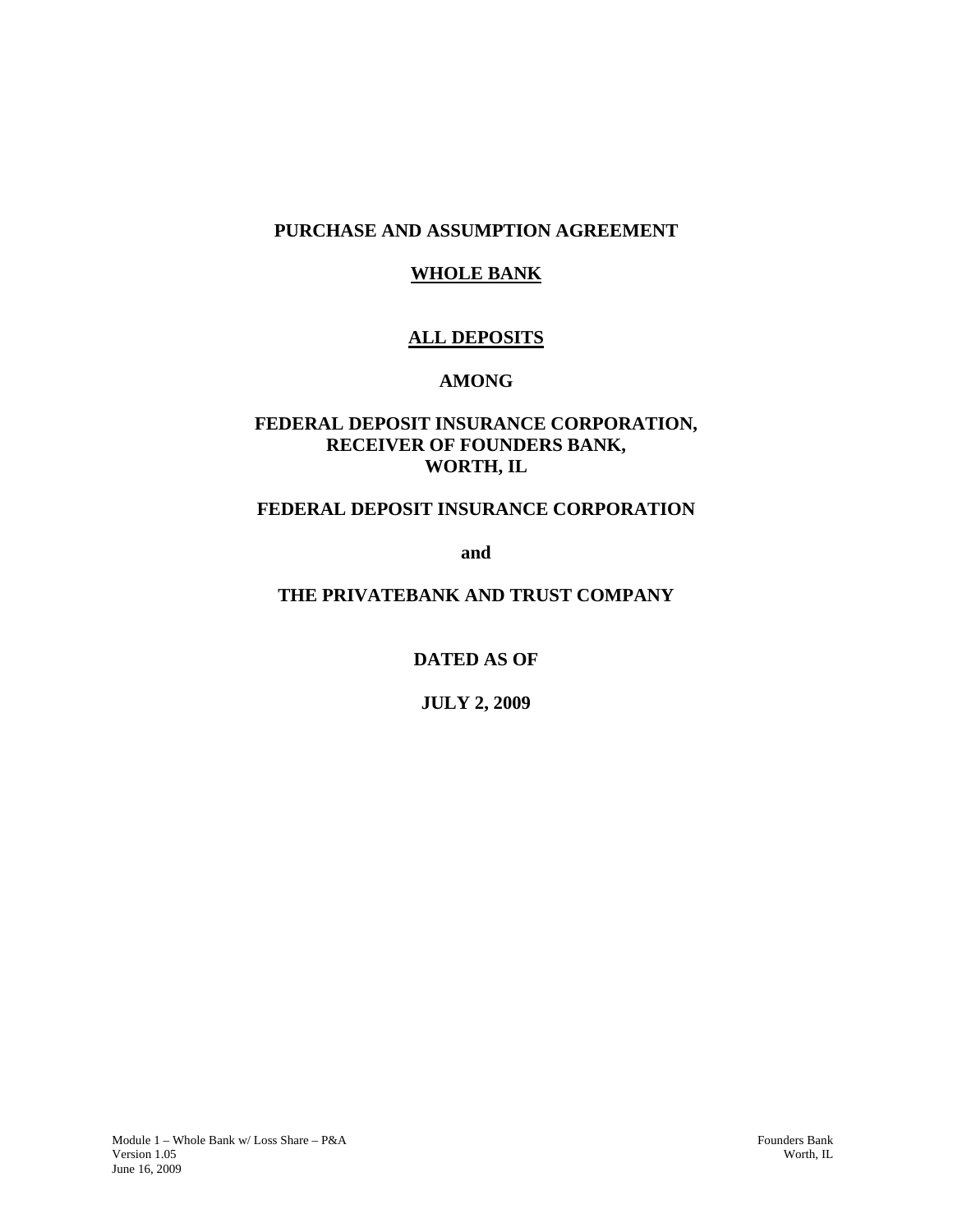## **TABLE OF CONTENTS**

| <b>ARTICLE I</b>   |                                                                          |  |
|--------------------|--------------------------------------------------------------------------|--|
| <b>ARTICLE II</b>  |                                                                          |  |
| 2.1                |                                                                          |  |
| 2.2                |                                                                          |  |
| 2.3                |                                                                          |  |
| 2.4                |                                                                          |  |
| <b>ARTICLE III</b> |                                                                          |  |
| 3.1                |                                                                          |  |
| 3.2                |                                                                          |  |
| 3.3                | Manner of Conveyance; Limited Warranty;                                  |  |
|                    |                                                                          |  |
| 3.4                |                                                                          |  |
| 3.5                |                                                                          |  |
| 3.6                |                                                                          |  |
| <b>ARTICLE IV</b>  | <b>ASSUMPTION OF CERTAIN DUTIES AND OBLIGATIONS16</b>                    |  |
| 4.1                |                                                                          |  |
| 4.2                |                                                                          |  |
| 4.3                |                                                                          |  |
| 4.4                |                                                                          |  |
| 4.5                |                                                                          |  |
| 4.6                |                                                                          |  |
| 4.7                | Agreement with Respect to Leased Data                                    |  |
|                    |                                                                          |  |
| 4.8                | Agreement with Respect to Certain                                        |  |
|                    |                                                                          |  |
| 4.9                |                                                                          |  |
| 4.10               |                                                                          |  |
| 4.11               |                                                                          |  |
| 4.12               | Agreement with Respect to Continuation of Group                          |  |
|                    |                                                                          |  |
| 4.13               |                                                                          |  |
| 4.14               |                                                                          |  |
| 4.15               |                                                                          |  |
| 4.16               | Agreement with Respect to The John Warner Bank, Clinton, IL,             |  |
|                    | First State Bank, Winchester, IL, The First National Bank of Danville,   |  |
|                    | Danville, IL, Rock River Bank, Oregon, IL, and The Elizabeth State Bank, |  |
|                    |                                                                          |  |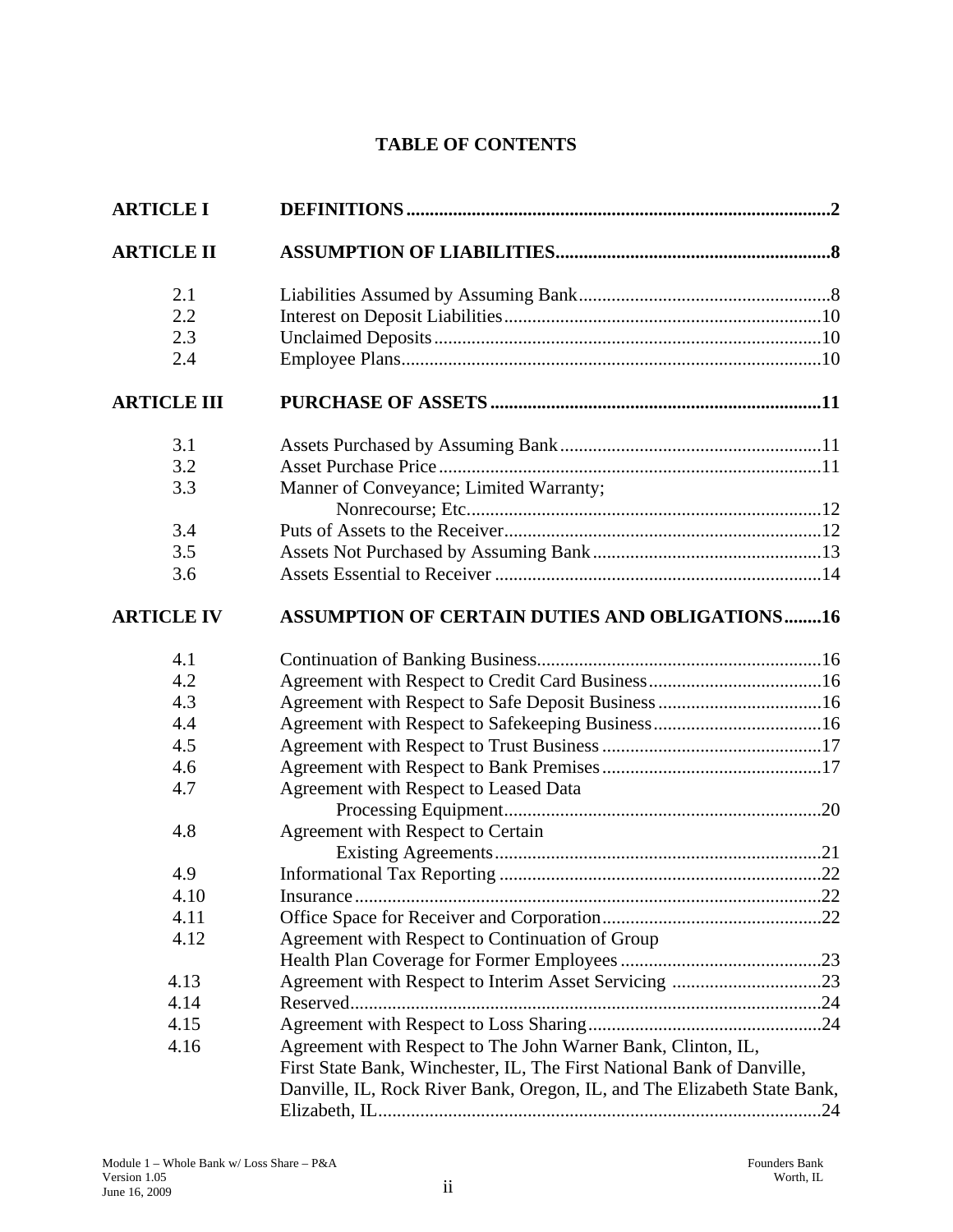| <b>ARTICLE V</b>    | DUTIES WITH RESPECT TO DEPOSITORS                     |  |
|---------------------|-------------------------------------------------------|--|
|                     |                                                       |  |
| 5.1                 |                                                       |  |
| 5.2                 |                                                       |  |
| 5.3                 |                                                       |  |
| <b>ARTICLE VI</b>   |                                                       |  |
| 6.1                 |                                                       |  |
| 6.2                 |                                                       |  |
| 6.3                 |                                                       |  |
| 6.4                 |                                                       |  |
| <b>ARTICLE VII</b>  |                                                       |  |
| <b>ARTICLE VIII</b> |                                                       |  |
| 8.1                 |                                                       |  |
| 8.2                 | Correction of Errors and Omissions; Other Liabilities |  |
| 8.3                 |                                                       |  |
| 8.4                 |                                                       |  |
| 8.5                 |                                                       |  |
| <b>ARTICLE IX</b>   |                                                       |  |
| 9.1                 |                                                       |  |
| 9.2                 |                                                       |  |
| 9.3                 |                                                       |  |
| 9.4                 |                                                       |  |
| 9.5                 |                                                       |  |
| 9.6                 | Proceedings with Respect to Certain Assets            |  |
|                     |                                                       |  |
| 9.7                 |                                                       |  |
| <b>ARTICLE X</b>    |                                                       |  |
| <b>ARTICLE XI</b>   | <b>REPRESENTATIONS AND WARRANTIES OF THE</b>          |  |
| <b>ARTICLE XII</b>  |                                                       |  |
| 12.1                |                                                       |  |
| 12.2                |                                                       |  |
| 12.3                |                                                       |  |
| 12.4                |                                                       |  |
| 12.5                |                                                       |  |
|                     |                                                       |  |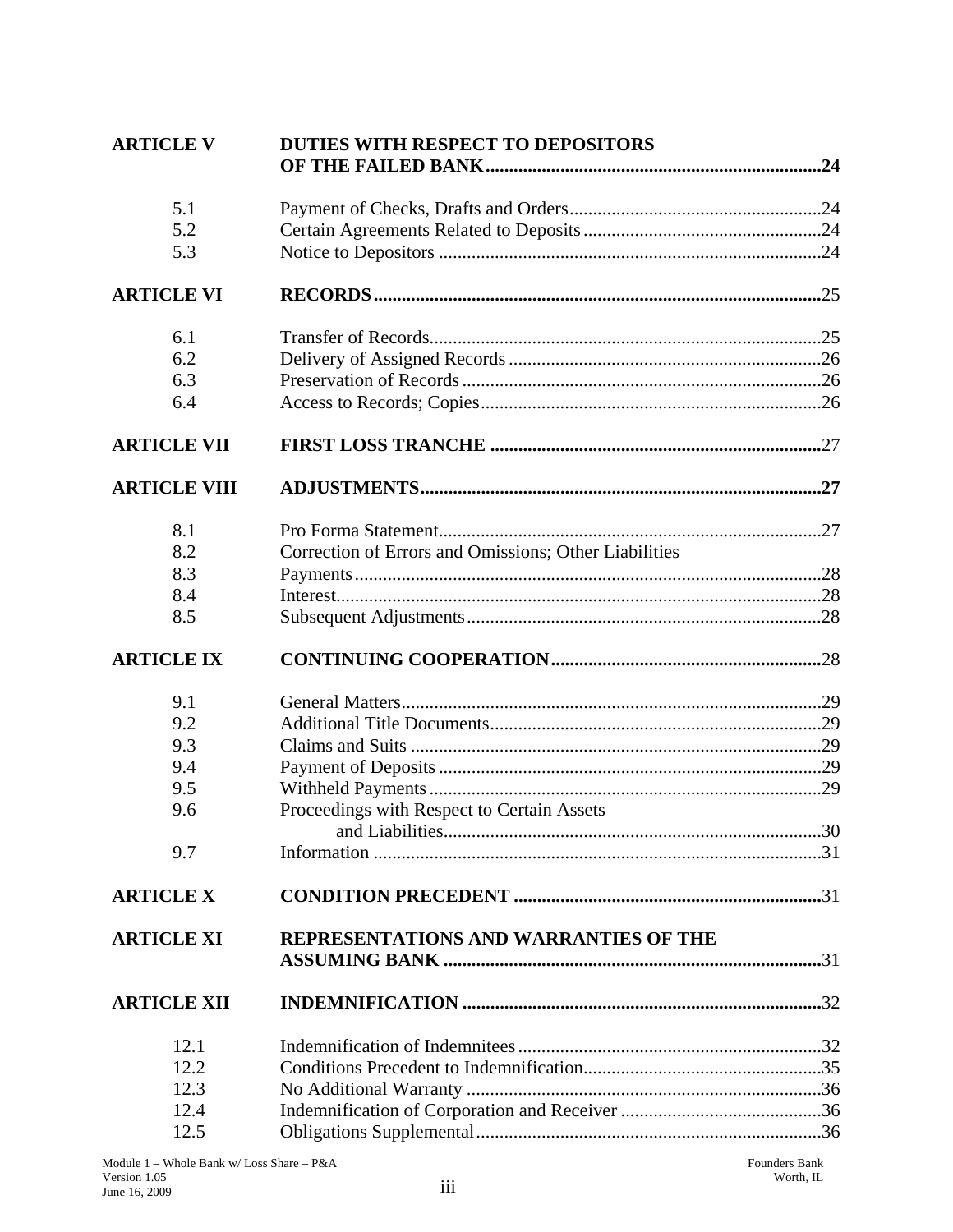| 12.6                |  |
|---------------------|--|
| 12.7                |  |
| 12.8                |  |
| <b>ARTICLE XIII</b> |  |
| 13.1                |  |
| 13.2                |  |
| 13.3                |  |
| 13.4                |  |
| 13.5                |  |
| 13.6                |  |
| 13.7                |  |
| 13.8                |  |
| 13.9                |  |
| 13.10               |  |
| 13.11               |  |
| 13.12               |  |
| 13.13               |  |

### **SCHEDULES**

| 2.1    |                                                            |  |
|--------|------------------------------------------------------------|--|
| 2.1(a) |                                                            |  |
| 3.1    |                                                            |  |
| 3.2    |                                                            |  |
| 3.5(l) |                                                            |  |
| 4.15A  |                                                            |  |
| 4.15B  |                                                            |  |
| 7      | Calculation of Deposit PremiumError! Bookmark not defined. |  |

## **EXHIBITS**

| 4.13  |  |
|-------|--|
| 4.15A |  |
| 4.15B |  |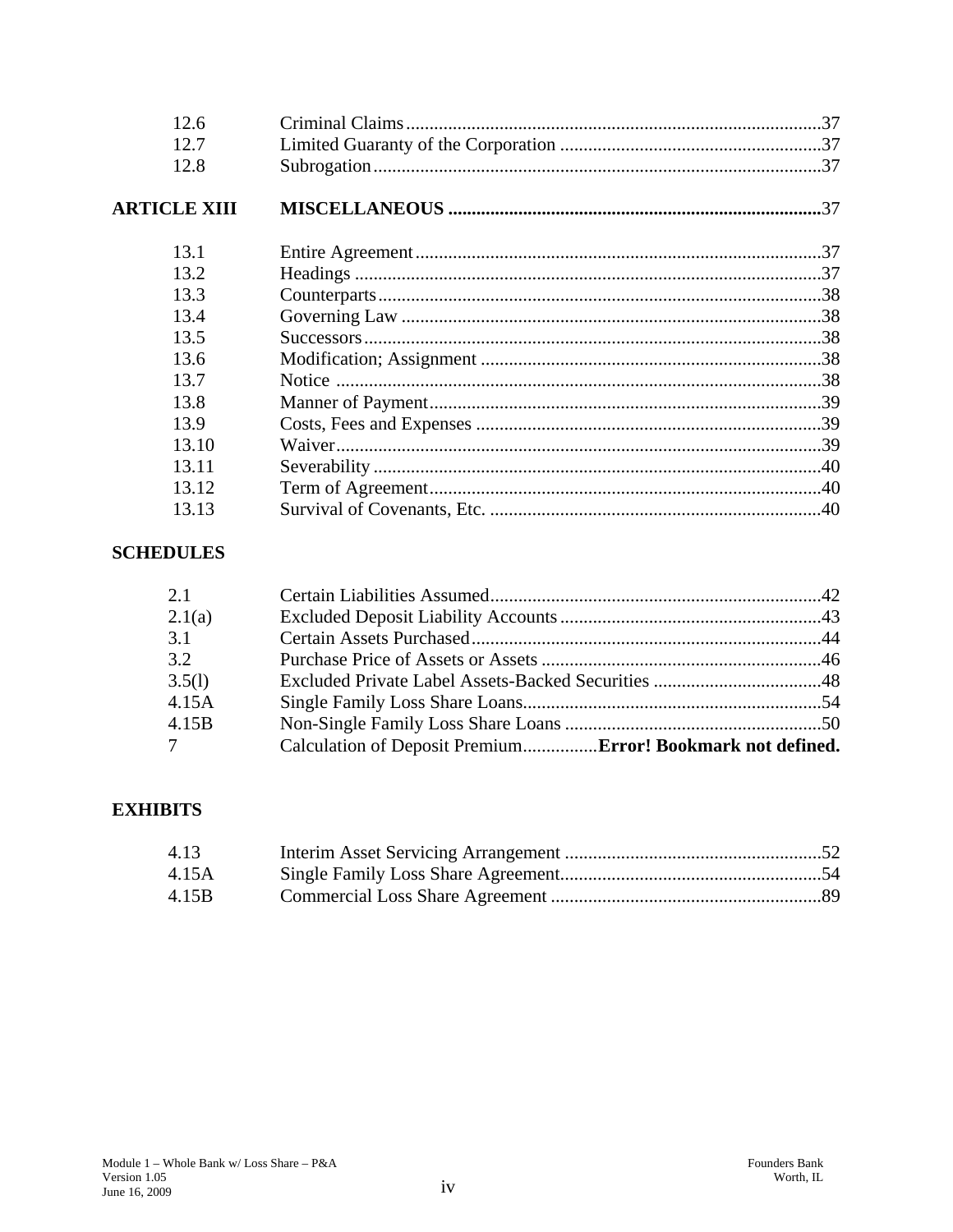### **PURCHASE AND ASSUMPTION AGREEMENT**

### **WHOLE BANK**

### **ALL DEPOSITS**

 **THIS AGREEMENT**, made and entered into as of the 2nd day of July, 2009, by and among the **FEDERAL DEPOSIT INSURANCE CORPORATION, RECEIVER of FOUNDERS BANK, WORTH, IL** (the "Receiver"), T**HE PRIVATEBANK AND TRUST COMPANY**, organized under the laws of the United States of America, and having its principal place of business in **CHICAGO, IL** (the "Assuming Bank"), and the **FEDERAL DEPOSIT INSURANCE CORPORATION**, organized under the laws of the United States of America and having its principal office in Washington, D.C., acting in its corporate capacity (the "Corporation").

#### **WITNESSETH**:

**WHEREAS**, on Bank Closing, the Chartering Authority closed **FOUNDERS BANK**  (the "Failed Bank") pursuant to applicable law and the Corporation was appointed Receiver thereof; and

 **WHEREAS**, the Assuming Bank desires to purchase certain assets and assume certain deposit and other liabilities of the Failed Bank on the terms and conditions set forth in this Agreement; and

**WHEREAS**, pursuant to 12 U.S.C. Section 1823(c)(2)(A), the Corporation may provide assistance to the Assuming Bank to facilitate the transactions contemplated by this Agreement, which assistance may include indemnification pursuant to Article XII; and

**WHEREAS**, the Board of Directors of the Corporation (the "Board") has determined to provide assistance to the Assuming Bank on the terms and subject to the conditions set forth in this Agreement; and

**WHEREAS**, the Board has determined pursuant to 12 U.S.C. Section 1823(c)(4)(A) that such assistance is necessary to meet the obligation of the Corporation to provide insurance coverage for the insured deposits in the Failed Bank.

 **NOW THEREFORE**, in consideration of the mutual promises herein set forth and other valuable consideration, the parties hereto agree as follows: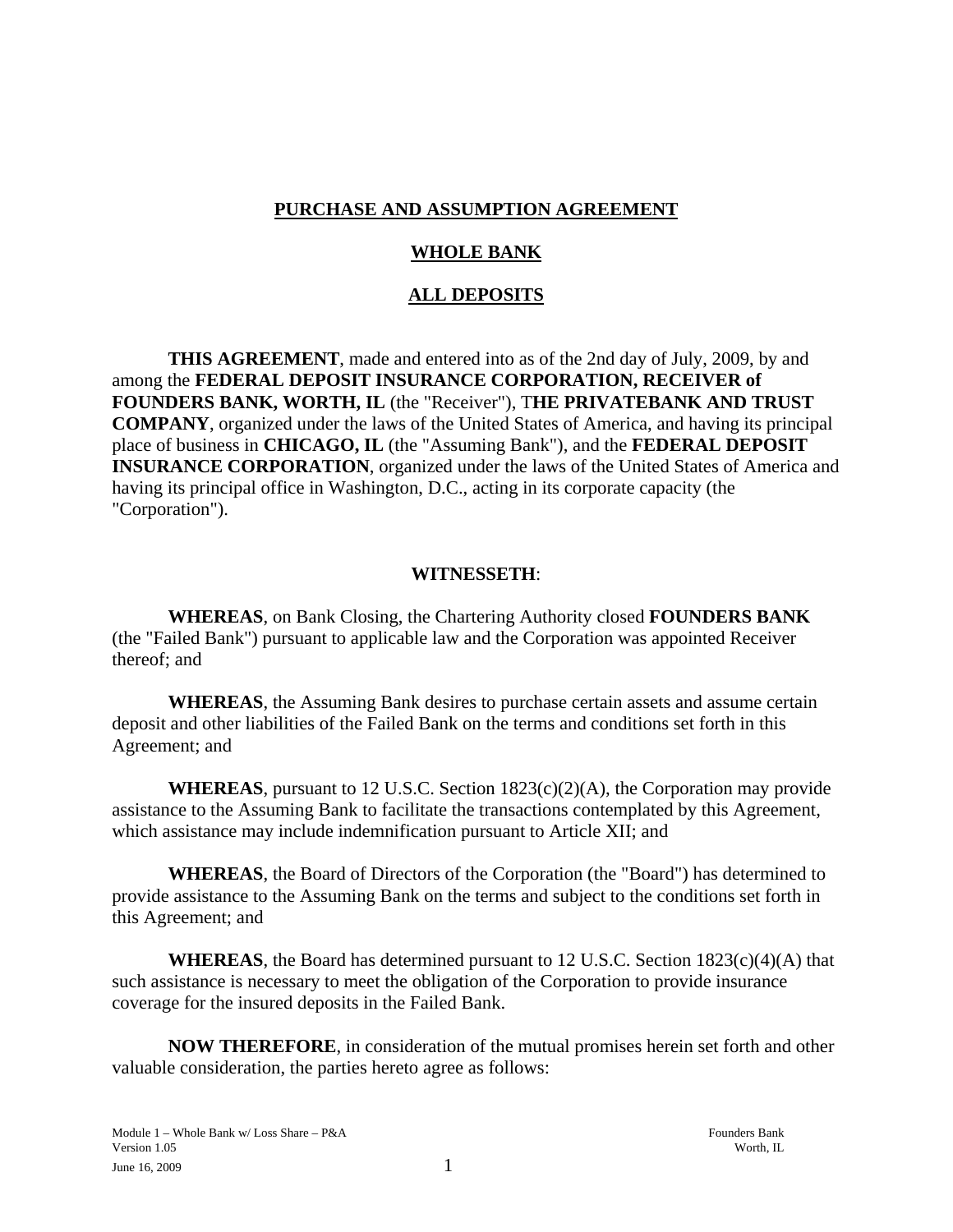### **ARTICLE I DEFINITIONS**

<span id="page-5-0"></span>Capitalized terms used in this Agreement shall have the meanings set forth in this Article I, or elsewhere in this Agreement. As used herein, words imparting the singular include the plural and vice versa.

**"Accounting Records"** means the general ledger and subsidiary ledgers and supporting schedules which support the general ledger balances.

**"Acquired Subsidiaries"** means Subsidiaries of the Failed Bank acquired pursuant to Section 3.1.

**"Adversely Classified"** means, with respect to any Loan or security, a Loan or security which, as of the date of the most recent pertinent data made available to the Assuming Bank as part of the Information Package, has been designated in the most recent report of examination as "Substandard," "Doubtful" or "Loss" by the Failed Bank's appropriate Federal or State Chartering Authority or regulator.

**"Affiliate"** of any Person means any director, officer, or employee of that Person and any other Person (i) who is directly or indirectly controlling, or controlled by, or under direct or indirect common control with, such Person, or (ii) who is an affiliate of such Person as the term "affiliate" is defined in Section 2 of the Bank Holding Company Act of 1956, as amended, 12 U.S.C. Section 1841.

**"Agreement"** means this Purchase and Assumption Agreement by and among the Assuming Bank, the Corporation and the Receiver, as amended or otherwise modified from time to time.

**"Assets"** means all assets of the Failed Bank purchased pursuant to Section 3.1. Assets owned by Subsidiaries of the Failed Bank are not "Assets" within the meaning of this definition.

**"Assumed Deposits"** means Deposits.

**"Bank Closing"** means the close of business of the Failed Bank on the date on which the Chartering Authority closed such institution.

**"Bank Premises"** means the banking houses, drive-in banking facilities, and teller facilities (staffed or automated) together with appurtenant parking, storage and service facilities and structures connecting remote facilities to banking houses, and land on which the foregoing are located, that are owned or leased by the Failed Bank and that are occupied by the Failed Bank as of Bank Closing.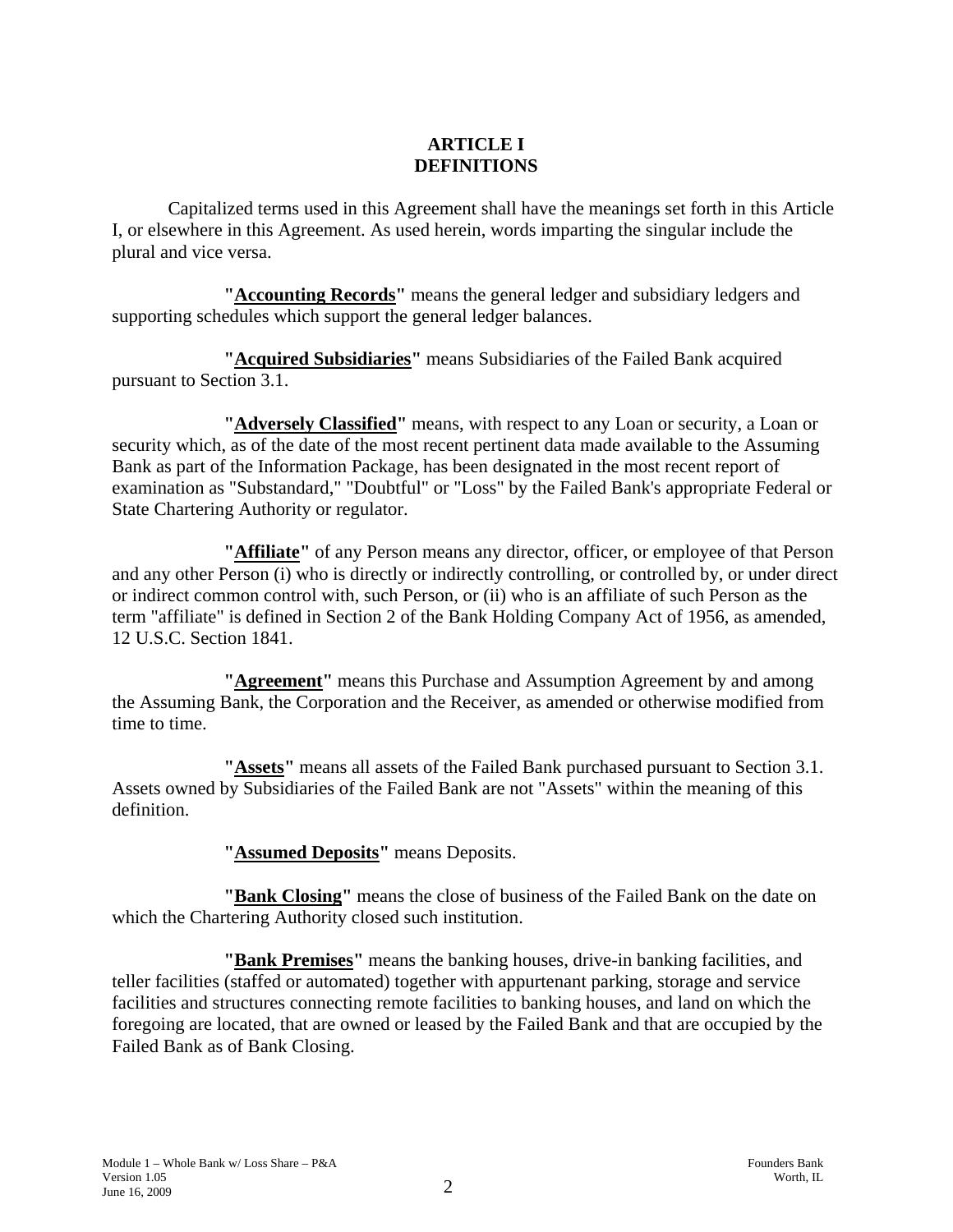<span id="page-6-0"></span> **"Book Value"** means, with respect to any Asset and any Liability Assumed, the dollar amount thereof stated on the Accounting Records of the Failed Bank. The Book Value of any item shall be determined as of Bank Closing after adjustments made by the Receiver for differences in accounts, suspense items, unposted debits and credits, and other similar adjustments or corrections and for setoffs, whether voluntary or involuntary. The Book Value of a Subsidiary of the Failed Bank acquired by the Assuming Bank shall be determined from the investment in subsidiary and related accounts on the "bank only" (unconsolidated) balance sheet of the Failed Bank based on the equity method of accounting. Without limiting the generality of the foregoing, (i) the Book Value of a Liability Assumed shall include all accrued and unpaid interest thereon as of Bank Closing, and (ii) the Book Value of a Loan shall reflect adjustments for earned interest, or unearned interest (as it relates to the "rule of 78s" or add-on-interest loans, as applicable), if any, as of Bank Closing, adjustments for the portion of earned or unearned loan-related credit life and/or disability insurance premiums, if any, attributable to the Failed Bank as of Bank Closing, and adjustments for Failed Bank Advances, if any, in each case as determined for financial reporting purposes. The Book Value of an Asset shall not include any adjustment for loan premiums, discounts or any related deferred income or fees, or general or specific reserves on the Accounting Records of the Failed Bank.

**"Business Day"** means a day other than a Saturday, Sunday, Federal legal holiday or legal holiday under the laws of the State where the Failed Bank is located, or a day on which the principal office of the Corporation is closed.

**"Chartering Authority"** means (i) with respect to a national bank, the Office of the Comptroller of the Currency, (ii) with respect to a Federal savings association or savings bank, the Office of Thrift Supervision, (iii) with respect to a bank or savings institution chartered by a State, the agency of such State charged with primary responsibility for regulating and/or closing banks or savings institutions, as the case may be, (iv) the Corporation in accordance with 12 U.S.C. Section 1821(c), with regard to self appointment, or (v) the appropriate Federal banking agency in accordance with 12 U.S.C. 1821(c)(9).

**"Commitment"** means the unfunded portion of a line of credit or other commitment reflected on the books and records of the Failed Bank to make an extension of credit (or additional advances with respect to a Loan) that was legally binding on the Failed Bank as of Bank Closing, other than extensions of credit pursuant to the credit card business and overdraft protection plans of the Failed Bank, if any.

**"Credit Documents"** mean the agreements, instruments, certificates or other documents at any time evidencing or otherwise relating to, governing or executed in connection with or as security for, a Loan, including without limitation notes, bonds, loan agreements, letter of credit applications, lease financing contracts, banker's acceptances, drafts, interest protection agreements, currency exchange agreements, repurchase agreements, reverse repurchase agreements, guarantees, deeds of trust, mortgages, assignments, security agreements, pledges, subordination or priority agreements, lien priority agreements, undertakings, security instruments, certificates, documents, legal opinions, participation agreements and intercreditor agreements, and all amendments, modifications, renewals, extensions, rearrangements, and substitutions with respect to any of the foregoing.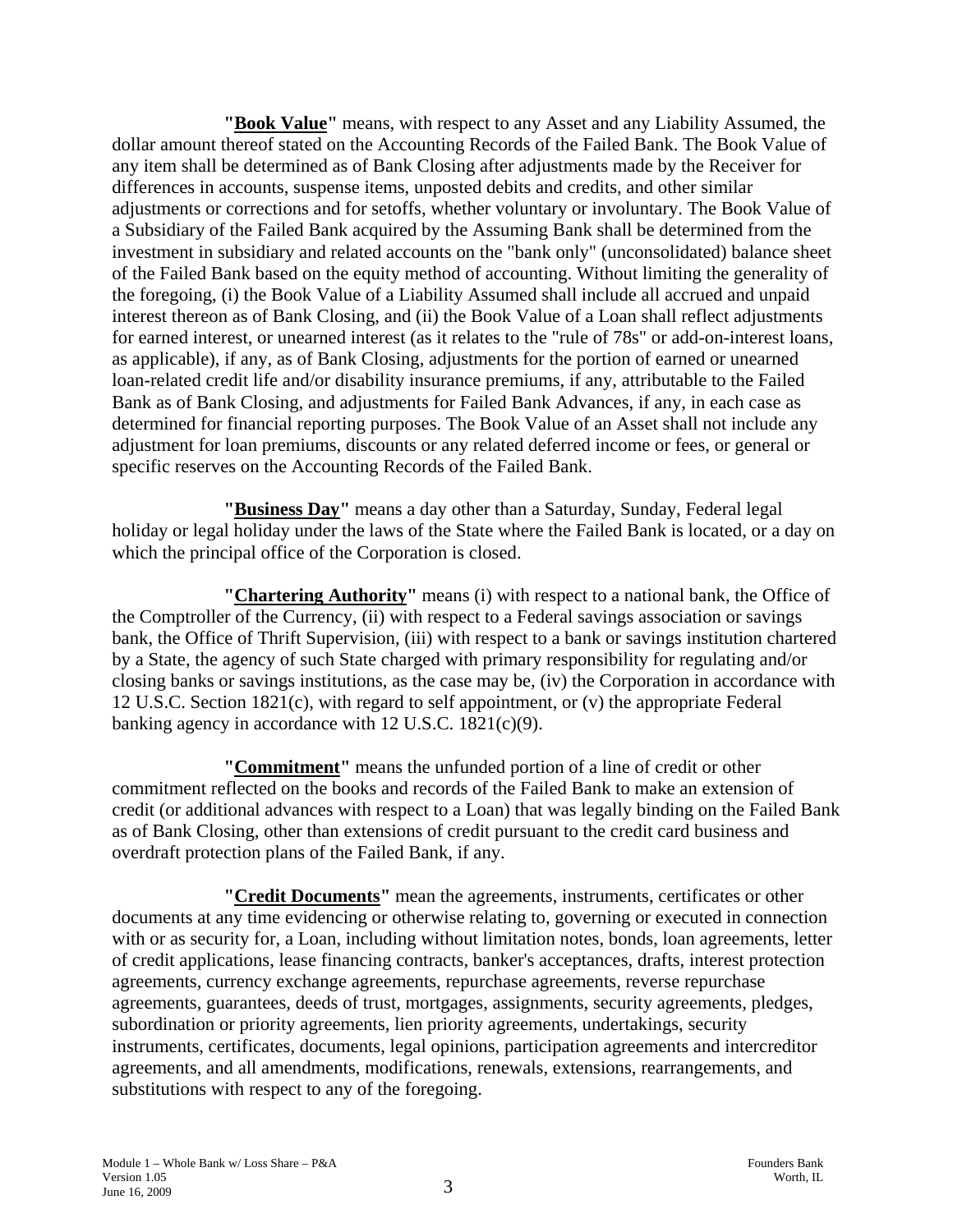<span id="page-7-0"></span> **"Credit File"** means all Credit Documents and all other credit, collateral, or insurance documents in the possession or custody of the Assuming Bank, or any of its Subsidiaries or Affiliates, relating to an Asset or a Loan included in a Put Notice, or copies of any thereof.

**"Data Processing Lease"** means any lease or licensing agreement, binding on the Failed Bank as of Bank Closing, the subject of which is data processing equipment or computer hardware or software used in connection with data processing activities. A lease or licensing agreement for computer software used in connection with data processing activities shall constitute a Data Processing Lease regardless of whether such lease or licensing agreement also covers data processing equipment.

**"Deposit"** means a deposit as defined in 12 U.S.C. Section 1813(l), including without limitation, outstanding cashier's checks and other official checks and all uncollected items included in the depositors' balances and credited on the books and records of the Failed Bank; provided, that the term "Deposit" shall not include all or any portion of those deposit balances which, in the discretion of the Receiver or the Corporation, (i) may be required to satisfy it for any liquidated or contingent liability of any depositor arising from an unauthorized or unlawful transaction, or (ii) may be needed to provide payment of any liability of any depositor to the Failed Bank or the Receiver, including the liability of any depositor as a director or officer of the Failed Bank, whether or not the amount of the liability is or can be determined as of Bank Closing.

**"Equity Adjustment"** means the dollar amount resulting by subtracting the Book Value, as of Bank Closing, of all Liabilities Assumed under this Agreement by the Assuming Bank from the purchase price, as provided for in the Agreement,as of Bank Closing, of all Assets acquired under this Agreement by the Assuming Bank, which may be a positive or a negative number.

**"Failed Bank Advances"** means the total sums paid by the Failed Bank to (i) protect its lien position, (ii) pay ad valorem taxes and hazard insurance, and (iii) pay credit life insurance, accident and health insurance, and vendor's single interest insurance.

**"Fair Market Value"** means (i)(a) "Market Value" as defined in the regulation prescribing the standards for real estate appraisals used in federally related transactions, 12 C.F.R. § 323.2(g), and accordingly shall mean the most probable price which a property should bring in a competitive and open market under all conditions requisite to a fair sale, the buyer and seller each acting prudently and knowledgeably, and assuming the price is not affected by undue stimulus. Implicit in this definition is the consummation of a sale as of a specified date and the passing of title from seller to buyer under conditions whereby:

(1) Buyer and seller are typically motivated;

(2) Both parties are well informed or well advised, and acting in what they consider their own best interests;

(3) A reasonable time is allowed for exposure in the open market;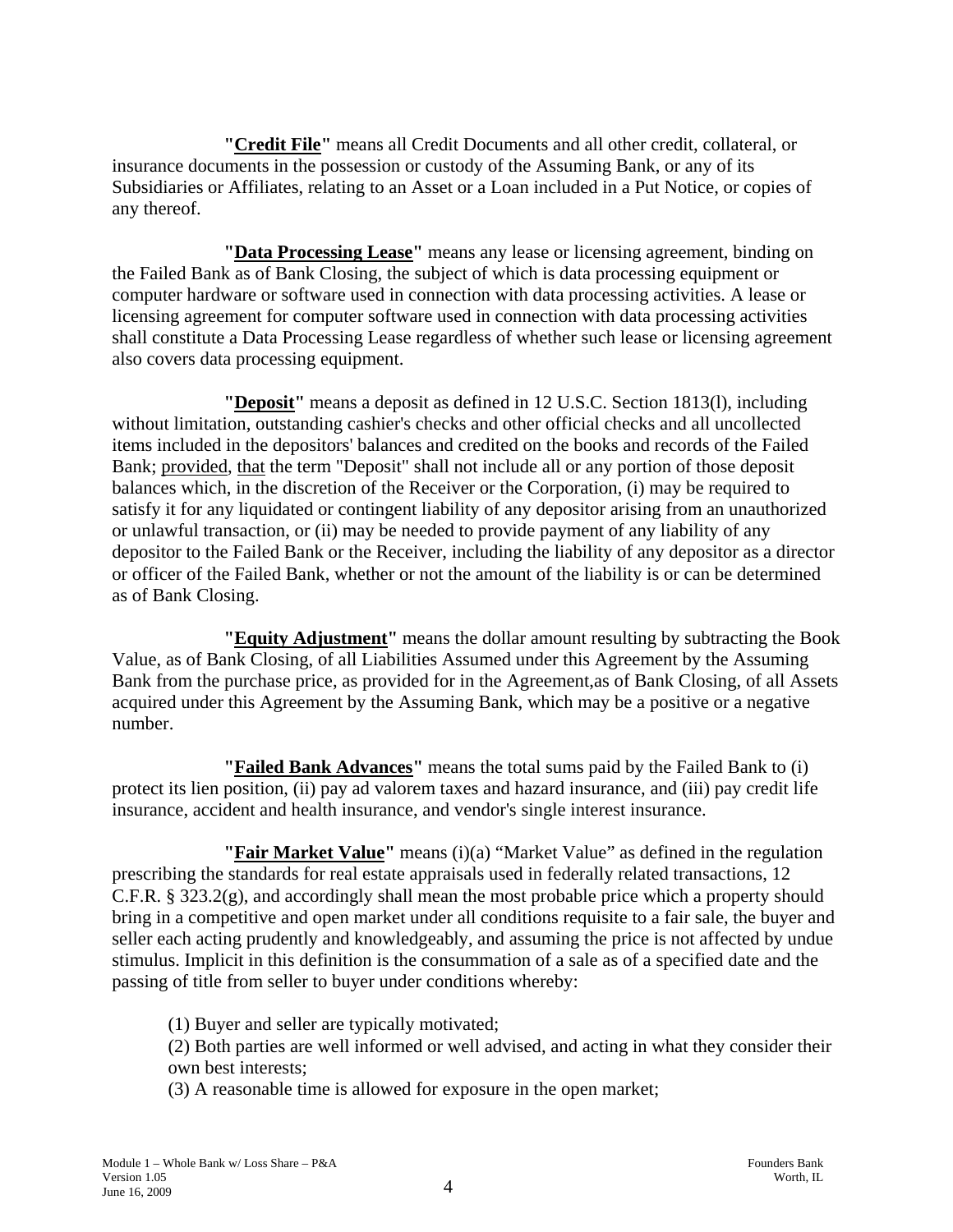(4) Payment is made in terms of cash in U.S. dollars or in terms of financial arrangements comparable thereto; and

(5) The price represents the normal consideration for the property sold unaffected by special or creative financing or sales concessions granted by anyone associated with the sale;

as determined as of Bank Closing by an appraiser chosen by the Assuming Bank from a list of acceptable appraisers provided by the Receiver; any costs and fees associated with such determination shall be shared equally by the Receiver and the Assuming Bank, and (b) which, with respect to Bank Premises (to the extent, if any, that Bank Premises are purchased utilizing this valuation method), shall be determined not later than sixty (60) days after Bank Closing by an appraiser selected by the Receiver and the Assuming Bank within seven (7) days after Bank Closing; or (ii) with respect to property other than Bank Premises purchased utilizing this valuation method, the price therefore as established by the Receiver and agreed to by the Assuming Bank, or in the absence of such agreement, as determined in accordance with clause  $(i)(a)$  above.

"**First Loss Tranche**" means the dollar amount of liability that the Assuming Bank will incur prior to the commencement of loss sharing, which is the sum of (i) the Assuming Bank's asset premium (discount) bid, as reflected on the Assuming Bank's bid form, plus (ii) the Assuming Bank's Deposit premium bid, as reflected on the Assuming Bank's bid form, plus (iii) the Equity Adjustment. The First Loss Tranche may be a positive or negative number.

"**Fixtures**" means those leasehold improvements, additions, alterations and installations constituting all or a part of Bank Premises and which were acquired, added, built, installed or purchased at the expense of the Failed Bank, regardless of the holder of legal title thereto as of Bank Closing.

**"Furniture and Equipment"** means the furniture and equipment, other than motor vehicles, leased or owned by the Failed Bank and reflected on the books of the Failed Bank as of Bank Closing, including without limitation automated teller machines, carpeting, furniture, office machinery (including personal computers), shelving, office supplies, telephone, surveillance and security systems. Motor vehicles shall be considered other assets and pass at Book Value.

**"Indemnitees"** means, except as provided in paragraph (k) of Section 12.1, (i) the Assuming Bank, (ii) the Subsidiaries and Affiliates of the Assuming Bank other than any Subsidiaries or Affiliates of the Failed Bank that are or become Subsidiaries or Affiliates of the Assuming Bank, and (iii) the directors, officers, employees and agents of the Assuming Bank and its Subsidiaries and Affiliates who are not also present or former directors, officers, employees or agents of the Failed Bank or of any Subsidiary or Affiliate of the Failed Bank.

**"Information Package"** means the most recent compilation of financial and other data with respect to the Failed Bank, including any amendments or supplements thereto, provided to the Assuming Bank by the Corporation on the web site used by the Corporation to market the Failed Bank to potential acquirers.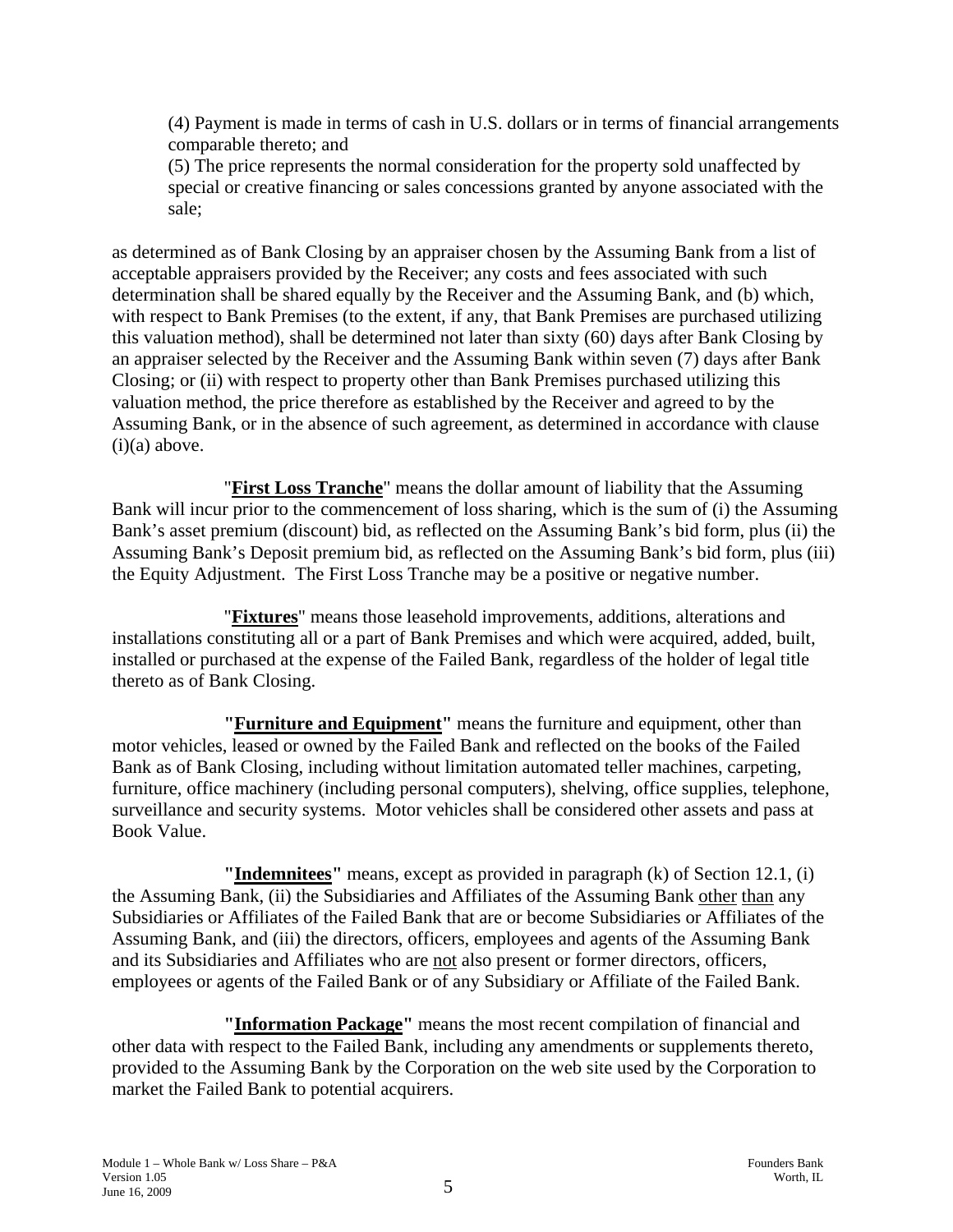**"Legal Balance"** means the amount of indebtedness legally owed by an Obligor with respect to a Loan, including principal and accrued and unpaid interest, late fees, attorneys' fees and expenses, taxes, insurance premiums, and similar charges, if any.

**"Liabilities Assumed"** has the meaning provided in Section 2.1.

**"Lien"** means any mortgage, lien, pledge, charge, assignment for security purposes, security interest, or encumbrance of any kind with respect to an Asset, including any conditional sale agreement or capital lease or other title retention agreement relating to such Asset.

**"Loans"** means all of the following owed to or held by the Failed Bank as of Bank Closing:

(i) loans (including loans which have been charged off the Accounting Records of the Failed Bank in whole or in part prior to the date of the most recent pertinent data made available to the Assuming Bank as part of the Information Package), participation agreements, interests in participations, overdrafts of customers (including but not limited to overdrafts made pursuant to an overdraft protection plan or similar extensions of credit in connection with a deposit account), revolving commercial lines of credit, home equity lines of credit, Commitments, United States and/or State-guaranteed student loans, and lease financing contracts;

(ii) all Liens, rights (including rights of set-off), remedies, powers, privileges, demands, claims, priorities, equities and benefits owned or held by, or accruing or to accrue to or for the benefit of, the holder of the obligations or instruments referred to in clause (i) above, including but not limited to those arising under or based upon Credit Documents, casualty insurance policies and binders, standby letters of credit, mortgagee title insurance policies and binders, payment bonds and performance bonds at any time and from time to time existing with respect to any of the obligations or instruments referred to in clause (i) above; and

(iii) all amendments, modifications, renewals, extensions, refinancings, and refundings of or for any of the foregoing.

**"Obligor"** means each Person liable for the full or partial payment or performance of any Loan, whether such Person is obligated directly, indirectly, primarily, secondarily, jointly, or severally.

**"Other Real Estate"** means all interests in real estate (other than Bank Premises and Fixtures) and loans on "in substance foreclosure" status as of Bank Closing as recorded on the Accounting Records of the Failed Bank, including but not limited to mineral rights, leasehold rights, condominium and cooperative interests, air rights and development rights that are owned by the Failed Bank.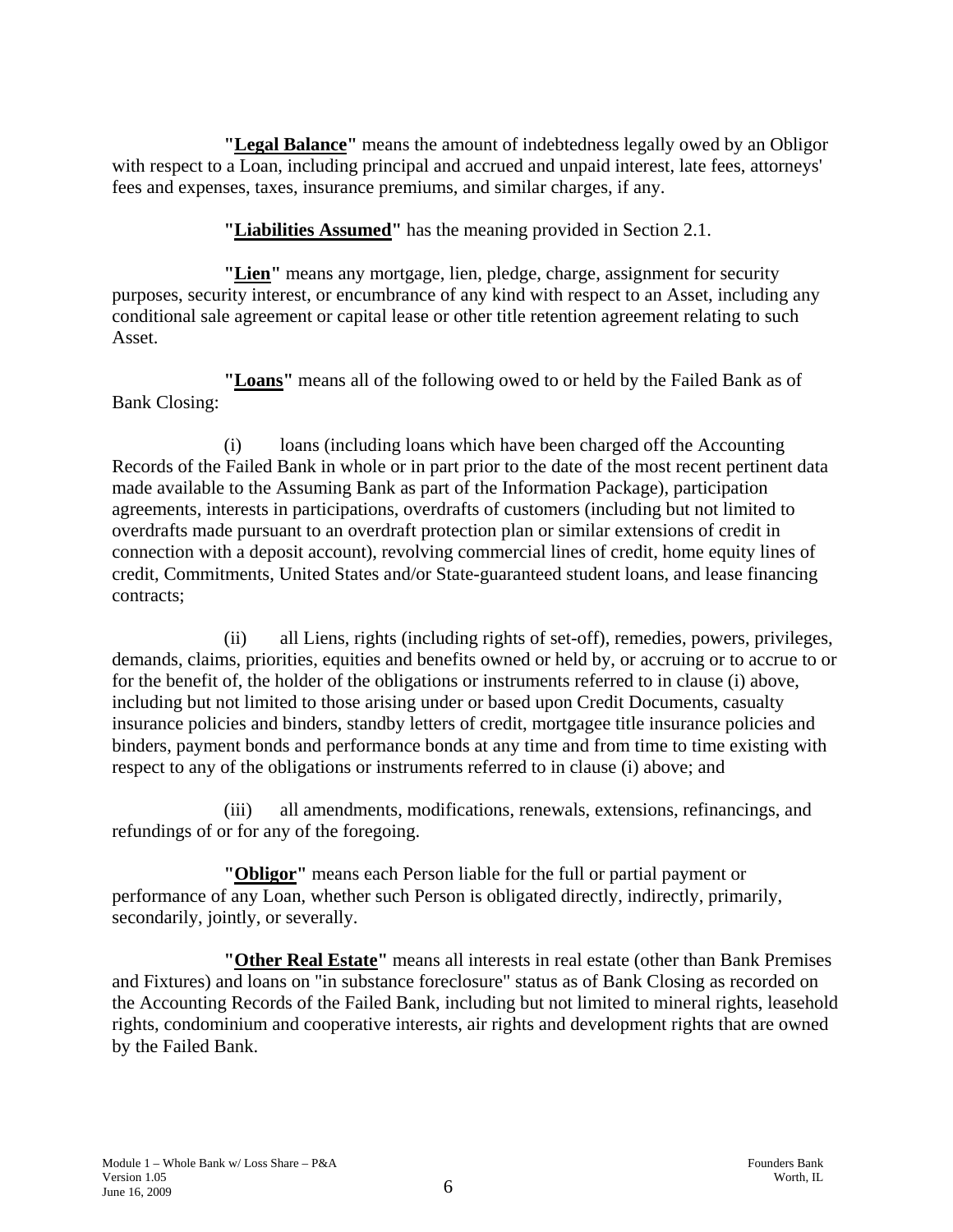**"Person"** means any individual, corporation, partnership, joint venture, association, joint-stock company, trust, unincorporated organization, or government or any agency or political subdivision thereof, excluding the Corporation.

**"Primary Indemnitor"** means any Person (other than the Assuming Bank or any of its Affiliates) who is obligated to indemnify or insure, or otherwise make payments (including payments on account of claims made against) to or on behalf of any Person in connection with the claims covered under Article XII, including without limitation any insurer issuing any directors and officers liability policy or any Person issuing a financial institution bond or banker's blanket bond.

**"Proforma"** means producing a balance sheet that reflects a reasonably accurate financial statement of the Failed bank through the date of closing. The Proforma financial statements serve as a basis for the opening entries of both the Assuming Bank and the Receiver.

**"Put Date"** has the meaning provided in Section 3.4.

**"Put Notice"** has the meaning provided in Section 3.4.

**"Qualified Financial Contract"** means a qualified financial contract as defined in 12 U.S.C. Section 1821(e)(8)(D).

**"Record"** means any document, microfiche, microfilm and computer records (including but not limited to magnetic tape, disc storage, card forms and printed copy) of the Failed Bank generated or maintained by the Failed Bank that is owned by or in the possession of the Receiver at Bank Closing.

**"Related Liability"** with respect to any Asset means any liability existing and reflected on the Accounting Records of the Failed Bank as of Bank Closing for (i) indebtedness secured by mortgages, deeds of trust, chattel mortgages, security interests or other liens on or affecting such Asset, (ii) ad valorem taxes applicable to such Asset, and (iii) any other obligation determined by the Receiver to be directly related to such Asset.

**"Related Liability Amount"** with respect to any Related Liability on the books of the Assuming Bank, means the amount of such Related Liability as stated on the Accounting Records of the Assuming Bank (as maintained in accordance with generally accepted accounting principles) as of the date as of which the Related Liability Amount is being determined. With respect to a liability that relates to more than one asset, the amount of such Related Liability shall be allocated among such assets for the purpose of determining the Related Liability Amount with respect to any one of such assets. Such allocation shall be made by specific allocation, where determinable, and otherwise shall be pro rata based upon the dollar amount of such assets stated on the Accounting Records of the entity that owns such asset.

 **"Repurchase Price"** means, with respect to any Loan the Book Value, adjusted to reflect changes to Book Value after Bank Closing, plus (ii) any advances and interest on such Loan after Bank Closing, minus (iii) the total of amounts received by the Assuming Bank for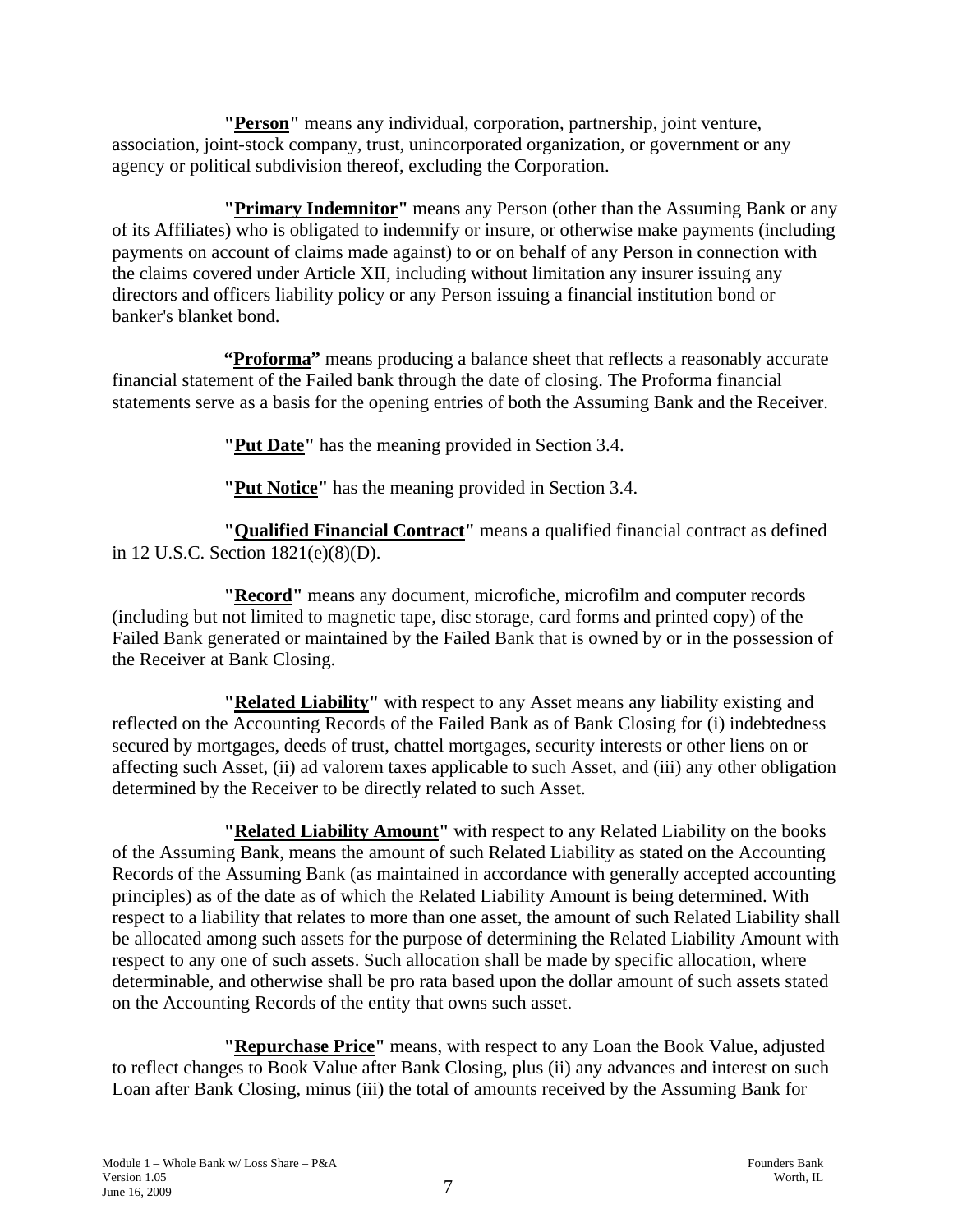such Loan, regardless of how applied, after Bank Closing, plus (iv) advances made by Assuming Bank, plus (v) total disbursements of principal made by Receiver that are not included in the Book Value.

**"Safe Deposit Boxes"** means the safe deposit boxes of the Failed Bank, if any, including the removable safe deposit boxes and safe deposit stacks in the Failed Bank's vault(s), all rights and benefits under rental agreements with respect to such safe deposit boxes, and all keys and combinations thereto.

**"Settlement Date"** means the first Business Day immediately prior to the day which is one hundred eighty (180) days after Bank Closing, or such other date prior thereto as may be agreed upon by the Receiver and the Assuming Bank. The Receiver, in its discretion, may extend the Settlement Date.

**"Settlement Interest Rate"** means, for the first calendar quarter or portion thereof during which interest accrues, the rate determined by the Receiver to be equal to the equivalent coupon issue yield on twenty-six (26)-week United States Treasury Bills in effect as of Bank Closing as published in The Wall Street Journal; provided, that if no such equivalent coupon issue yield is available as of Bank Closing, the equivalent coupon issue yield for such Treasury Bills most recently published in The Wall Street Journal prior to Bank Closing shall be used. Thereafter, the rate shall be adjusted to the rate determined by the Receiver to be equal to the equivalent coupon issue yield on such Treasury Bills in effect as of the first day of each succeeding calendar quarter during which interest accrues as published in The Wall Street Journal.

**"Subsidiary"** has the meaning set forth in Section 3(w)(4) of the Federal Deposit Insurance Act, 12 U.S.C. Section 1813(w)(4), as amended.

### **ARTICLE II ASSUMPTION OF LIABILITIES**

 **2.1 Liabilities Assumed by Assuming Bank.** The Assuming Bank expressly assumes at Book Value (subject to adjustment pursuant to Article VIII) and agrees to pay, perform, and discharge all of the following liabilities of the Failed Bank as of Bank Closing, except as otherwise provided in this Agreement (such liabilities referred to as "Liabilities Assumed"):

> (a) Assumed Deposits, except those Deposits specifically listed on Schedule 2.1(a); provided, that as to any Deposits of public money which are Assumed Deposits, the Assuming Bank agrees to properly secure such Deposits with such of the Assets as appropriate which, prior to Bank Closing, were pledged as security therefor by the Failed Bank, or with assets of the Assuming Bank, if such securing Assets, if any, are insufficient to properly secure such Deposits;

(b) liabilities for indebtedness secured by mortgages, deeds of trust, chattel mortgages, security interests or other liens on or affecting any Assets, if any;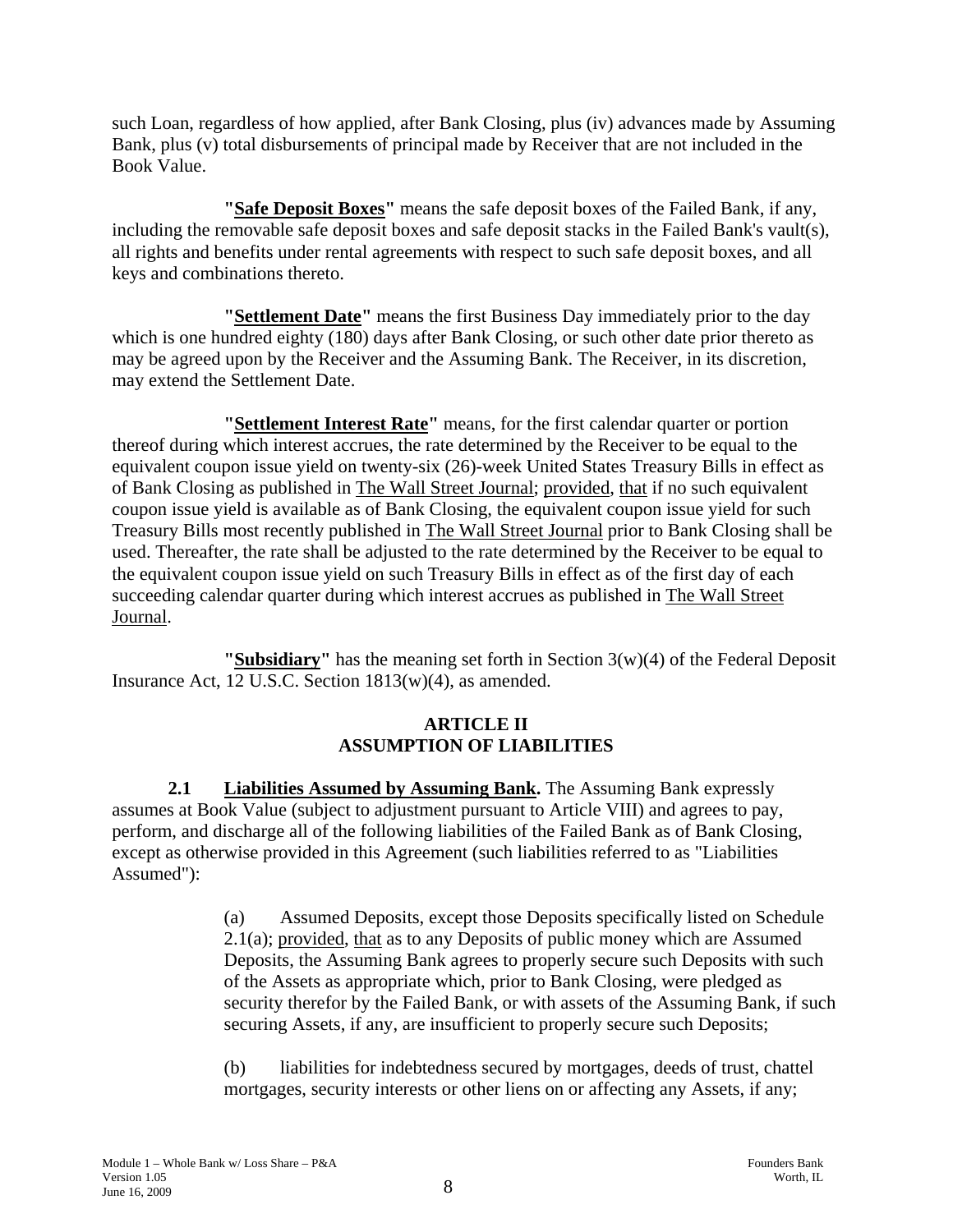provided, that the assumption of any liability pursuant to this paragraph shall be limited to the market value of the Assets securing such liability as determined by the Receiver;

(c) borrowings from Federal Reserve Banks and Federal Home Loan Banks, if any, provided, that the assumption of any liability pursuant to this paragraph shall be limited to the market value of the assets securing such liability as determined by the Receiver; and overdrafts, debit balances, service charges, reclamations, and adjustments to accounts with the Federal Reserve Banks as reflected on the books and records of any such Federal Reserve Bank within ninety (90) days after Bank Closing, if any;

(d) ad valorem taxes applicable to any Asset, if any; provided, that the assumption of any ad valorem taxes pursuant to this paragraph shall be limited to an amount equal to the market value of the Asset to which such taxes apply as determined by the Receiver;

(e) liabilities, if any, for federal funds purchased, repurchase agreements and overdrafts in accounts maintained with other depository institutions (including any accrued and unpaid interest thereon computed to and including Bank Closing); provided, that the assumption of any liability pursuant to this paragraph shall be limited to the market value of the Assets securing such liability as determined by the Receiver;

(f) United States Treasury tax and loan note option accounts, if any;

(g) liabilities for any acceptance or commercial letter of credit (other than "standby letters of credit" as defined in 12 C.F.R. Section 337.2(a)); provided, that the assumption of any liability pursuant to this paragraph shall be limited to the market value of the Assets securing such liability as determined by the Receiver;

(h) duties and obligations assumed pursuant to this Agreement including without limitation those relating to the Failed Bank's credit card business, overdraft protection plans, safe deposit business, safekeeping business or trust business, if any;

(i) liabilities, if any, for Commitments;

(j) liabilities, if any, for amounts owed to any Subsidiary of the Failed Bank acquired under Section 3.1;

(k) liabilities, if any, with respect to Qualified Financial Contracts;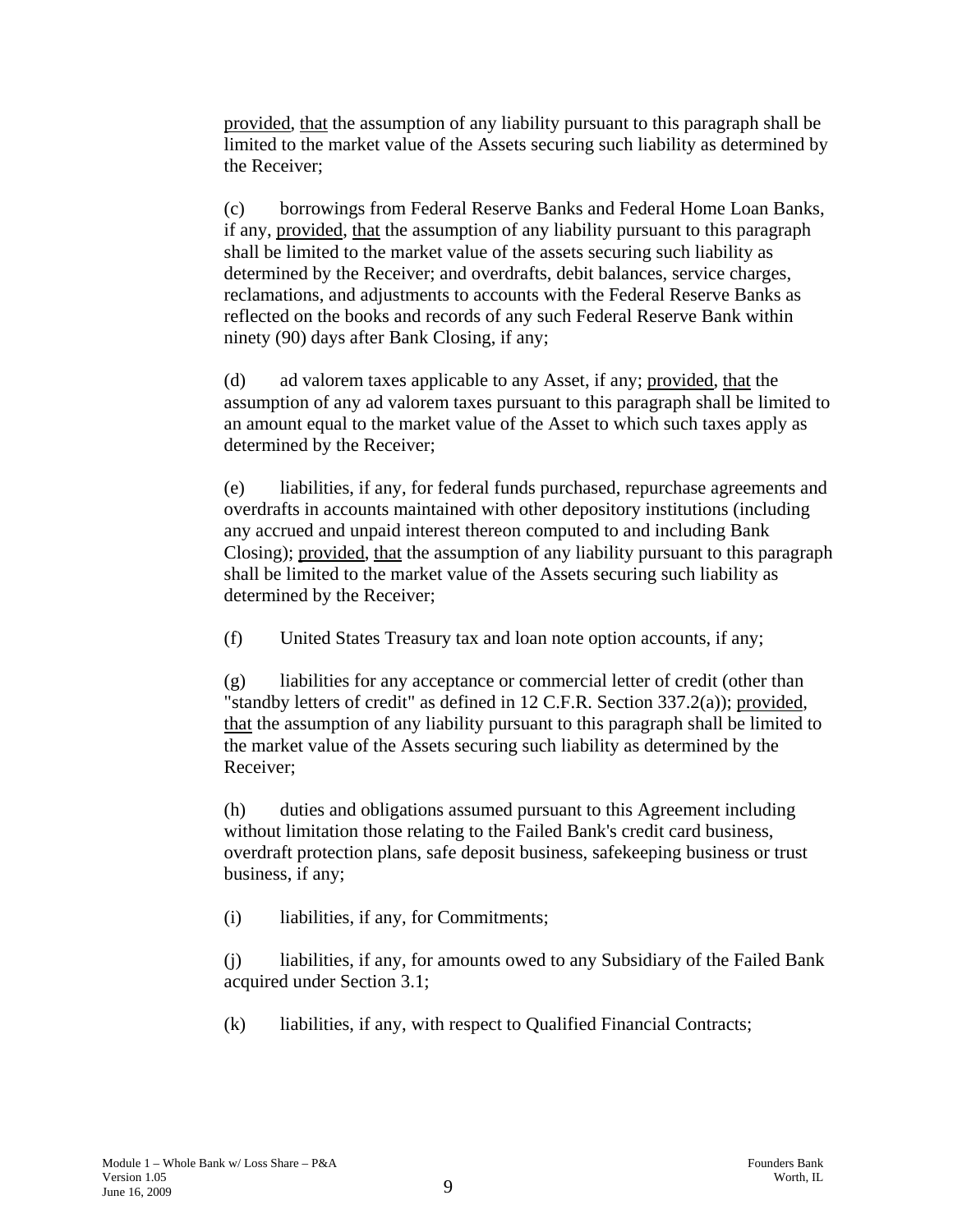(l) duties and obligations under any contract pursuant to which the Failed Bank provides mortgage servicing for others, or mortgage servicing is provided to the Failed Bank by others; and

(m) all asset-related offensive litigation liabilities and all asset-related defensive litigation liabilities, but only to the extent such liabilities relate to assets subject to a loss share agreement, and provided that all other defensive litigation and any class actions with respect to credit card business are retained by the Receiver.

Schedule 2.1 attached hereto and incorporated herein sets forth certain categories of Liabilities Assumed and the aggregate Book Value of the Liabilities Assumed in such categories. Such schedule is based upon the best information available to the Receiver and may be adjusted as provided in Article VIII.

**2.2 Interest on Deposit Liabilities.** The Assuming Bank agrees that, from and after Bank Closing, it will accrue and pay interest on Deposit liabilities assumed pursuant to Section 2.1 at a rate(s) it shall determine; provided, that for non-transaction Deposit liabilities such rate(s) shall not be less than the lowest rate offered by the Assuming Bank to its depositors for non-transaction deposit accounts. The Assuming Bank shall permit each depositor to withdraw, without penalty for early withdrawal, all or any portion of such depositor's Deposit, whether or not the Assuming Bank elects to pay interest in accordance with any deposit agreement formerly existing between the Failed Bank and such depositor; and further provided, that if such Deposit has been pledged to secure an obligation of the depositor or other party, any withdrawal thereof shall be subject to the terms of the agreement governing such pledge. The Assuming Bank shall give notice to such depositors as provided in Section 5.3 of the rate(s) of interest which it has determined to pay and of such withdrawal rights.

**2.3 Unclaimed Deposits.** If, within eighteen (18) months after Bank Closing, any depositor of the Failed Bank does not claim or arrange to continue such depositor's Deposit assumed pursuant to Section 2.1 at the Assuming Bank, the Assuming Bank shall, within fifteen (15) Business Days after the end of such eighteen (18)-month period, (i) refund to the Corporation the full amount of each such Deposit (without reduction for service charges), (ii) provide to the Corporation a schedule of all such refunded Deposits in such form as may be prescribed by the Corporation, and (iii) assign, transfer, convey and deliver to the Receiver all right, title and interest of the Assuming Bank in and to Records previously transferred to the Assuming Bank and other records generated or maintained by the Assuming Bank pertaining to such Deposits. During such eighteen (18)-month period, at the request of the Corporation, the Assuming Bank promptly shall provide to the Corporation schedules of unclaimed deposits in such form as may be prescribed by the Corporation.

**2.4 Employee Plans.** Except as provided in Section 4.12, the Assuming Bank shall have no liabilities, obligations or responsibilities under the Failed Bank's health care, bonus, vacation, pension, profit sharing, deferred compensation, 401K or stock purchase plans or similar plans, if any, unless the Receiver and the Assuming Bank agree otherwise subsequent to the date of this Agreement.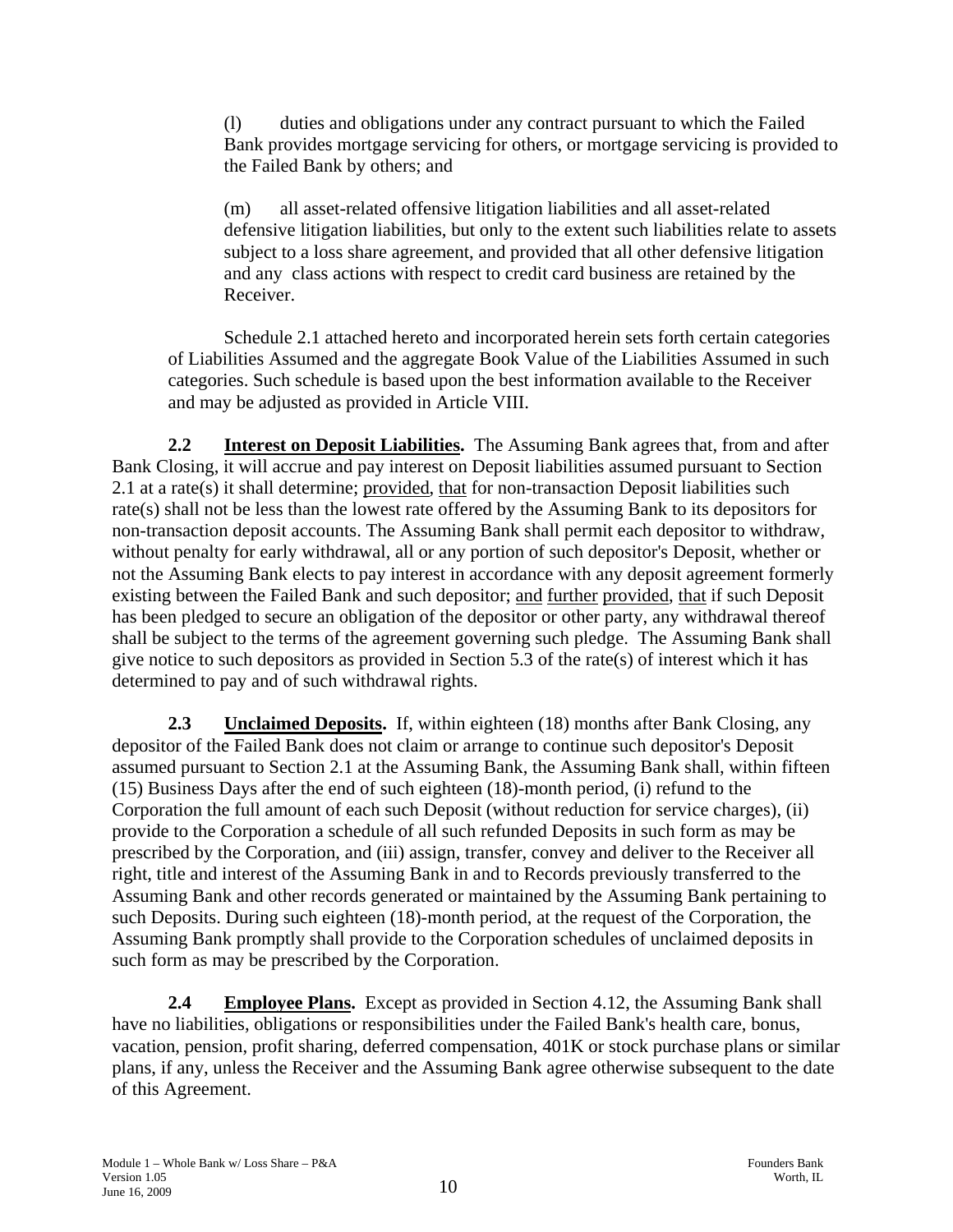### **ARTICLE III PURCHASE OF ASSETS**

Assuming Bank includes, but is not limited to, the entities listed on Schedule 3.1a.  **3.1 Assets Purchased by Assuming Bank**. With the exception of certain assets expressly excluded in Sections 3.5 and 3.6, the Assuming Bank hereby purchases from the Receiver, and the Receiver hereby sells, assigns, transfers, conveys, and delivers to the Assuming Bank, all right, title, and interest of the Receiver in and to all of the assets (real, personal and mixed, wherever located and however acquired) including all subsidiaries, joint ventures, partnerships, and any and all other business combinations or arrangements, whether active, inactive, dissolved or terminated, of the Failed Bank whether or not reflected on the books of the Failed Bank as of Bank Closing. Schedules 3.1 and 3.1a attached hereto and incorporated herein. sets forth certain categories of Assets purchased hereunder. Such schedule is based upon the best information available to the Receiver and may be adjusted as provided in Article VIII. Assets are purchased hereunder by the Assuming Bank subject to all liabilities for indebtedness collateralized by Liens affecting such Assets to the extent provided in Section 2.1. The subsidiaries, joint ventures, partnerships, and any and all other business combinations or arrangements, whether active, inactive, dissolved or terminated being purchased by the Notwithstanding Section 4.8, the Assuming Bank specifically purchases all mortgage servicing rights and obligations of the Failed Bank.

### **3.2 Asset Purchase Price**.

(a) All Assets and assets of the Failed Bank subject to an option to purchase by the Assuming Bank shall be purchased for the amount, or the amount resulting from the method specified for determining the amount, as specified on Schedule 3.2, except as otherwise may be provided herein. Any Asset, asset of the Failed Bank subject to an option to purchase or other asset purchased for which no purchase price is specified on Schedule 3.2 or otherwise herein shall be purchased at its Book Value. Loans or other assets charged off the Accounting Records of the Failed Bank prior to the date of the most recent pertinent data made available to the Assuming Bank as part of the Information Package shall be purchased at a price of zero.

(b) The purchase price for securities (other than the capital stock of any Acquired Subsidiary) purchased under Section 3.1 by the Assuming Bank shall be the market value thereof as of Bank Closing, which market value shall be (i) the market price for each such security quoted at the close of the trading day effective on Bank Closing as published electronically by Bloomberg, L.P., or alternatively, at the discretion of the Receiver, IDC/Financial Times (FT) Interactive Data; (ii) provided, that if such market price is not available for any such security, the Assuming Bank will submit a bid for each such security within three days of notification/bid request by the Receiver (unless a different time period is agreed to by the Assuming Bank and the Receiver) and the Receiver, in its sole discretion will accept or reject each such bid; and (iii) further provided in the absence of an acceptable bid from the Assuming Bank, each such security shall not pass to the Assuming Bank and shall be deemed to be an excluded asset hereunder.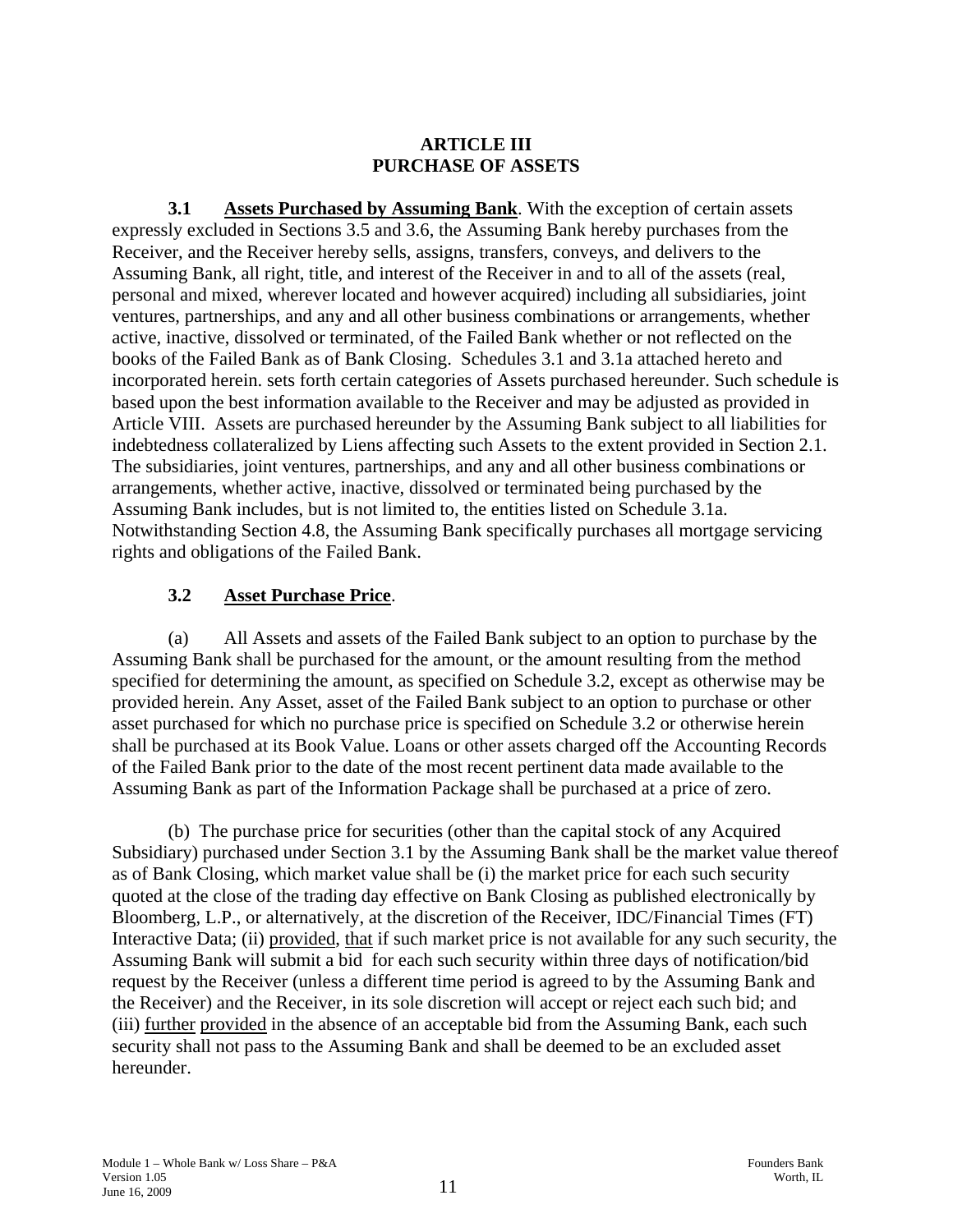(c) Qualified Financial Contracts shall be purchased at book value.

**3.3 Manner of Conveyance; Limited Warranty; Nonrecourse; Etc. THE CONVEYANCE OF ALL ASSETS, INCLUDING REAL AND PERSONAL PROPERTY INTERESTS, PURCHASED BY THE ASSUMING BANK UNDER THIS AGREEMENT SHALL BE MADE, AS NECESSARY, BY RECEIVER'S DEED OR RECEIVER'S BILL OF SALE, "AS IS", "WHERE IS", WITHOUT RECOURSE AND, EXCEPT AS OTHERWISE SPECIFICALLY PROVIDED IN THIS AGREEMENT, WITHOUT ANY WARRANTIES WHATSOEVER WITH RESPECT TO SUCH ASSETS, EXPRESS OR IMPLIED, WITH RESPECT TO TITLE, ENFORCEABILITY, COLLECTIBILITY, DOCUMENTATION OR FREEDOM FROM LIENS OR ENCUMBRANCES (IN WHOLE OR IN PART), OR ANY OTHER MATTERS.** 

## **3.4 Puts of Assets to the Receiver**.

## (a) **Puts Prior to the Settlement Date.**

(i) During the period from Bank Closing to and including the Business Day immediately preceding the Settlement Date, the Assuming Bank shall be entitled to require the Receiver to purchase any Asset which the Assuming Bank can establish is evidenced by forged or stolen instruments as of Bank Closing; provided, that, the Assuming Bank shall not have the right to require the Receiver to purchase any such Asset with respect to which the Assuming Bank has taken any action referred to in Section 3.4(a)(ii) with respect to such Asset.

(ii) At the end of the thirty (30)-day period following Bank Closing and at that time only, in accordance with this Section 3.4, the Assuming Bank shall be entitled to require the Receiver to purchase any remaining overdraft transferred to the Assuming Bank pursuant to 3.1 which both was made after the "as of" the date of the most recent pertinent data made available to the Assuming Bank as part of the Information Package and was not made pursuant to an overdraft protection plan or similar extension of credit.

The Assuming Bank shall transfer all such Assets to the Receiver without recourse, and shall indemnify the Receiver against any and all claims of any Person claiming by, through or under the Assuming Bank with respect to any such Asset, as provided in Section 12.4.

(b) **Notices to the Receiver**. In the event that the Assuming Bank elects to require the Receiver to purchase one or more Assets, the Assuming Bank shall deliver to the Receiver a notice (a "Put Notice") which shall include:

- (i) a list of all Assets that the Assuming Bank requires the Receiver to purchase;
- (ii) a list of all Related Liabilities with respect to the Assets identified pursuant to (i) above; and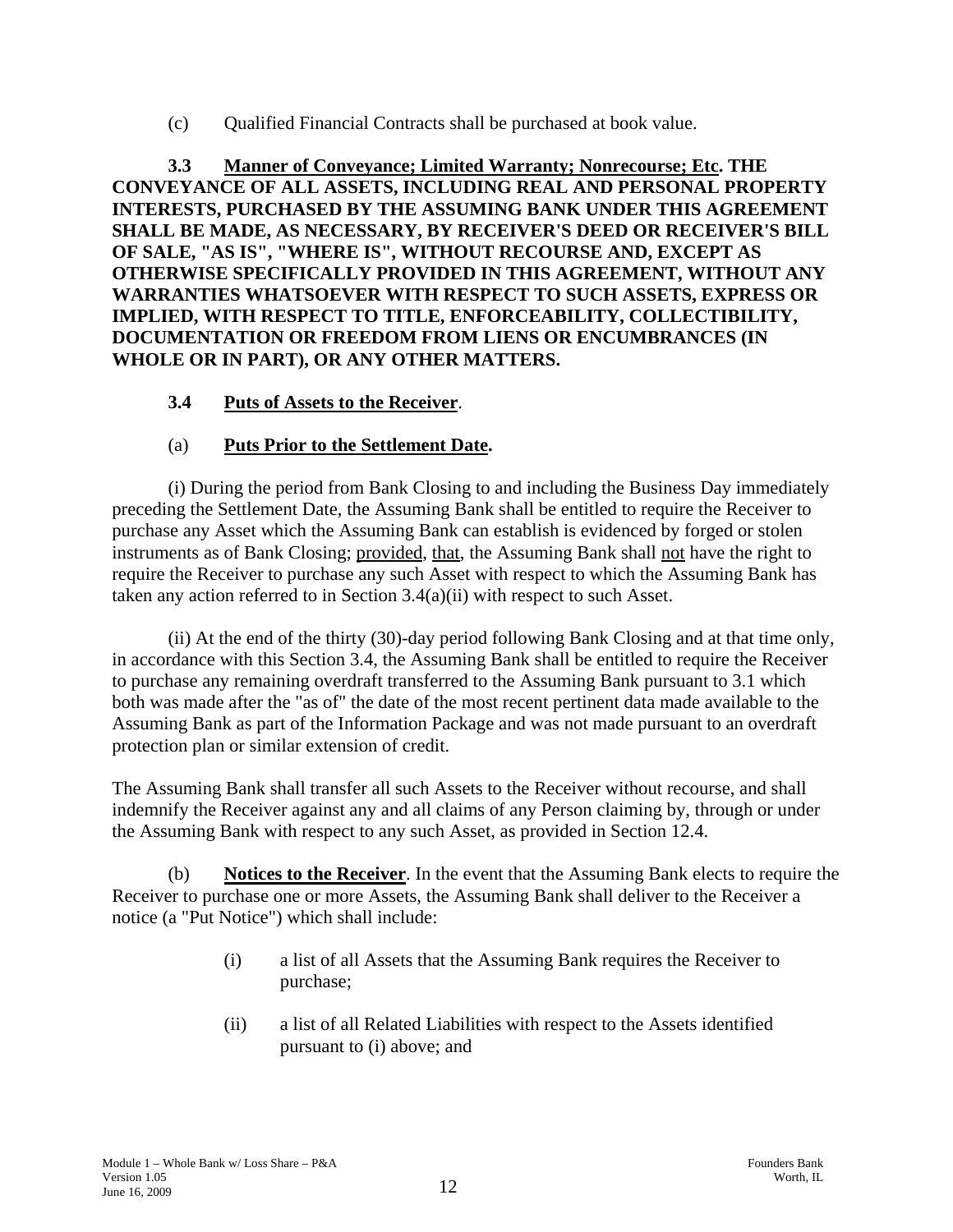(iii) a statement of the estimated Repurchase Price of each Asset identified pursuant to (i) above as of the applicable Put Date.

Such notice shall be in the form prescribed by the Receiver or such other form to which the Receiver shall consent. As provided in Section 9.6, the Assuming Bank shall deliver to the Receiver such documents, Credit Files and such additional information relating to the subject matter of the Put Notice as the Receiver may request and shall provide to the Receiver full access to all other relevant books and records.

(c) **Purchase by Receiver**. The Receiver shall purchase Assets that are specified in the Put Notice and shall assume Related Liabilities with respect to such Assets, and the transfer of such Assets and Related Liabilities shall be effective as of a date determined by the Receiver which date shall not be later than thirty (30) days after receipt by the Receiver of the Put Notice (the "Put Date").

(d) **Purchase Price and Payment Date**. Each Asset purchased by the Receiver pursuant to this Section 3.4 shall be purchased at a price equal to the Repurchase Price of such Asset less the Related Liability Amount applicable to such Asset, in each case determined as of the applicable Put Date. If the difference between such Repurchase Price and such Related Liability Amount is positive, then the Receiver shall pay to the Assuming Bank the amount of such difference; if the difference between such amounts is negative, then the Assuming Bank shall pay to the Receiver the amount of such difference. The Assuming Bank or the Receiver, as the case may be, shall pay the purchase price determined pursuant to this Section 3.4(d) not later than the twentieth (20th) Business Day following the applicable Put Date, together with interest on such amount at the Settlement Interest Rate for the period from and including such Put Date to and including the day preceding the date upon which payment is made.

(e) **Servicing.** The Assuming Bank shall administer and manage any Asset subject to purchase by the Receiver in accordance with usual and prudent banking standards and business practices until such time as such Asset is purchased by the Receiver.

(f) **Reversals**. In the event that the Receiver purchases an Asset (and assumes the Related Liability) that it is not required to purchase pursuant to this Section 3.4, the Assuming Bank shall repurchase such Asset (and assume such Related Liability) from the Receiver at a price computed so as to achieve the same economic result as would apply if the Receiver had never purchased such Asset pursuant to this Section 3.4.

**3.5 Assets Not Purchased by Assuming Bank**. The Assuming Bank does not purchase, acquire or assume, or (except as otherwise expressly provided in this Agreement) obtain an option to purchase, acquire or assume under this Agreement:

(a) any financial institution bonds, banker's blanket bonds, or public liability, fire, or extended coverage insurance policy or any other insurance policy of the Failed Bank, or premium refund, unearned premium derived from cancellation, or any proceeds payable with respect to any of the foregoing;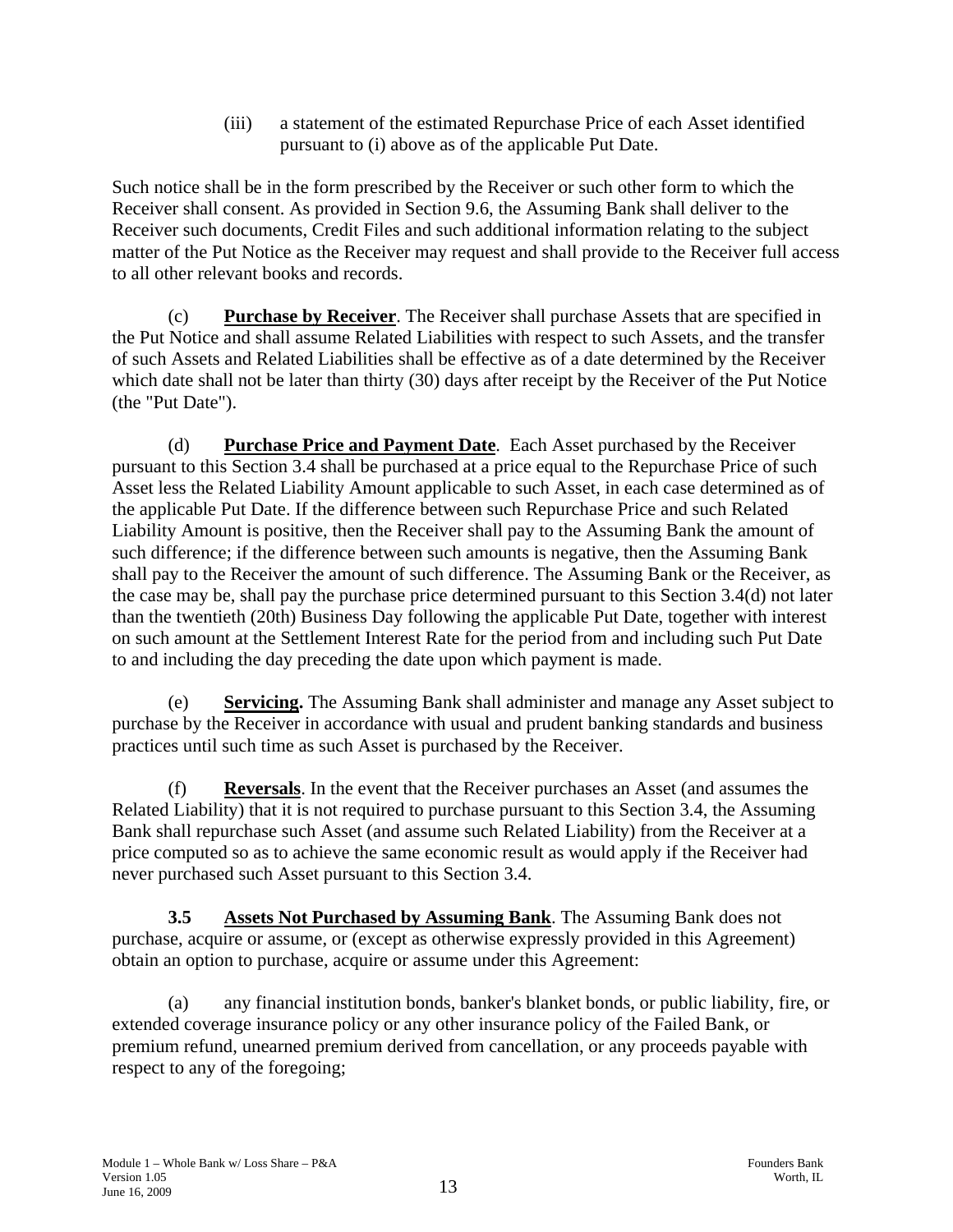(b) any interest, right, action, claim, or judgment against (i) any officer, director, employee, accountant, attorney, or any other Person employed or retained by the Failed Bank or any Subsidiary of the Failed Bank on or prior to Bank Closing arising out of any act or omission of such Person in such capacity, (ii) any underwriter of financial institution bonds, banker's blanket bonds or any other insurance policy of the Failed Bank, (iii) any shareholder or holding company of the Failed Bank, or (iv) any other Person whose action or inaction may be related to any loss (exclusive of any loss resulting from such Person's failure to pay on a Loan made by the Failed Bank) incurred by the Failed Bank; provided, that for the purposes hereof, the acts, omissions or other events giving rise to any such claim shall have occurred on or before Bank Closing, regardless of when any such claim is discovered and regardless of whether any such claim is made with respect to a financial institution bond, banker's blanket bond, or any other insurance policy of the Failed Bank in force as of Bank Closing;

(c) prepaid regulatory assessments of the Failed Bank, if any;

(d) legal or equitable interests in tax receivables of the Failed Bank, if any, including any claims arising as a result of the Failed Bank having entered into any agreement or otherwise being joined with another Person with respect to the filing of tax returns or the payment of taxes;

(e) amounts reflected on the Accounting Records of the Failed Bank as of Bank Closing as a general or specific loss reserve or contingency account, if any;

(f) leased or owned Bank Premises and leased or owned Furniture and Equipment and Fixtures and data processing equipment (including hardware and software) located on leased or owned Bank Premises, if any; provided, that the Assuming Bank does obtain an option under Section 4.6, Section 4.7 or Section 4.8, as the case may be, with respect thereto;

(g) owned Bank Premises which the Receiver, in its discretion, determines may contain environmentally hazardous substances;

(h) any "goodwill," as such term is defined in the instructions to the report of condition prepared by banks examined by the Corporation in accordance with 12 C.F.R. Section 304.4, and other intangibles;

- (i) any criminal restitution or forfeiture orders issued in favor of the Failed Bank;
- (j) reserved;
- (k) assets essential to the Receiver in accordance with Section 3.6; and

(l) all private label asset-backed securities, including, but not limited to, those listed on the attached Schedule 3.5(l).

### **3.6 Retention or Repurchase of Assets Essential to Receiver**.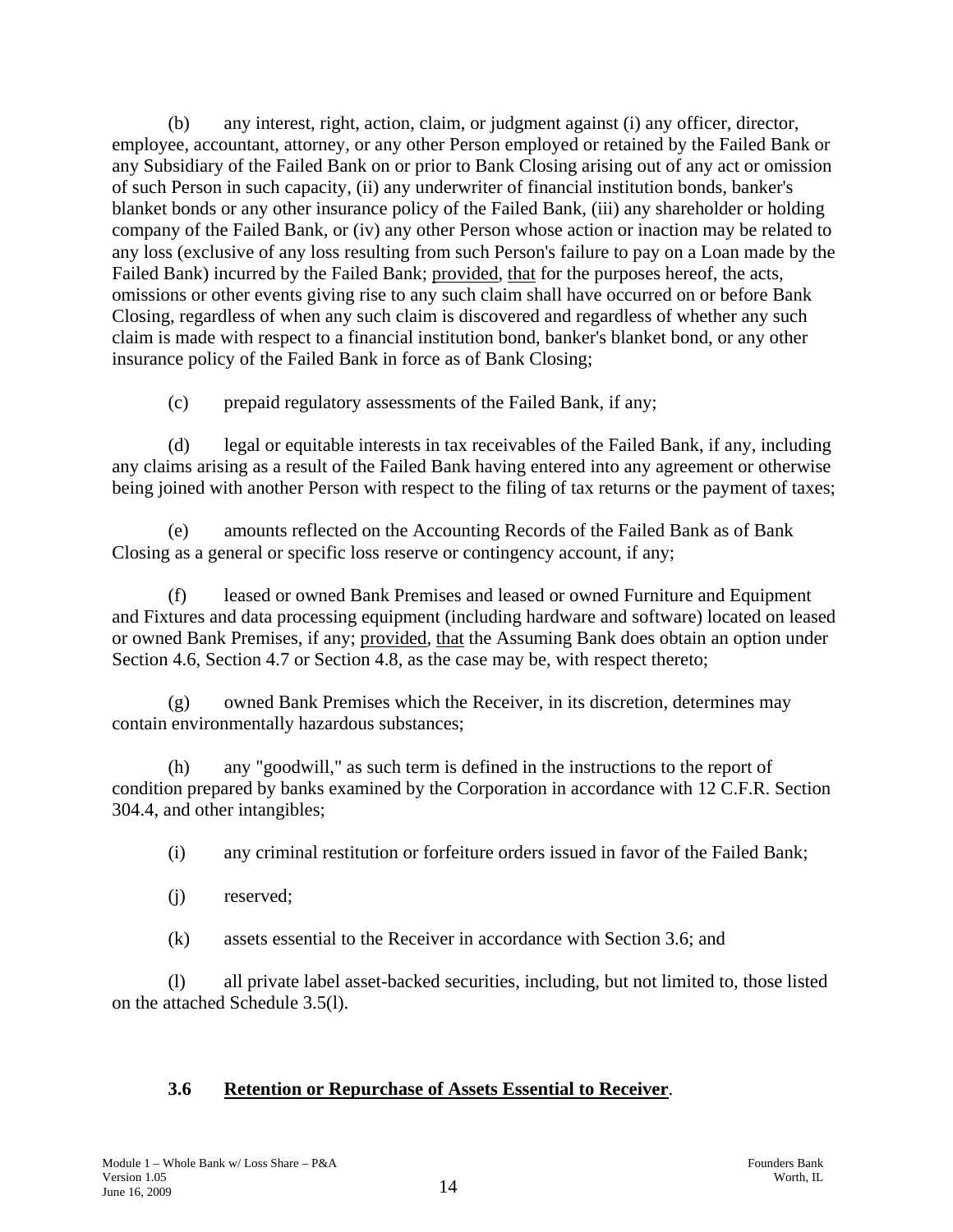(a) The Receiver may refuse to sell to the Assuming Bank, or the Assuming Bank agrees, at the request of the Receiver set forth in a written notice to the Assuming Bank, to assign, transfer, convey, and deliver to the Receiver all of the Assuming Bank's right, title and interest in and to, any Asset or asset essential to the Receiver as determined by the Receiver in its discretion (together with all Credit Documents evidencing or pertaining thereto), which may include any Asset or asset that the Receiver determines to be:

- (i) made to an officer, director, or other Person engaging in the affairs of the Failed Bank, its Subsidiaries or Affiliates or any related entities of any of the foregoing;
- (ii) the subject of any investigation relating to any claim with respect to any item described in Section 3.5(a) or (b), or the subject of, or potentially the subject of, any legal proceedings;
- (iii) made to a Person who is an Obligor on a loan owned by the Receiver or the Corporation in its corporate capacity or its capacity as receiver of any institution;
- (iv) secured by collateral which also secures any asset owned by the Receiver; or
- (v) related to any asset of the Failed Bank not purchased by the Assuming Bank under this Article III or any liability of the Failed Bank not assumed by the Assuming Bank under Article II.

(b) Each such Asset or asset purchased by the Receiver shall be purchased at a price equal to the Repurchase Price thereof less the Related Liability Amount with respect to any Related Liabilities related to such Asset or asset, in each case determined as of the date of the notice provided by the Receiver pursuant to Section 3.6(a). The Receiver shall pay the Assuming Bank not later than the twentieth (20th) Business Day following receipt of related Credit Documents and Credit Files together with interest on such amount at the Settlement Interest Rate for the period from and including the date of receipt of such documents to and including the day preceding the day on which payment is made. The Assuming Bank agrees to administer and manage each such Asset or asset in accordance with usual and prudent banking standards and business practices until each such Asset or asset is purchased by the Receiver. All transfers with respect to Asset or assets under this Section 3.6 shall be made as provided in Section 9.6. The Assuming Bank shall transfer all such Asset or assets and Related Liabilities to the Receiver without recourse, and shall indemnify the Receiver against any and all claims of any Person claiming by, through or under the Assuming Bank with respect to any such Asset or asset, as provided in Section 12.4.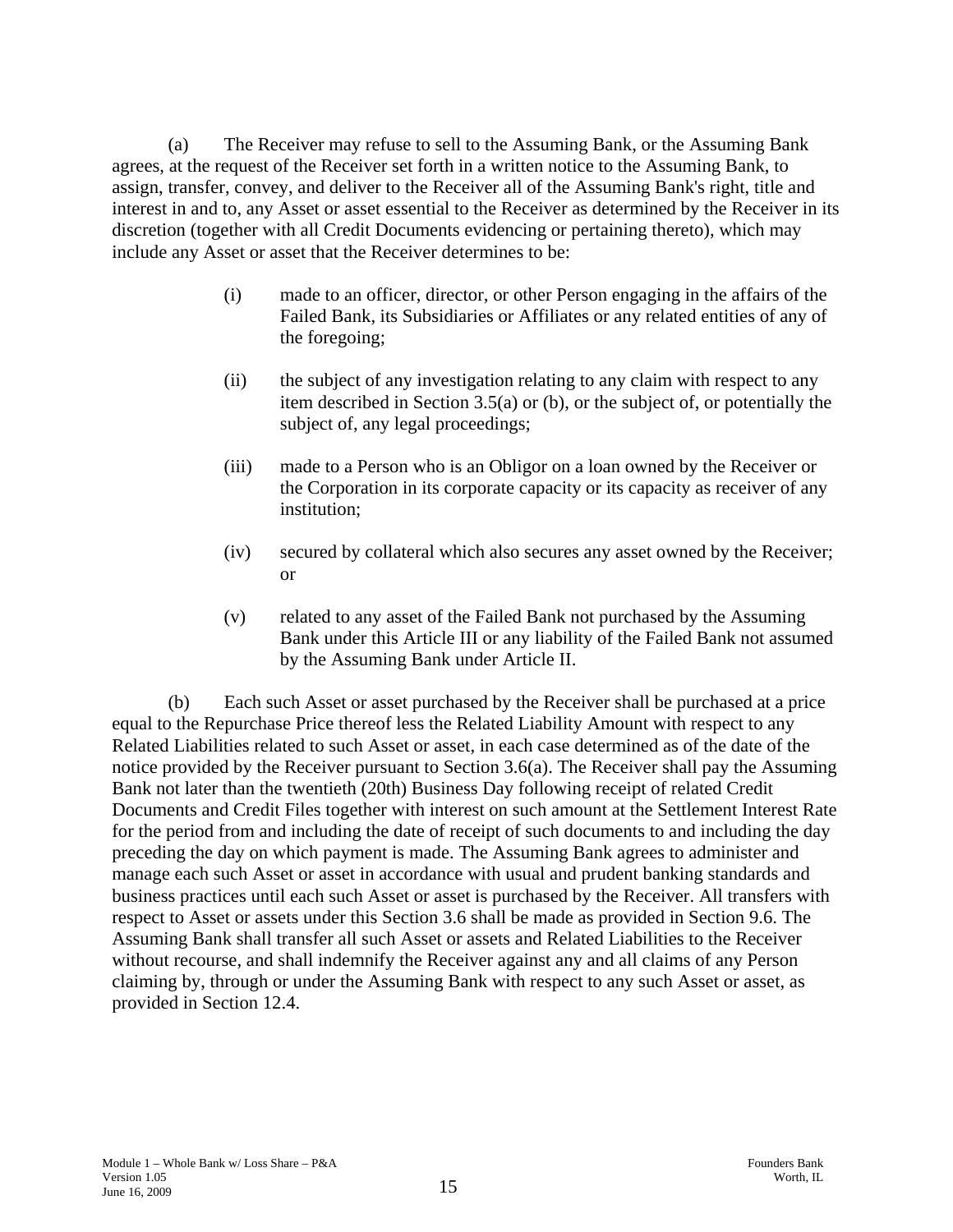### **ARTICLE IV ASSUMPTION OF CERTAIN DUTIES AND OBLIGATIONS**

The Assuming Bank agrees with the Receiver and the Corporation as follows:

**4.1** Continuation of Banking Business. For the period commencing the first banking business day after Bank Closing and ending no earlier than the first anniversary of Bank Closing, the Assuming Bank agrees to provide full service banking in the trade area of the Failed Bank. Thereafter, the Assuming Bank may cease providing such banking services in the trade area of the Failed Bank, provided the Assuming Bank has received all necessary regulatory approvals. The trade area shall be determined by the Receiver.

**4.2 Agreement with Respect to Credit Card Business**. The Assuming Bank agrees to honor and perform, from and after Bank Closing, all duties and obligations with respect to the Failed Bank's credit card business, and/or processing related to credit cards, if any, and assumes all outstanding extensions of credit with respect thereto.

**4.3 Agreement with Respect to Safe Deposit Business**. The Assuming Bank assumes and agrees to discharge, from and after Bank Closing, in the usual course of conducting a banking business, the duties and obligations of the Failed Bank with respect to all Safe Deposit Boxes, if any, of the Failed Bank and to maintain all of the necessary facilities for the use of such boxes by the renters thereof during the period for which such boxes have been rented and the rent therefore paid to the Failed Bank, subject to the provisions of the rental agreements between the Failed Bank and the respective renters of such boxes; provided, that the Assuming Bank may relocate the Safe Deposit Boxes of the Failed Bank to any office of the Assuming Bank located in the trade area of the Failed Bank. The Safe Deposit Boxes shall be located and maintained in the trade area of the Failed Bank for a minimum of one year from Bank Closing. Fees related to the safe deposit business earned prior to the Bank Closing Date shall be for the benefit of the Receiver and fees earned after the Bank Closing Date shall be for the benefit of the Assuming Bank.

**4.4 Agreement with Respect to Safekeeping Business**. The Receiver transfers, conveys and delivers to the Assuming Bank and the Assuming Bank accepts all securities and other items, if any, held by the Failed Bank in safekeeping for its customers as of Bank Closing. The Assuming Bank assumes and agrees to honor and discharge, from and after Bank Closing, the duties and obligations of the Failed Bank with respect to such securities and items held in safekeeping. The Assuming Bank shall be entitled to all rights and benefits heretofore accrued or hereafter accruing with respect thereto. The Assuming Bank shall provide to the Receiver written verification of all assets held by the Failed Bank for safekeeping within sixty (60) days after Bank Closing. The assets held for safekeeping by the Failed Bank shall be held and maintained by the Assuming Bank in the trade area of the Failed Bank for a minimum of one year from Bank Closing. Fees related to the safekeeping business earned prior to the Bank Closing Date shall be for the benefit of the Receiver and fees earned after the Bank Closing Date shall be for the benefit of the Assuming Bank.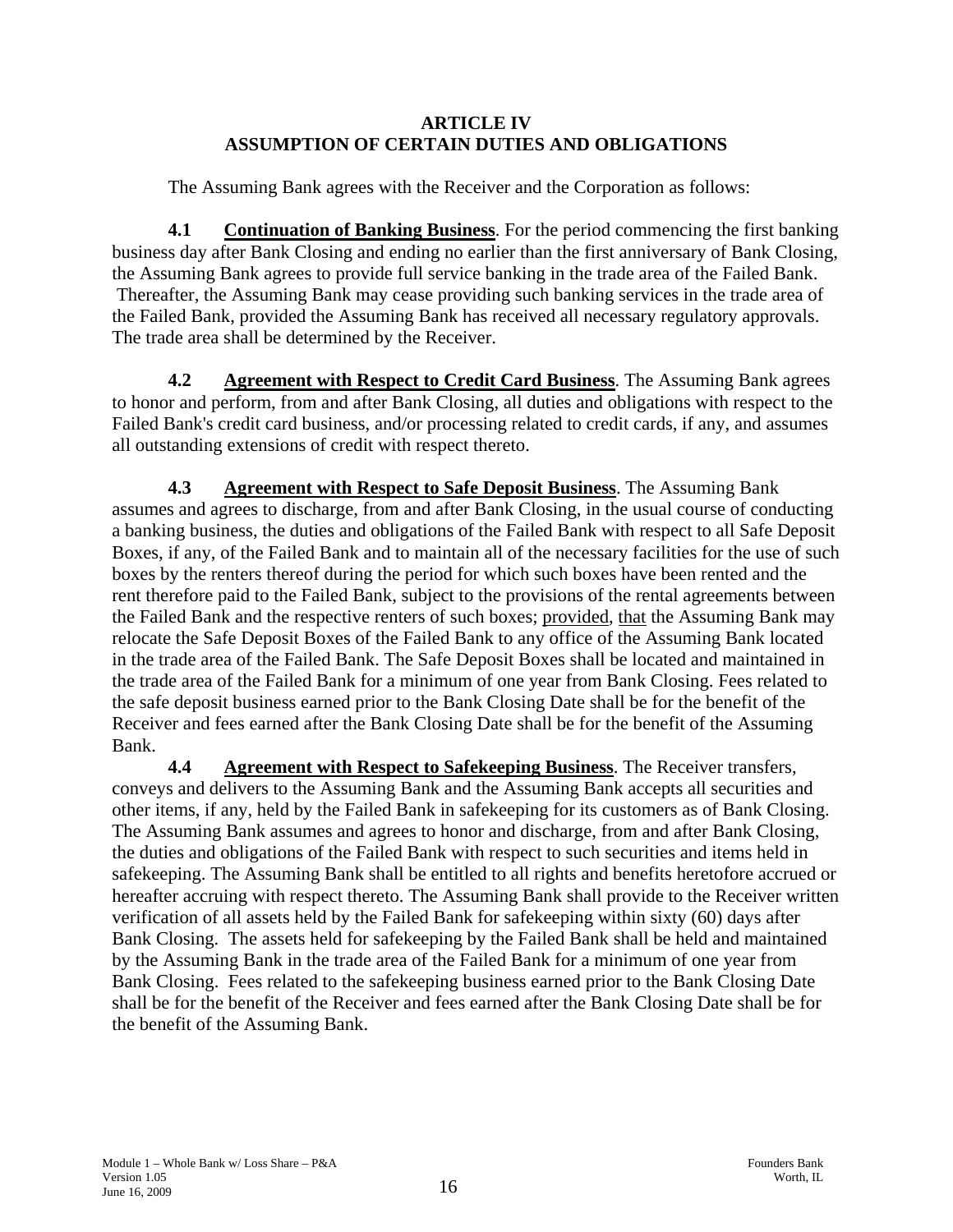## **4.5 Agreement with Respect to Trust Business**.

(a) The Assuming Bank shall, without further transfer, substitution, act or deed, to the full extent permitted by law, succeed to the rights, obligations, properties, assets, investments, deposits, agreements, and trusts of the Failed Bank under trusts, executorships, administrations, guardianships, and agencies, and other fiduciary or representative capacities, all to the same extent as though the Assuming Bank had assumed the same from the Failed Bank prior to Bank Closing; provided, that any liability based on the misfeasance, malfeasance or nonfeasance of the Failed Bank, its directors, officers, employees or agents with respect to the trust business is not assumed hereunder.

(b) The Assuming Bank shall, to the full extent permitted by law, succeed to, and be entitled to take and execute, the appointment to all executorships, trusteeships, guardianships and other fiduciary or representative capacities to which the Failed Bank is or may be named in wills, whenever probated, or to which the Failed Bank is or may be named or appointed by any other instrument.

(c) In the event additional proceedings of any kind are necessary to accomplish the transfer of such trust business, the Assuming Bank agrees that, at its own expense, it will take whatever action is necessary to accomplish such transfer. The Receiver agrees to use reasonable efforts to assist the Assuming Bank in accomplishing such transfer.

(d) The Assuming Bank shall provide to the Receiver written verification of the assets held in connection with the Failed Bank's trust business within sixty (60) days after Bank Closing.

## **4.6 Agreement with Respect to Bank Premises**.

(a) **Option to Purchase.** Subject to Section 3.5, the Receiver hereby grants to the Assuming Bank an exclusive option for the period of ninety (90) days commencing the day after Bank Closing to purchase any or all owned Bank Premises, including all Furniture, Fixtures and Equipment located on the Bank Premises. The Assuming Bank shall give written notice to the Receiver within the option period of its election to purchase or not to purchase any of the owned Bank Premises. Any purchase of such premises shall be effective as of the date of Bank Closing and such purchase shall be consummated as soon as practicable thereafter, and in no event later than the Settlement Date.

(b) **Option to Lease.** The Receiver hereby grants to the Assuming Bank an exclusive option for the period of ninety (90) days commencing the day after Bank Closing to cause the Receiver to assign to the Assuming Bank any or all leases for leased Bank Premises, if any, which have been continuously occupied by the Assuming Bank from Bank Closing to the date it elects to accept an assignment of the leases with respect thereto to the extent such leases can be assigned; provided, that the exercise of this option with respect to any lease must be as to all premises or other property subject to the lease. If an assignment cannot be made of any such leases, the Receiver may, in its discretion, enter into subleases with the Assuming Bank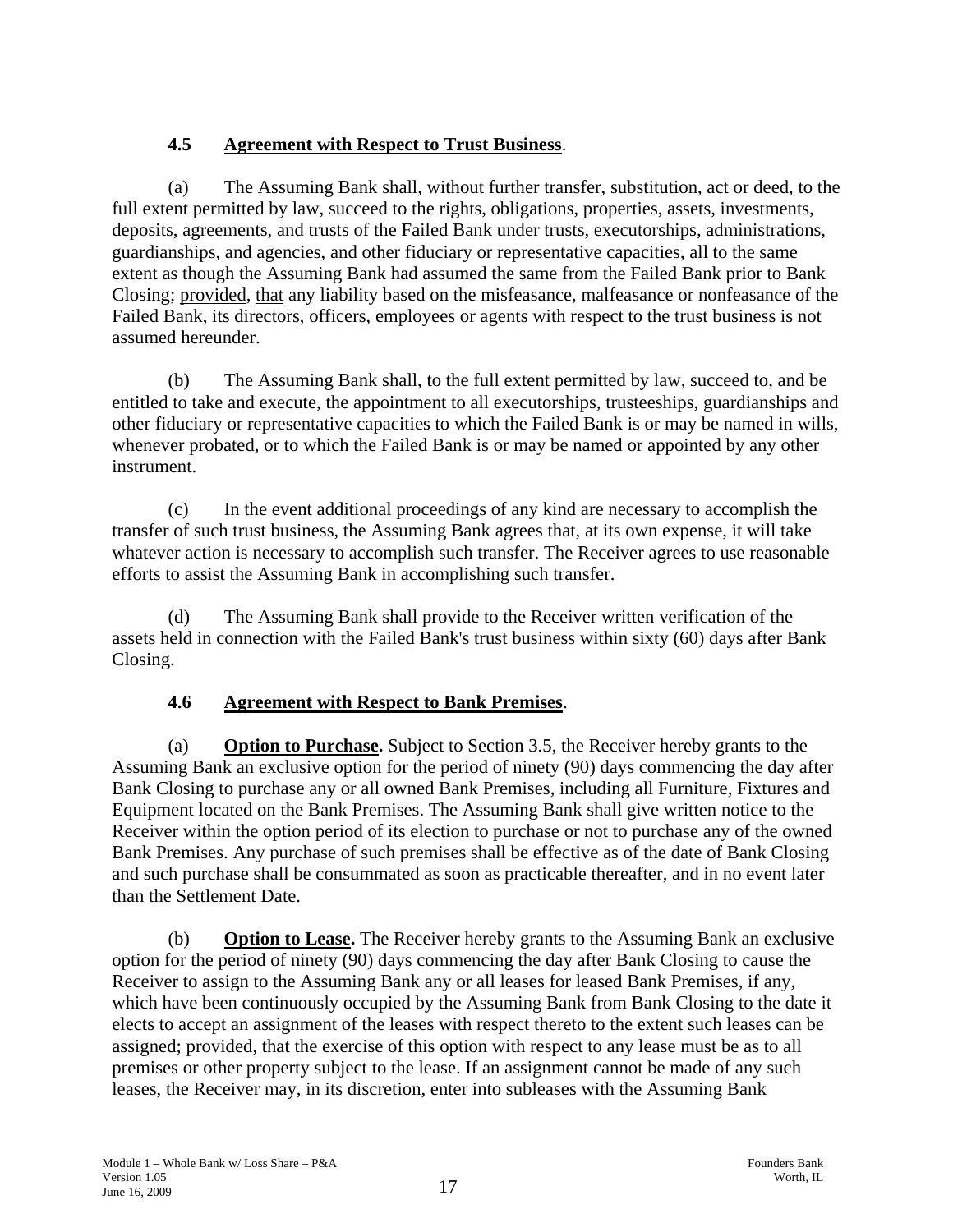containing the same terms and conditions provided under such existing leases for such leased Bank Premises or other property. The Assuming Bank shall give notice to the Receiver within the option period of its election to accept or not to accept an assignment of any or all leases (or enter into subleases or new leases in lieu thereof). The Assuming Bank agrees to assume all leases assigned (or enter into subleases or new leases in lieu thereof) pursuant to this Section 4.6.

(c) **Facilitation.** The Receiver agrees to facilitate the assumption, assignment or sublease of leases or the negotiation of new leases by the Assuming Bank; provided, that neither the Receiver nor the Corporation shall be obligated to engage in litigation, make payments to the Assuming Bank or to any third party in connection with facilitating any such assumption, assignment, sublease or negotiation or commit to any other obligations to third parties.

(d) **Occupancy.** The Assuming Bank shall give the Receiver fifteen (15) days' prior written notice of its intention to vacate prior to vacating any leased Bank Premises with respect to which the Assuming Bank has not exercised the option provided in Section 4.6(b). Any such notice shall be deemed to terminate the Assuming Bank's option with respect to such leased Bank Premises.

## (e) **Occupancy Costs.**

(i) The Assuming Bank agrees to pay to the Receiver, or to appropriate third parties at the direction of the Receiver, during and for the period of any occupancy by it of (x) owned Bank Premises the market rental value, as determined by the appraiser selected in accordance with the definition of Fair Market Value, and all operating costs, and (y) leased Bank Premises, all operating costs with respect thereto and to comply with all relevant terms of applicable leases entered into by the Failed Bank, including without limitation the timely payment of all rent. Operating costs include, without limitation all taxes, fees, charges, utilities, insurance and assessments, to the extent not included in the rental value or rent. If the Assuming Bank elects to purchase any owned Bank Premises in accordance with Section 4.6(a), the amount of any rent paid (and taxes paid to the Receiver which have not been paid to the taxing authority and for which the Assuming Bank assumes liability) by the Assuming Bank with respect thereto shall be applied as an offset against the purchase price thereof.

(ii) The Assuming Bank agrees during the period of occupancy by it of owned or leased Bank Premises, to pay to the Receiver rent for the use of all owned or leased Furniture and Equipment and all owned or leased Fixtures located on such Bank Premises for the period of such occupancy. Rent for such property owned by the Failed Bank shall be the market rental value thereof, as determined by the Receiver within sixty (60) days after Bank Closing. Rent for such leased property shall be an amount equal to any and all rent and other amounts which the Receiver incurs or accrues as an obligation or is obligated to pay for such period of occupancy pursuant to all leases and contracts with respect to such property. If the Assuming Bank purchases any owned Furniture and Equipment or owned Fixtures in accordance with Section 4.6(f) or 4.6(h), the amount of any rents paid by the Assuming Bank with respect thereto shall be applied as an offset against the purchase price thereof.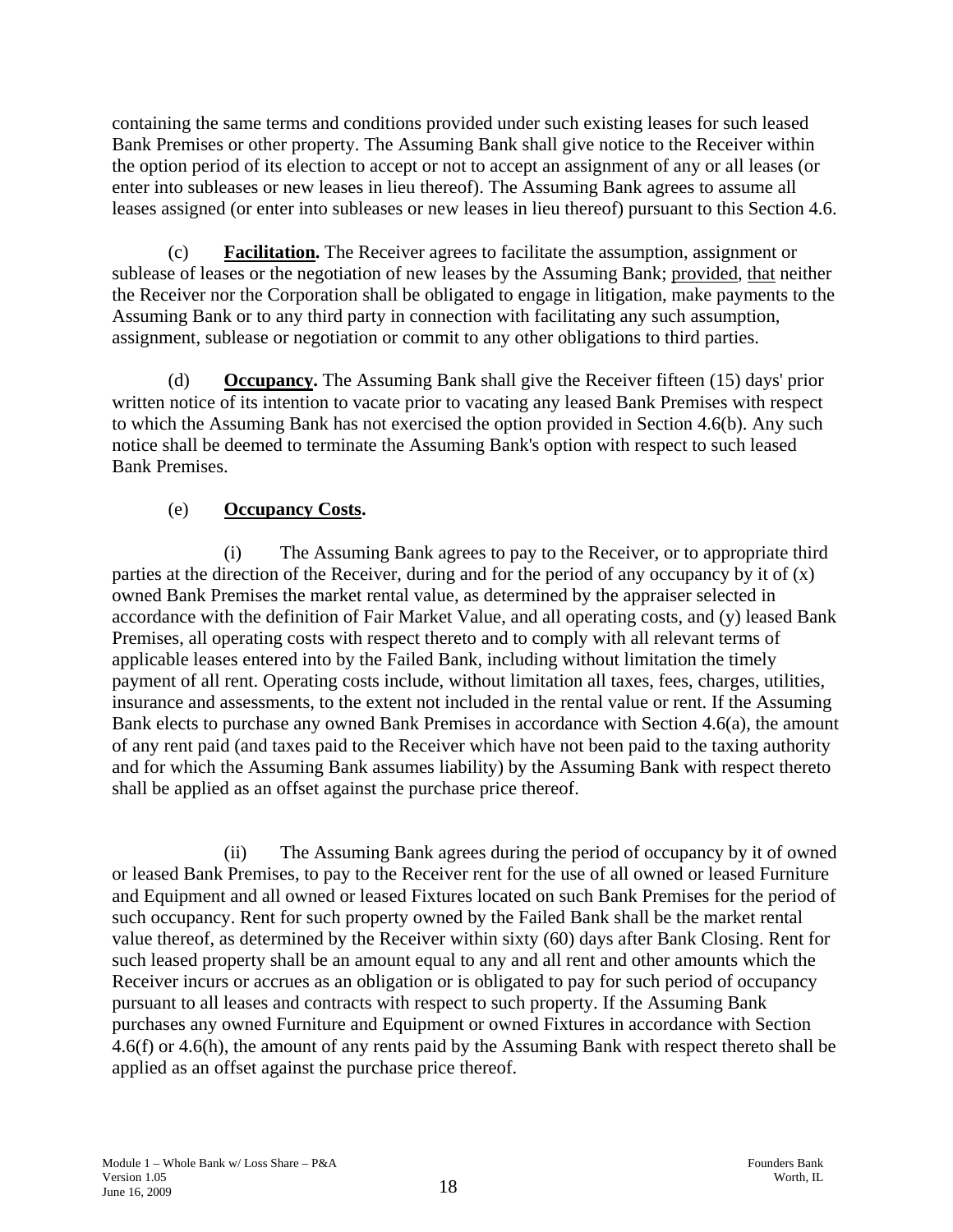(f) **Certain Requirements as to Furniture, Equipment and Fixtures.** If the Assuming Bank purchases owned Bank Premises or accepts an assignment of the lease (or enters into a sublease or a new lease in lieu thereof) for leased Bank Premises as provided in Section 4.6(a) or 4.6(b), or if the Assuming Bank does not exercise such option but within twelve (12) months following Bank Closing obtains the right to occupy such premises (whether by assignment, lease, sublease, purchase or otherwise), other than in accordance with Section 4.6(a) or (b), the Assuming Bank shall (i) effective as of the date of Bank Closing, purchase from the Receiver all Furniture and Equipment and Fixtures owned by the Failed Bank at Fair Market Value and located thereon as of Bank Closing, (ii) accept an assignment or a sublease of the leases or negotiate new leases for all Furniture and Equipment and Fixtures leased by the Failed Bank and located thereon, and (iii) if applicable, accept an assignment or a sublease of any ground lease or negotiate a new ground lease with respect to any land on which such Bank Premises are located; provided, that the Receiver shall not have disposed of such Furniture and Equipment and Fixtures or repudiated the leases specified in clause (ii) or (iii).

## (g) **Vacating Premises.**

(i) If the Assuming Bank elects not to purchase any owned Bank Premises, the notice of such election in accordance with Section 4.6(a) shall specify the date upon which the Assuming Bank's occupancy of such premises shall terminate, which date shall not be later than ninety (90) days after the date of the Assuming Bank's notice not to exercise such option. The Assuming Bank promptly shall relinquish and release to the Receiver such premises and the Furniture and Equipment and Fixtures located thereon in the same condition as at Bank Closing, normal wear and tear excepted. By occupying any such premises after the expiration of such ninety (90)-day period, the Assuming Bank shall, at the Receiver's option, (x) be deemed to have agreed to purchase such Bank Premises, and to assume all leases, obligations and liabilities with respect to leased Furniture and Equipment and leased Fixtures located thereon and any ground lease with respect to the land on which such premises are located, and (y) be required to purchase all Furniture and Equipment and Fixtures owned by the Failed Bank and located on such premises as of Bank Closing.

(ii) If the Assuming Bank elects not to accept an assignment of the lease or sublease any leased Bank Premises, the notice of such election in accordance with Section 4.6(b) shall specify the date upon which the Assuming Bank's occupancy of such leased Bank Premises shall terminate, which date shall not be later than the date which is one hundred eighty (180) days after Bank Closing. Upon vacating such premises, the Assuming Bank shall relinquish and release to the Receiver such premises and the Fixtures and the Furniture and Equipment located thereon in the same condition as at Bank Closing, normal wear and tear excepted. By failing to provide notice of its intention to vacate such premises prior to the expiration of the option period specified in Section 4.6(b), or by occupying such premises after the one hundred eighty (180) day period specified above in this paragraph (ii), the Assuming Bank shall, at the Receiver's option, (x) be deemed to have assumed all leases, obligations and liabilities with respect to such premises (including any ground lease with respect to the land on which premises are located), and leased Furniture and Equipment and leased Fixtures located thereon in accordance with this Section 4.6 (unless the Receiver previously repudiated any such lease), and (y) be required to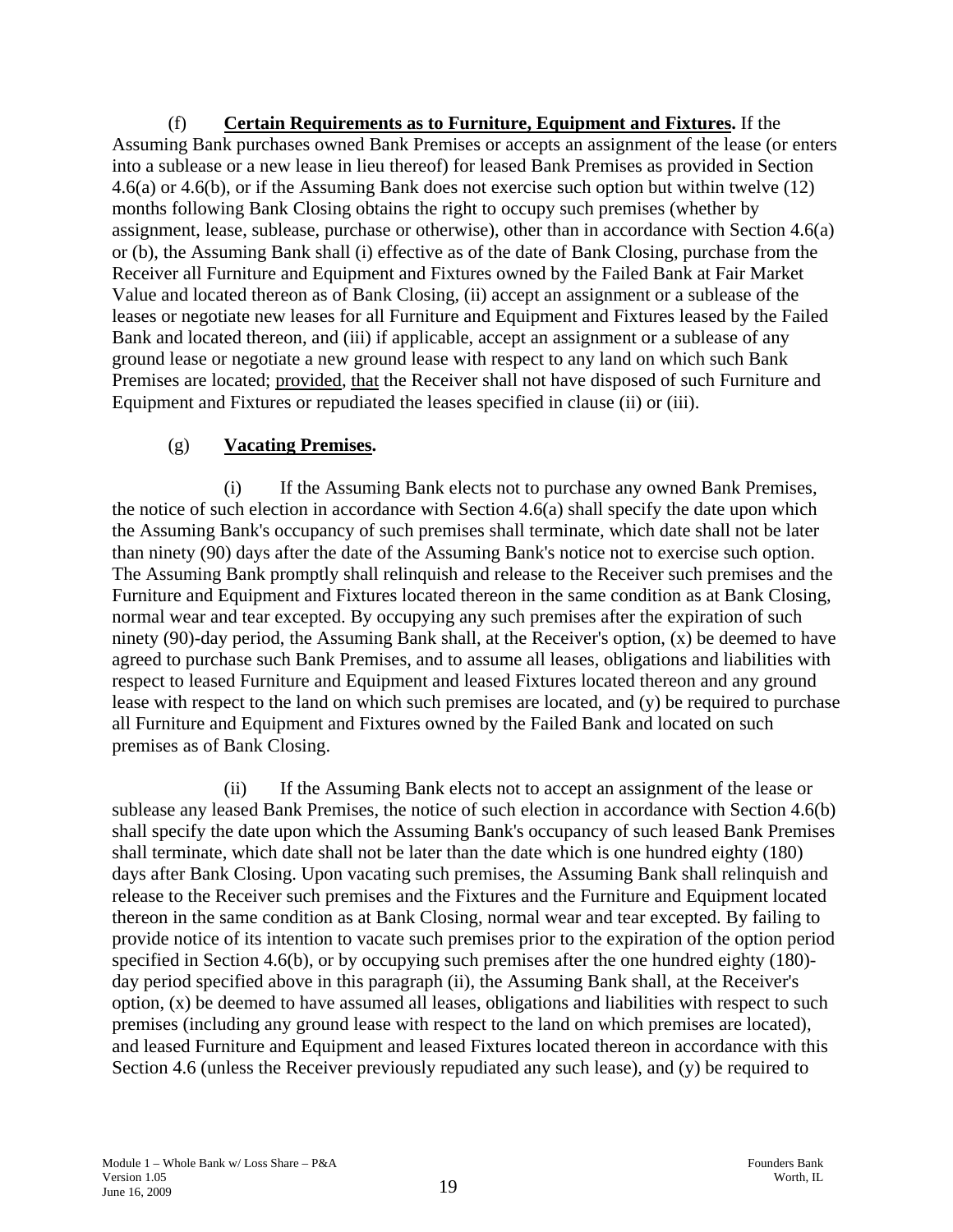purchase all Furniture and Equipment and Fixtures owned by the Failed Bank at Fair Market Value and located on such premises as of Bank Closing.

(h) **Furniture and Equipment and Certain Other Equipment.** The Receiver hereby grants to the Assuming Bank an option to purchase all Furniture and Equipment or any telecommunications, data processing equipment (including hardware and software) and check processing and similar operating equipment owned by the Failed Bank at Fair Market Value and located at any leased Bank Premises that the Assuming Bank elects to vacate or which it could have, but did not occupy, pursuant to this Section 4.6; provided, that, the Assuming Bank shall give the Receiver notice of its election to purchase such property at the time it gives notice of its intention to vacate such Bank Premises or within ten (10) days after Bank Closing for Bank Premises it could have, but did not, occupy.

# **4.7 Agreement with Respect to Leased Data Processing Equipment**

(a) The Receiver hereby grants to the Assuming Bank an exclusive option for the period of ninety (90) days commencing the day after Bank Closing to accept an assignment from the Receiver of any or all Data Processing Leases to the extent that such Data Processing Leases can be assigned.

(b) The Assuming Bank shall (i) give written notice to the Receiver within the option period specified in Section 4.7(a) of its intent to accept or decline an assignment or sublease of any or all Data Processing Leases and promptly accept an assignment or sublease of such Data Processing Leases, and (ii) give written notice to the appropriate lessor(s) that it has accepted an assignment or sublease of any such Data Processing Leases.

(c) The Receiver agrees to facilitate the assignment or sublease of Data Processing Leases or the negotiation of new leases or license agreements by the Assuming Bank; provided, that neither the Receiver nor the Corporation shall be obligated to engage in litigation or make payments to the Assuming Bank or to any third party in connection with facilitating any such assumption, assignment, sublease or negotiation.

(d) The Assuming Bank agrees, during its period of use of any property subject to a Data Processing Lease, to pay to the Receiver or to appropriate third parties at the direction of the Receiver all operating costs with respect thereto and to comply with all relevant terms of the applicable Data Processing Leases entered into by the Failed Bank, including without limitation the timely payment of all rent, taxes, fees, charges, utilities, insurance and assessments.

(e) The Assuming Bank shall, not later than fifty (50) days after giving the notice provided in Section 4.7(b), (i) relinquish and release to the Receiver all property subject to the relevant Data Processing Lease, in the same condition as at Bank Closing, normal wear and tear excepted, or (ii) accept an assignment or a sublease thereof or negotiate a new lease or license agreement under this Section 4.7.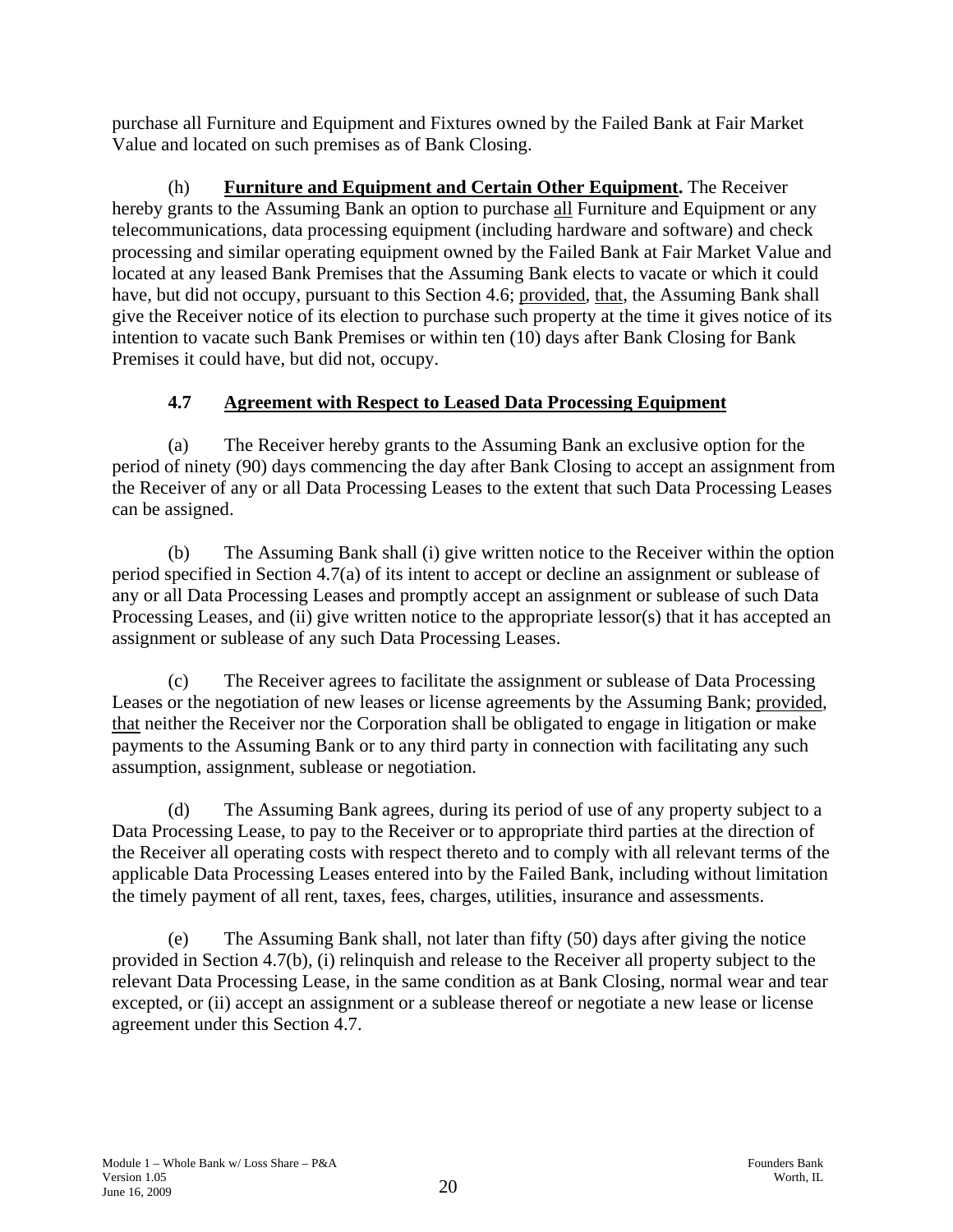### **4.8 Agreement with Respect to Certain Existing Agreements**.

(a) Subject to the provisions of Section 4.8(b), with respect to agreements existing as of Bank Closing which provide for the rendering of services by or to the Failed Bank, other than IT services and core data processing services as referred to in section 4.8 (c) below, within thirty (30) days after Bank Closing, the Assuming Bank shall give the Receiver written notice specifying whether it elects to assume or not to assume each such agreement. Except as may be otherwise provided in this Article IV, the Assuming Bank agrees to comply with the terms of each such agreement for a period commencing on the day after Bank Closing and ending on: (i) in the case of an agreement that provides for the rendering of services by the Failed Bank, the date which is ninety (90) days after Bank Closing, and (ii) in the case of an agreement that provides for the rendering of services to the Failed Bank, the date which is thirty (30) days after the Assuming Bank has given notice to the Receiver of its election not to assume such agreement; provided, that the Receiver can reasonably make such service agreements available to the Assuming Bank. The Assuming Bank shall be deemed by the Receiver to have assumed agreements for which no notification is timely given. The Receiver agrees to assign, transfer, convey, and deliver to the Assuming Bank all right, title and interest of the Receiver, if any, in and to agreements the Assuming Bank assumes hereunder. In the event the Assuming Bank elects not to accept an assignment of any lease (or sublease) or negotiate a new lease for leased Bank Premises under Section 4.6 and does not otherwise occupy such premises, the provisions of this Section 4.8(a) shall not apply to service agreements related to such premises. The Assuming Bank agrees, during the period it has the use or benefit of any such agreement, promptly to pay to the Receiver or to appropriate third parties at the direction of the Receiver all operating costs with respect thereto and to comply with all relevant terms of such agreement.

(b) The provisions of Section 4.8(a) regarding the Assuming Bank's election to assume or not assume certain agreements shall not apply to (i) agreements pursuant to which the Failed Bank provides mortgage servicing for others or mortgage servicing is provided to the Failed Bank by others, (ii) agreements that are subject to Sections 4.1 through 4.7 and any insurance policy or bond referred to in Section 3.5(a) or other agreement specified in Section 3.5, and (iii) consulting, management or employment agreements, if any, between the Failed Bank and its employees or other Persons. Except as otherwise expressly set forth elsewhere in this Agreement, the Assuming Bank does not assume any liabilities or acquire any rights under any of the agreements described in this Section 4.8(b).

(c) With respect to information technology servicing and core data processing agreements existing as of Bank Closing which provide for the rendering of services by or to the Failed Bank, within thirty (30) days after Bank Closing, the Assuming Bank shall give the Receiver written notice specifying whether it elects to assume or not to assume each such agreement. For the purposes of this section, information technology servicing and core data processing refer to services such as, but not limited to, services utilizing Founder Group Incorporated's present hardware, software and integrated systems which provide CoreBanking Application Support and information technology infrastructure and support. Except as may be otherwise provided in this Article IV, the Assuming Bank agrees to comply with the terms of each such agreement for a period commencing on the day after Bank Closing and ending on: (i)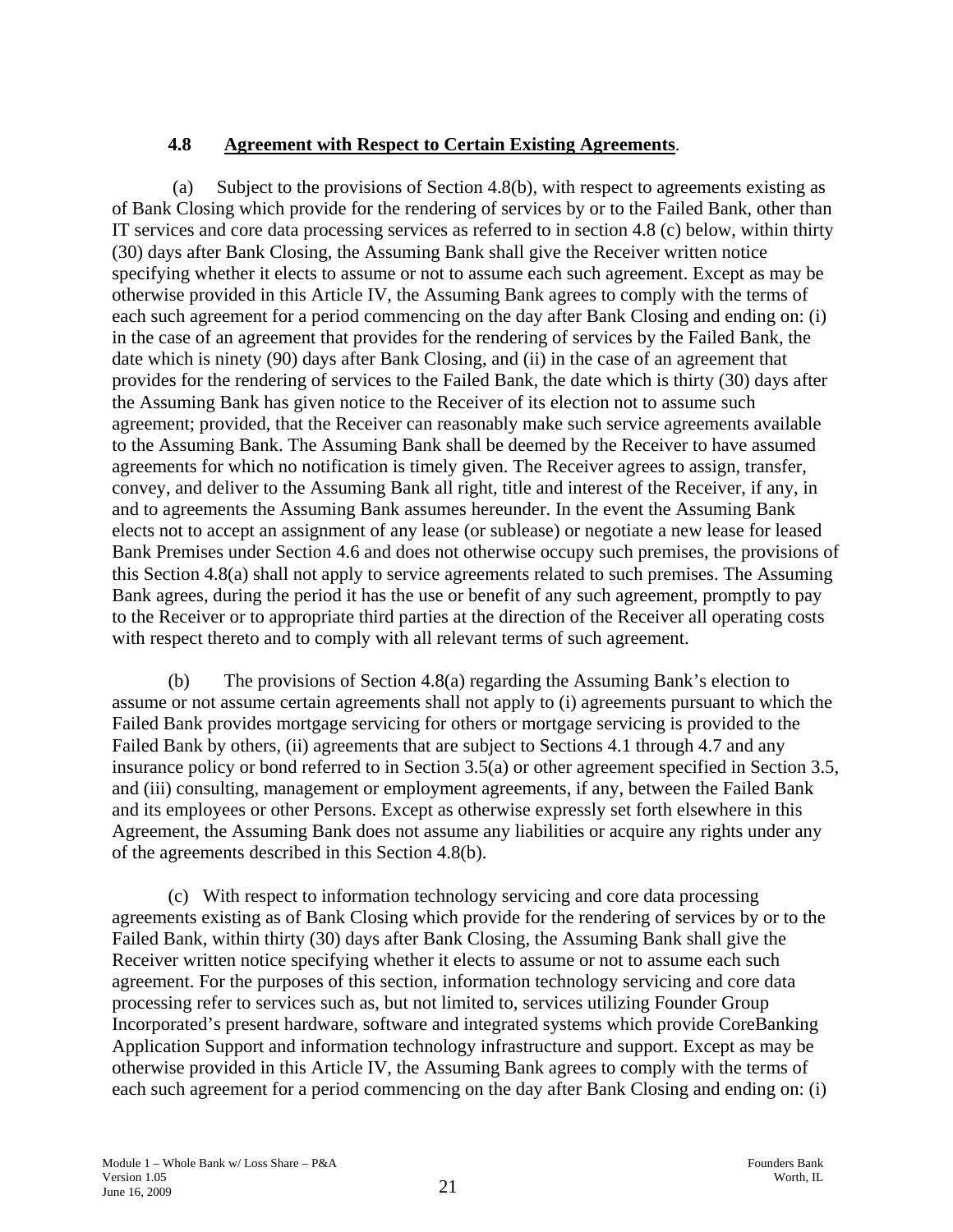in the case of an agreement that provides for the rendering of services by the Failed Bank, the date which is one hundred eighty (180) days after Bank Closing, and (ii) in the case of an agreement that provides for the rendering of services to the Failed Bank, the date which is thirty (30) days after the Assuming Bank has given notice to the Receiver of its election not to assume such agreement; provided, that the Receiver can reasonably make such service agreements available to the Assuming Bank. The Assuming Bank shall be deemed by the Receiver to have assumed agreements for which no notification is timely given. The Receiver agrees to assign, transfer, convey, and deliver to the Assuming Bank all right, title and interest of the Receiver, if any, in and to agreements the Assuming Bank assumes hereunder. The Assuming Bank agrees, during the period it has the use or benefit of any such agreement, promptly to pay to the Receiver or to appropriate third parties at the direction of the Receiver all operating costs with respect thereto and to comply with all relevant terms of such agreement.

**4.9 Informational Tax Reporting**. The Assuming Bank agrees to perform all obligations of the Failed Bank with respect to Federal and State income tax informational reporting related to (i) the Assets and the Liabilities Assumed, (ii) deposit accounts that were closed and loans that were paid off or collateral obtained with respect thereto prior to Bank Closing, (iii) miscellaneous payments made to vendors of the Failed Bank, and (iv) any other asset or liability of the Failed Bank, including, without limitation, loans not purchased and Deposits not assumed by the Assuming Bank, as may be required by the Receiver.

**4.10 Insurance**. The Assuming Bank agrees to obtain insurance coverage effective from and after Bank Closing, including public liability, fire and extended coverage insurance acceptable to the Receiver with respect to owned or leased Bank Premises that it occupies, and all owned or leased Furniture and Equipment and Fixtures and leased data processing equipment (including hardware and software) located thereon, in the event such insurance coverage is not already in force and effect with respect to the Assuming Bank as the insured as of Bank Closing. All such insurance shall, where appropriate (as determined by the Receiver), name the Receiver as an additional insured.

**4.11 Office Space for Receiver and Corporation**. For the period commencing on the day following Bank Closing and ending on the one hundred eightieth (180th) day thereafter, the Assuming Bank agrees to provide to the Receiver and the Corporation, without charge, adequate and suitable office space (including parking facilities and vault space), furniture, equipment (including photocopying and telecopying machines), email accounts, network access and technology resources (such as shared drive) and utilities (including local telephone service and fax machines) at the Bank Premises occupied by the Assuming Bank for their use in the discharge of their respective functions with respect to the Failed Bank. In the event the Receiver and the Corporation determine that the space provided is inadequate or unsuitable, the Receiver and the Corporation may relocate to other quarters having adequate and suitable space and the costs of relocation and any rental and utility costs for the balance of the period of occupancy by the Receiver and the Corporation shall be borne by the Assuming Bank. Additionally, the Assuming Bank agrees to pay such bills and invoices on behalf of the Receiver and Corporation as the Receiver or Corporation may direct for the period beginning on the date of Bank Closing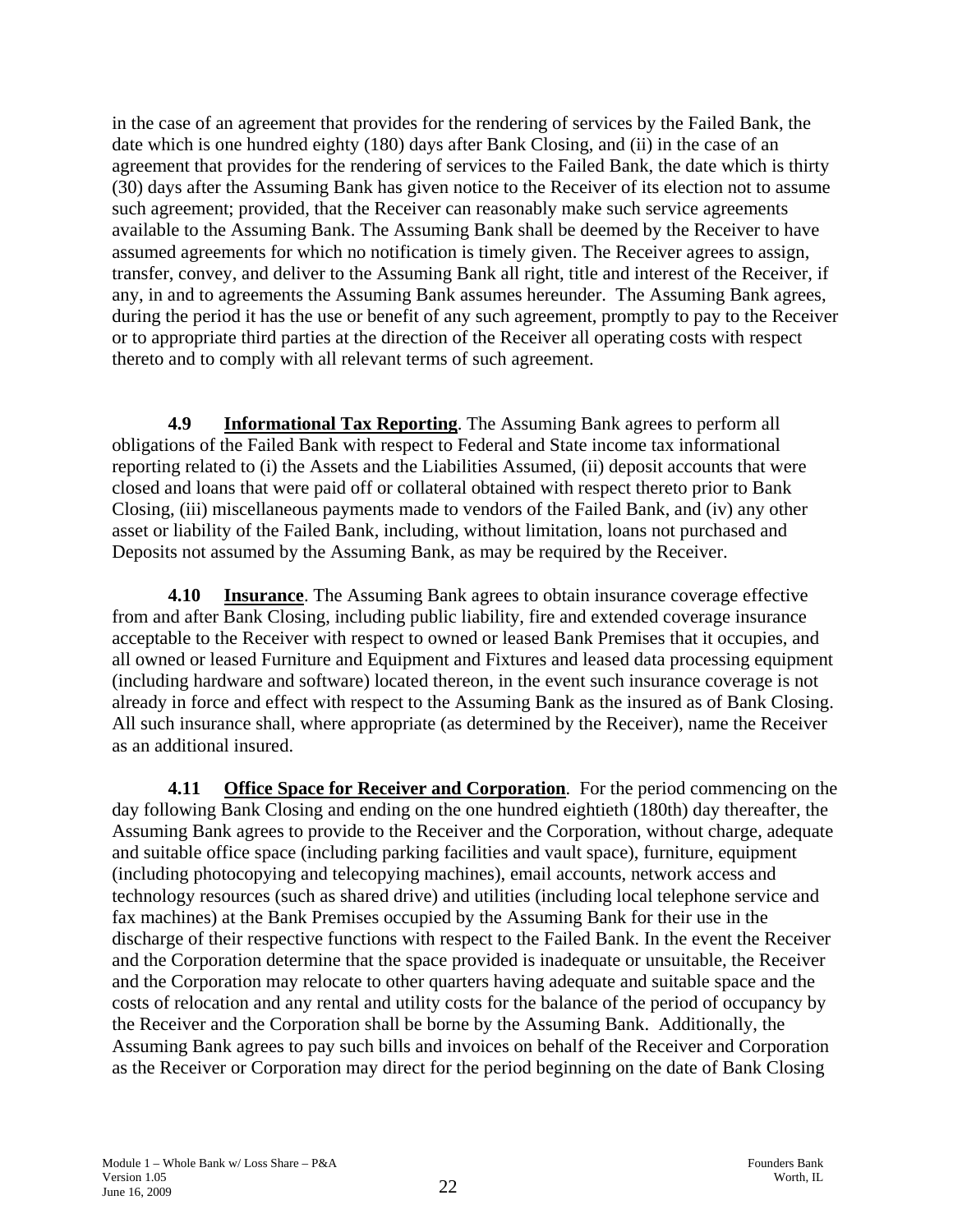and ending on Settlement Date. Assuming Bank shall submit it requests for reimbursement of such expenditures pursuant to Article VIII of this Agreement.

### **4.12 Agreement with Respect to Continuation of Group Health Plan Coverage for Former Employees of the Failed Bank.**

(a) The Assuming Bank agrees to assist the Receiver, as provided in this Section 4.12, in offering individuals who were employees or former employees of the Failed Bank, or any of its Subsidiaries, and who, immediately prior to Bank Closing, were receiving, or were eligible to receive, health insurance coverage or health insurance continuation coverage from the Failed Bank ("Eligible Individuals"), the opportunity to obtain health insurance coverage in the Corporation's FIA Continuation Coverage Plan which provides for health insurance continuation coverage to such Eligible Individuals who are qualified beneficiaries of the Failed Bank as defined in Section 607 of the Employee Retirement Income Security Act of 1974, as amended (respectively, "qualified beneficiaries" and "ERISA"). The Assuming Bank shall consult with the Receiver and not later than five (5) Business Days after Bank Closing shall provide written notice to the Receiver of the number (if available), identity (if available) and addresses (if available) of the Eligible Individuals who are qualified beneficiaries of the Failed Bank and for whom a "qualifying event" (as defined in Section 603 of ERISA) has occurred and with respect to whom the Failed Bank's obligations under Part 6 of Subtitle B of Title I of ERISA have not been satisfied in full, and such other information as the Receiver may reasonably require. The Receiver shall cooperate with the Assuming Bank in order to permit it to prepare such notice and shall provide to the Assuming Bank such data in its possession as may be reasonably required for purposes of preparing such notice.

(b) The Assuming Bank shall take such further action to assist the Receiver in offering the Eligible Individuals who are qualified beneficiaries of the Failed Bank the opportunity to obtain health insurance coverage in the Corporation's FIA Continuation Coverage Plan as the Receiver may direct. All expenses incurred and paid by the Assuming Bank (i) in connection with the obligations of the Assuming Bank under this Section 4.12, and (ii) in providing health insurance continuation coverage to any Eligible Individuals who are hired by the Assuming Bank and such employees' qualified beneficiaries shall be borne by the Assuming Bank.

(c) This Section 4.12 is for the sole and exclusive benefit of the parties to this Agreement, and for the benefit of no other Person (including any former employee of the Failed Bank or any Subsidiary thereof or qualified beneficiary of such former employee). Nothing in this Section 4.12 is intended by the parties, or shall be construed, to give any Person (including any former employee of the Failed Bank or any Subsidiary thereof or qualified beneficiary of such former employee) other than the Corporation, the Receiver and the Assuming Bank any legal or equitable right, remedy or claim under or with respect to the provisions of this Section.

**4.13 Agreement with Respect to Interim Asset Servicing.** At any time after Bank Closing, the Receiver may establish on its books an asset pool(s) and may transfer to such asset pool(s) (by means of accounting entries on the books of the Receiver) all or any assets and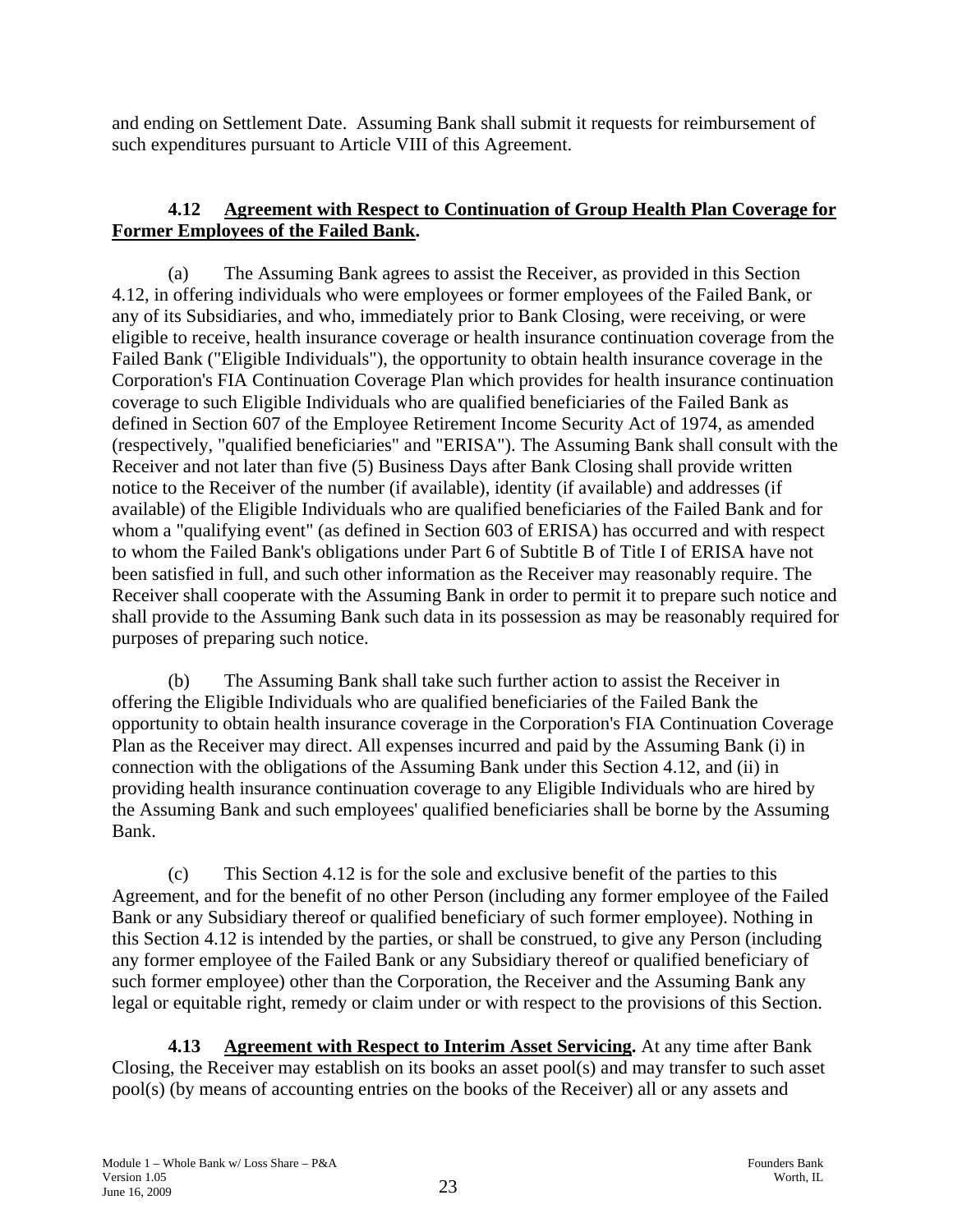liabilities of the Failed Bank which are not acquired by the Assuming Bank, including, without limitation, wholly unfunded Commitments and assets and liabilities which may be acquired, funded or originated by the Receiver subsequent to Bank Closing. The Receiver may remove assets (and liabilities) from or add assets (and liabilities) to such pool(s) at any time in its discretion. At the option of the Receiver, the Assuming Bank agrees to service, administer, and collect such pool assets in accordance with and for the term set forth in Exhibit 4.13 "Interim Asset Servicing Arrangement".

## **4.14** Reserved.

**4.15 Agreement with Respect to Loss Sharing.** The Assuming Bank shall be entitled to require reimbursement from the Receiver for loss sharing on certain loans in accordance with the Single Family Shared-Loss Agreement attached hereto as Exhibit 4.15A and the Non-SF Shared-Loss Agreement attached hereto as Exhibit 4.15B, collectively, the "Shared-Loss Agreements." The Loans that shall be subject to the Shared-Loss Agreements are identified on the Schedule of Loans 4.15A and 4.15B attached hereto.

**4.16 Agreement with Respect to The John Warner Bank, Clinton, IL, First State Bank, Winchester, IL, The First National Bank of Danville, Danville, IL, Rock River Bank, Oregon, IL, and The Elizabeth State Bank, Elizabeth, IL.** The Assuming Bank shall continue to provide operational support to the acquirer of each above referenced bank, including support for core banking applications as well as other applications, as may be required to support infrastructure in the normal course of business until a transition of these systems can be accomplished, but in any event, not more than 180 days from Bank Closing.

## **ARTICLE V DUTIES WITH RESPECT TO DEPOSITORS OF THE FAILED BANK**

 **5.1 Payment of Checks, Drafts and Orders.** Subject to Section 9.5, the Assuming Bank agrees to pay all properly drawn checks, drafts and withdrawal orders of depositors of the Failed Bank presented for payment, whether drawn on the check or draft forms provided by the Failed Bank or by the Assuming Bank, to the extent that the Deposit balances to the credit of the respective makers or drawers assumed by the Assuming Bank under this Agreement are sufficient to permit the payment thereof, and in all other respects to discharge, in the usual course of conducting a banking business, the duties and obligations of the Failed Bank with respect to the Deposit balances due and owing to the depositors of the Failed Bank assumed by the Assuming Bank under this Agreement.

**5.2 Certain Agreements Related to Deposits.** Subject to Section 2.2, the Assuming Bank agrees to honor the terms and conditions of any written escrow or mortgage servicing agreement or other similar agreement relating to a Deposit liability assumed by the Assuming Bank pursuant to this Agreement.

## **5.3 Notice to Depositors.**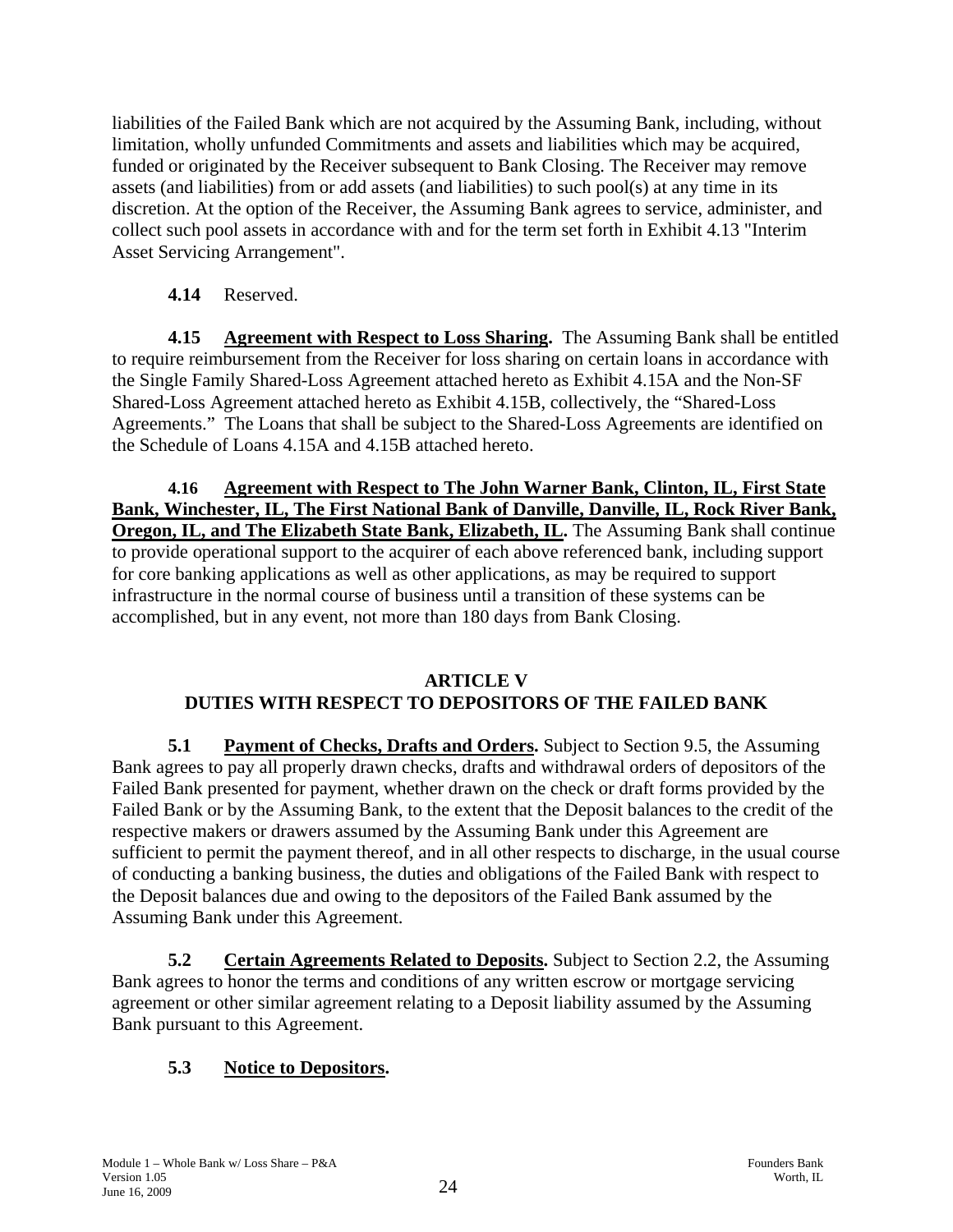(a) Within seven (7) days after Bank Closing, the Assuming Bank shall give (i) notice to depositors of the Failed Bank of its assumption of the Deposit liabilities of the Failed Bank, and (ii) any notice required under Section 2.2, by mailing to each such depositor a notice with respect to such assumption and by advertising in a newspaper of general circulation in the county or counties in which the Failed Bank was located. The Assuming Bank agrees that it will obtain prior approval of all such notices and advertisements from counsel for the Receiver and that such notices and advertisements shall not be mailed or published until such approval is received.

(b) The Assuming Bank shall give notice by mail to depositors of the Failed Bank concerning the procedures to claim their deposits, which notice shall be provided to the Assuming Bank by the Receiver or the Corporation. Such notice shall be included with the notice to depositors to be mailed by the Assuming Bank pursuant to Section 5.3(a).

(c) If the Assuming Bank proposes to charge fees different from those charged by the Failed Bank before it establishes new deposit account relationships with the depositors of the Failed Bank, the Assuming Bank shall give notice by mail of such changed fees to such depositors.

### **ARTICLE VI RECORDS**

## **6.1 Transfer of Records**.

(a) In accordance with Section 3.1, the Receiver assigns, transfers, conveys and delivers to the Assuming Bank the following Records pertaining to the Deposit liabilities of the Failed Bank assumed by the Assuming Bank under this Agreement, except as provided in Section 6.4:

- (i) signature cards, orders, contracts between the Failed Bank and its depositors and Records of similar character;
- (ii) passbooks of depositors held by the Failed Bank, deposit slips, cancelled checks and withdrawal orders representing charges to accounts of depositors;

and the following Records pertaining to the Assets:

- (iii) records of deposit balances carried with other banks, bankers or trust companies;
- (iv) Loan and collateral records and Credit Files and other documents;
- (v) deeds, mortgages, abstracts, surveys, and other instruments or records of title pertaining to real estate or real estate mortgages;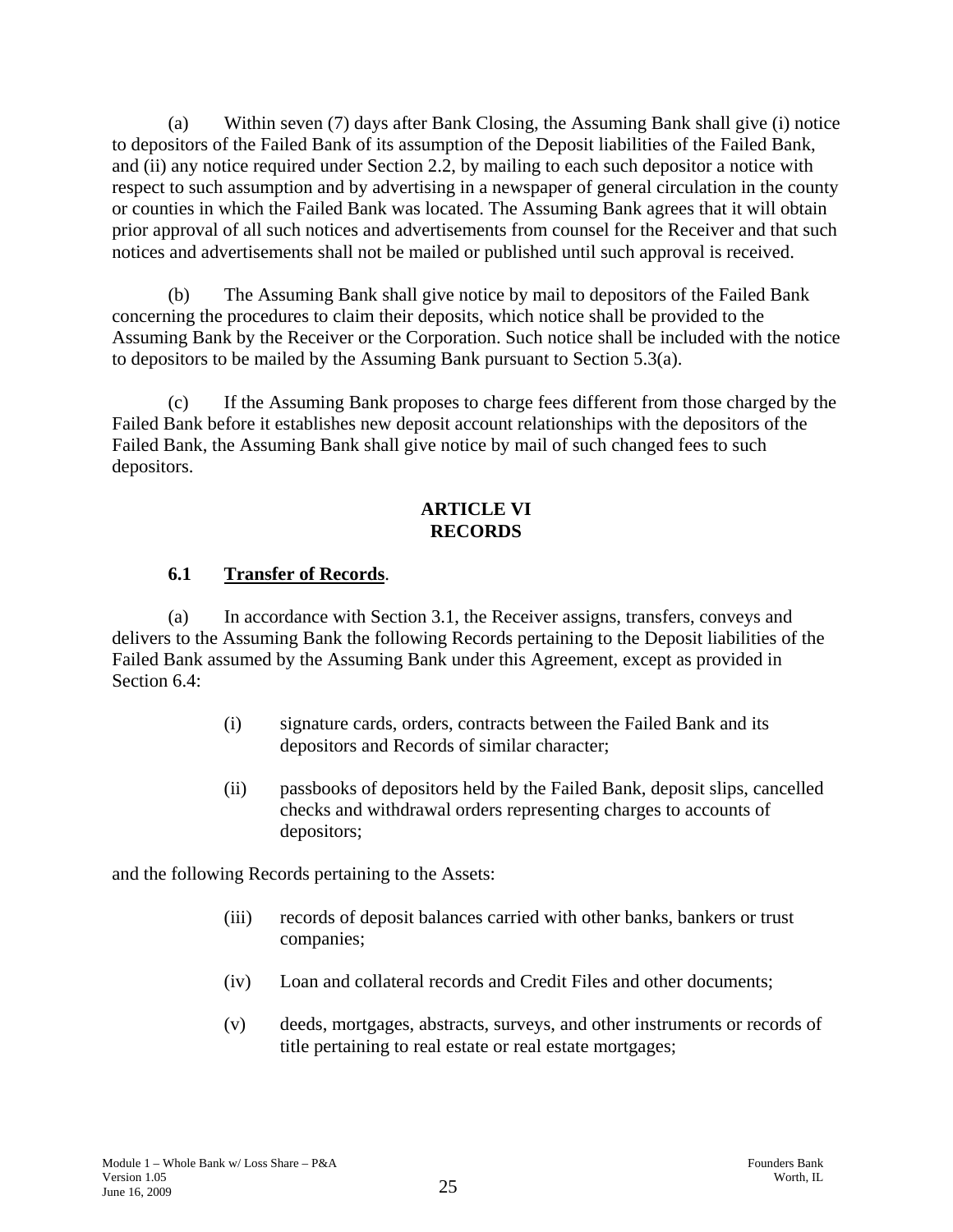- (vi) signature cards, agreements and records pertaining to Safe Deposit Boxes, if any; and
- (vii) records pertaining to the credit card business, trust business or safekeeping business of the Failed Bank, if any.

(b) The Receiver, at its option, may assign and transfer to the Assuming Bank by a single blanket assignment or otherwise, as soon as practicable after Bank Closing, any other Records not assigned and transferred to the Assuming Bank as provided in this Agreement, including but not limited to loan disbursement checks, general ledger tickets, official bank checks, proof transactions (including proof tapes) and paid out loan files.

**6.2 Delivery of Assigned Records**. The Receiver shall deliver to the Assuming Bank all Records described in (i) Section 6.1(a) as soon as practicable on or after the date of this Agreement, and (ii) Section 6.1(b) as soon as practicable after making any assignment described therein.

**6.3 Preservation of Records**. The Assuming Bank agrees that it will preserve and maintain for the joint benefit of the Receiver, the Corporation and the Assuming Bank, all Records of which it has custody for such period as either the Receiver or the Corporation in its discretion may require, until directed otherwise, in writing, by the Receiver or Corporation. The Assuming Bank shall have the primary responsibility to respond to subpoenas, discovery requests, and other similar official inquiries with respect to the Records of which it has custody.

**6.4 Access to Records; Copies**. The Assuming Bank agrees to permit the Receiver and the Corporation access to all Records of which the Assuming Bank has custody, and to use, inspect, make extracts from or request copies of any such Records in the manner and to the extent requested, and to duplicate, in the discretion of the Receiver or the Corporation, any Record in the form of microfilm or microfiche pertaining to Deposit account relationships; provided, that in the event that the Failed Bank maintained one or more duplicate copies of such microfilm or microfiche Records, the Assuming Bank hereby assigns, transfers, and conveys to the Corporation one such duplicate copy of each such Record without cost to the Corporation, and agrees to deliver to the Corporation all Records assigned and transferred to the Corporation under this Article VI as soon as practicable on or after the date of this Agreement. The party requesting a copy of any Record shall bear the cost (based on standard accepted industry charges to the extent applicable, as determined by the Receiver) for providing such duplicate Records. A copy of each Record requested shall be provided as soon as practicable by the party having custody thereof.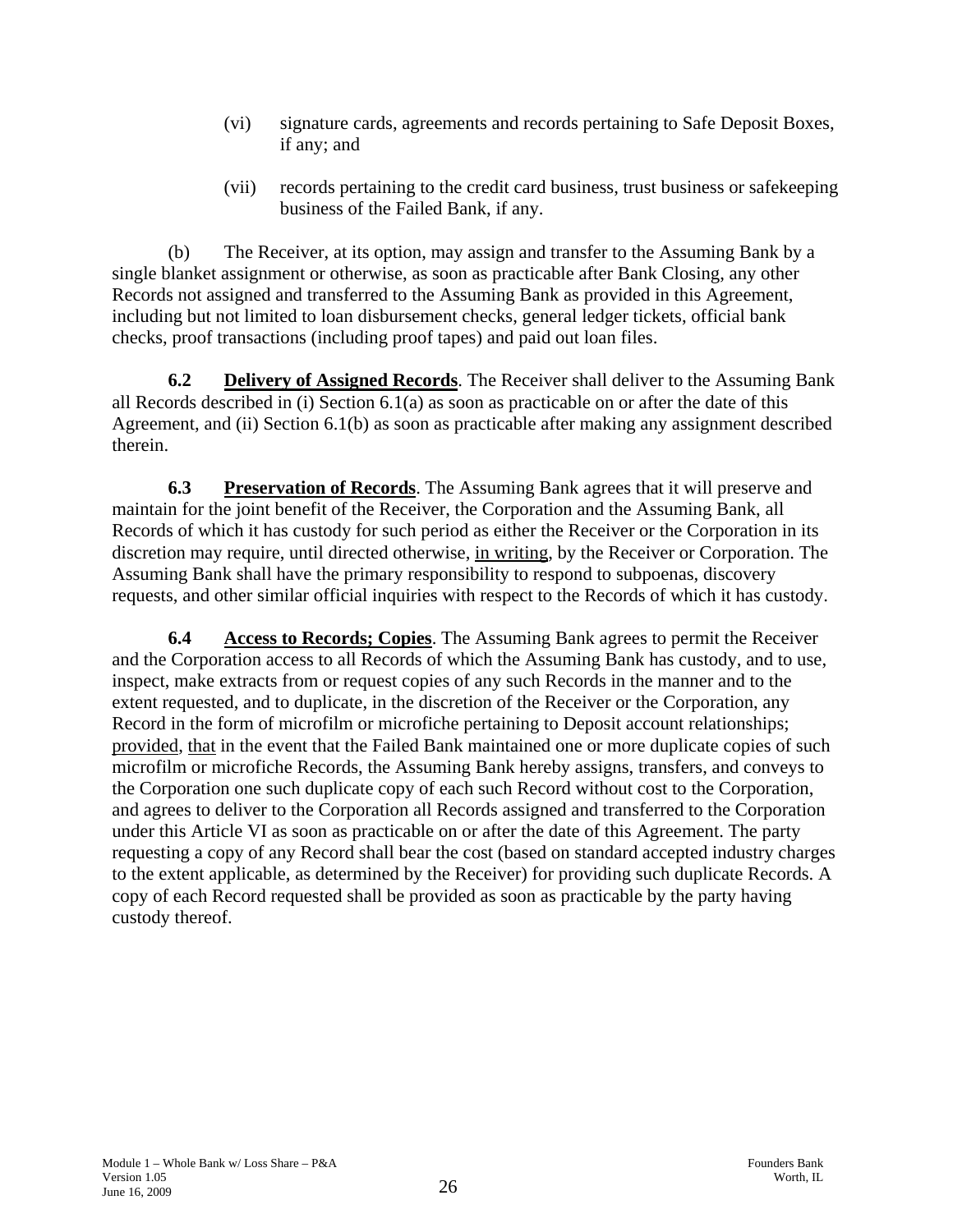### **ARTICLE VII FIRST LOSS TRANCHE**

 The Assuming Bank has submitted to the Receiver an asset premium (discount) bid of \$(54,450,000.00)(negative) and a Deposit premium bid of 1.5%. The Deposit premium bid will be applied to the total of all Assumed Deposits except for brokered, CDARS, and any market place or similar subscription services Deposits. The First Loss Tranche shall be determined by adding (i) the asset premium (discount) bid, (ii) the Deposit premium bid, and (iii) the Equity Adjustment. If the First Loss Tranche is a positive number, then this is the Losses on Single Family Shared-Loss Loans and Net Charge-offs on Shared Loss Assets that the Assuming Bank will incur before loss-sharing commences under Exhibits 4.15A and 4.15B. If the First Loss Tranche is a negative number, the Corporation shall pay such amount by wire transfer to the Assuming Bank by the end of the first business day following Bank Closing and loss sharing shall commence immediately.

#### **ARTICLE VIII ADJUSTMENTS**

**8.1 Pro Forma Statement**. The Receiver, as soon as practicable after Bank Closing, in accordance with the best information then available, shall provide to the Assuming Bank a pro forma statement reflecting any adjustments of such liabilities and assets as may be necessary. Such pro forma statement shall take into account, to the extent possible, (i) liabilities and assets of a nature similar to those contemplated by Section 2.1 or Section 3.1, respectively, which at Bank Closing were carried in the Failed Bank's suspense accounts, (ii) accruals as of Bank Closing for all income related to the assets and business of the Failed Bank acquired by the Assuming Bank hereunder, whether or not such accruals were reflected on the Accounting Records of the Failed Bank in the normal course of its operations, and (iii) adjustments to determine the Book Value of any investment in an Acquired Subsidiary and related accounts on the "bank only" (unconsolidated) balance sheet of the Failed Bank based on the equity method of accounting, whether or not the Failed Bank used the equity method of accounting for investments in subsidiaries, except that the resulting amount cannot be less than the Acquired Subsidiary's recorded equity as of Bank Closing as reflected on the Accounting Records of the Acquired Subsidiary. Any Loan purchased by the Assuming Bank pursuant to Section 3.1 which the Failed Bank charged off during the period following the date of the most recent pertinent data made available to the Assuming Bank as part of the Information Package to Bank Closing shall be deemed not to be charged off for the purposes of the pro forma statement, and the purchase price shall be determined pursuant to Section 3.2.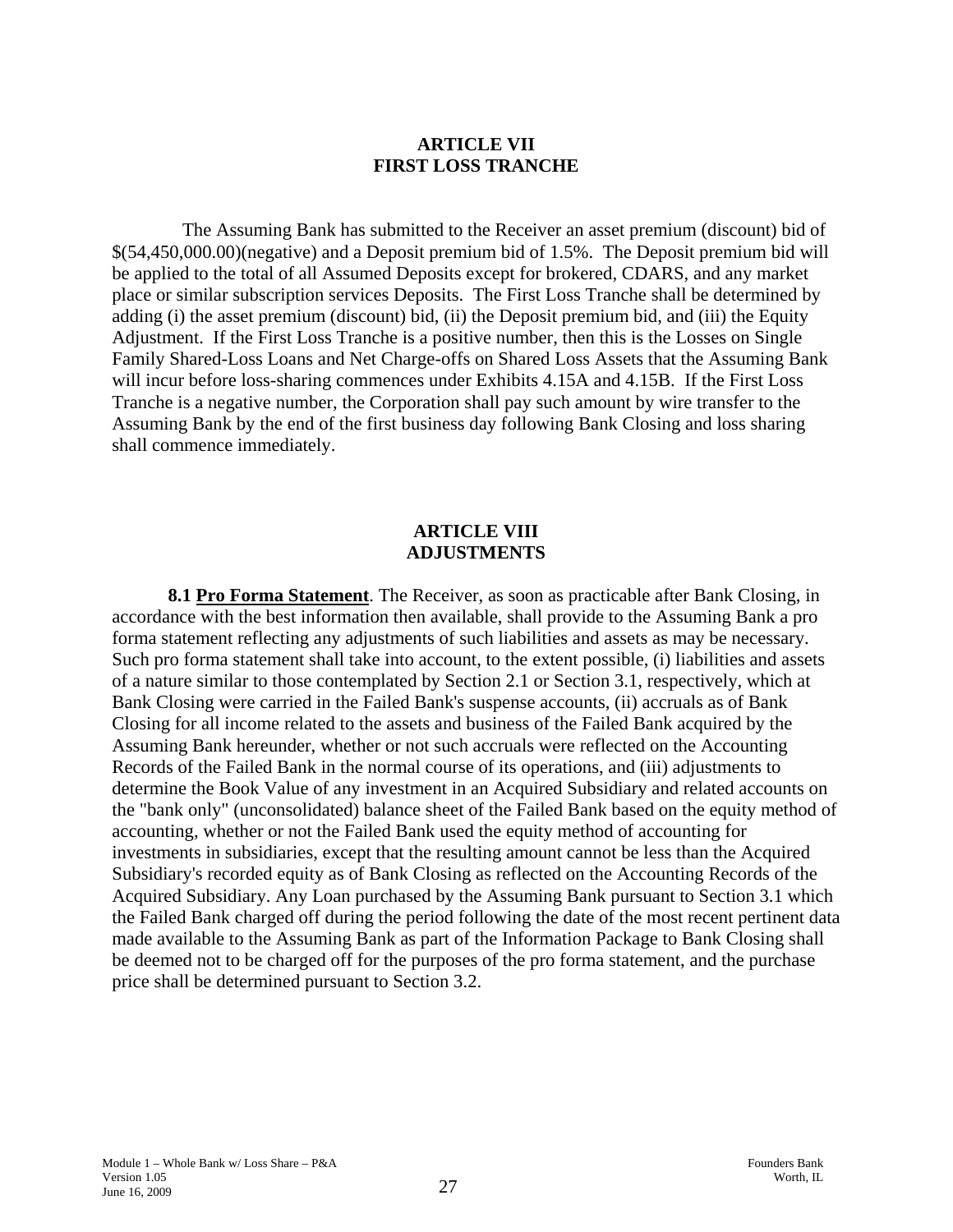## **8.2 Correction of Errors and Omissions; Other Liabilities**.

(a) In the event any bookkeeping omissions or errors are discovered in preparing any pro forma statement or in completing the transfers and assumptions contemplated hereby, the parties hereto agree to correct such errors and omissions, it being understood that, as far as practicable, all adjustments will be made consistent with the judgments, methods, policies or accounting principles utilized by the Failed Bank in preparing and maintaining Accounting Records, except that adjustments made pursuant to this Section 8.2(a) are not intended to bring the Accounting Records of the Failed Bank into accordance with generally accepted accounting principles.

(b) If the Receiver discovers at any time subsequent to the date of this Agreement that any claim exists against the Failed Bank which is of such a nature that it would have been included in the liabilities assumed under Article II had the existence of such claim or the facts giving rise thereto been known as of Bank Closing, the Receiver may, in its discretion, at any time, require that such claim be assumed by the Assuming Bank in a manner consistent with the intent of this Agreement. The Receiver will make appropriate adjustments to the pro forma statement provided by the Receiver to the Assuming Bank pursuant to Section 8.1 as may be necessary.

**8.3 Payments**. The Receiver agrees to cause to be paid to the Assuming Bank, or the Assuming Bank agrees to pay to the Receiver, as the case may be, on the Settlement Date, a payment in an amount which reflects net adjustments (including any costs, expenses and fees associated with determinations of value as provided in this Agreement) made pursuant to Section 8.1 or Section 8.2, plus interest as provided in Section 8.4. The Receiver and the Assuming Bank agree to effect on the Settlement Date any further transfer of assets to or assumption of liabilities or claims by the Assuming Bank as may be necessary in accordance with Section 8.1 or Section 8.2.

**8.4 Interest**. Any amounts paid under Section 8.3 or Section 8.5, shall bear interest for the period from and including the day following Bank Closing to and including the day preceding the payment at the Settlement Interest Rate.

**8.5 Subsequent Adjustments.** In the event that the Assuming Bank or the Receiver discovers any errors or omissions as contemplated by Section 8.2 or any error with respect to the payment made under Section 8.3 after the Settlement Date, the Assuming Bank and the Receiver agree to promptly correct any such errors or omissions, make any payments and effect any transfers or assumptions as may be necessary to reflect any such correction plus interest as provided in Section 8.4.

## **ARTICLE IX CONTINUING COOPERATION**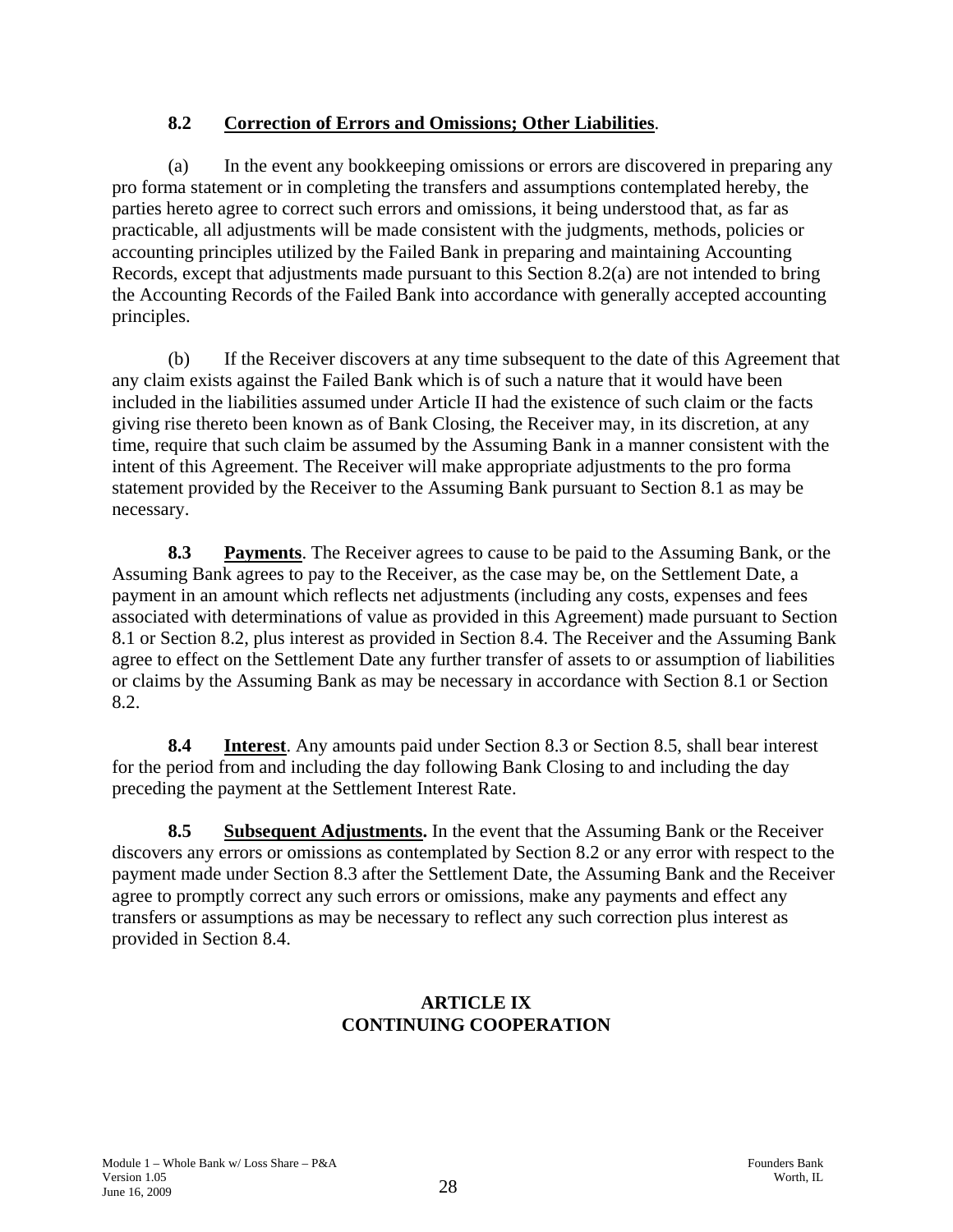**9.1** General Matters. The parties hereto agree that they will, in good faith and with their best efforts, cooperate with each other to carry out the transactions contemplated by this Agreement and to effect the purposes hereof.

**9.2 Additional Title Documents**. The Receiver, the Corporation and the Assuming Bank each agree, at any time, and from time to time, upon the request of any party hereto, to execute and deliver such additional instruments and documents of conveyance as shall be reasonably necessary to vest in the appropriate party its full legal or equitable title in and to the property transferred pursuant to this Agreement or to be transferred in accordance herewith. The Assuming Bank shall prepare such instruments and documents of conveyance (in form and substance satisfactory to the Receiver) as shall be necessary to vest title to the Assets in the Assuming Bank. The Assuming Bank shall be responsible for recording such instruments and documents of conveyance at its own expense.

# **9.3 Claims and Suits**.

(a) The Receiver shall have the right, in its discretion, to (i) defend or settle any claim or suit against the Assuming Bank with respect to which the Receiver has indemnified the Assuming Bank in the same manner and to the same extent as provided in Article XII, and (ii) defend or settle any claim or suit against the Assuming Bank with respect to any Liability Assumed, which claim or suit may result in a loss to the Receiver arising out of or related to this Agreement, or which existed against the Failed Bank on or before Bank Closing. The exercise by the Receiver of any rights under this Section 9.3(a) shall not release the Assuming Bank with respect to any of its obligations under this Agreement.

(b) In the event any action at law or in equity shall be instituted by any Person against the Receiver and the Corporation as codefendants with respect to any asset of the Failed Bank retained or acquired pursuant to this Agreement by the Receiver, the Receiver agrees, at the request of the Corporation, to join with the Corporation in a petition to remove the action to the United States District Court for the proper district. The Receiver agrees to institute, with or without joinder of the Corporation as coplaintiff, any action with respect to any such retained or acquired asset or any matter connected therewith whenever notice requiring such action shall be given by the Corporation to the Receiver.

**9.4 Payment of Deposits**. In the event any depositor does not accept the obligation of the Assuming Bank to pay any Deposit liability of the Failed Bank assumed by the Assuming Bank pursuant to this Agreement and asserts a claim against the Receiver for all or any portion of any such Deposit liability, the Assuming Bank agrees on demand to provide to the Receiver funds sufficient to pay such claim in an amount not in excess of the Deposit liability reflected on the books of the Assuming Bank at the time such claim is made. Upon payment by the Assuming Bank to the Receiver of such amount, the Assuming Bank shall be discharged from any further obligation under this Agreement to pay to any such depositor the amount of such Deposit liability paid to the Receiver.

**9.5 Withheld Payments**. At any time, the Receiver or the Corporation may, in its discretion, determine that all or any portion of any deposit balance assumed by the Assuming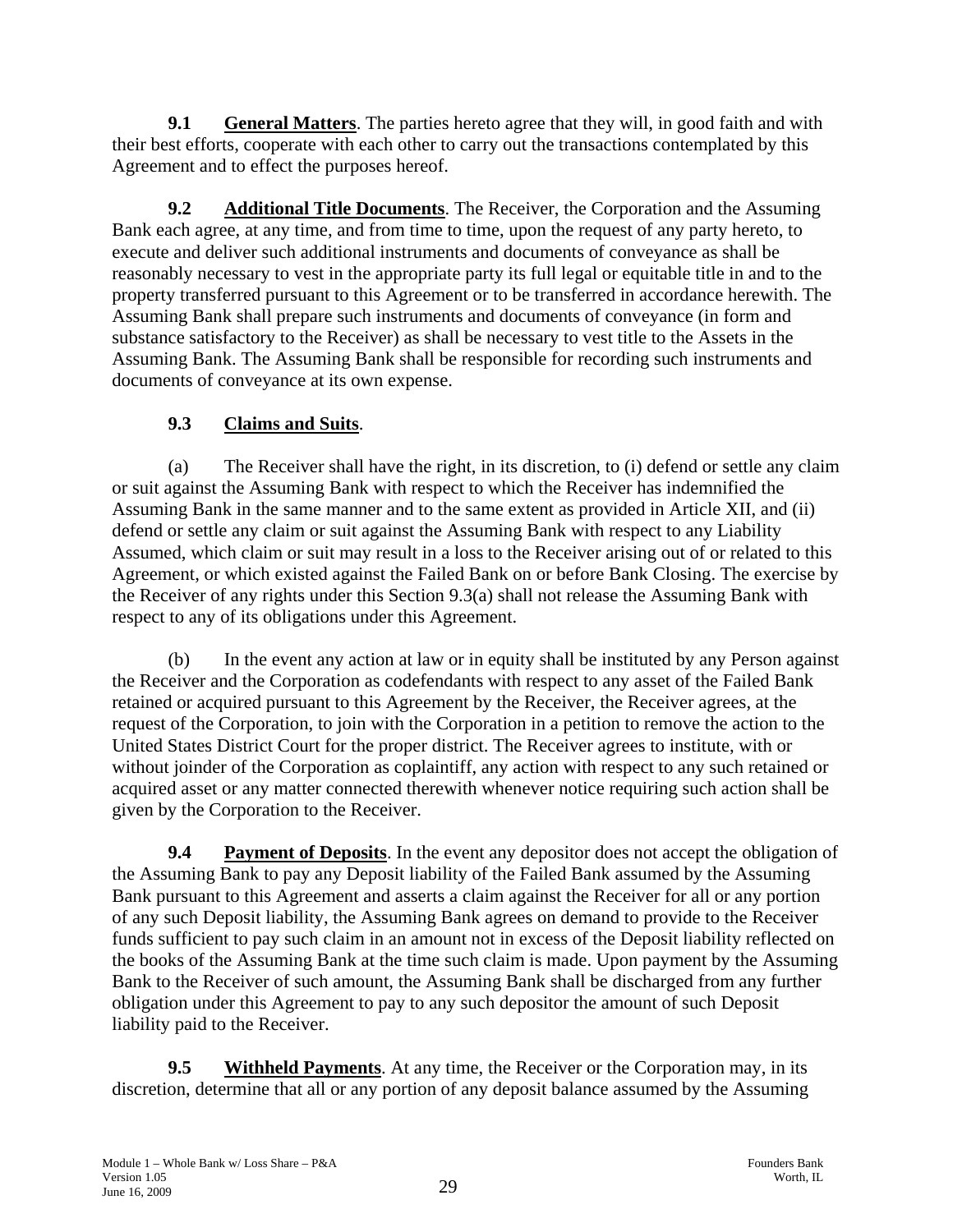Bank pursuant to this Agreement does not constitute a "Deposit" (or otherwise, in its discretion, determine that it is the best interest of the Receiver or Corporation to withhold all or any portion of any deposit), and may direct the Assuming Bank to withhold payment of all or any portion of any such deposit balance. Upon such direction, the Assuming Bank agrees to hold such deposit and not to make any payment of such deposit balance to or on behalf of the depositor, or to itself, whether by way of transfer, set-off, or otherwise. The Assuming Bank agrees to maintain the "withheld payment" status of any such deposit balance until directed in writing by the Receiver or the Corporation as to its disposition. At the direction of the Receiver or the Corporation, the Assuming Bank shall return all or any portion of such deposit balance to the Receiver or the Corporation, as appropriate, and thereupon the Assuming Bank shall be discharged from any further liability to such depositor with respect to such returned deposit balance. If such deposit balance has been paid to the depositor prior to a demand for return by the Corporation or the Receiver, and payment of such deposit balance had not been previously withheld pursuant to this Section, the Assuming Bank shall not be obligated to return such deposit balance to the Receiver or the Corporation. The Assuming Bank shall be obligated to reimburse the Corporation or the Receiver, as the case may be, for the amount of any deposit balance or portion thereof paid by the Assuming Bank in contravention of any previous direction to withhold payment of such deposit balance or return such deposit balance the payment of which was withheld pursuant to this Section.

### **9.6 Proceedings with Respect to Certain Assets and Liabilities**.

(a) In connection with any investigation, proceeding or other matter with respect to any asset or liability of the Failed Bank retained by the Receiver, or any asset of the Failed Bank acquired by the Receiver pursuant to this Agreement, the Assuming Bank shall cooperate to the extent reasonably required by the Receiver.

(b) In addition to its obligations under Section 6.4, the Assuming Bank shall provide representatives of the Receiver access at reasonable times and locations without other limitation or qualification to (i) its directors, officers, employees and agents and those of the Subsidiaries acquired by the Assuming Bank, and (ii) its books and records, the books and records of such Subsidiaries and all Credit Files, and copies thereof. Copies of books, records and Credit Files shall be provided by the Assuming Bank as requested by the Receiver and the costs of duplication thereof shall be borne by the Receiver.

(c) Not later than ten (10) days after the Put Notice pursuant to Section 3.4 or the date of the notice of transfer of any Loan by the Assuming Bank to the Receiver pursuant to Section 3.6, the Assuming Bank shall deliver to the Receiver such documents with respect to such Loan as the Receiver may request, including without limitation the following: (i) all related Credit Documents (other than certificates, notices and other ancillary documents), (ii) a certificate setting forth the principal amount on the date of the transfer and the amount of interest, fees and other charges then accrued and unpaid thereon, and any restrictions on transfer to which any such Loan is subject, and (iii) all Credit Files, and all documents, microfiche, microfilm and computer records (including but not limited to magnetic tape, disc storage, card forms and printed copy) maintained by, owned by, or in the possession of the Assuming Bank or any Affiliate of the Assuming Bank relating to the transferred Loan.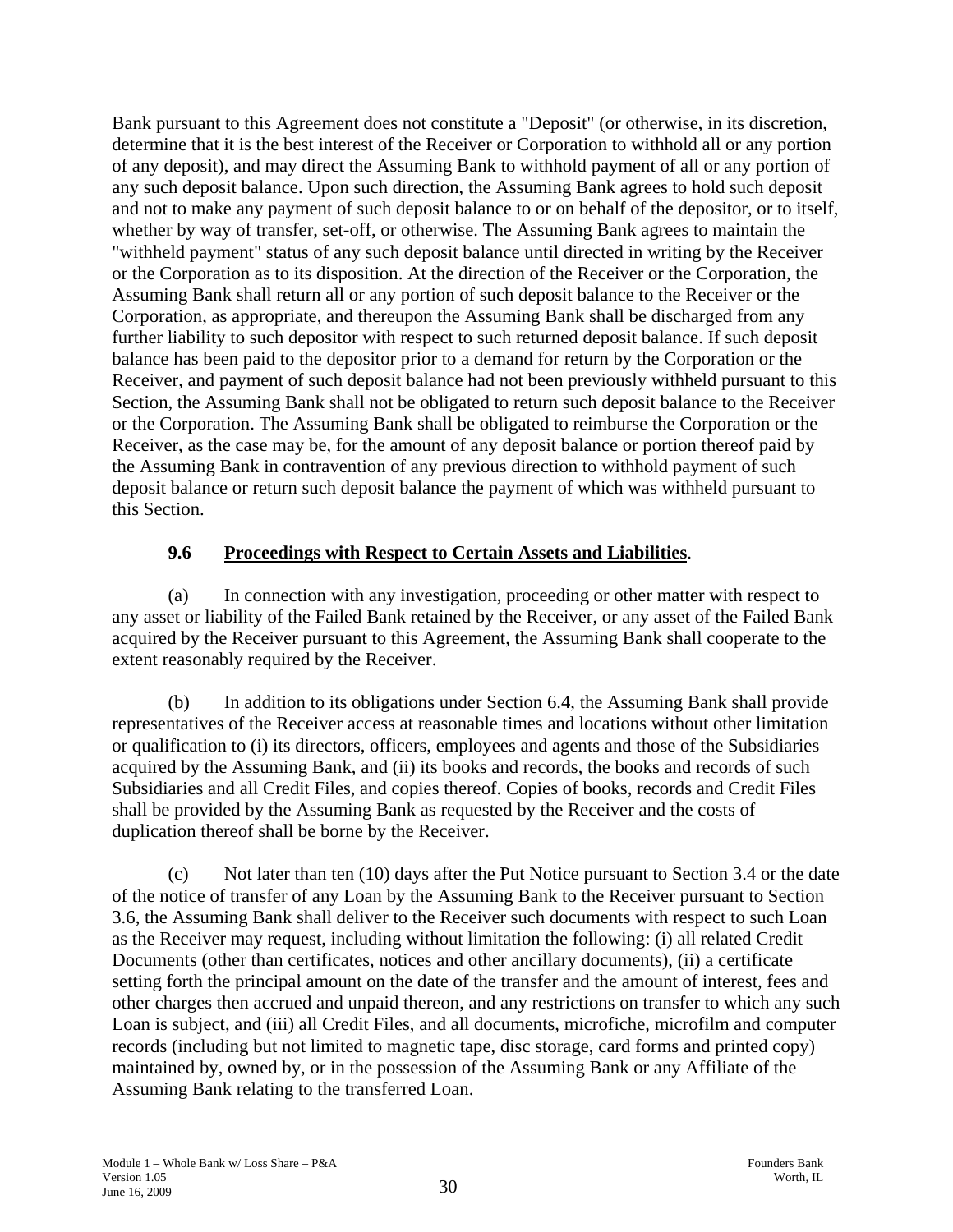**9.7** Information. The Assuming Bank promptly shall provide to the Corporation such other information, including financial statements and computations, relating to the performance of the provisions of this Agreement as the Corporation or the Receiver may request from time to time, and, at the request of the Receiver, make available employees of the Failed Bank employed or retained by the Assuming Bank to assist in preparation of the pro forma statement pursuant to Section 8.1.

### **ARTICLE X CONDITION PRECEDENT**

The obligations of the parties to this Agreement are subject to the Receiver and the Corporation having received at or before Bank Closing evidence reasonably satisfactory to each of any necessary approval, waiver, or other action by any governmental authority, the board of directors of the Assuming Bank, or other third party, with respect to this Agreement and the transactions contemplated hereby, the closing of the Failed Bank and the appointment of the Receiver, the chartering of the Assuming Bank, and any agreements, documents, matters or proceedings contemplated hereby or thereby.

## **ARTICLE XI REPRESENTATIONS AND WARRANTIES OF THE ASSUMING BANK**

The Assuming Bank represents and warrants to the Corporation and the Receiver as follows:

(a) **Corporate Existence and Authority**. The Assuming Bank (i) is duly organized, validly existing and in good standing under the laws of its Chartering Authority and has full power and authority to own and operate its properties and to conduct its business as now conducted by it, and (ii) has full power and authority to execute and deliver this Agreement and to perform its obligations hereunder. The Assuming Bank has taken all necessary corporate action to authorize the execution, delivery and performance of this Agreement and the performance of the transactions contemplated hereby.

(b) **Third Party Consents**. No governmental authority or other third party consents (including but not limited to approvals, licenses, registrations or declarations) are required in connection with the execution, delivery or performance by the Assuming Bank of this Agreement, other than such consents as have been duly obtained and are in full force and effect.

(c) **Execution and Enforceability**. This Agreement has been duly executed and delivered by the Assuming Bank and when this Agreement has been duly authorized, executed and delivered by the Corporation and the Receiver, this Agreement will constitute the legal, valid and binding obligation of the Assuming Bank, enforceable in accordance with its terms.

## (d) **Compliance with Law**.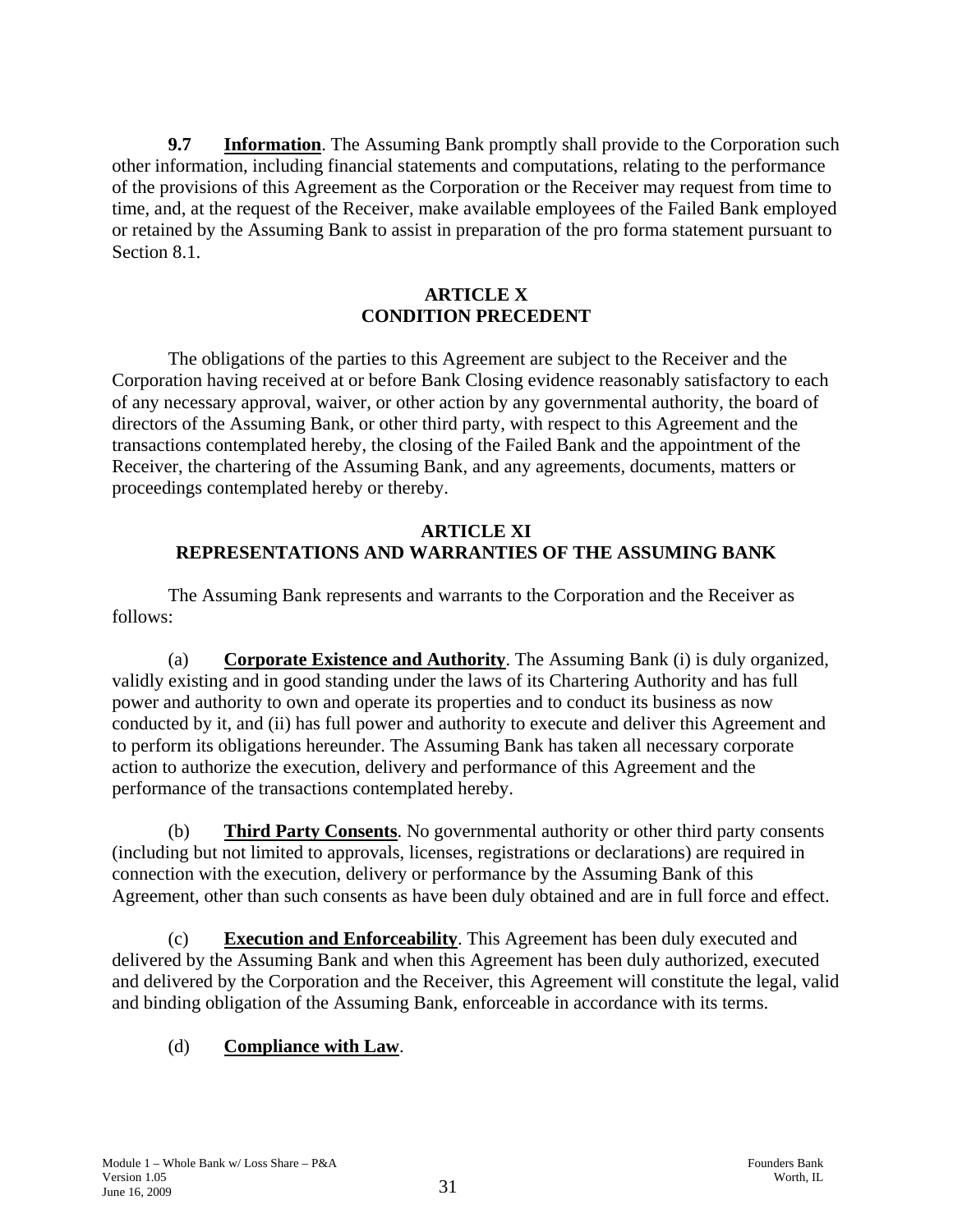(i) Neither the Assuming Bank nor any of its Subsidiaries is in violation of any statute, regulation, order, decision, judgment or decree of, or any restriction imposed by, the United States of America, any State, municipality or other political subdivision or any agency of any of the foregoing, or any court or other tribunal having jurisdiction over the Assuming Bank or any of its Subsidiaries or any assets of any such Person, or any foreign government or agency thereof having such jurisdiction, with respect to the conduct of the business of the Assuming Bank or of any of its Subsidiaries, or the ownership of the properties of the Assuming Bank or any of its Subsidiaries, which, either individually or in the aggregate with all other such violations, would materially and adversely affect the business, operations or condition (financial or otherwise) of the Assuming Bank or the ability of the Assuming Bank to perform, satisfy or observe any obligation or condition under this Agreement.

(ii) Neither the execution and delivery nor the performance by the Assuming Bank of this Agreement will result in any violation by the Assuming Bank of, or be in conflict with, any provision of any applicable law or regulation, or any order, writ or decree of any court or governmental authority.

e) **Representations Remain True**. The Assuming Bank represents and warrants that it has executed and delivered to the Corporation a Purchaser Eligibility Certification and Confidentiality Agreement and that all information provided and representations made by or on behalf of the Assuming Bank in connection with this Agreement and the transactions contemplated hereby, including, but not limited to, the Purchaser Eligibility Certification and Confidentiality Agreement (which are affirmed and ratified hereby) are and remain true and correct in all material respects and do not fail to state any fact required to make the information contained therein not misleading.

#### **ARTICLE XII INDEMNIFICATION**

**12.1 Indemnification of Indemnitees**. From and after Bank Closing and subject to the limitations set forth in this Section and Section 12.6 and compliance by the Indemnitees with Section 12.2, the Receiver agrees to indemnify and hold harmless the Indemnitees against any and all costs, losses, liabilities, expenses (including attorneys' fees) incurred prior to the assumption of defense by the Receiver pursuant to paragraph (d) of Section 12.2, judgments, fines and amounts paid in settlement actually and reasonably incurred in connection with claims against any Indemnitee based on liabilities of the Failed Bank that are not assumed by the Assuming Bank pursuant to this Agreement or subsequent to the execution hereof by the Assuming Bank or any Subsidiary or Affiliate of the Assuming Bank for which indemnification is provided hereunder in (a) of this Section 12.1, subject to certain exclusions as provided in (b) of this Section 12.1:

(a)

(1) claims based on the rights of any shareholder or former shareholder as such of (x) the Failed Bank, or (y) any Subsidiary or Affiliate of the Failed Bank;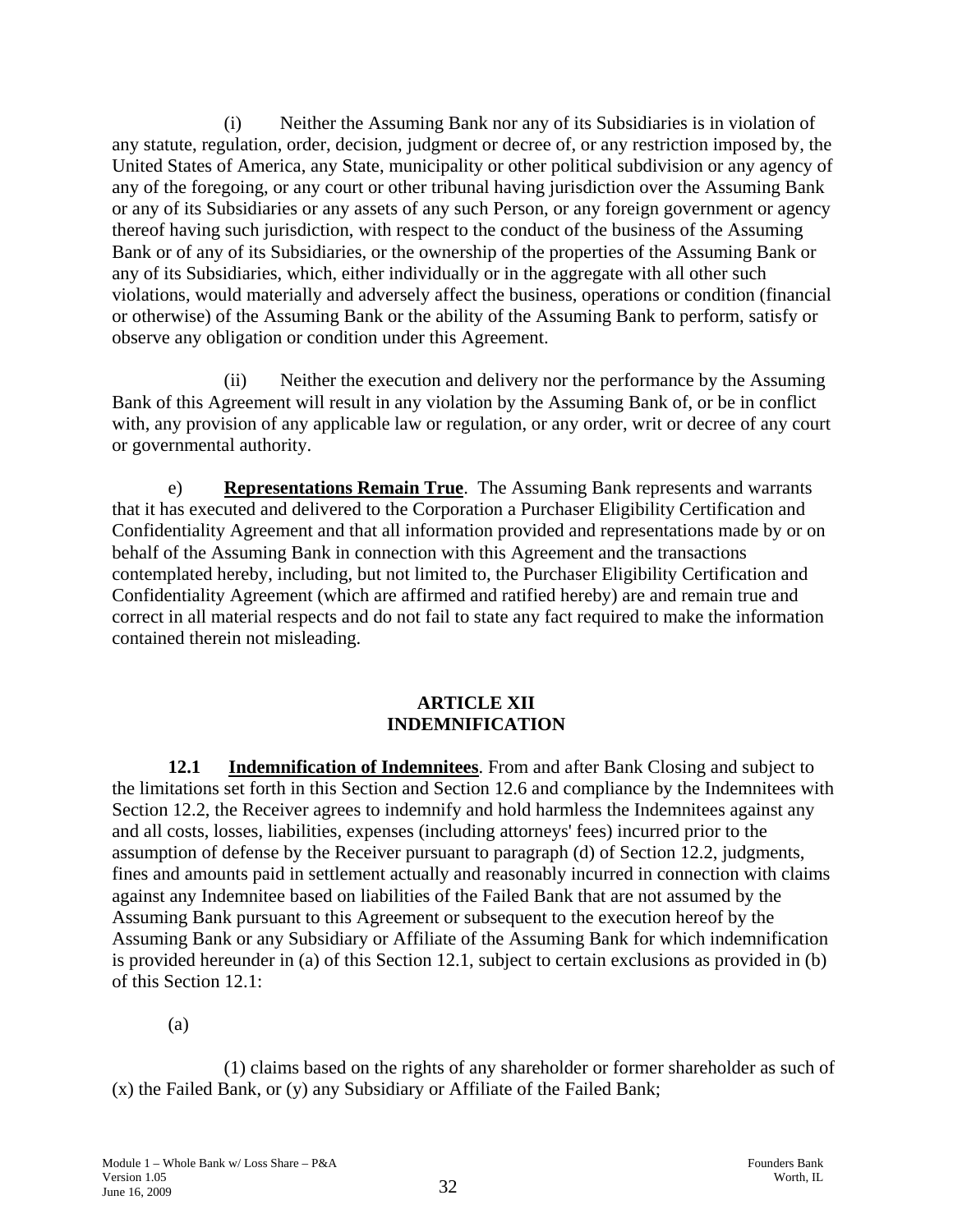(2) claims based on the rights of any creditor as such of the Failed Bank, or any creditor as such of any director, officer, employee or agent of the Failed Bank, with respect to any indebtedness or other obligation of the Failed Bank arising prior to Bank Closing;

(3) claims based on the rights of any present or former director, officer, employee or agent as such of the Failed Bank or of any Subsidiary or Affiliate of the Failed Bank;

(4) claims based on any action or inaction prior to Bank Closing of the Failed Bank, its directors, officers, employees or agents as such, or any Subsidiary or Affiliate of the Failed Bank, or the directors, officers, employees or agents as such of such Subsidiary or Affiliate;

(5) claims based on any malfeasance, misfeasance or nonfeasance of the Failed Bank, its directors, officers, employees or agents with respect to the trust business of the Failed Bank, if any;

(6) claims based on any failure or alleged failure (not in violation of law) by the Assuming Bank to continue to perform any service or activity previously performed by the Failed Bank which the Assuming Bank is not required to perform pursuant to this Agreement or which arise under any contract to which the Failed Bank was a party which the Assuming Bank elected not to assume in accordance with this Agreement and which neither the Assuming Bank nor any Subsidiary or Affiliate of the Assuming Bank has assumed subsequent to the execution hereof;

(7) claims arising from any action or inaction of any Indemnitee, including for purposes of this Section 12.1(a)(7) the former officers or employees of the Failed Bank or of any Subsidiary or Affiliate of the Failed Bank that is taken upon the specific written direction of the Corporation or the Receiver, other than any action or inaction taken in a manner constituting bad faith, gross negligence or willful misconduct; and

(8) claims based on the rights of any depositor of the Failed Bank whose deposit has been accorded "withheld payment" status and/or returned to the Receiver or Corporation in accordance with Section 9.5 and/or has become an "unclaimed deposit" or has been returned to the Corporation or the Receiver in accordance with Section 2.3;

(b) provided, that, with respect to this Agreement, except for paragraphs (7) and (8) of Section 12.1(a), no indemnification will be provided under this Agreement for any:

(1) judgment or fine against, or any amount paid in settlement (without the written approval of the Receiver) by, any Indemnitee in connection with any action that seeks damages against any Indemnitee (a "counterclaim") arising with respect to any Asset and based on any action or inaction of either the Failed Bank, its directors, officers, employees or agents as such prior to Bank Closing, unless any such judgment, fine or amount paid in settlement exceeds the greater of (i) the Repurchase Price of such Asset, or (ii) the monetary recovery sought on such Asset by the Assuming Bank in the cause of action from which the counterclaim arises; and in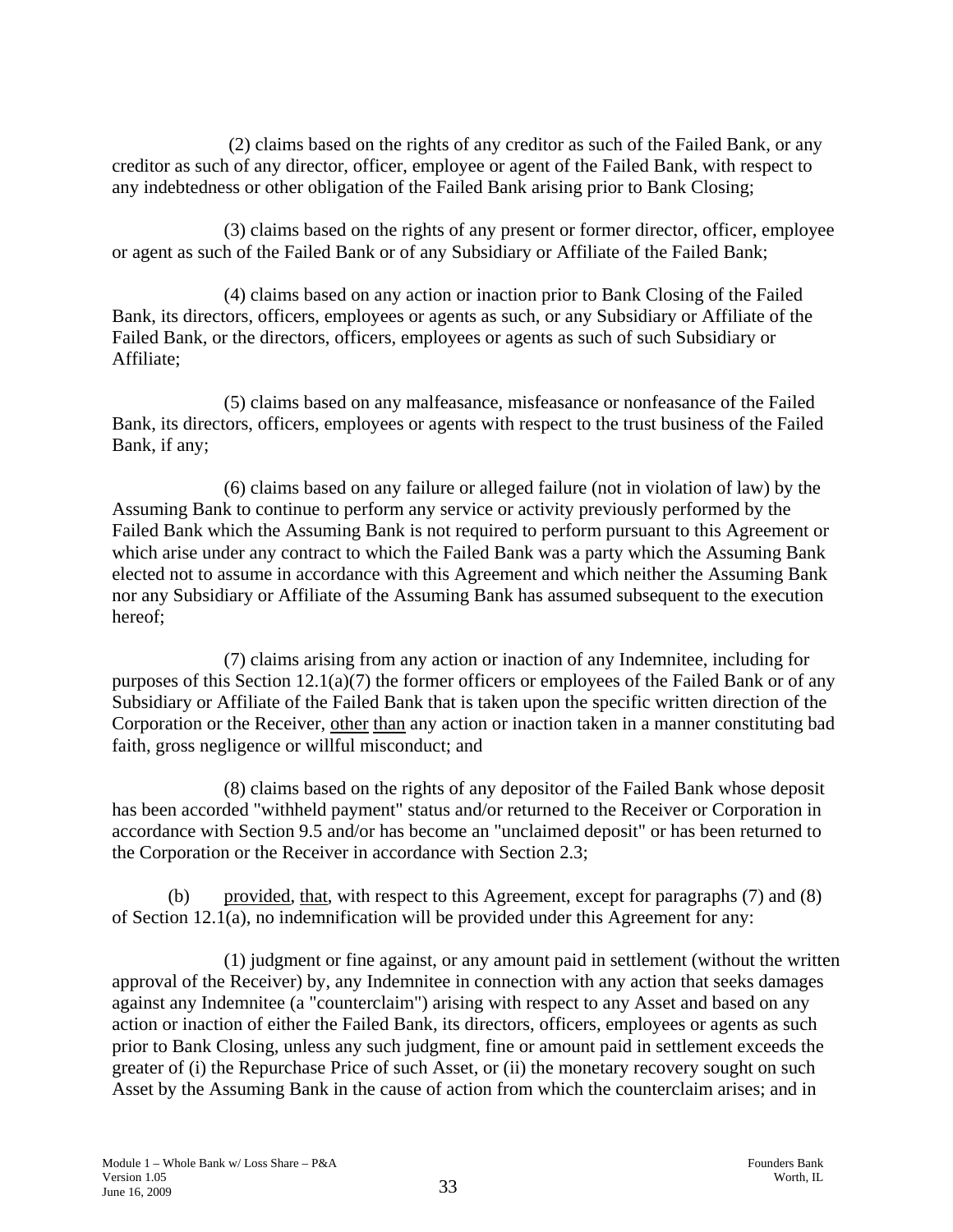such event the Receiver will provide indemnification only in the amount of such excess; and no indemnification will be provided for any costs or expenses other than any costs or expenses (including attorneys' fees) which, in the determination of the Receiver, have been actually and reasonably incurred by such Indemnitee in connection with the defense of any such counterclaim; and it is expressly agreed that the Receiver reserves the right to intervene, in its discretion, on its behalf and/or on behalf of the Receiver, in the defense of any such counterclaim;

(2) claims with respect to any liability or obligation of the Failed Bank that is expressly assumed by the Assuming Bank pursuant to this Agreement or subsequent to the execution hereof by the Assuming Bank or any Subsidiary or Affiliate of the Assuming Bank;

(3) claims with respect to any liability of the Failed Bank to any present or former employee as such of the Failed Bank or of any Subsidiary or Affiliate of the Failed Bank, which liability is expressly assumed by the Assuming Bank pursuant to this Agreement or subsequent to the execution hereof by the Assuming Bank or any Subsidiary or Affiliate of the Assuming Bank;

(4) claims based on the failure of any Indemnitee to seek recovery of damages from the Receiver for any claims based upon any action or inaction of the Failed Bank, its directors, officers, employees or agents as fiduciary, agent or custodian prior to Bank Closing;

(5) claims based on any violation or alleged violation by any Indemnitee of the antitrust, branching, banking or bank holding company or securities laws of the United States of America or any State thereof;

(6) claims based on the rights of any present or former creditor, customer, or supplier as such of the Assuming Bank or any Subsidiary or Affiliate of the Assuming Bank;

(7) claims based on the rights of any present or former shareholder as such of the Assuming Bank or any Subsidiary or Affiliate of the Assuming Bank regardless of whether any such present or former shareholder is also a present or former shareholder of the Failed Bank;

(8) claims, if the Receiver determines that the effect of providing such indemnification would be to (i) expand or alter the provisions of any warranty or disclaimer thereof provided in Section 3.3 or any other provision of this Agreement, or (ii) create any warranty not expressly provided under this Agreement;

(9) claims which could have been enforced against any Indemnitee had the Assuming Bank not entered into this Agreement;

(10) claims based on any liability for taxes or fees assessed with respect to the consummation of the transactions contemplated by this Agreement, including without limitation any subsequent transfer of any Assets or Liabilities Assumed to any Subsidiary or Affiliate of the Assuming Bank;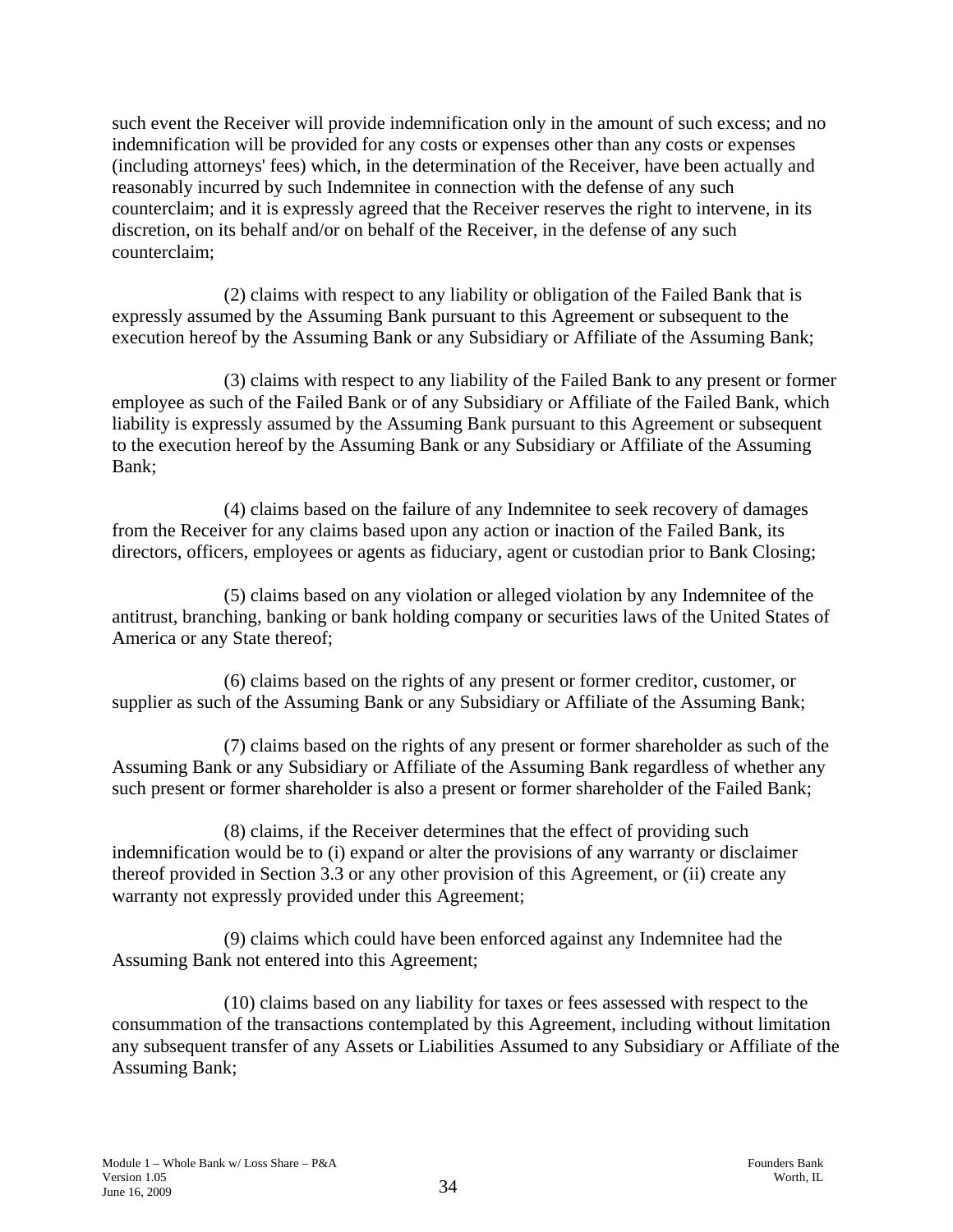(11) except as expressly provided in this Article XII, claims based on any action or inaction of any Indemnitee, and nothing in this Agreement shall be construed to provide indemnification for (i) the Failed Bank, (ii) any Subsidiary or Affiliate of the Failed Bank, or (iii) any present or former director, officer, employee or agent of the Failed Bank or its Subsidiaries or Affiliates; provided, that the Receiver, in its discretion, may provide indemnification hereunder for any present or former director, officer, employee or agent of the Failed Bank or its Subsidiaries or Affiliates who is also or becomes a director, officer, employee or agent of the Assuming Bank or its Subsidiaries or Affiliates;

(12) claims or actions which constitute a breach by the Assuming Bank of the representations and warranties contained in Article XI;

(13) claims arising out of or relating to the condition of or generated by an Asset arising from or relating to the presence, storage or release of any hazardous or toxic substance, or any pollutant or contaminant, or condition of such Asset which violate any applicable Federal, State or local law or regulation concerning environmental protection; and

(14) claims based on, related to or arising from any asset, including a loan, acquired or liability assumed by the Assuming Bank, other than pursuant to this Agreement.

**12.2 Conditions Precedent to Indemnification**. It shall be a condition precedent to the obligation of the Receiver to indemnify any Person pursuant to this Article XII that such Person shall, with respect to any claim made or threatened against such Person for which such Person is or may be entitled to indemnification hereunder:

(a) give written notice to the Regional Counsel (Litigation Branch) of the Corporation in the manner and at the address provided in Section 13.7 of such claim as soon as practicable after such claim is made or threatened; provided, that notice must be given on or before the date which is six (6) years from the date of this Agreement;

(b) provide to the Receiver such information and cooperation with respect to such claim as the Receiver may reasonably require;

(c) cooperate and take all steps, as the Receiver may reasonably require, to preserve and protect any defense to such claim;

(d) in the event suit is brought with respect to such claim, upon reasonable prior notice, afford to the Receiver the right, which the Receiver may exercise in its sole discretion, to conduct the investigation, control the defense and effect settlement of such claim, including without limitation the right to designate counsel and to control all negotiations, litigation, arbitration, settlements, compromises and appeals of any such claim, all of which shall be at the expense of the Receiver; provided, that the Receiver shall have notified the Person claiming indemnification in writing that such claim is a claim with respect to which the Person claiming indemnification is entitled to indemnification under this Article XII;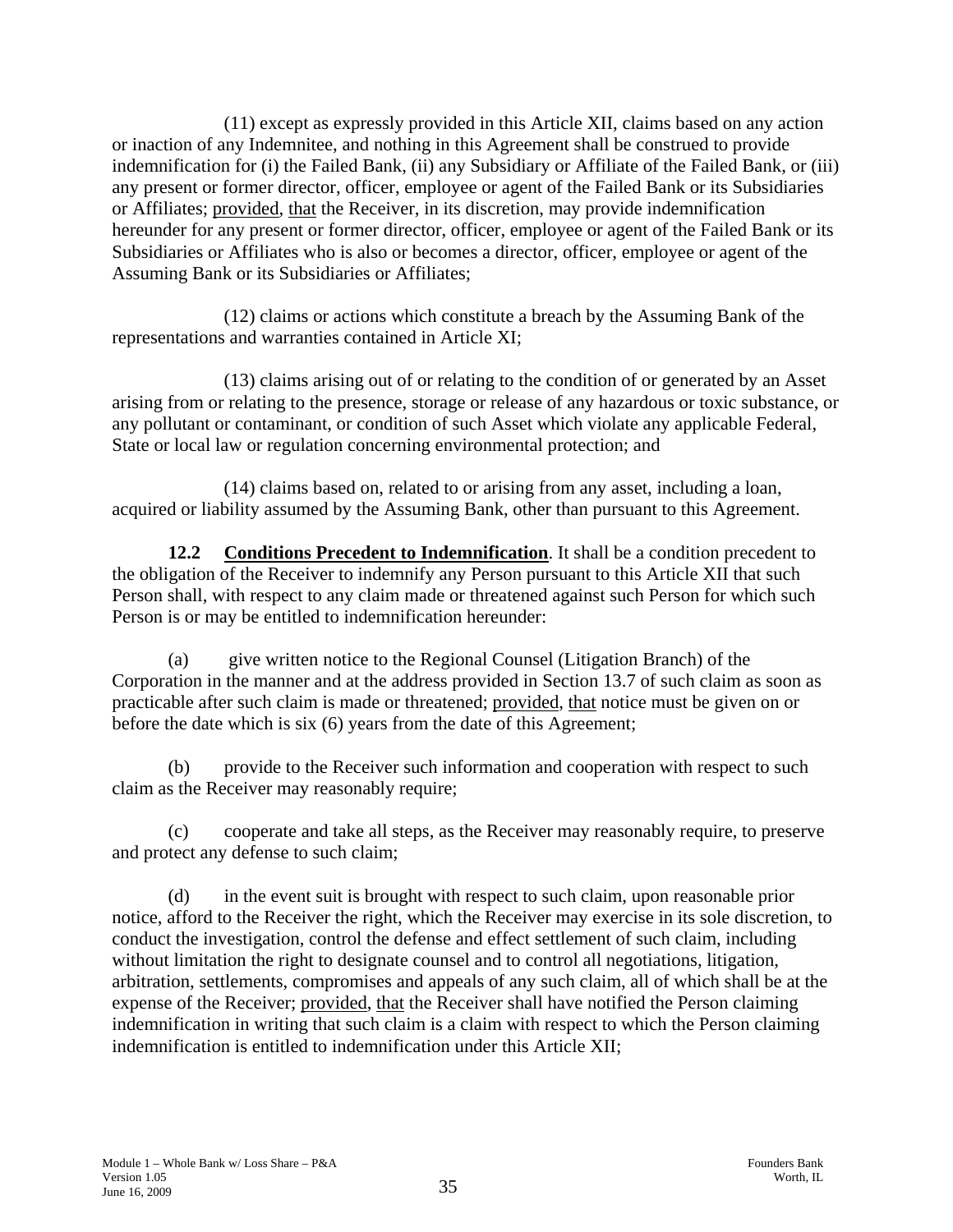(e) not incur any costs or expenses in connection with any response or suit with respect to such claim, unless such costs or expenses were incurred upon the written direction of the Receiver; provided, that the Receiver shall not be obligated to reimburse the amount of any such costs or expenses unless such costs or expenses were incurred upon the written direction of the Receiver;

(f) not release or settle such claim or make any payment or admission with respect thereto, unless the Receiver consents in writing thereto, which consent shall not be unreasonably withheld; provided, that the Receiver shall not be obligated to reimburse the amount of any such settlement or payment unless such settlement or payment was effected upon the written direction of the Receiver; and

(g) take reasonable action as the Receiver may request in writing as necessary to preserve, protect or enforce the rights of the indemnified Person against any Primary Indemnitor.

**12.3 No Additional Warranty**. Nothing in this Article XII shall be construed or deemed to (i) expand or otherwise alter any warranty or disclaimer thereof provided under Section 3.3 or any other provision of this Agreement with respect to, among other matters, the title, value, collectibility, genuineness, enforceability or condition of any (x) Asset, or (y) asset of the Failed Bank purchased by the Assuming Bank subsequent to the execution of this Agreement by the Assuming Bank or any Subsidiary or Affiliate of the Assuming Bank, or (ii) create any warranty not expressly provided under this Agreement with respect thereto.

**12.4 Indemnification of Receiver and Corporation**. From and after Bank Closing, the Assuming Bank agrees to indemnify and hold harmless the Corporation and the Receiver and their respective directors, officers, employees and agents from and against any and all costs, losses, liabilities, expenses (including attorneys' fees), judgments, fines and amounts paid in settlement actually and reasonably incurred in connection with any of the following:

(a) claims based on any and all liabilities or obligations of the Failed Bank assumed by the Assuming Bank pursuant to this Agreement or subsequent to the execution hereof by the Assuming Bank or any Subsidiary or Affiliate of the Assuming Bank, whether or not any such liabilities subsequently are sold and/or transferred, other than any claim based upon any action or inaction of any Indemnitee as provided in paragraph (7) or (8) of Section 12.1(a); and

(b) claims based on any act or omission of any Indemnitee (including but not limited to claims of any Person claiming any right or title by or through the Assuming Bank with respect to Assets transferred to the Receiver pursuant to Section 3.4 or 3.6), other than any action or inaction of any Indemnitee as provided in paragraph (7) or (8) of Section 12.1(a).

**12.5 Obligations Supplemental**. The obligations of the Receiver, and the Corporation as guarantor in accordance with Section 12.7, to provide indemnification under this Article XII are to supplement any amount payable by any Primary Indemnitor to the Person indemnified under this Article XII. Consistent with that intent, the Receiver agrees only to make payments pursuant to such indemnification to the extent not payable by a Primary Indemnitor. If the aggregate amount of payments by the Receiver, or the Corporation as guarantor in accordance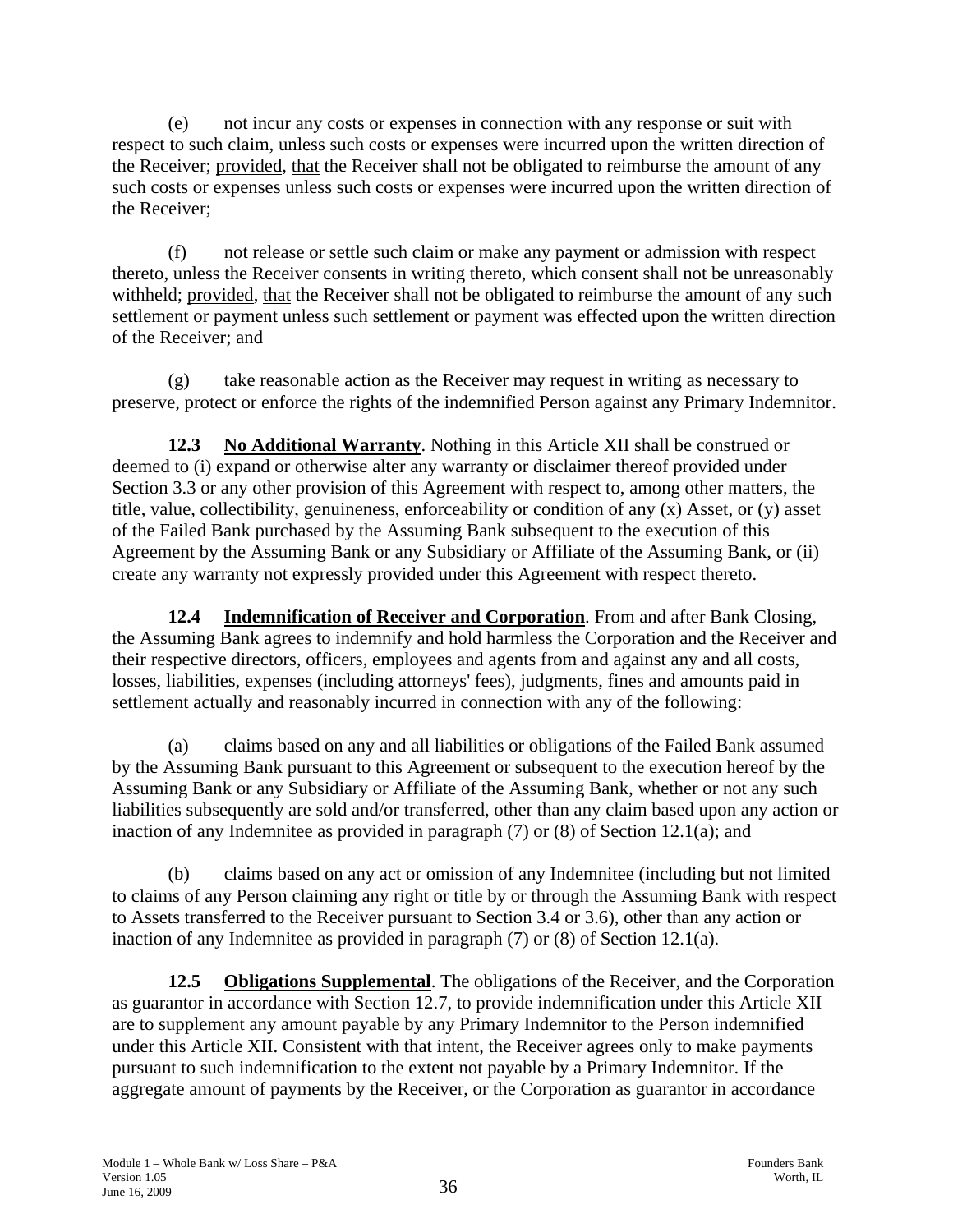with Section 12.7, and all Primary Indemnitors with respect to any item of indemnification under this Article XII exceeds the amount payable with respect to such item, such Person being indemnified shall notify the Receiver thereof and, upon the request of the Receiver, shall promptly pay to the Receiver, or the Corporation as appropriate, the amount of the Receiver's (or Corporation's) payments to the extent of such excess.

**12.6 Criminal Claims**. Notwithstanding any provision of this Article XII to the contrary, in the event that any Person being indemnified under this Article XII shall become involved in any criminal action, suit or proceeding, whether judicial, administrative or investigative, the Receiver shall have no obligation hereunder to indemnify such Person for liability with respect to any criminal act or to the extent any costs or expenses are attributable to the defense against the allegation of any criminal act, unless (i) the Person is successful on the merits or otherwise in the defense against any such action, suit or proceeding, or (ii) such action, suit or proceeding is terminated without the imposition of liability on such Person.

**12.7 Limited Guaranty of the Corporation.** The Corporation hereby guarantees performance of the Receiver's obligation to indemnify the Assuming Bank as set forth in this Article XII. It is a condition to the Corporation's obligation hereunder that the Assuming Bank shall comply in all respects with the applicable provisions of this Article XII. The Corporation shall be liable hereunder only for such amounts, if any, as the Receiver is obligated to pay under the terms of this Article XII but shall fail to pay. Except as otherwise provided above in this Section 12.7, nothing in this Article XII is intended or shall be construed to create any liability or obligation on the part of the Corporation, the United States of America or any department or agency thereof under or with respect to this Article XII, or any provision hereof, it being the intention of the parties hereto that the obligations undertaken by the Receiver under this Article XII are the sole and exclusive responsibility of the Receiver and no other Person or entity.

**12.8 Subrogation.** Upon payment by the Receiver, or the Corporation as guarantor in accordance with Section 12.7, to any Indemnitee for any claims indemnified by the Receiver under this Article XII, the Receiver, or the Corporation as appropriate, shall become subrogated to all rights of the Indemnitee against any other Person to the extent of such payment.

### **ARTICLE XIII MISCELLANEOUS**

**13.1** Entire Agreement. This Agreement embodies the entire agreement of the parties hereto in relation to the subject matter herein and supersedes all prior understandings or agreements, oral or written, between the parties.

**13.2 Headings**. The headings and subheadings of the Table of Contents, Articles and Sections contained in this Agreement, except the terms identified for definition in Article I and elsewhere in this Agreement, are inserted for convenience only and shall not affect the meaning or interpretation of this Agreement or any provision hereof.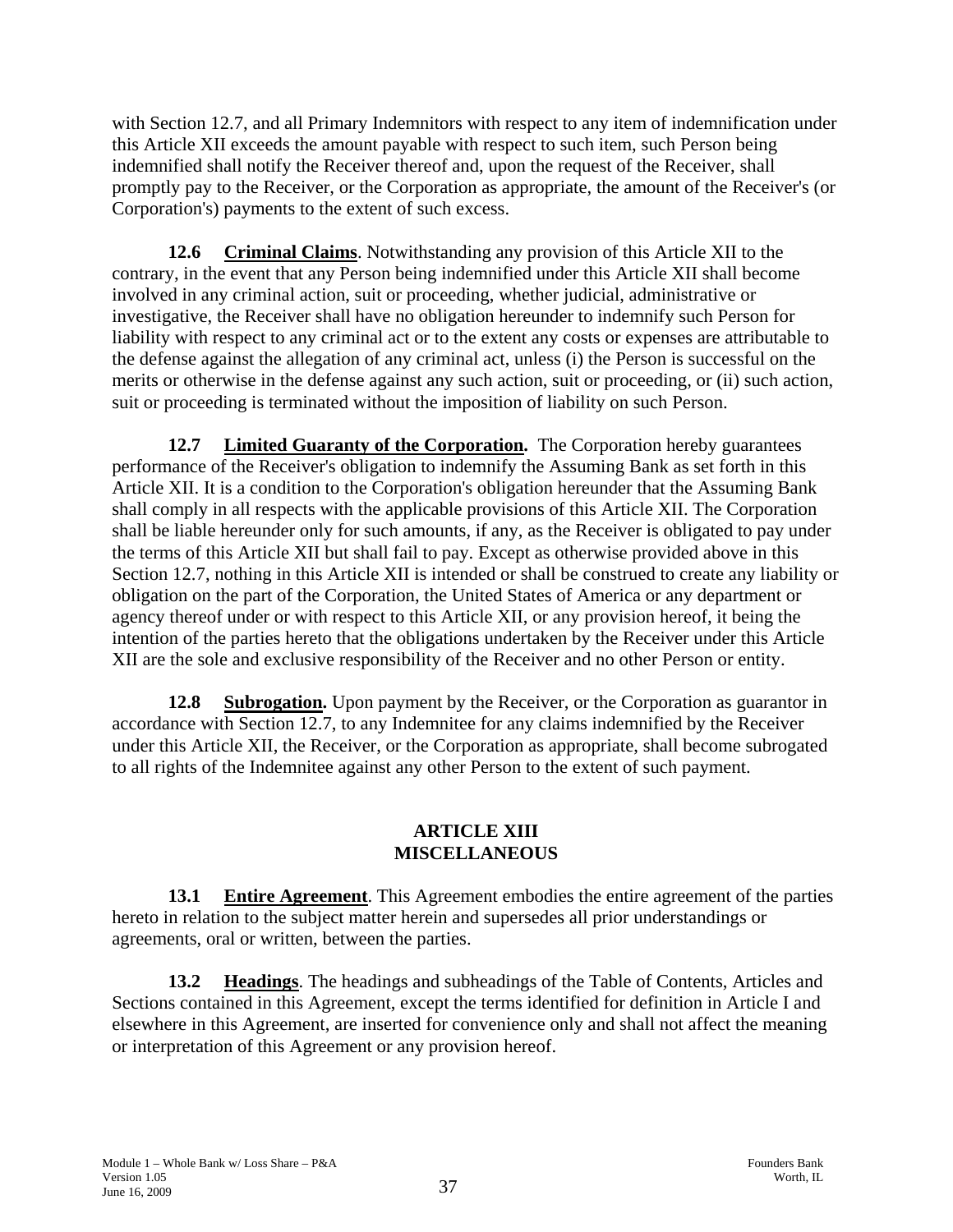**13.3** Counterparts. This Agreement may be executed in any number of counterparts and by the duly authorized representative of a different party hereto on separate counterparts, each of which when so executed shall be deemed to be an original and all of which when taken together shall constitute one and the same Agreement.

13.4 **GOVERNING LAW.** THIS AGREEMENT AND THE RIGHTS AND OBLIGATIONS HEREUNDER SHALL BE GOVERNED BY AND CONSTRUED IN ACCORDANCE WITH THE FEDERAL LAW OF THE UNITED STATES OF AMERICA, AND IN THE ABSENCE OF CONTROLLING FEDERAL LAW, IN ACCORDANCE WITH THE LAWS OF THE STATE IN WHICH THE MAIN OFFICE OF THE FAILED BANK IS LOCATED.

 **13.5 Successors**. All terms and conditions of this Agreement shall be binding on the successors and assigns of the Receiver, the Corporation and the Assuming Bank. Except as otherwise specifically provided in this Agreement, nothing expressed or referred to in this Agreement is intended or shall be construed to give any Person other than the Receiver, the Corporation and the Assuming Bank any legal or equitable right, remedy or claim under or with respect to this Agreement or any provisions contained herein, it being the intention of the parties hereto that this Agreement, the obligations and statements of responsibilities hereunder, and all other conditions and provisions hereof are for the sole and exclusive benefit of the Receiver, the Corporation and the Assuming Bank and for the benefit of no other Person.

**13.6 Modification; Assignment**. No amendment or other modification, rescission, release, or assignment of any part of this Agreement shall be effective except pursuant to a written agreement subscribed by the duly authorized representatives of the parties hereto.

**13.7 Notice**. Any notice, request, demand, consent, approval or other communication to any party hereto shall be effective when received and shall be given in writing, and delivered in person against receipt therefore, or sent by certified mail, postage prepaid, courier service, telex, facsimile transmission or email to such party (with copies as indicated below) at its address set forth below or at such other address as it shall hereafter furnish in writing to the other parties. All such notices and other communications shall be deemed given on the date received by the addressee.

## **THE PRIVATEBANK AND TRUST COMPANY**

120 S. LaSalle Street, Suite 400 Chicago, IL 60603

Att:Mr. Kevin Killips, CFO

with a copy to: Mr. Leonard E. Wiatr, Head of Compliance & Regulatory Affairs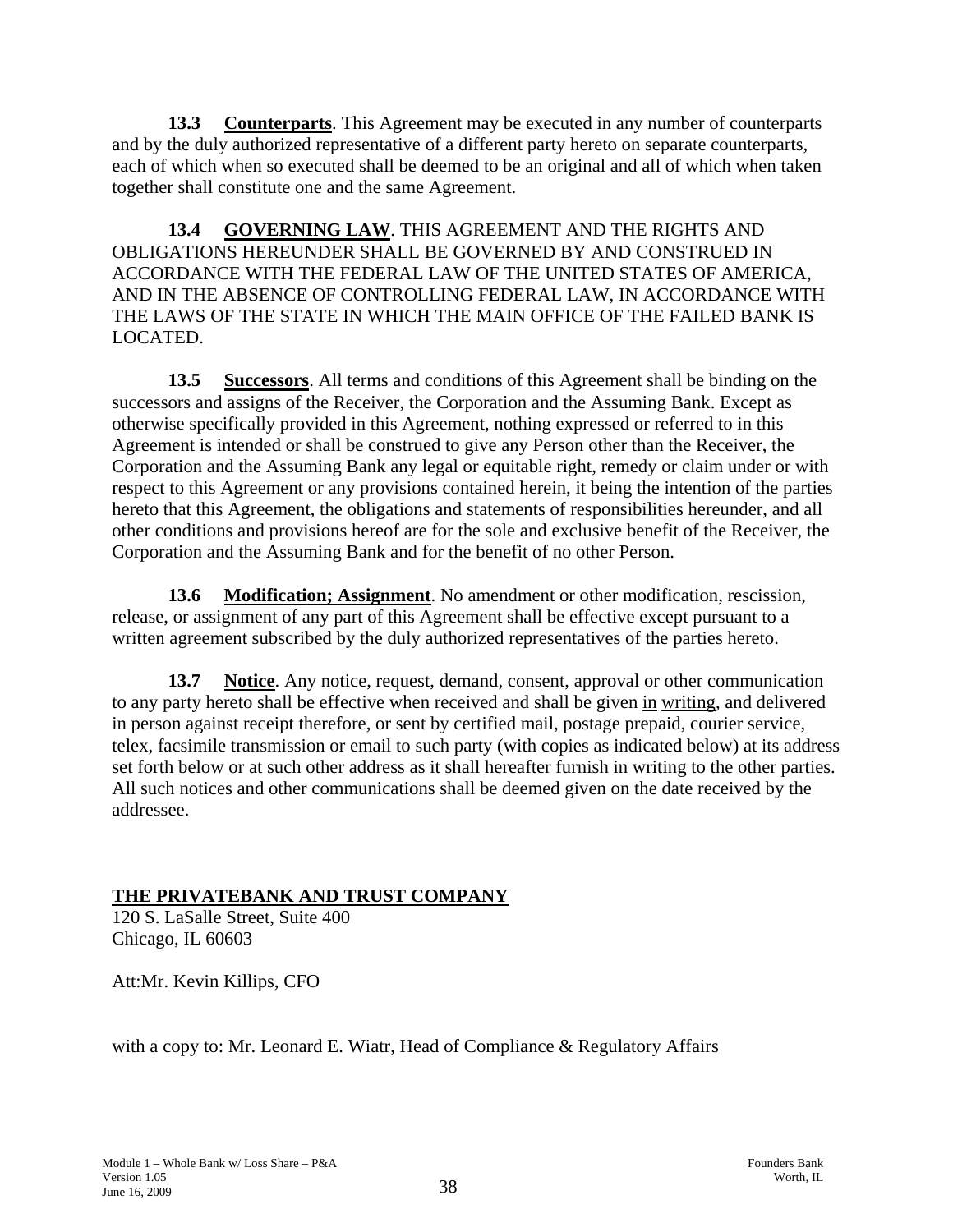### **Receiver and Corporation**

Federal Deposit Insurance Corporation, Receiver of **Founders Bank**  1601 Bryan Street, Suite 1700 Dallas, Texas 75201

Attention: Settlement Manager

with copy to: Regional Counsel (Litigation Branch)

### **and with respect to notice under Article XII:**

Federal Deposit Insurance Corporation Receiver of **Founders Bank**  1601 Bryan Street, Suite 1700 Dallas, Texas 75201 Attention: Regional Counsel (Litigation Branch)

 **13.8 Manner of Payment**. All payments due under this Agreement shall be in lawful money of the United States of America in immediately available funds as each party hereto may specify to the other parties; provided, that in the event the Receiver or the Corporation is obligated to make any payment hereunder in the amount of \$25,000.00 or less, such payment may be made by check.

**13.9 Costs, Fees and Expenses**. Except as otherwise specifically provided herein, each party hereto agrees to pay all costs, fees and expenses which it has incurred in connection with or incidental to the matters contained in this Agreement, including without limitation any fees and disbursements to its accountants and counsel; provided, that the Assuming Bank shall pay all fees, costs and expenses (other than attorneys' fees incurred by the Receiver) incurred in connection with the transfer to it of any Assets or Liabilities Assumed hereunder or in accordance herewith.

**13.10 Waiver**. Each of the Receiver, the Corporation and the Assuming Bank may waive its respective rights, powers or privileges under this Agreement; provided, that such waiver shall be in writing; and further provided, that no failure or delay on the part of the Receiver, the Corporation or the Assuming Bank to exercise any right, power or privilege under this Agreement shall operate as a waiver thereof, nor will any single or partial exercise of any right, power or privilege under this Agreement preclude any other or further exercise thereof or the exercise of any other right, power or privilege by the Receiver, the Corporation, or the Assuming Bank under this Agreement, nor will any such waiver operate or be construed as a future waiver of such right, power or privilege under this Agreement.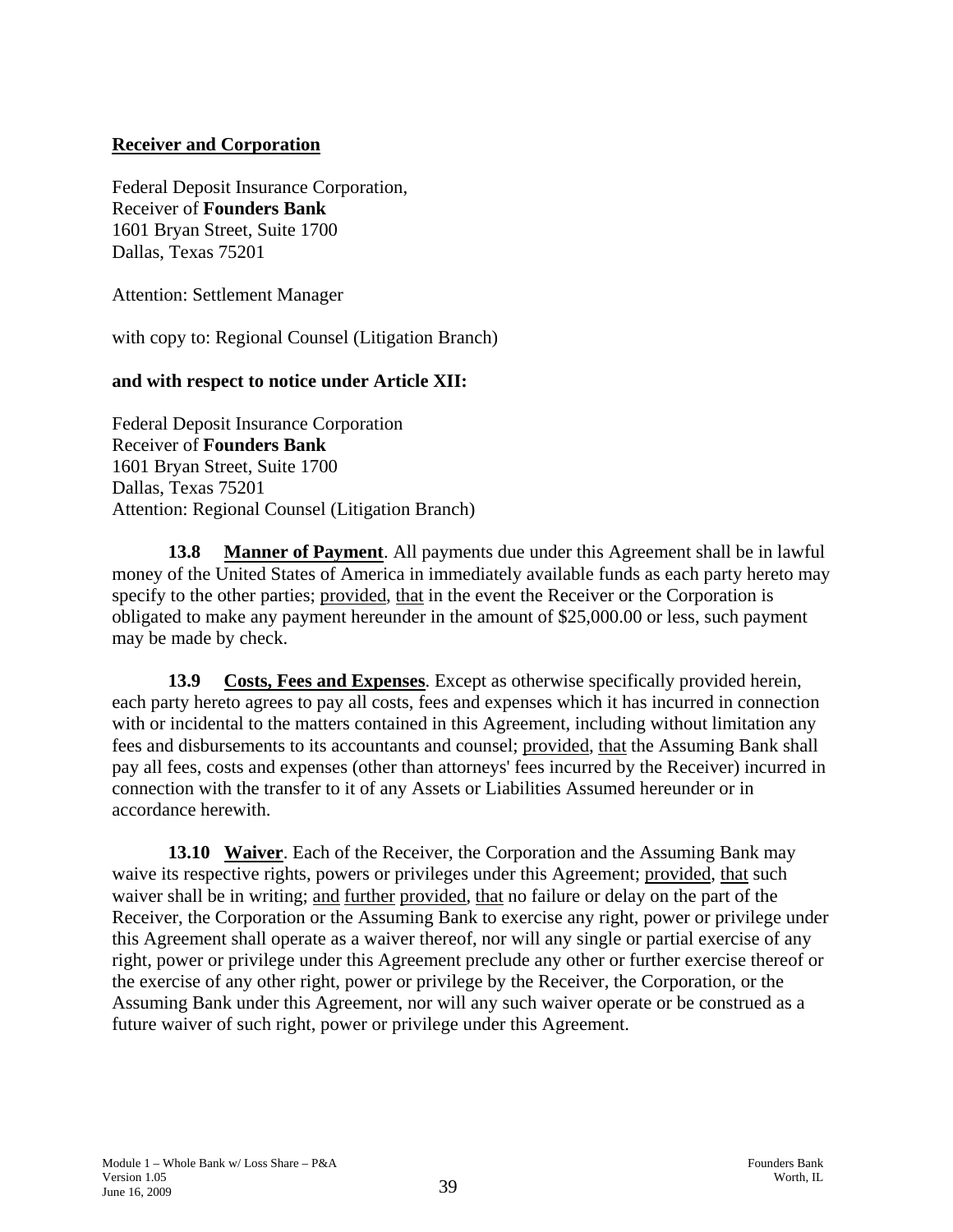**13.11 Severability**. If any provision of this Agreement is declared invalid or unenforceable, then, to the extent possible, all of the remaining provisions of this Agreement shall remain in full force and effect and shall be binding upon the parties hereto.

**13.12 Term of Agreement**. This Agreement shall continue in full force and effect until the sixth (6th) anniversary of Bank Closing; provided, that the provisions of Section 6.3 and 6.4 shall survive the expiration of the term of this Agreement. Provided, however, the receivership of the Failed Bank may be terminated prior to the expiration of the term of this Agreement; in such event, the guaranty of the Corporation, as provided in and in accordance with the provisions of Section 12.7 shall be in effect for the remainder of the term. Expiration of the term of this Agreement shall not affect any claim or liability of any party with respect to any (i) amount which is owing at the time of such expiration, regardless of when such amount becomes payable, and (ii) breach of this Agreement occurring prior to such expiration, regardless of when such breach is discovered.

**13.13 Survival of Covenants, Etc.** The covenants, representations, and warranties in this Agreement shall survive the execution of this Agreement and the consummation of the transactions contemplated hereunder.

# **[Signature Page Follows]**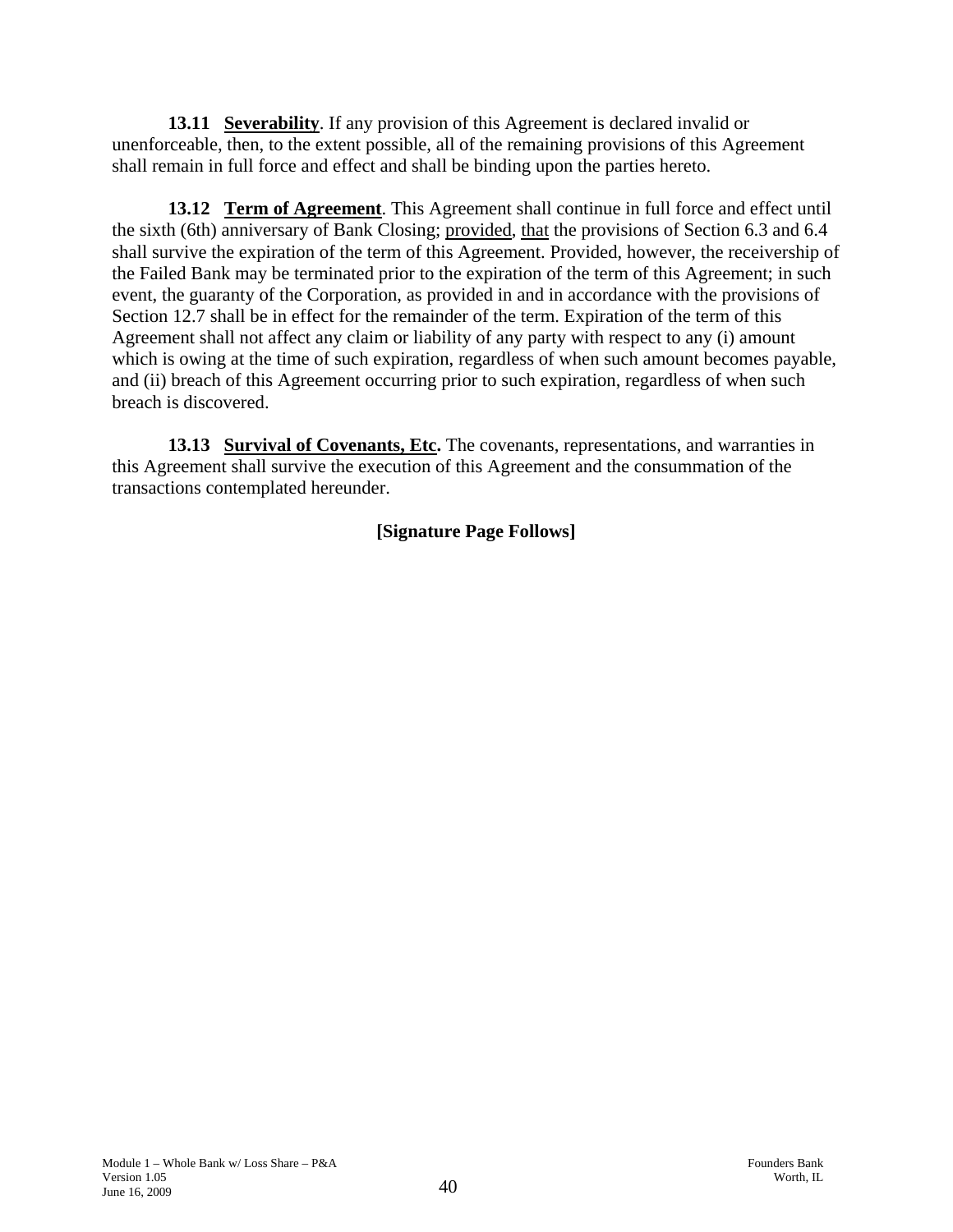**IN WITNESS WHEREOF,** the parties hereto have caused this Agreement to be executed by their duly authorized representatives as of the date first above written.

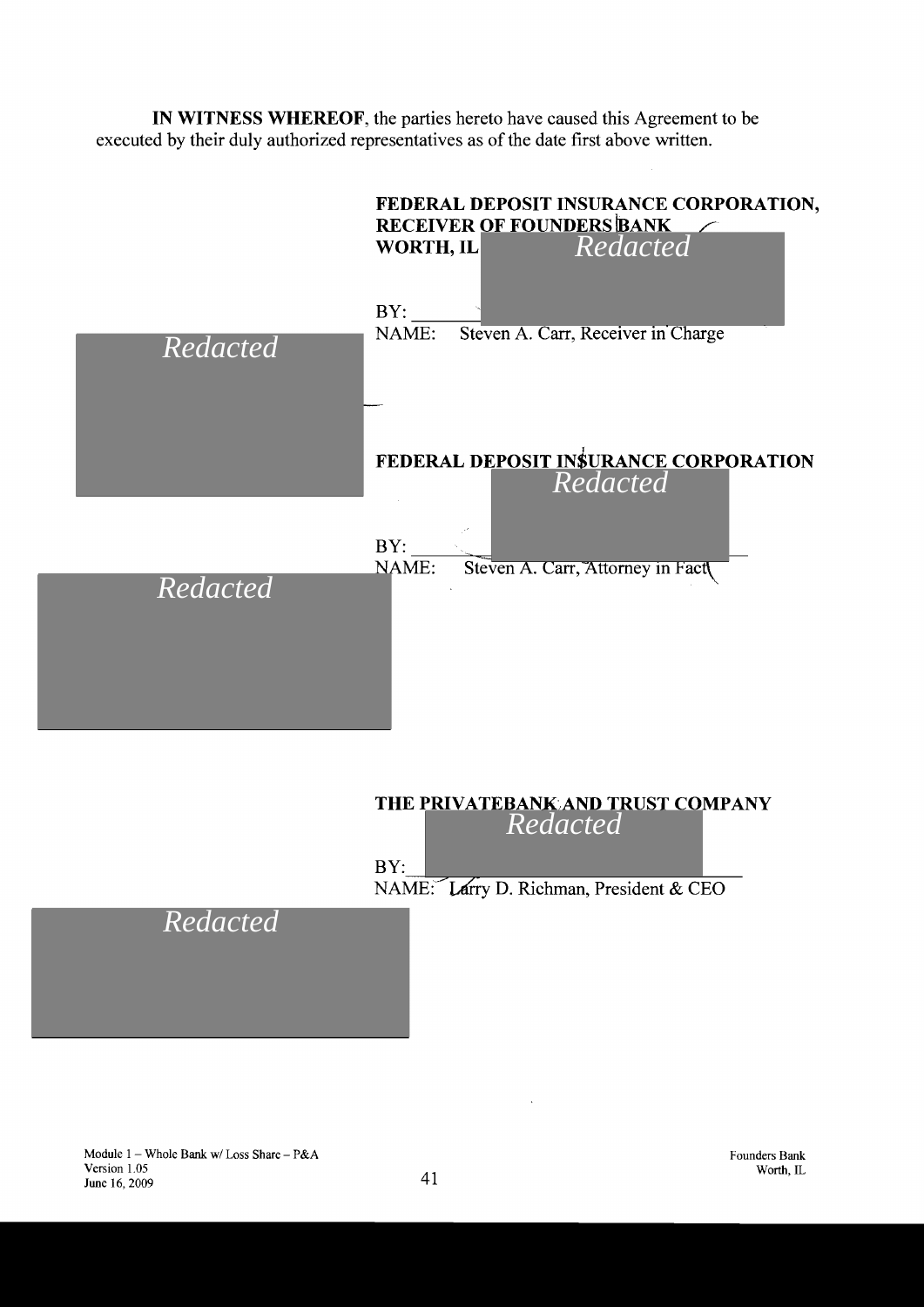**SCHEDULE 2.1 - Certain Liabilities Assumed by the Assuming Bank**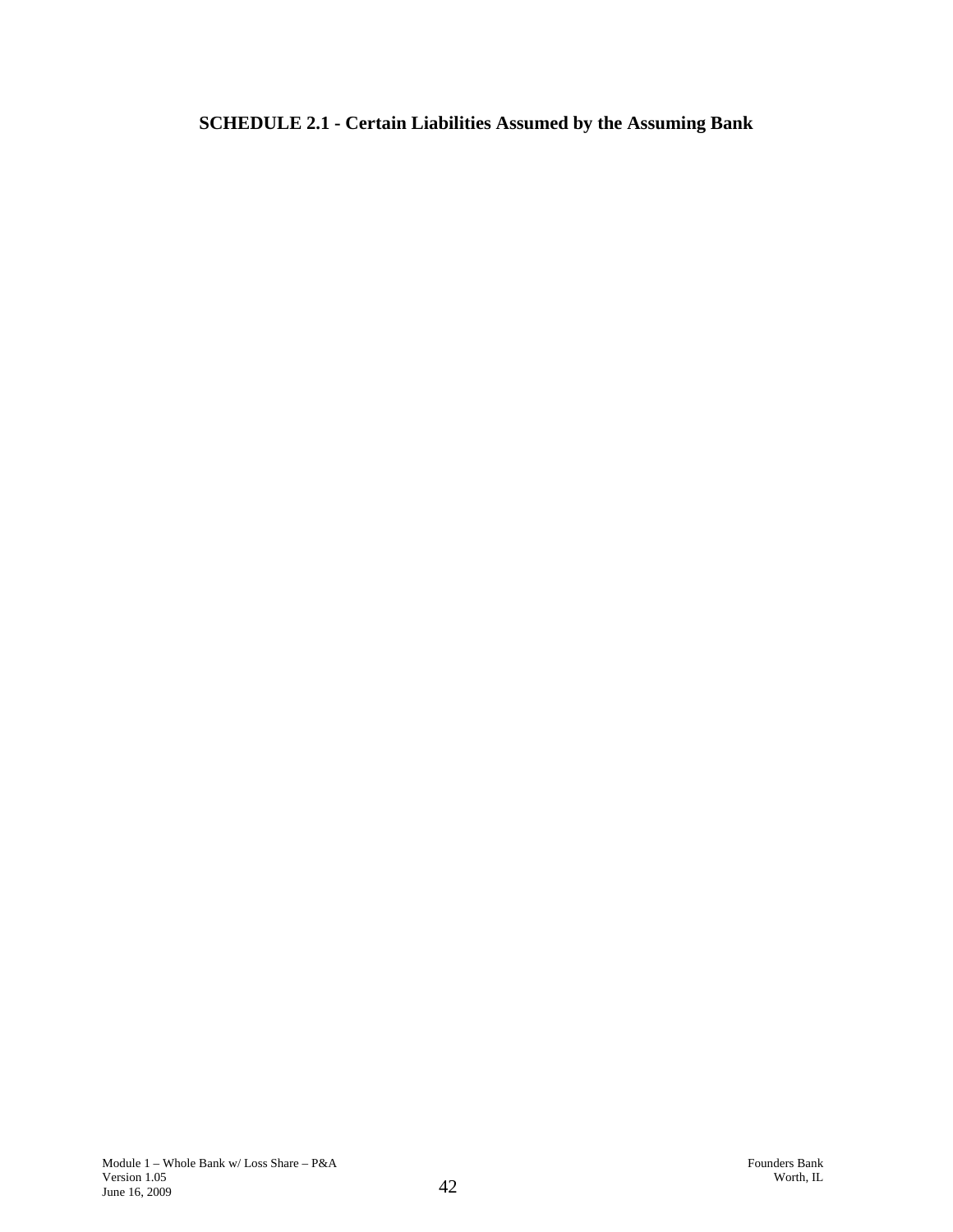# **SCHEDULE 2.1(a) – Excluded Deposit Liability Accounts**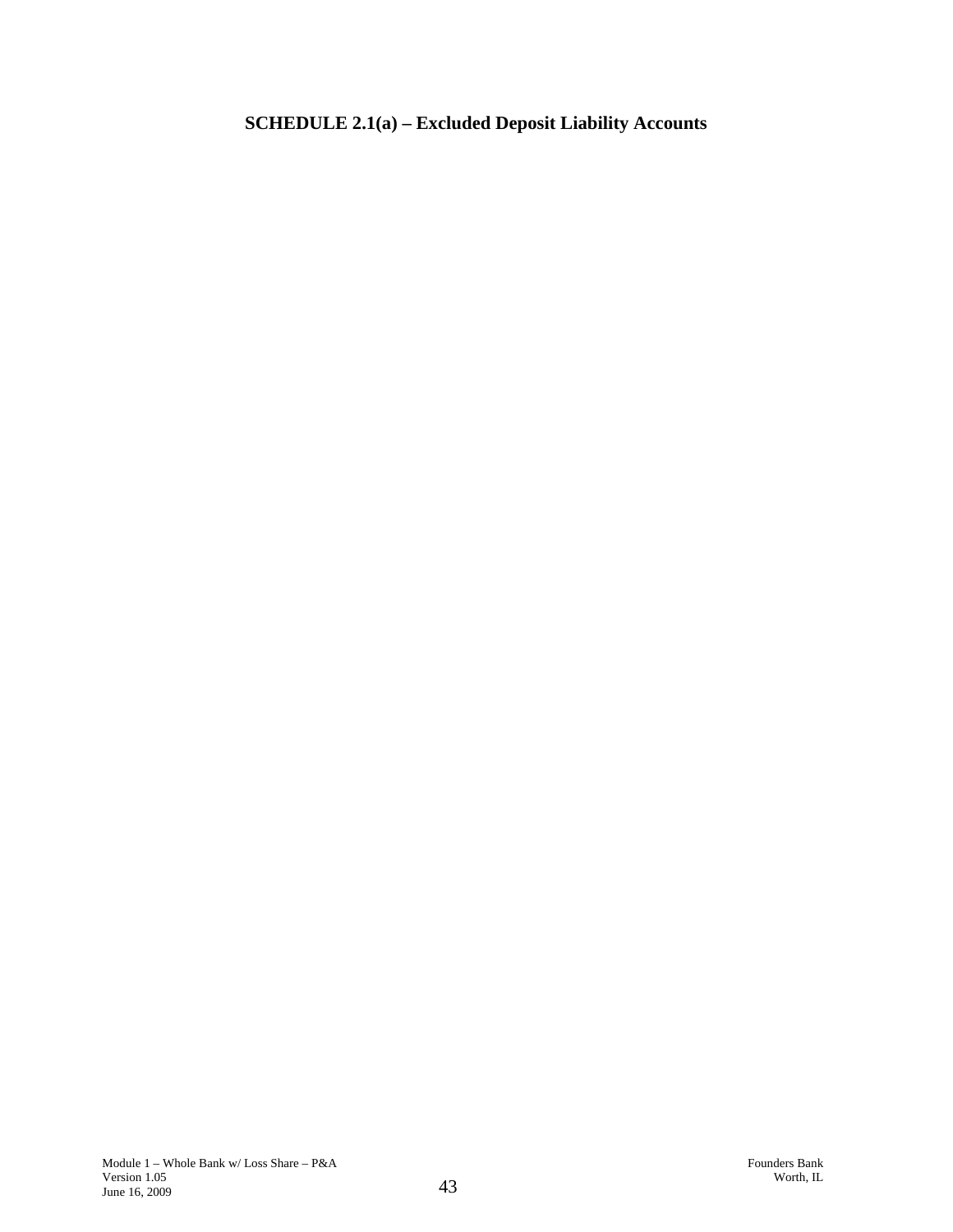#### **SCHEDULE 3.1 - Certain Assets Purchased**

#### **SEE ATTACHED LIST**

THE LIST(S) ATTACHED TO THIS SCHEDULE (OR SUBSCHEDULE(S)) AND THE **INFORMATION THEREIN, IS AS OF THE DATE OF THE MOST RECENT PERTINENT DATA MADE AVAILABLE TO THE ASSUMING BANK AS PART OF THE INFORMATION PACKAGE. IT WILL BE ADJUSTED TO REFLECT THE COMPOSITION AND BOOK VALUE OF THE LOANS AND ASSETS AS OF THE DATE OF BANK CLOSING. THE LIST(S) MAY NOT INCLUDE ALL LOANS AND ASSETS (E.G., CHARGED OFF LOANS). THE LIST(S) MAY BE REPLACED WITH A MORE ACCURATE LIST POST CLOSING.**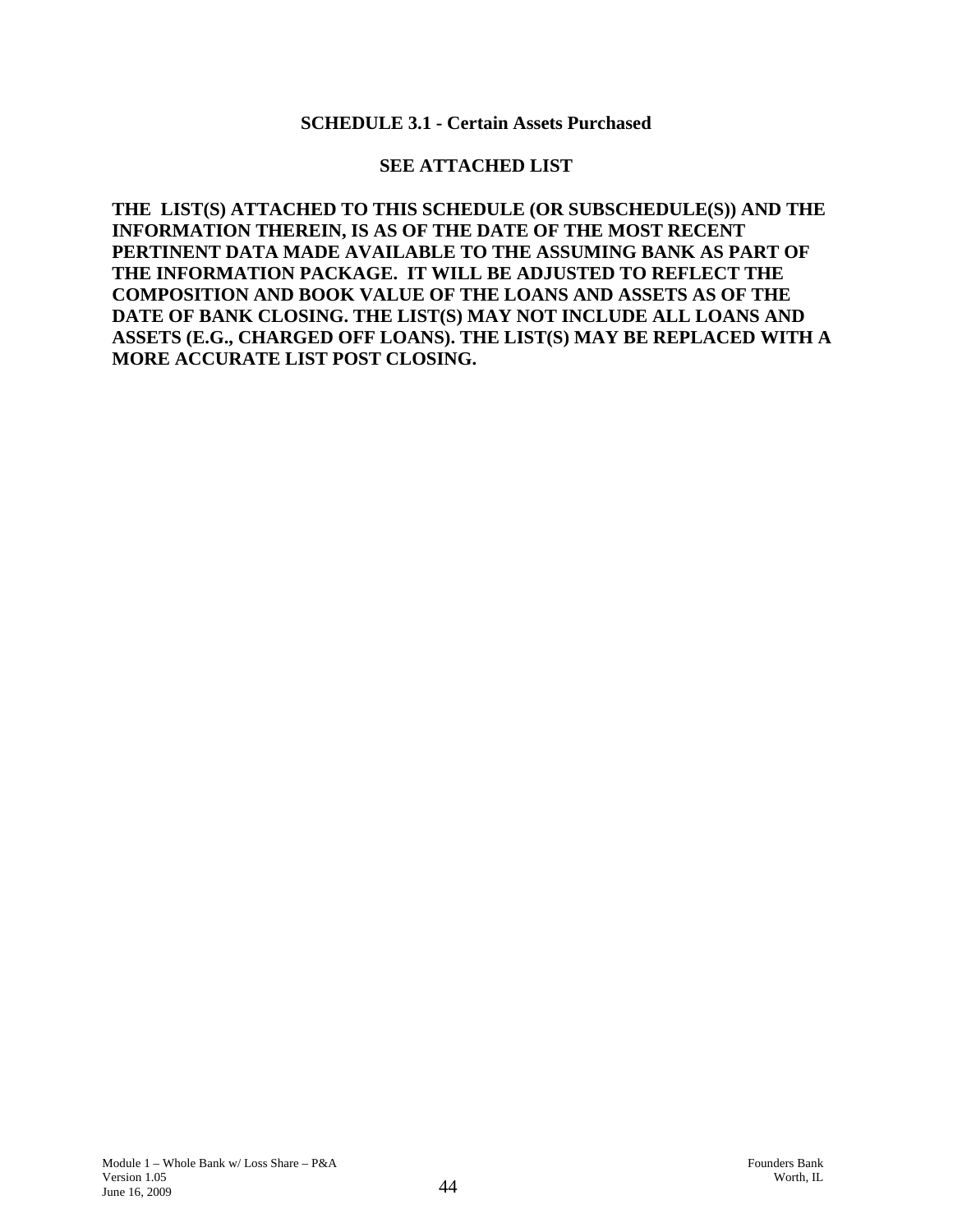### **SCHEDULE 3.1a – Subsidiary and Other Business Combination Entities Acquired**

### **SEE ATTACHED LIST**

## **THE LIST(S) ATTACHED TO THIS SCHEDULE (OR SUBSCHEDULE(S)) AND THE INFORMATION THEREIN, IS AS OF BANK CLOSING.**

**Name TIN Active/Inactive/Dissolved/Terminated**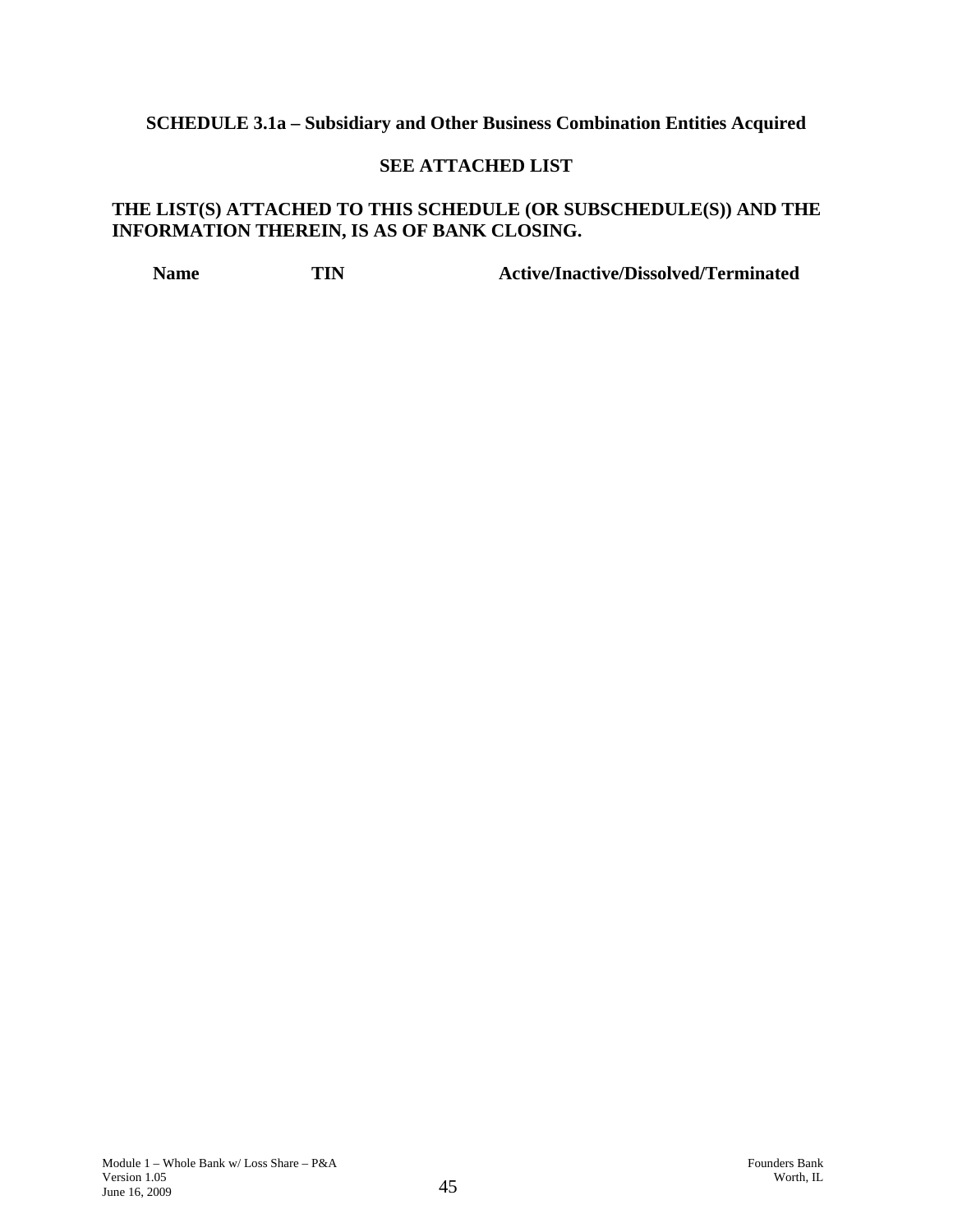# **SCHEDULE 3.2 - Purchase Price of Assets or assets**

| (a) | cash and receivables from depository<br>institutions, including cash items in the<br>process of collection, plus<br>interest thereon:                                                           | <b>Book Value</b>               |
|-----|-------------------------------------------------------------------------------------------------------------------------------------------------------------------------------------------------|---------------------------------|
| (b) | securities (exclusive of the capital stock of<br>Acquired Subsidiaries), plus interest<br>thereon:                                                                                              | As provided in Section $3.2(b)$ |
| (c) | federal funds sold and repurchase<br>agreements, if any, including interest<br>thereon:                                                                                                         | <b>Book Value</b>               |
| (d) | Loans:                                                                                                                                                                                          | <b>Book Value</b>               |
| (e) | credit card business, if any, including all<br>outstanding extensions of credit and<br>offensive litigation, but excluding any class<br>action lawsuits related to the credit card<br>business: | <b>Book Value</b>               |
| (f) | Safe Deposit Boxes and related business,<br>safekeeping business and trust business, if<br>any:                                                                                                 | <b>Book Value</b>               |
| (g) | Records and other documents:                                                                                                                                                                    | <b>Book Value</b>               |
| (h) | capital stock of any Acquired Subsidiaries:                                                                                                                                                     | <b>Book Value</b>               |
| (i) | amounts owed to the Failed Bank by any                                                                                                                                                          | <b>Book Value</b>               |
| (j) | <b>Acquired Subsidiary:</b><br>assets securing Deposits of public money,<br>to the extent not otherwise purchased<br>hereunder:                                                                 | <b>Book Value</b>               |
| (k) | Overdrafts of customers:                                                                                                                                                                        | <b>Book Value</b>               |
| (1) | rights, if any, with respect to Qualified<br><b>Financial Contracts.</b>                                                                                                                        | <b>Book Value</b>               |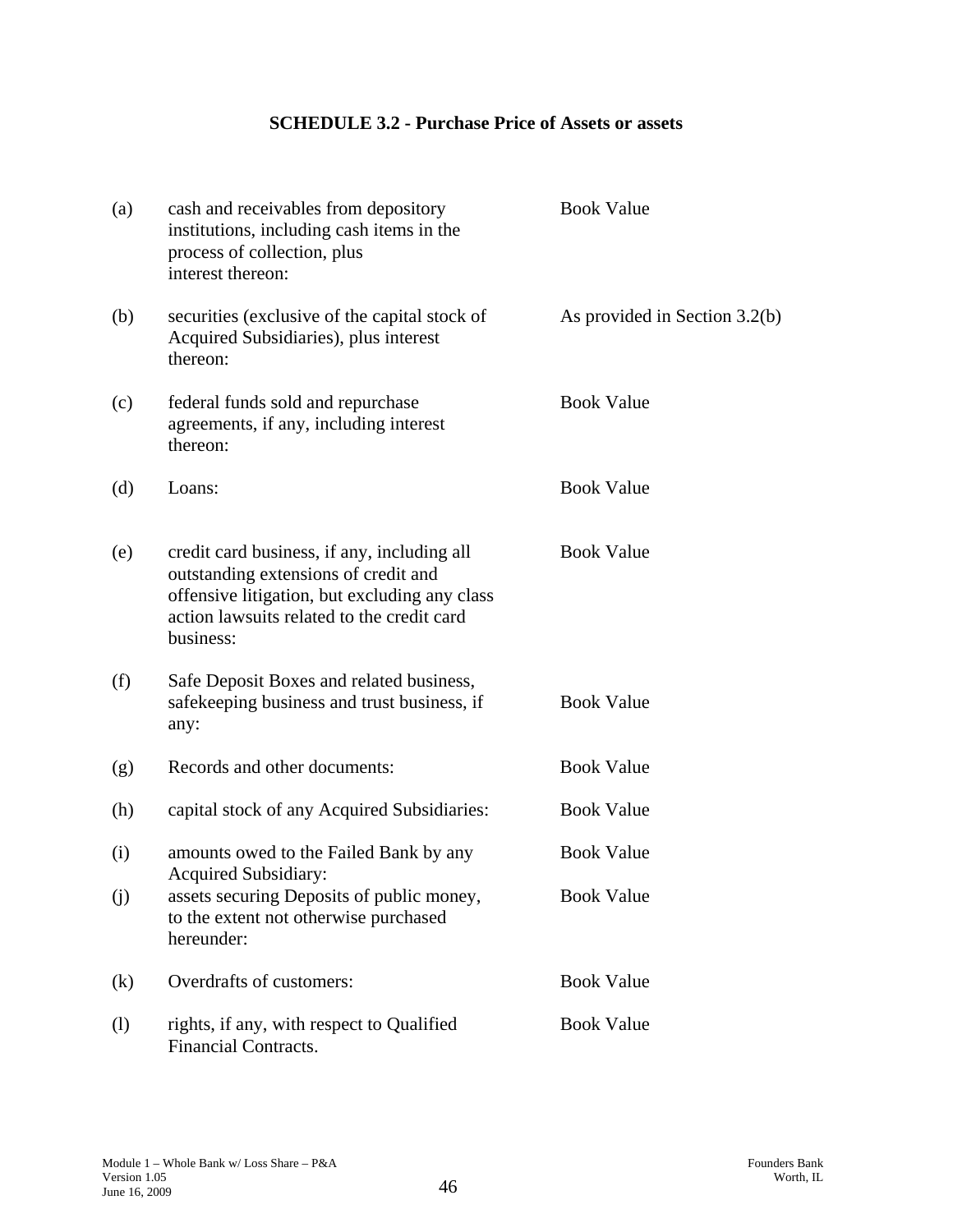(m) rights of the Failed Bank to provide Book Value mortgage servicing for others and to have mortgage servicing provided to the Failed Bank by others and related contracts.

#### **assets subject to an option to purchase:**

(a) Bank Premises: Fair Market Value (b) Furniture and Equipment: Fair Market Value (c) Fixtures: Fair Market Value (d) Other Equipment: Fair Market Value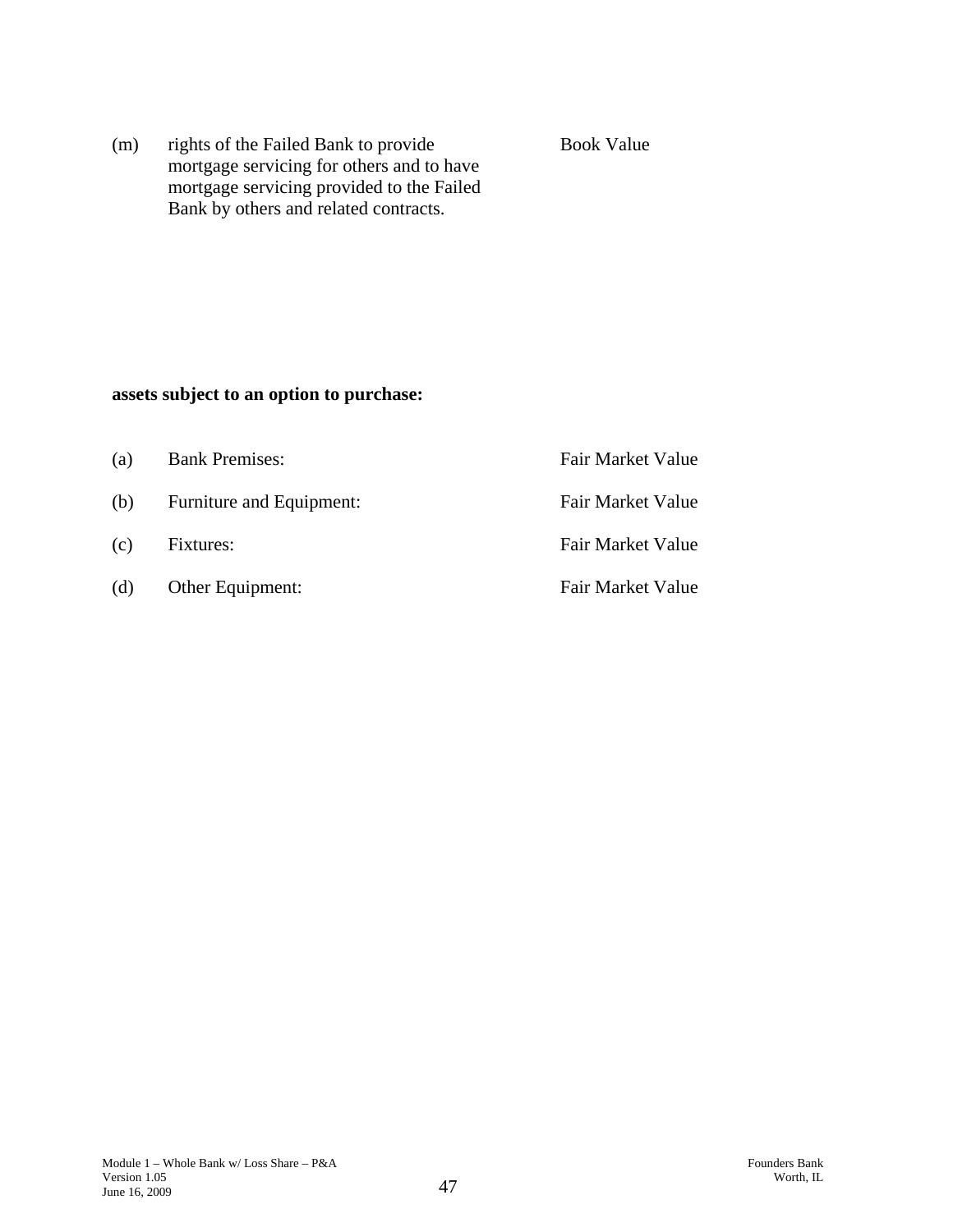# **SCHEDULE 3.5(l) – Excluded Private Label Asset-Backed Securities**

## **ALL CDOs and Private Label Asset-Backed Securities Are Excluded**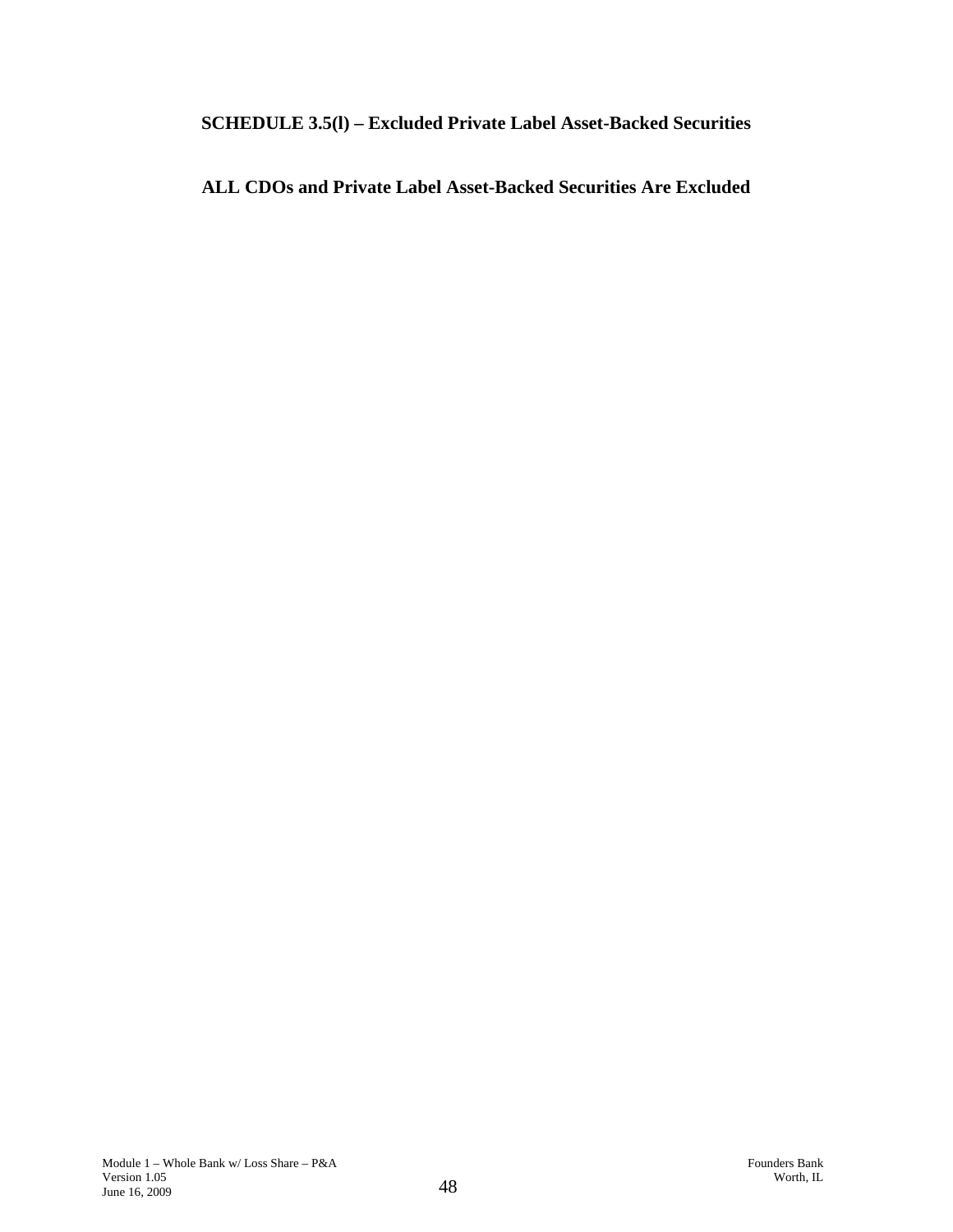### **SCHEDULE 4.15A**

### **LOANS SUBJECT TO LOSS SHARING UNDER THE SINGLE FAMILY SHARED-LOSS AGREEMENT**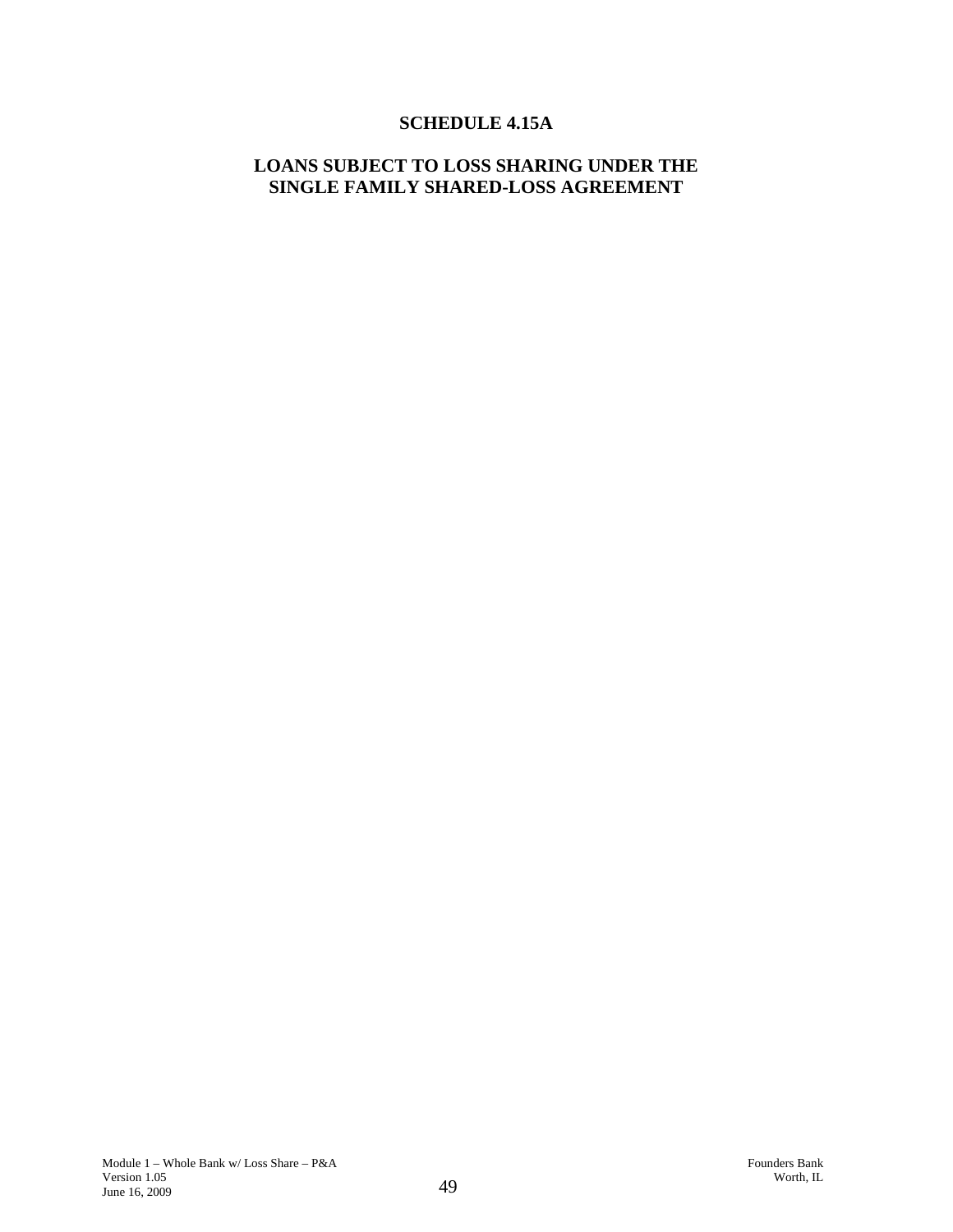### **SCHEDULE 4.15B**

### **LOANS SUBJECT TO LOSS SHARING UNDER THE NON-SINGLE FAMILY SHARED-LOSS AGREEMENT**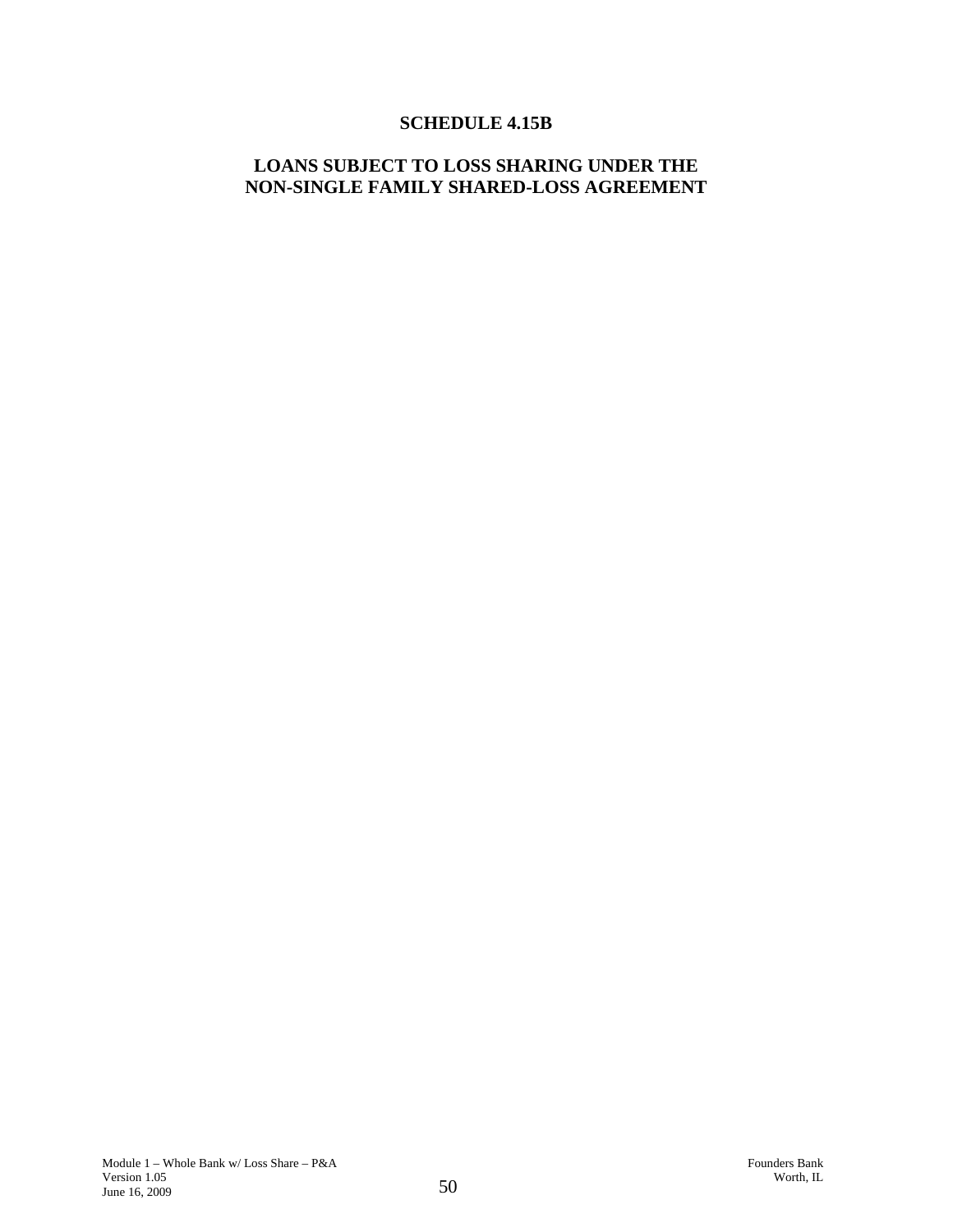# **Schedule 7: Accounts Excluded from Calculation of Deposit Franchise Bid Premium**

# **Founders Bank Worth, IL**

The accounts identified below will pass to the Assuming Bank (unless otherwise noted). When calculating the premium to be paid on Assumed Deposits in a P&A transaction, the FDIC will exclude the following categories of deposit accounts:

| <b>Category</b> | <b>Description</b>                                  | <b>Amount (as of</b> |
|-----------------|-----------------------------------------------------|----------------------|
|                 |                                                     | 6/17/09              |
|                 | <b>Non-DO Brokered Deposits</b>                     | \$75,632,000.00      |
|                 | <b>CDARS</b>                                        | \$7,716,716.02       |
| Ш               | <b>Market Place Deposits</b>                        | \$0.00               |
|                 | Total deposits excluded from calculation of premium | \$83,348,716.02      |
|                 |                                                     |                      |

## **Category Description**

#### **I Brokered Deposits**

Brokered deposit accounts are accounts for which the "depositor of record" is an agent, nominee, or custodian who deposits funds for a principal or principals to whom "pass-through" deposit insurance coverage may be extended. The FDIC separates brokered deposit accounts into 2 categories: 1) Depository Organization (DO) Brokered Deposits and 2) Non-Depository Organization (Non-DO) Brokered Deposits. This distinction is made by the FDIC to facilitate our role as Receiver and Insurer. These terms will not appear on other "brokered deposit" reports generated by the institution.

Non-DO Brokered Deposits pass to the Assuming Bank, but are excluded from Assumed Deposits when the deposit premium is calculated. Please see the attached "Schedule 7 Non-DO Broker Deposit Detail Report" for a listing of these accounts. This list will be updated post closing with balances as of Bank Closing date.

If this institution had any DO Brokered Deposits (Cede & Co as Nominee for DTC), they are excluded from Assumed Deposits in the P&A transaction. A list of these accounts is provided on "Schedule 2.1 DO Brokered Deposit Detail Report".

#### **II CDARS**

CDARS deposits pass to the Assuming Bank, but are excluded from Assumed Deposits when the deposit premium is calculated.

This institution did participate in the CDARS program as of the date of the deposit download. If CDARS deposits are taken between the date of the deposit download and the Bank Closing Date, they will be identified post closing and made part of Schedule 7 to the P&A Agreement.

#### **III Market Place Deposits**

"Market Place Deposits" is a description given to deposits that may have been solicited via a money desk, internet subscription service (for example, Qwickrate), or similar programs.

This institution does not have Market Place Deposits as identified above, but this determination will be updated post closing with balances as of Bank Closing date.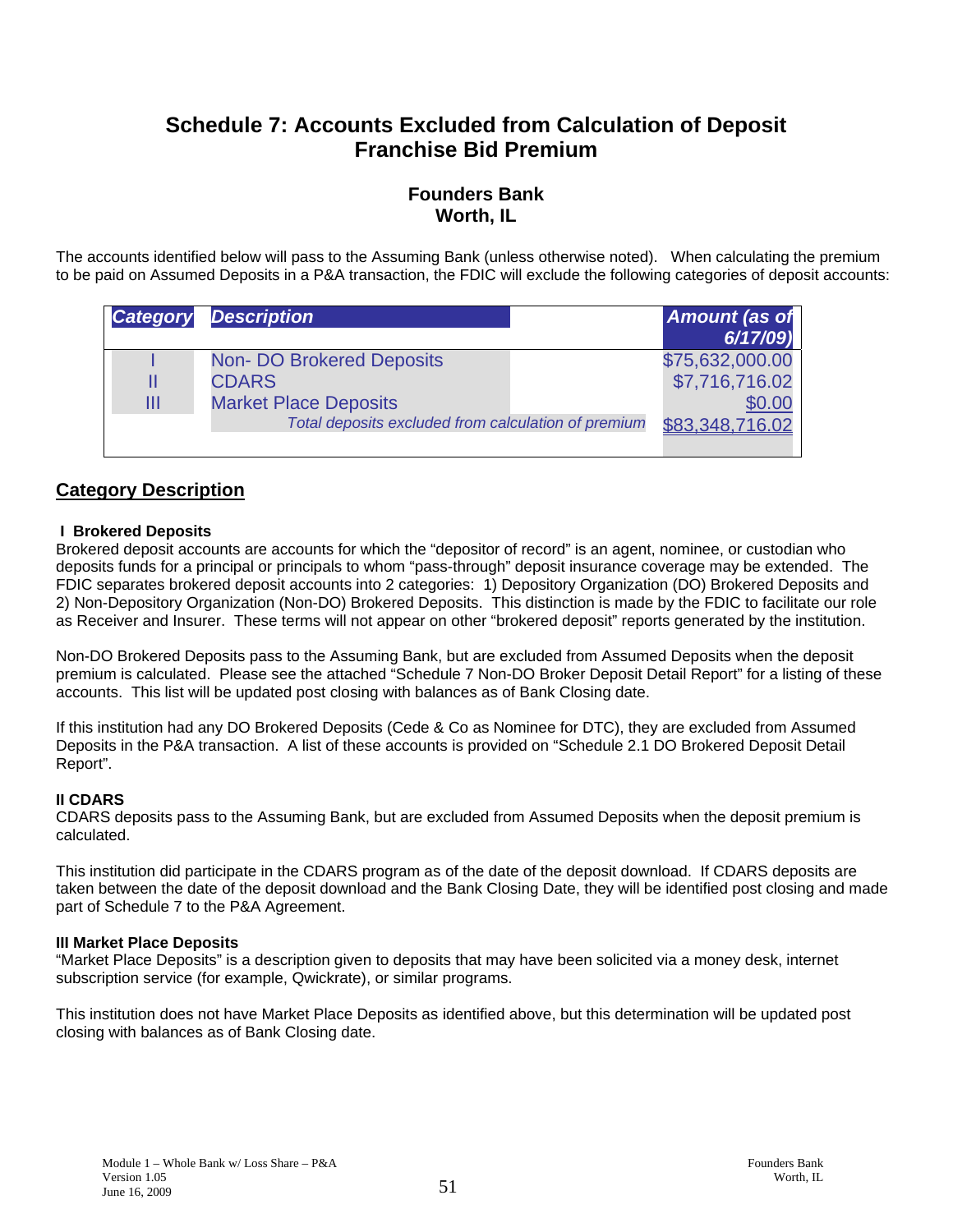### **EXHIBIT 4.13 INTERIM ASSET SERVICING ARRANGEMENT**

(a) With respect to each asset (or liability) designated from time to time by the Receiver to be serviced by the Assuming Bank pursuant to this Arrangement (such being designated as "Pool Assets"), during the term of this Arrangement, the Assuming Bank shall:

(i) Promptly apply payments received with respect to any Pool Assets;

(ii) Reverse and return insufficient funds checks;

(iii) Pay (A) participation payments to participants in Loans, as and when received; and (B) tax and insurance bills on Pool Assets as they come due, out of escrow funds maintained for purposes;

(iv) Maintain accurate records reflecting (A) the payment history of Pool Assets, with updated information received concerning changes in the address or identity of the obligors and (B) usage of data processing equipment and employee services with respect to servicing duties;

 (v) Send billing statements to obligors on Pool Assets to the extent that such statements were sent by the Failed Bank;

(vi) Send notices to obligors who are in default on Loans (in the same manner as the Failed Bank);

(vii) Send to the Receiver, Attn: Managing Liquidator, at the address provided in Section 13.7 of the Agreement, via overnight delivery: (A) on a weekly basis, weekly reports for the Pool Assets, including, without limitation, reports reflecting collections and the trial balances, transaction journals and loan histories for Pool Assets having activity, together with copies of (1) checks received, (2) insufficient funds checks returned, (3) checks for payment to participants or for taxes and insurance, (4) pay-off requests, (5) notices to defaulted obligors, and (6) data processing and employee logs and (B) any other reports, copies or information as may be periodically or from time to time requested;

(viii) Remit on a weekly basis to the Receiver, Attn: Division of Finance, Cashier Unit, Operations, at the address in (vii), via wire transfer to the account designated by the Receiver, all payments received on Pool Assets managed by the Assuming Bank or at such time and place and in such manner as may be directed by the Receiver;

(ix) prepare and timely file all information reports with appropriate tax authorities, and, if required by the Receiver, prepare and file tax returns and pay taxes due on or before the due date, relating to the Pool Assets; and

(x) provide and furnish such other services, operations or functions as may be required with regard to Pool Assets, including, without limitation, as may be required with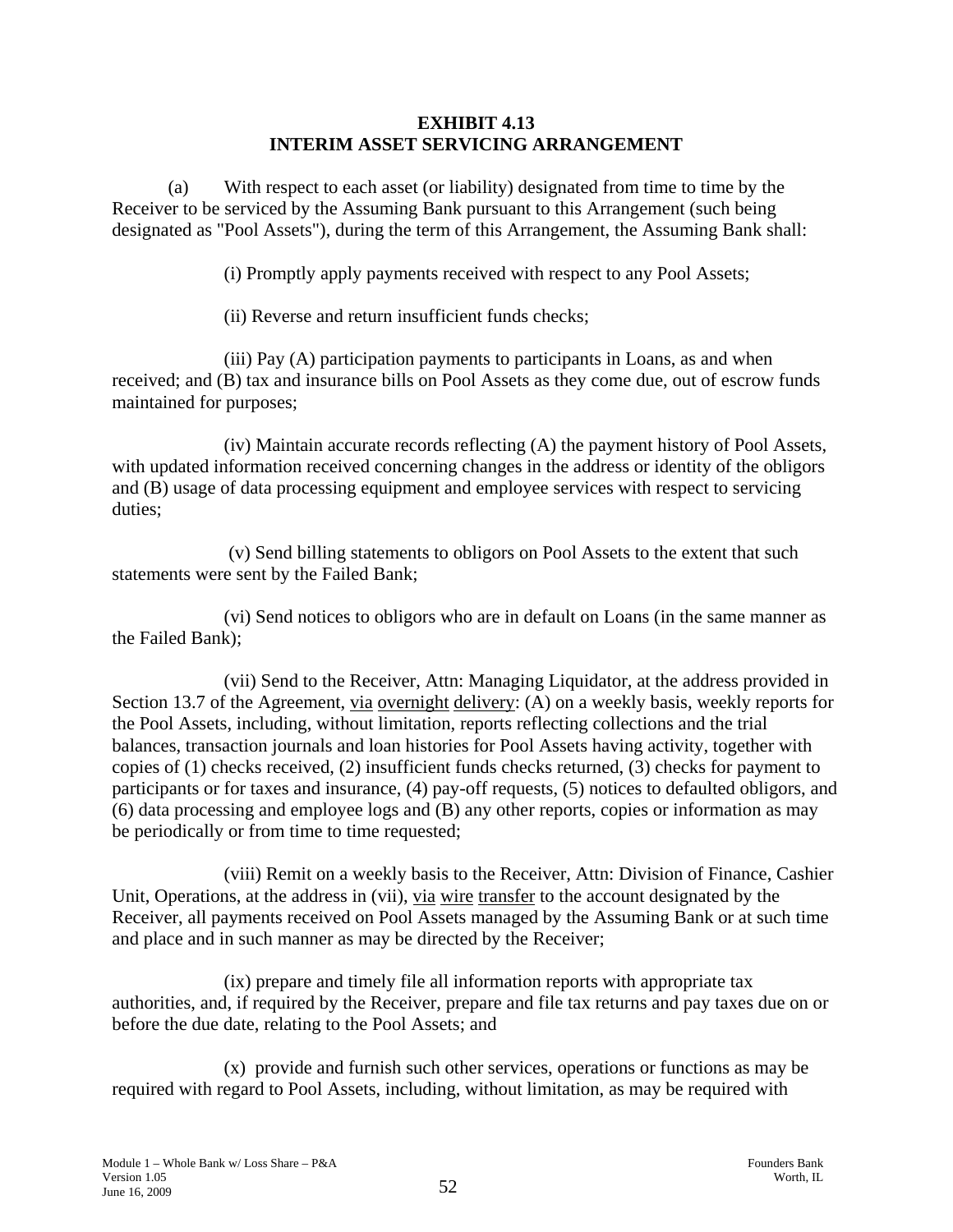regard to any business, enterprise or agreement which is a Pool Asset, all as may be required by the Receiver.

Notwithstanding anything to the contrary in this Section, the Assuming Bank shall not be required to initiate litigation or other collection proceedings against any obligor or any collateral with respect to any defaulted Loan. The Assuming Bank shall promptly notify the Receiver, at the address provided above in subparagraph (a)(vii), of any claims or legal actions regarding any Pool Asset.

(b) The Receiver agrees to reimburse the Assuming Bank for actual, reasonable and necessary expenses incurred in connection with the performance of duties pursuant to this Arrangement, including expenses of photocopying, postage and express mail, and data processing and employee services (based upon the number of hours spent performing servicing duties).

(c) The Assuming Bank shall provide the services described herein for an initial period of ninety (90) days after Bank Closing. At the option of the Receiver, exercisable by notice given not later than ten (10) days prior to the end of such initial period or a renewal period, the Assuming Bank shall continue to provide such services for such renewal period(s) as designated by the Receiver, up to the Settlement Date.

(d) At any time during the term of this Arrangement, the Receiver may, upon written notice to the Assuming Bank, remove one or more Pool Assets from the Pool, at which time the Assuming Bank's responsibility with respect thereto shall terminate.

(e) At the expiration of this Agreement or upon the termination of the Assuming Bank's responsibility with respect to any Pool Asset pursuant to paragraph (d) hereof, the Assuming Bank shall:

(i) deliver to the Receiver (or its designee) all of the Credit Documents and Pool Records relating to the Pool Assets; and

(ii) cooperate with the Receiver to facilitate the orderly transition of managing the Pool Assets to the Receiver (or its designee).

(f) At the request of the Receiver, the Assuming Bank shall perform such transitional services with regard to the Pool Assets as the Receiver may request. Transitional services may include, without limitation, assisting in any due diligence process deemed necessary by the Receiver and providing to the Receiver or its designee(s) (x) information and data regarding the Pool Assets, including, without limitation, system reports and data downloads sufficient to transfer the Pool Assets to another system or systems, and (y) access to employees of the Assuming Bank involved in the management of, or otherwise familiar with, the Pool Assets.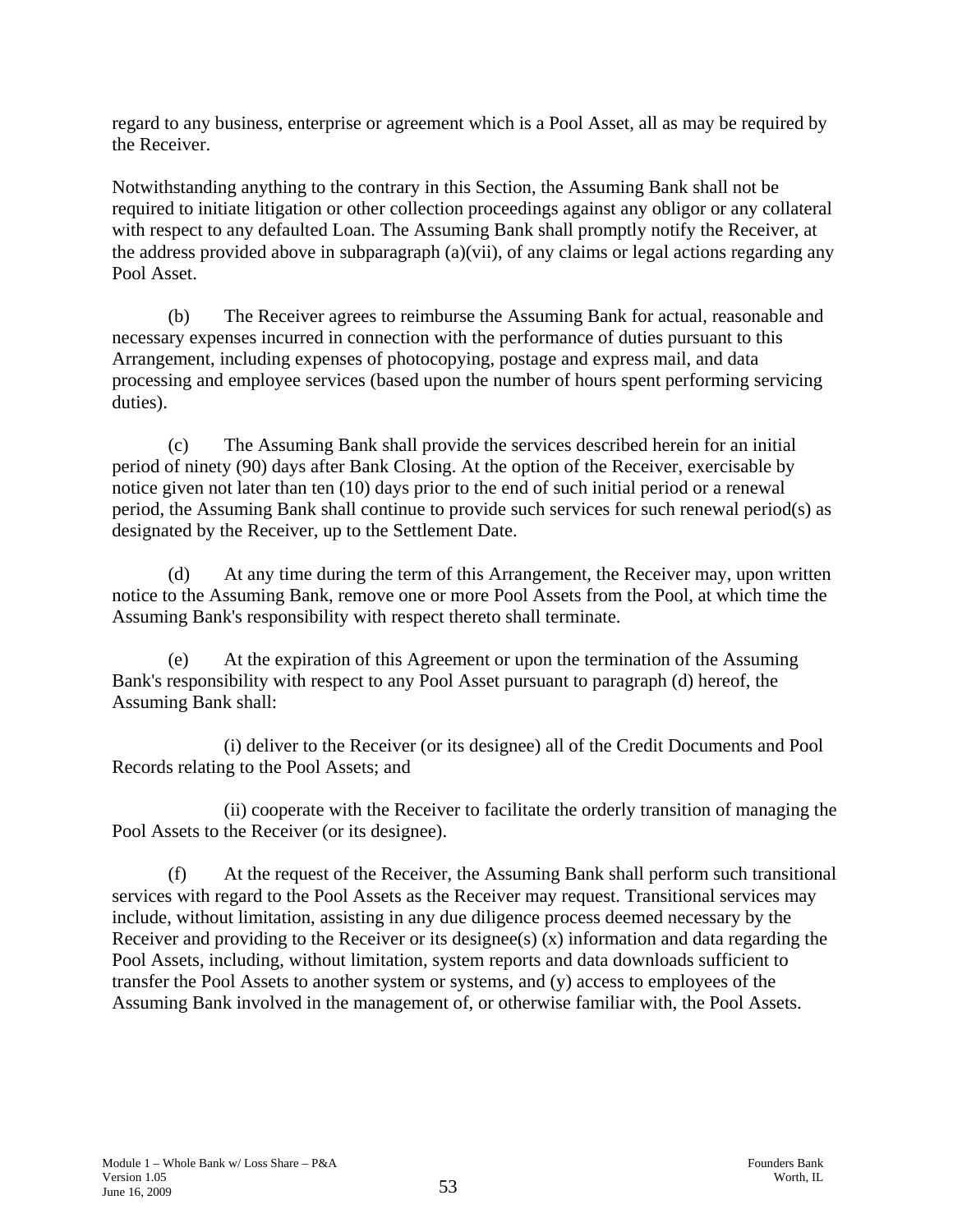### **EXHIBIT 4.15A**

#### **SINGLE FAMILY SHARED-LOSS AGREEMENT**

This agreement for the reimbursement of loss sharing on certain single family residential mortgage loans (the "Single Family Shared-Loss Agreement") shall apply when the Assuming Bank purchases Single Family Shared-Loss Loans as that term is defined herein. The terms hereof shall modify and supplement, as necessary, the terms of the Purchase and Assumption Agreement to which this Single Family Shared-Loss Agreement is attached as Exhibit 4.15A and incorporated therein. To the extent any inconsistencies may arise between the terms of the Purchase and Assumption Agreement and this Single Family Shared-Loss Agreement with respect to the subject matter of this Single Family Shared-Loss Agreement, the terms of this Single Family Shared-Loss Agreement shall control. References in this Single Family Shared-Loss Agreement to a particular Section shall be deemed to refer to a Section in this Single Family Shared-Loss Agreement, unless the context indicates that it is intended to be a reference to a Section of the Purchase and Assumption Agreement.

### **ARTICLE I -- DEFINITIONS**

The capitalized terms used in this Single Family Shared-Loss Agreement that are not defined in this Single Family Shared-Loss Agreement are defined in the Purchase and Assumption Agreement. In addition to the terms defined above, defined below are certain additional terms relating to loss-sharing, as used in this Single Family Shared-Loss Agreement.

"**Accounting Records**" means the subsidiary system of record on which the loan history and balance of each Single Family Shared-Loss Loan is maintained; individual loan files containing either an original or copies of documents that are customary and reasonable with respect to loan servicing, including management and disposition of Other Real Estate; the records documenting alternatives considered with respect to loans in default or for which a default is reasonably foreseeable; records of loss calculations and supporting documentation with respect to line items on the loss calculations; and, monthly delinquency reports and other performance reports customarily utilized by the Assuming Bank in management of loan portfolios.

"**Accrued Interest**" means, with respect to Single Family Shared-Loss Loans, the amount of earned and unpaid interest at the note rate specified in the applicable loan documents, limited to 90 days.

**"Affiliate"** shall have the meaning set forth in the Purchase and Assumption Agreement; provided, that, for purposes of this Single Family Shared-Loss Agreement, no Third Party Servicer shall be deemed to be an Affiliate of the Assuming Bank.

"**Commencement Date**" means the first calendar day following the Bank

Closing.

**"Commercial Shared-Loss Agreement**" means the Commercial and Other Assets Shared-Loss Agreement attached to the Purchase and Assumption Agreement as Exhibit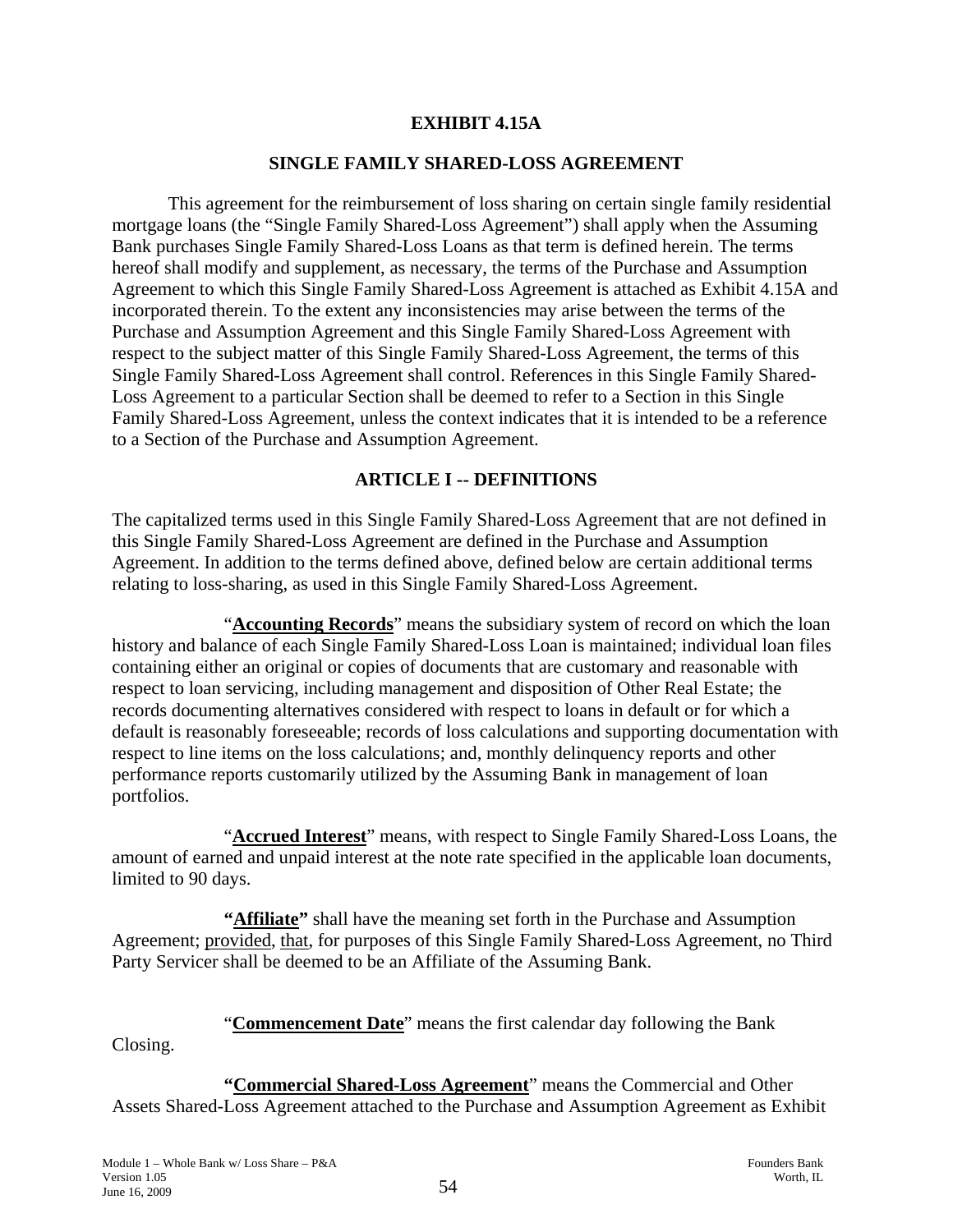4.15B.

"**Cumulative Loss Amount**" means the sum of the Monthly Loss Amounts less the sum of all Recovery Amounts.

"**Cumulative Shared-Loss Amount**" means the excess, if any, of the Cumulative Loss Amount over the First Loss Tranche.

"**Customary Servicing Procedures**" means procedures (including collection procedures) that the Assuming Bank (or, to the extent a Third Party Servicer is engaged, the Third Party Servicer) customarily employs and exercises in servicing and administering mortgage loans for its own accounts and the servicing procedures established by FNMA or FHLMC (as in effect from time to time), which are in accordance with accepted mortgage servicing practices of prudent lending institutions.

"**Deficient Valuation"** means the determination by a court in a bankruptcy proceeding that the value of the collateral is less than the amount of the loan in which case the loss will be the difference between the then unpaid principal balance (or the NPV of a modified loan that defaults) and the value of the collateral so established.

**"Examination Criteria"** means the loan classification criteria employed by, or any applicable regulations of, the Assuming Bank's Chartering Authority at the time such action is taken, as such criteria may be amended from time to time.

"**Home Equity Loans**" means loans or funded portions of lines of credit secured by mortgages on one-to four-family residences or stock of cooperative housing associations, where the Failed Bank did not have a first lien on the same property as collateral.

"**Final Shared-Loss Month**" means the calendar month in which the tenth anniversary of the Commencement Date occurs.

"**Final Shared-Loss Recovery Month**" means the calendar month in which the tenth anniversary of the Commencement Date occurs.

"**Foreclosure Loss**" means the loss realized when the Assuming Bank has completed the foreclosure on a Single Family Shared-Loss Loan and realized final recovery on the collateral through liquidation and recovery of all insurance proceeds. Each Foreclosure Loss shall be calculated in accordance with the form and methodology specified in Exhibit 2a or Exhibit 2a(1).

"**Investor-Owned Residential Loans**" means Loans, excluding advances made pursuant to Home Equity Loans, that are secured by mortgages on one- to four family residences or stock of cooperative housing associations that are not owner-occupied. These loans can be treated as Restructured Loans on a commercially reasonable basis and can be a restructured under terms separate from the Exhibit 5 standards. Please refer to Exhibit 2b for guidance in Calculation of Loss for Restructured Loans.

"**Loss**" means a Foreclosure Loss, Restructuring Loss, Short Sale Loss, Portfolio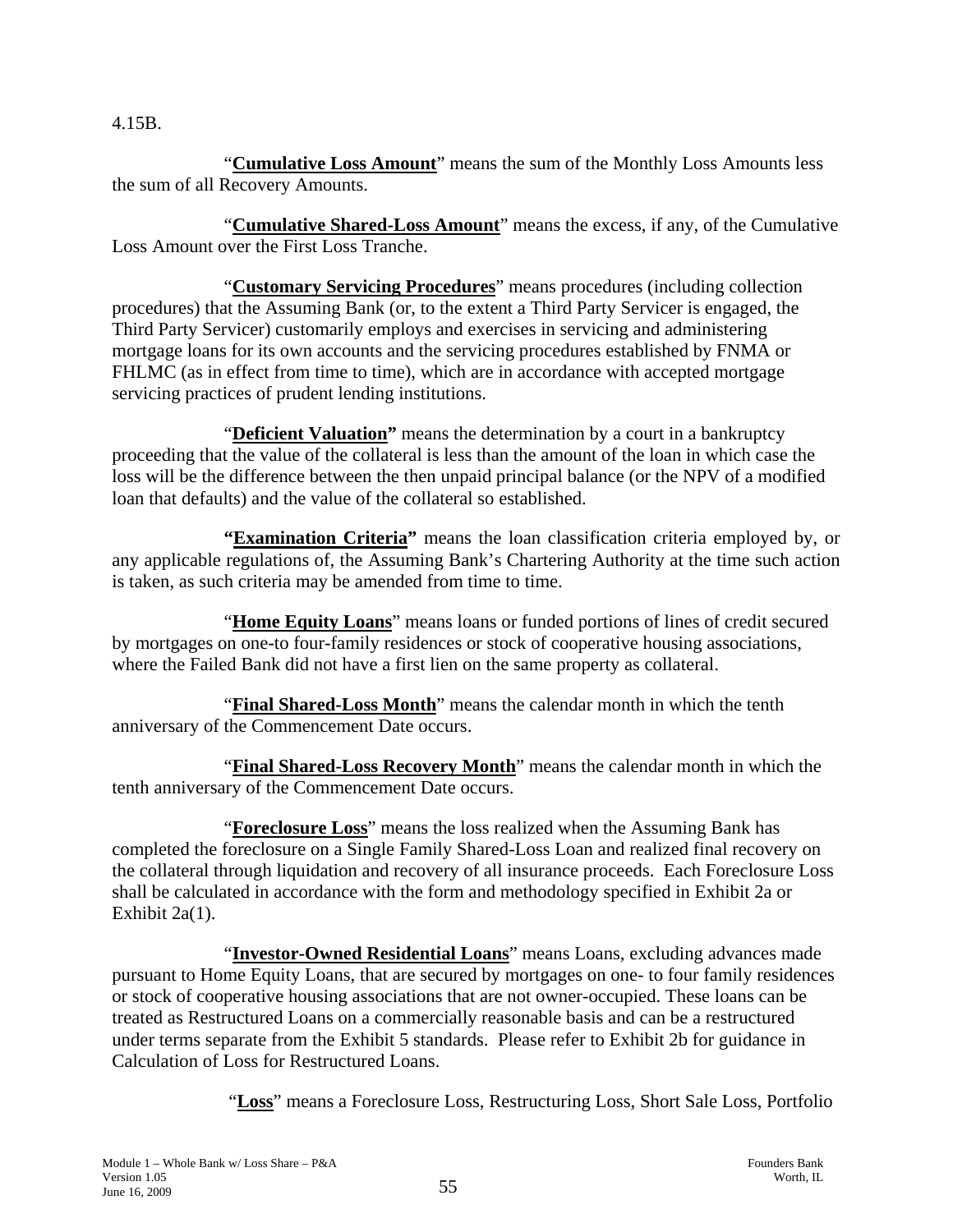Loss, Modification Default Loss or Deficient Valuation.

"**Loss Amount**" means the dollar amount of loss incurred and reported on the Monthly Certificate for a Single Family Shared-Loss Loan.

"**Modification Default Loss**" means the loss calculated in Exhibits 2a(1) and 2c(1) for single family loans modified under this part of the agreement that default and result in a foreclosure or short sale.

"**Modification Guidelines**" has the meaning provided in Section 2.1(a) of this Single Family Shared-Loss Agreement.

"**Monthly Certificate**" has the meaning provided in Section 2.1(b) of this Single Family Shared-Loss Agreement.

"**Monthly Loss Amount**" means the sum of all Foreclosure Losses, Restructuring Losses, Short Sale Losses, Portfolio Losses, Modification Default Losses and losses in connection with Deficient Valuations realized by the Assuming Bank for any Shared Loss Month.

"**Monthly Shared-Loss Amount**" means the change in the Cumulative Shared-Loss Amount from the beginning of each month to the end of each month.

**"Neutral Member**" has the meaning provided in Section 2. 1(f)(ii) of this Single Family Shared-Loss Agreement.

"**Portfolio Loss**" means the loss realized on either (i) a portfolio sale of Single Family Shared-Loss Loans in accordance with the terms of Article IV or (ii) the sale of a loan with the consent of the Receiver as provided in Section 2.7.

"**Recovery Amount**" means, with respect to any period prior to the Termination Date, the amount of collected funds received by the Assuming Bank that (i) are applicable against a Foreclosure Loss which has previously been paid to the Assuming Bank by the Receiver or (ii) gains realized from a Section 4.1 sale of Single Family Shared-Loss Loans for which the Assuming Bank has previously received a Restructuring Loss payment from the Receiver (iii) or any incentive payments from national programs paid to an investor or borrower on loans that have been modified or otherwise treated (short sale or foreclosure) in accordance with Exhibit 5.

"**Restructuring Loss**" means the loss on a modified or restructured loan measured by the difference between (a) the principal, Accrued Interest, tax and insurance advances, third party or other fees due on a loan prior to the modification or restructuring, and (b) the net present value of estimated cash flows on the modified or restructured loan, discounted at the Then-Current Interest Rate. Each Restructuring Loss shall be calculated in accordance with the form and methodology attached as Exhibit 2b, as applicable.

"**Restructured Loan**" means a Single Family Shared-Loss Loan for which the Assuming Bank has received a Restructuring Loss payment from the Receiver. This applies to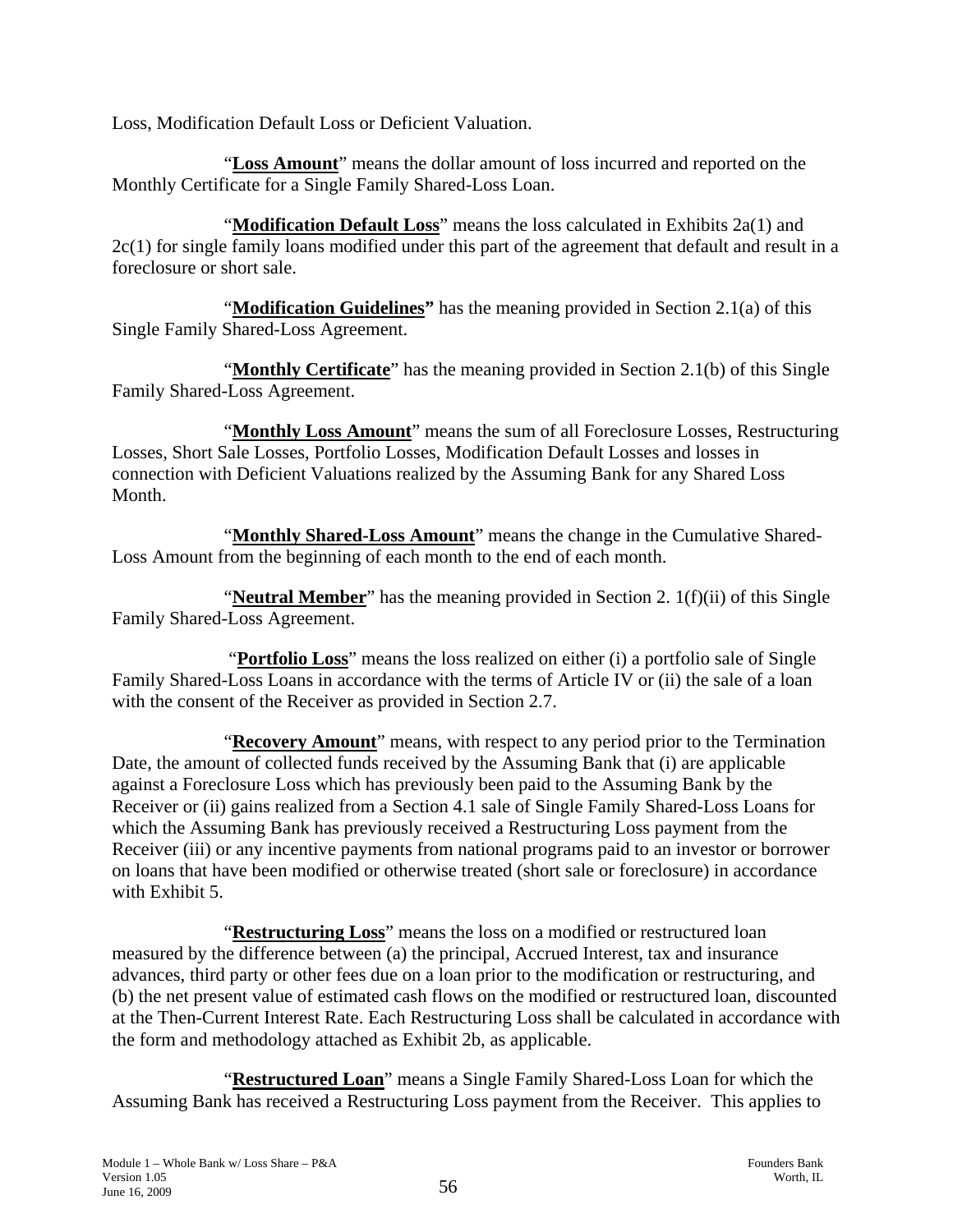owner occupied and investor owned residences.

"**Servicing Officer**" has the meaning provided in Section 2.1(b) of this Single Family Shared-Loss Agreement.

"**Shared Loss Payment Trigger**" means when the sum of the Cumulative Loss Amount under this Single Family Shared-Loss Agreement and the Shared-Loss Amount under the Commercial and Other Assets Shared-Loss Agreement, exceeds the First Loss Tranche. If the First Loss Tranche is zero or a negative number, the Shared Loss Payment Trigger shall be deemed to have been reached upon Bank Closing.

"**Shared-Loss Month**" means each calendar month between the Commencement Date and the last day of the month in which the tenth anniversary of the Commencement Date occurs, provided that, the first Shared-Loss Month shall begin on the Commencement Date and end on the last day of that month.

"**Short-Sale Loss**" means the loss resulting from the Assuming Bank's agreement with the mortgagor to accept a payoff in an amount less than the balance due on the loan (including the costs of any cash incentives to borrower to agree to such sale or to maintain the property pending such sale), further provided, that each Short-Sale Loss shall be calculated in accordance with the form and methodology specified in Exhibit 2c or Exhibit  $2c(1)$ .

"**Single Family Shared-Loss Loans**" means the single family one-to-four residential mortgage loans (whether owned by the Assuming Bank or any Subsidiary) identified on Schedule 4.15A of the Purchase and Assumption Agreement.

"**Stated Threshold**" means total losses under the shared loss agreements in the amount of \$ 173,000,000.00.

"**Termination Date**" means the last day of the Final Shared-Loss Recovery Month.

"**Then-Current Interest Rate**" means the most recently published Freddie Mac survey rate for 30-year fixed-rate loans.

"**Third Party Servicer**" means any servicer appointed from time to time by the Assuming Bank or any Affiliate of the Assuming Bank to service the Shared-Loss Loans on behalf of the Assuming Bank, the identity of which shall be given to the Receiver prior to or concurrent with the appointment thereof.

## **ARTICLE II -- SHARED-LOSS ARRANGEMENT**

## **2.1 Shared-Loss Arrangement.**

(a) **Loss Mitigation and Consideration of Alternatives**. For each Single Family Shared-Loss Loan in default or for which a default is reasonably foreseeable, the Assuming Bank shall undertake reasonable and customary loss mitigation efforts, in accordance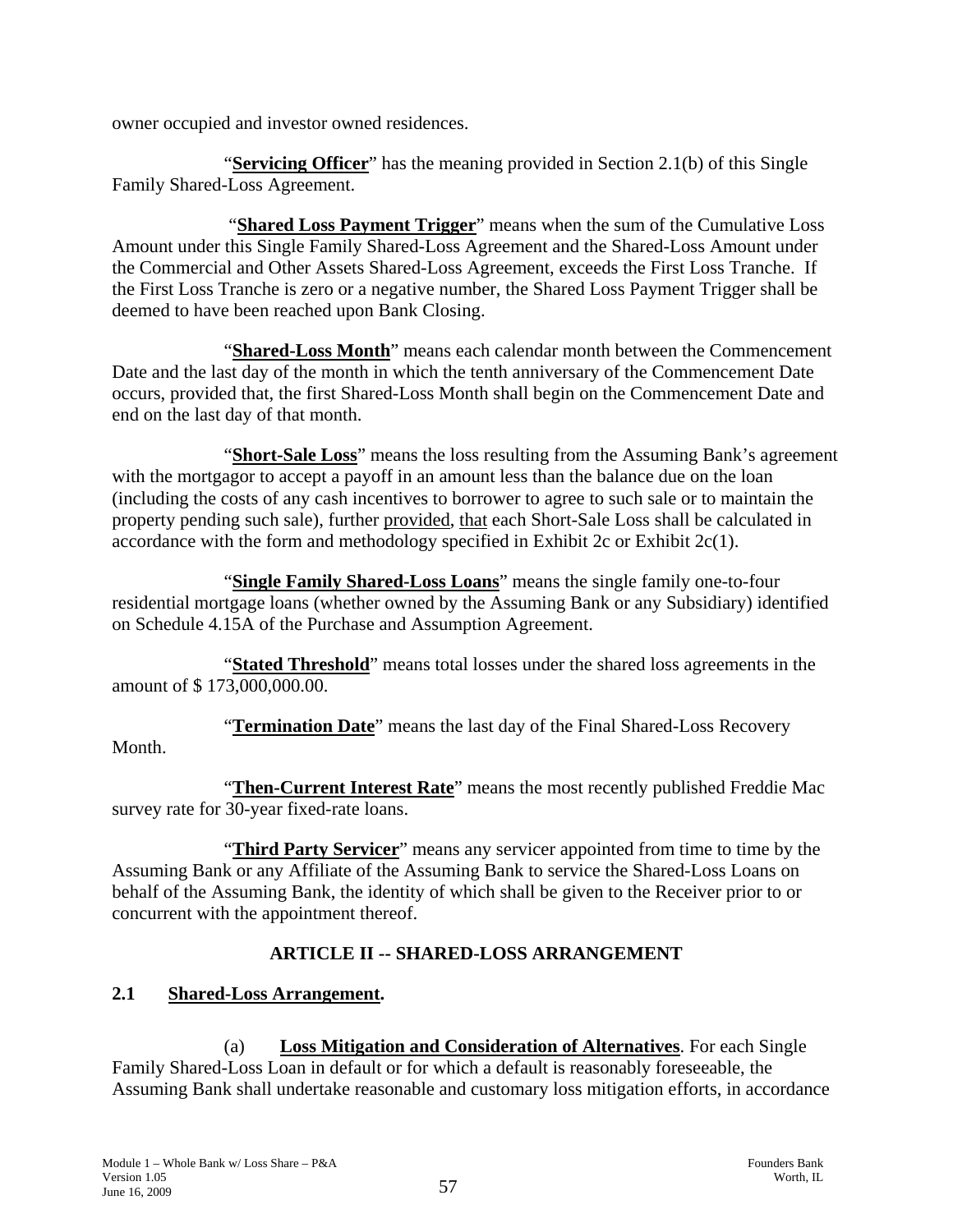with any of the following programs selected by Assuming Bank in its sole discretion, Exhibit 5 (FDIC Mortgage Loan Modification Program), the United States Treasury's Home Affordable Modification Program Guidelines or any other modification program approved by the United States Treasury Department, the Corporation, the Board of Governors of the Federal Reserve System or any other governmental agency (it being understood that the Assuming Bank can select different programs for the various Single Family Shared-Loss Loans) (such program chosen, the "Modification Guidelines"). After selecting the applicable Modification Guideline for any such Single Family Shared-Loss Loan, the Assuming Bank shall document its consideration of foreclosure, loan restructuring under such Modification Guideline chosen, and short-sale (if short-sale is a viable option) alternatives and shall select the alternative the Assuming Bank believes, based on its estimated calculations, will result in the least Loss. Losses on Home Equity Loans shall be shared under the charge-off policies of the Assuming Bank's Examination Criteria as if they were Single Family Shared-Loss Loans with respect to the calculation of the Stated Threshold. Assuming Bank shall retain its calculations of the estimated loss under each alternative, such calculations to be provided to the Receiver upon request. For the avoidance of doubt and notwithstanding anything herein to the contrary, (i) the Assuming Bank is not required to modify or restructure any Single Family Shared-Loss Loan on more than one occasion and (ii) the Assuming Bank is not required to consider any alternatives with respect to any Shared-Loss Loan in the process of foreclosure as of the Bank Closing and shall be entitled to continue such foreclosure measures and recover the Foreclosure Loss as provided herein, and (iii) the Assuming Bank shall have a transition period of up to 90 days after Bank Closing to implement the Modification Guidelines, during which time, the Assuming Bank may submit claims under such guidelines as may be in place at the Failed Bank.

### (b) **Monthly Certificates**.

Not later than fifteen (15) days after the end of each Shared-Loss Month, beginning with the month in which the Commencement Date occurs and ending in the month in which the tenth anniversary of the Commencement Date occurs, the Assuming Bank shall deliver to the Receiver a certificate, signed by an officer of the Assuming Bank involved in, or responsible for, the administration and servicing of the Single Family Shared-Loss Loans whose name appears on a list of servicing officers furnished by the Assuming Bank to the Receiver, (a "Servicing Officer") setting forth in such form and detail as the Receiver may reasonably specify (a "Monthly Certificate"):

 $(i)$  (A) a schedule substantially in the form of Exhibit 1 listing:

(i) each Single Family Shared-Loss Loan for which a Loss Amount (calculated in accordance with the applicable Exhibit) is being claimed, the related Loss Amount for each Single Family Shared-Loss Loan, and the total Monthly Loss Amount for all Single Family Shared-Loss Loans;

(ii) each Single Family Shared-Loss Loan for which a Recovery Amount was received, the Recovery Amount for each Single Family Shared-Loss Loan, and the total Recovery Amount for all Single Family Shared-Loss Loans;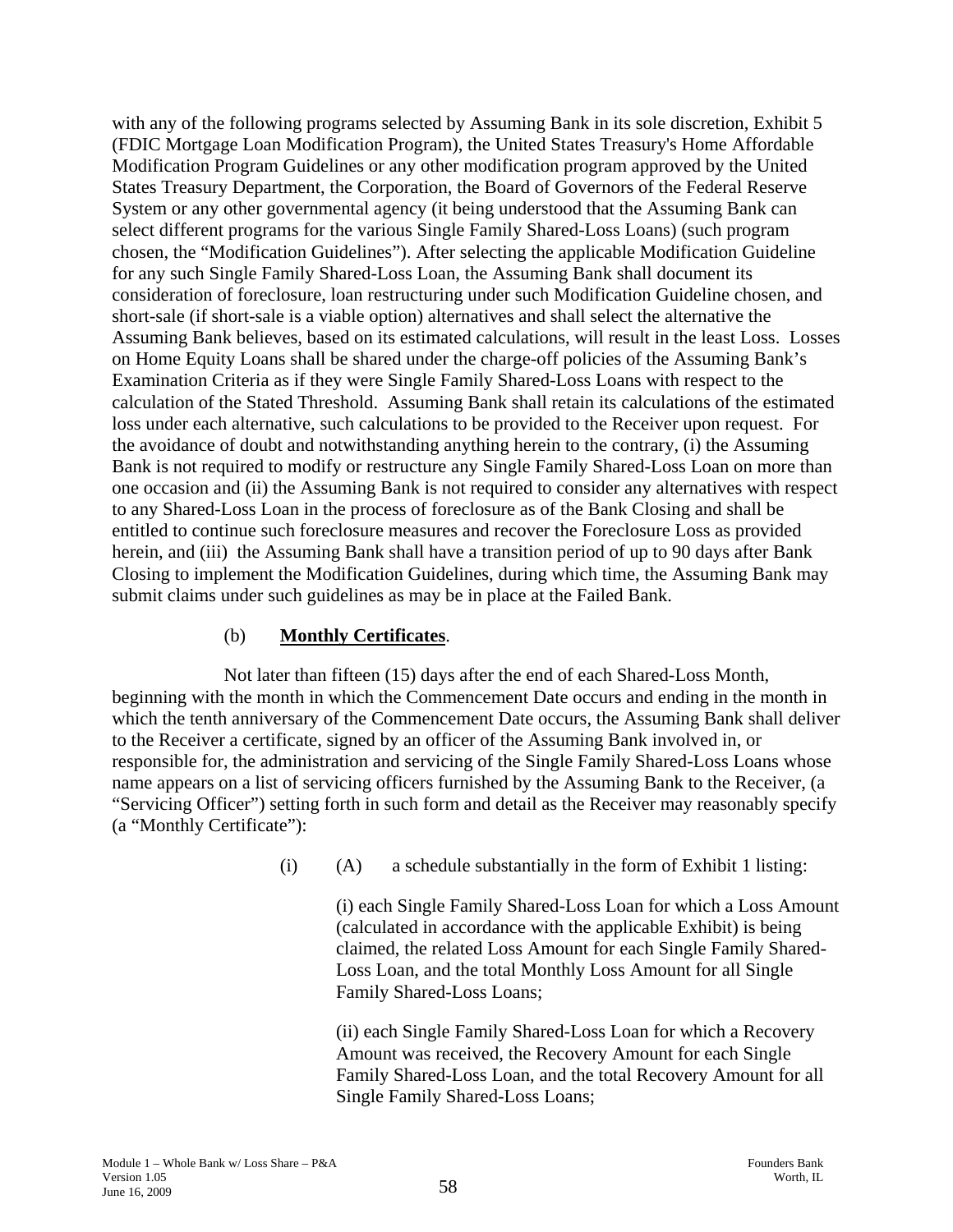(iii) the total Monthly Loss Amount for all Single Family Shared-Loss Loans minus the total monthly Recovery Amount for all Single Family Shared-Loss Loans;

(iv) the Cumulative Shared-Loss Amount as of the beginning and end of the month;

(v) the Monthly Shared Loss Amount;

(vi) the result obtained in (v) times 80%, or times 95% if the Stated Threshold has been reached, which in either case is the amount to be paid under Section 2.1(d) of this Single Family Shared-Loss Agreement by the Receiver to the Assuming Bank if the amount is a positive number, or by the Assuming Bank to the Receiver if the amount is a negative number;

- (ii) (B) for each of the Single Family Shared-Loss Loans for which a Loss is claimed for that Shared-Loss Month, a schedule showing the calculation of the Loss Amount using the form and methodology shown in Exhibit 2a, Exhibit 2b, or Exhibit 2c, as applicable.
- (iii) (C) For each of the Restructured Loans where a gain or loss is realized in a sale under Section 4.1 or 4.2, a schedule showing the calculation using the form and methodology shown in Exhibit 2d.
- (iv) (D) a portfolio performance and summary schedule substantially in the form shown in Exhibit 3.

(c) **Monthly Data Download**. Not later than fifteen (15) days after the end of each month, beginning with the month in which the Commencement Date occurs and ending with the Final Shared-Loss Recovery Month, Assuming Bank shall provide Receiver:

- $(v)$  (i) the servicing file in machine-readable format including but not limited to the following fields for each outstanding Single Family Shared-Loss Loan, as applicable:
	- (A) Loan number
	- (B) FICO score
	- (C) Origination date
	- (D) Original principal amount
	- (E) Maturity date
	- (F) Paid-to date
	- (G) Last payment date
	- (H) Loan status (bankruptcy, in foreclosure, etc.)
	- (I) Delinquency counters
	- (J) Current principal balance
	- (K) Current escrow account balance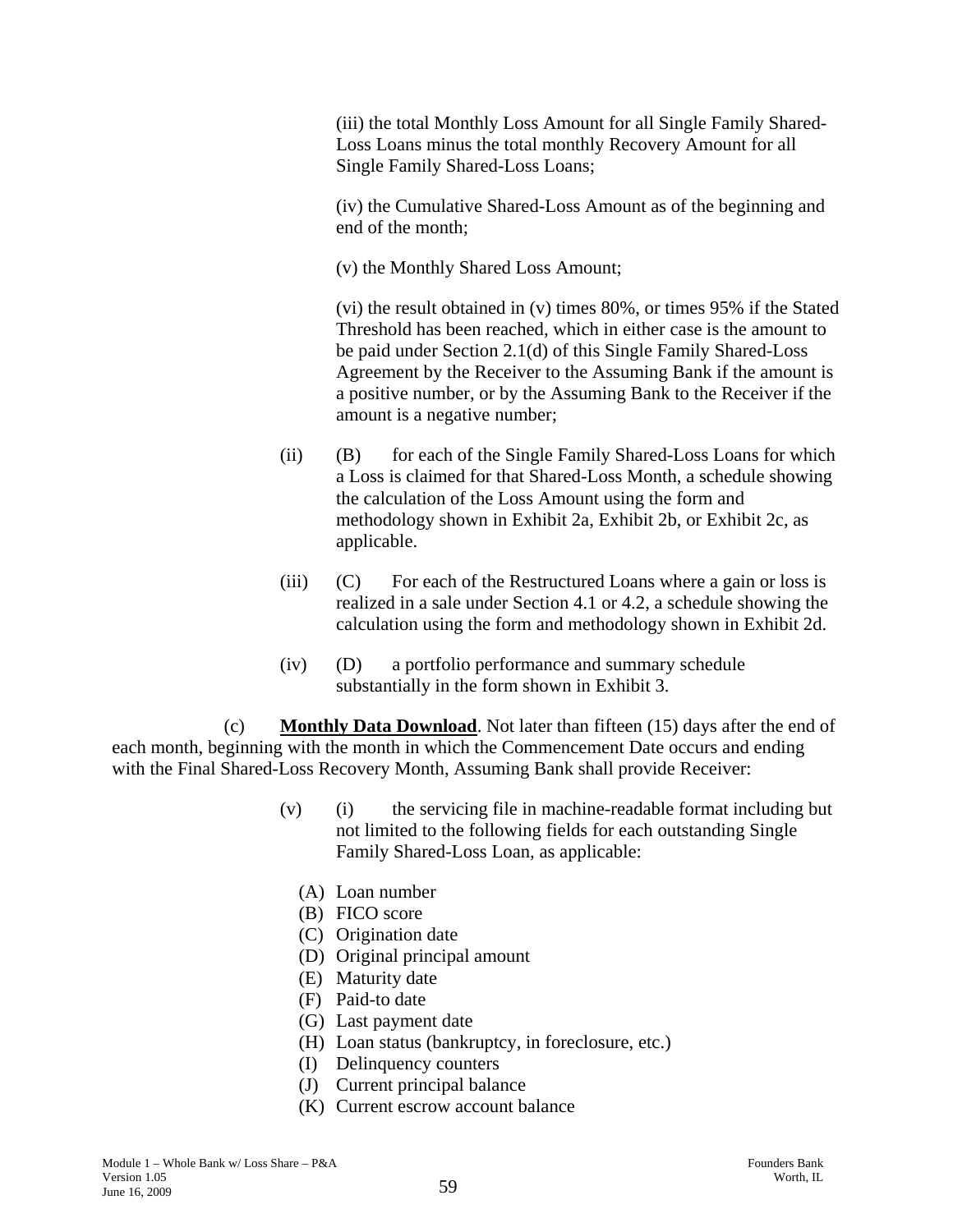- (L) Current Appraisal/BPO value
- (M) Current Appraisal/BPO date
- (N) Interest rate
- (O) Monthly principal and interest payment amount
- (P) Monthly escrow payment for taxes and insurance
- (Q) Interest rate type (fixed or adjustable)
- (R) If adjustable: index, margin, next interest rate reset date
- (S) Payment/Interest rate cap and/or floor
- (T) Underwriting type (Full doc, Alt Doc, No Doc)
- (U) Lien type  $(1<sup>st</sup>, 2<sup>nd</sup>)$
- (V) Amortization type (amortizing or I/O)
- (W) Property address, including city, state, zip code
- (X) A code indicating whether the Mortgaged Property is owner occupied
- (Y) Property type (single-family detached, condominium, duplex, etc.)
- (vi) (ii) An Excel file for ORE held as a result of foreclosure on a Single Family Shared-Loss Loan listing:
	- (A) Foreclosure date
	- (B) Unpaid loan principal balance
	- (C) Appraised value or BPO value, as applicable
	- (D) Projected liquidation date

Notwithstanding the foregoing, the Assuming Bank shall not be required to provide any of the foregoing information to the extent it is unable to do so as a result of the Failed Bank's or Receiver's failure to provide information required to produce the information set forth in this Section 2.1(c); provided, that the Assuming Bank shall, consistent with Customary Servicing Procedures seek to produce any such missing information or improve any inaccurate information previously provided to it.

#### (d) **Payments With Respect to Shared-Loss Assets**.

(i) **Losses Under the Stated Threshold**. After the Shared Loss Payment Trigger is reached, not later than fifteen (15) days after the date on which the Receiver receives the Monthly Certificate, the Receiver shall pay to the Assuming Bank, in immediately available funds, an amount equal to eighty percent (80%) of the Monthly Shared-Loss Amount reported on the Monthly Certificate. If the total Monthly Shared-Loss Amount reported on the Monthly Certificate is a negative number, the Assuming Bank shall pay to the Receiver in immediately available funds eighty percent (80%) of that amount.

(ii) **Losses in Excess of the Stated Threshold**. In the event that the sum of the Cumulative Loss Amount under this Single Family Shared-Loss Agreement and the Stated Loss Amount under the Commercial Shared-Loss Agreement meets or exceeds the Stated Threshold, the loss/recovery sharing percentages set forth herein shall change from 80/20 to 95/5 and thereafter the Receiver shall pay to the Assuming Bank, in immediately available funds, an amount equal to ninety-five percent (95%) of the Monthly Shared-Loss Amount reported on the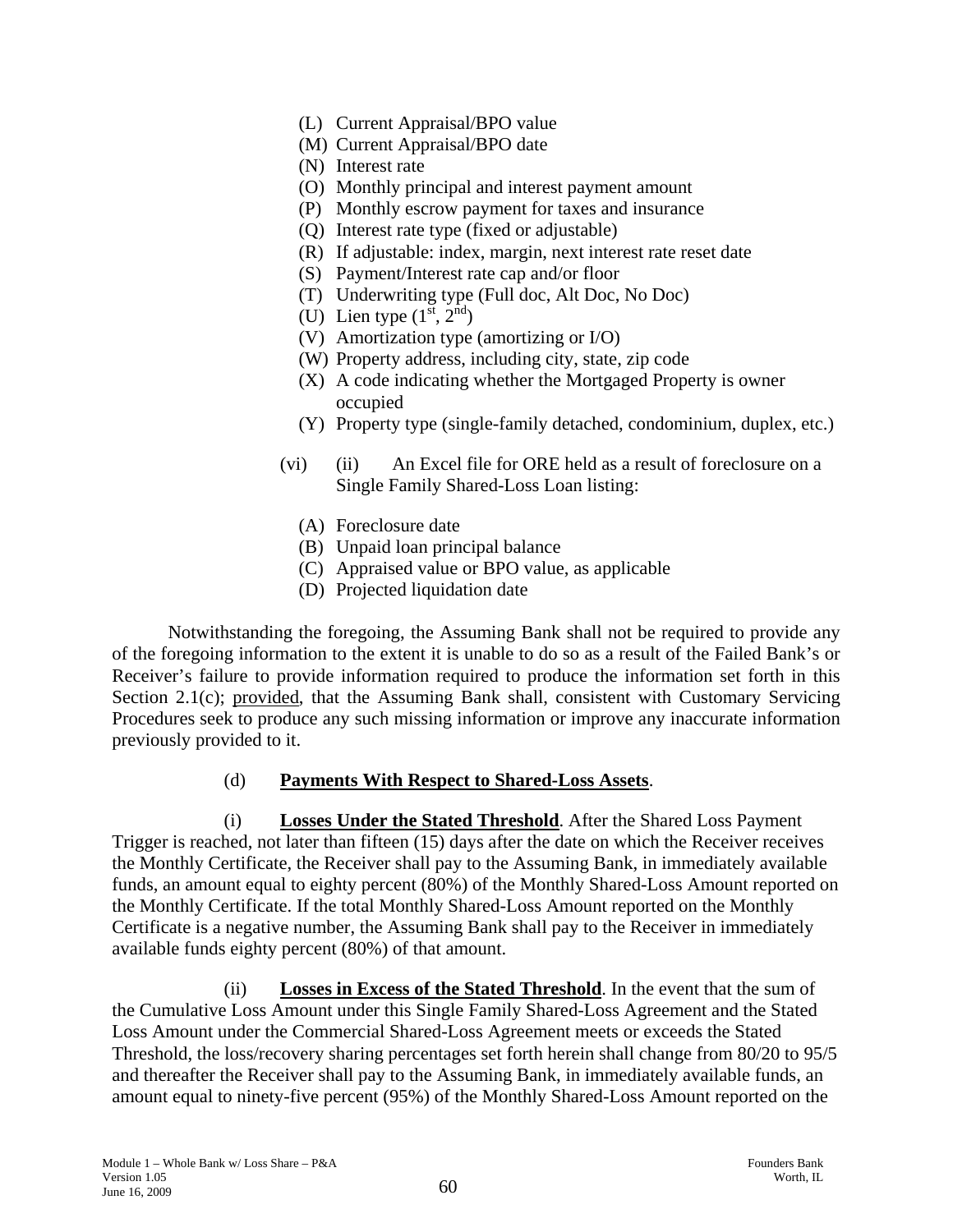Monthly Certificate. If the Monthly Shared-Loss Amount reported on the Monthly Certificate is a negative number, the Assuming Bank shall pay to the Receiver in immediately available funds ninety-five percent (95%) of that amount.

(e) **Limitations on Shared-Loss Payment**. The Receiver shall not be required to make any payments pursuant to Section 2.1(d) with respect to any Foreclosure Loss, Restructuring Loss, Short Sale Loss or Portfolio Loss that the Receiver determines, based upon the criteria set forth in this Single Family Shared-Loss Agreement (including the analysis and documentation requirements of Section 2.1(a)) or Customary Servicing Procedures, should not have been effected by the Assuming Bank; provided, however, (x) the Receiver must provide notice to the Assuming Bank detailing the grounds for not making such payment, (y) the Receiver must provide the Assuming Bank with a reasonable opportunity to cure any such deficiency and (z) (1) to the extent curable, if cured, the Receiver shall make payment with respect to the properly effected Loss, and (2) to the extent not curable, notwithstanding the foregoing, the Receiver shall make a payment as to all Losses (or portion of Losses) that were effected which would have been payable as a Loss if the Assuming Bank had properly effected such Loss. In the event that the Receiver does not make any payment with respect to Losses claimed pursuant to Section 2.1(d), the Receiver and Assuming Bank shall, upon final resolution, make the necessary adjustments to the Monthly Shared-Loss Amount for that Monthly Certificate and the payment pursuant to Section 2.1(d) above shall be adjusted accordingly.

(f) **Payments by Wire-Transfer**. All payments under this Single Family Shared-Loss Agreement shall be made by wire-transfer in accordance with the wire-transfer instructions on Exhibit 4.

## **2.2 Auditor Report; Right to Audit**

(a) Within ninety (90) days after the end of each calendar year during which the Receiver makes any payment to the Assuming Bank under this Single Family Shared-Loss Agreement, the Assuming Bank shall deliver to the Receiver a report signed by its independent public accountants stating that they have reviewed the terms of this Single Family Shared-Loss Agreement and that, in the course of their annual audit of the Assuming Bank's books and records, nothing has come to their attention suggesting that any computations required to be made by the Assuming Bank during such calendar year pursuant to this Article II were not made by the Assuming Bank in accordance herewith. In the event that the Assuming Bank cannot comply with the preceding sentence, it shall promptly submit to the Receiver corrected computations together with a report signed by its independent public accountants stating that, after giving effect to such corrected computations, nothing has come to their attention suggesting that any computations required to be made by the Assuming Bank during such year pursuant to this Article II were not made by the Assuming Bank in accordance herewith. In such event, the Assuming Bank and the Receiver shall make all such accounting adjustments and payments as may be necessary to give effect to each correction reflected in such corrected computations, retroactive to the date on which the corresponding incorrect computation was made.

(b) The Receiver or the FDIC in its corporate capacity ("Corporation") may perform an audit or audits to determine the Assuming Bank's compliance with the provisions of this Single Family Shared-Loss Agreement, including this Article II, by providing not less than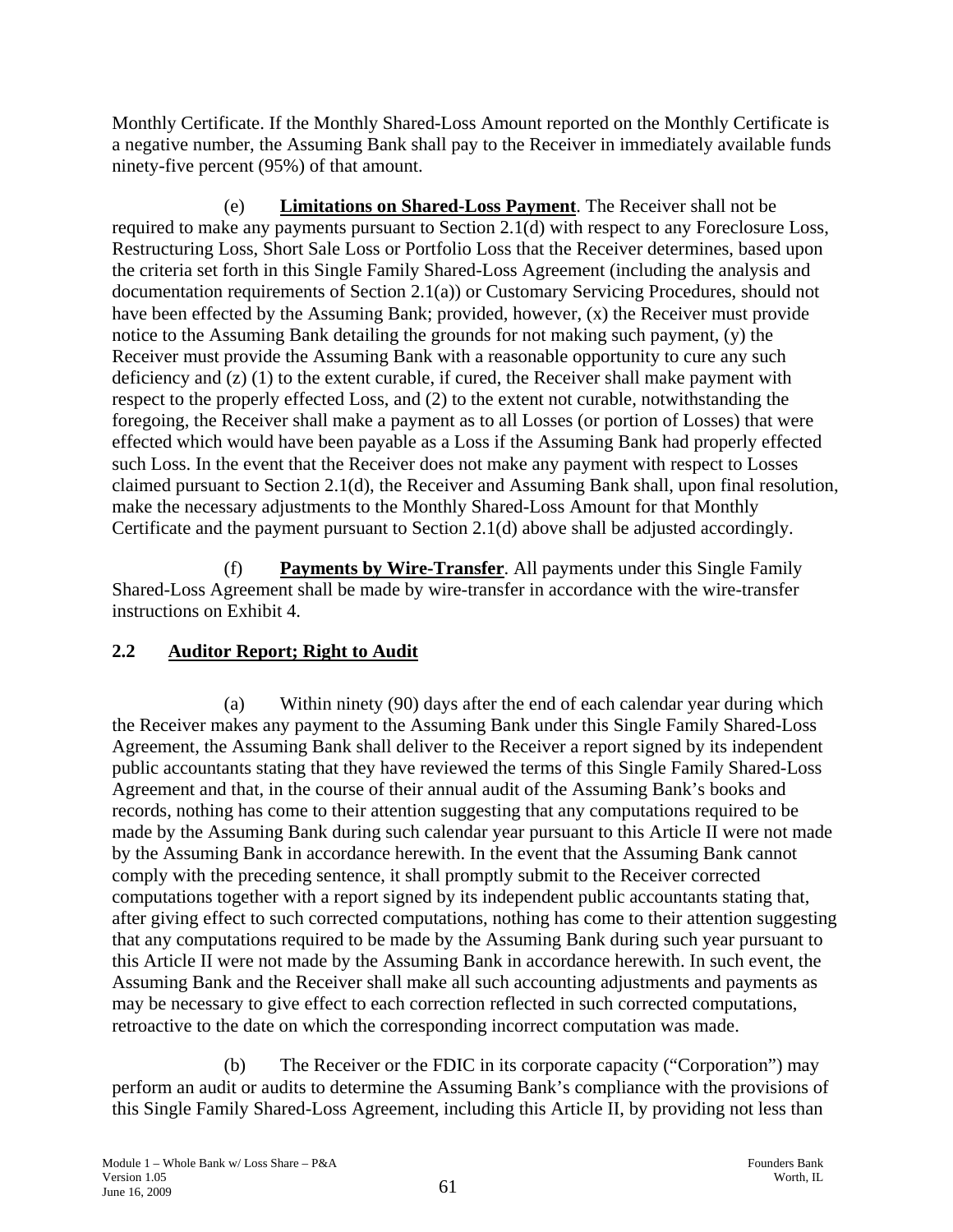ten (10) Business Days' prior written notice. Assuming Bank shall provide access to pertinent records and proximate working space in Assuming Bank's facilities. The scope and duration of any such audit shall be within the reasonable discretion of the Receiver or the Corporation, but shall in no event be administered in a manner that unreasonably interferes with the operation of the Assuming Bank's business. The Receiver or the Corporation, as the case may be, shall bear the expense of any such audit. In the event that any corrections are necessary as a result of such an audit or audits, the Assuming Bank and the Receiver shall make such accounting adjustments and payments as may be necessary to give retroactive effect to such corrections.

**2.3 Withholdings**. Notwithstanding any other provision in this Article II, the Receiver, upon the direction of the Director (or designee) of the Federal Deposit Insurance Corporation's Division of Resolutions and Receiverships, may withhold payment for any amounts included in a Monthly Certificate delivered pursuant to Section 2.1, if in its good faith and reasonable judgment there is a reasonable basis under the requirements of this Single Family Shared-Loss Agreement for denying the eligibility of an item for which reimbursement or payment is sought under such Section. In such event, the Receiver shall provide a written notice to the Assuming Bank detailing the grounds for withholding such payment. At such time as the Assuming Bank demonstrates to the satisfaction of the Receiver, in its reasonable judgment, that the grounds for such withholding of payment, or portion of payment, no longer exist or have been cured, then the Receiver shall pay the Assuming Bank the amount withheld which the Receiver determines is eligible for payment, within fifteen (15) Business Days.

**2.4 Books and Records**. The Assuming Bank shall at all times during the term of this Single Family Shared-Loss Agreement keep books and records sufficient to ensure and document compliance with the terms of this Single Family Shared-Loss Agreement, including but not limited to (a) documentation of alternatives considered with respect to defaulted loans or loans for which default is reasonably foreseeable, (b) documentation showing the calculation of loss for claims submitted to the Receiver, (c) retention of documents that support each line item on the loss claim forms, and (d) documentation with respect to the Recovery Amount on loans for which the Receiver has made a loss-share payment

**2.5 Information**. The Assuming Bank shall promptly provide to the Receiver such other information, including but not limited to, financial statements, computations, and bank policies and procedures, relating to the performance of the provisions of this Single Family Shared-Loss Agreement, as the Receiver may reasonably request from time to time.

**2.6 Tax Ruling**. The Assuming Bank shall not at any time, without the Receiver's prior written consent, seek a private letter ruling or other determination from the Internal Revenue Service or otherwise seek to qualify for any special tax treatment or benefits associated with any payments made by the Receiver pursuant to this Single Family Shared-Loss Agreement.

**2.7 Sale of Single Family Shared-Loss Loans**. The Receiver shall be relieved of its obligations with respect to a Single Family Shared-Loss Loan upon payment of a Foreclosure Loss amount or a Short Sale Loss amount with respect to such Single Family Shared-Loss Loan or upon the sale of a Single Family Shared-Loss Loan by Assuming Bank to a person or entity that is not an Affiliate; provided, however, that if the Receiver consents to the sale of any such Single Family Shared-Loss Loan, any loss on such sale shall be a Portfolio Loss. The Assuming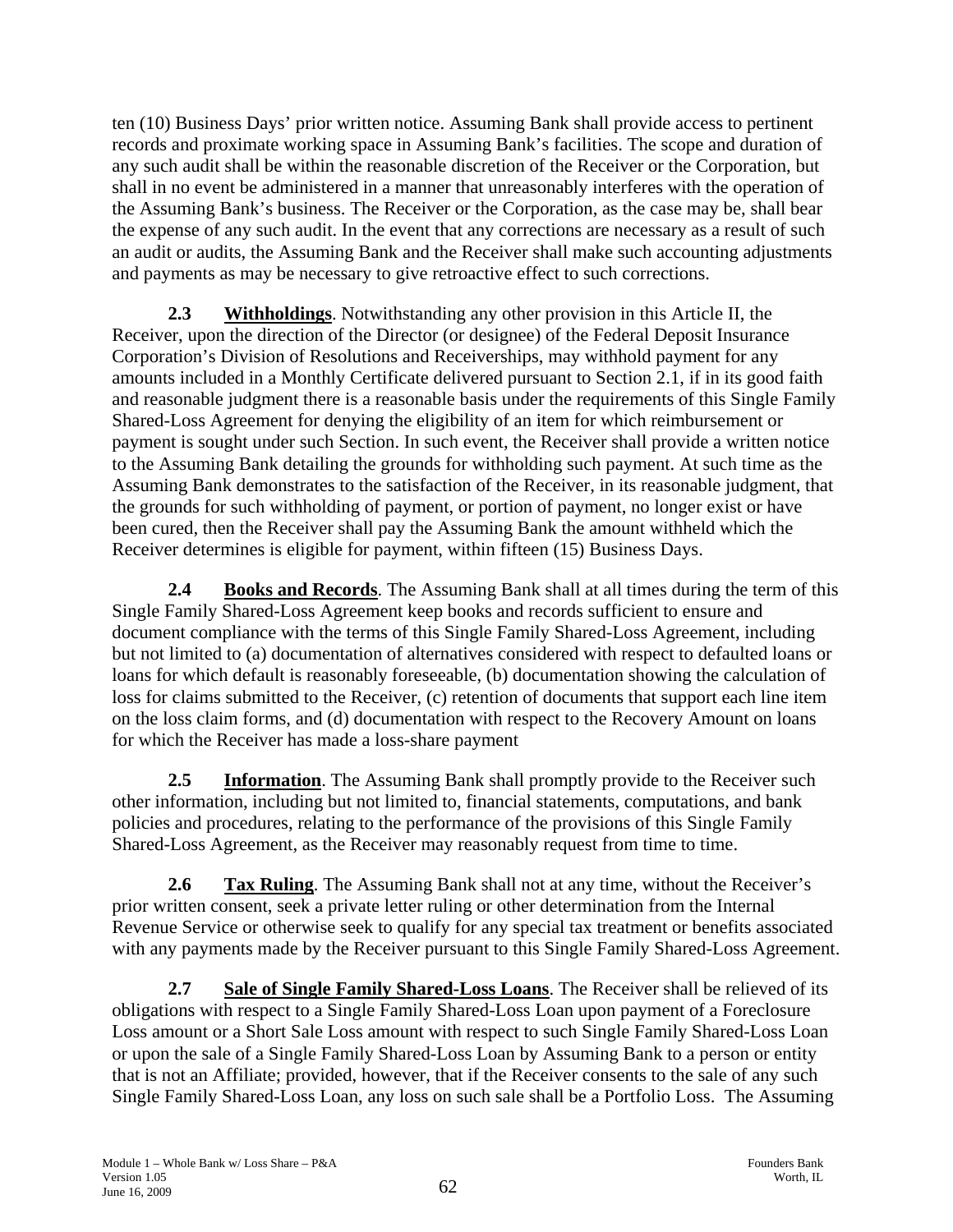Bank shall provide the Receiver with timely notice of any such sale. Notwithstanding the foregoing, a sale of the Single Family Shared-Loss Loan, for purposes of this Section 2.7, shall not be deemed to have occurred as the result of (i) any change in the ownership or control of Assuming Bank or the transfer of any or all of the Single Family Shared-Loss Loan(s) to any Affiliate of Assuming Bank, (ii) a merger by Assuming Bank with or into any other entity, (iii) a sale by Assuming Bank of all or substantially all of its assets.

### **ARTICLE III - RULES REGARDING THE ADMINISTRATION OF SINGLE FAMILY SHARED-LOSS LOANS**

**3.1 Agreement with Respect to Administration**. The Assuming Bank shall (and shall cause any of its Affiliates to which the Assuming Bank transfers any Single Family Shared-Loss Loans to) manage, administer, and collect the Single Family Shared-Loss Loans while owned by the Assuming Bank or any Affiliate thereof during the term of this Single Family Shared-Loss Agreement in accordance with the rules set forth in this Article III. The Assuming Bank shall be responsible to the Receiver in the performance of its duties hereunder and shall provide to the Receiver such reports as the Receiver reasonably deems advisable, including but not limited to the reports required by Sections 2.1, 2.2 and 3.3 hereof, and shall permit the Receiver to monitor the Assuming Bank's performance of its duties hereunder.

**3.2** Duties of the Assuming Bank. (a) In performance of its duties under this Article III, the Assuming Bank shall:

(i) manage and administer each Single Family Shared-Loss Loan in accordance with Assuming Bank's usual and prudent business and banking practices and Customary Servicing Procedures;

(ii) exercise its best business judgment in managing, administering and collecting amounts owed on the Single Family Shared-Loss Loans;

(iii) use commercially reasonable efforts to maximize Recoveries with respect to Losses on Single Family Shared-Loss Loans without regard to the effect of maximizing collections on assets held by the Assuming Bank or any of its Affiliates that are not Single Family Shared-Loss Loans;

(iv) retain sufficient staff (in Assuming Bank's discretion) to perform its duties hereunder; and

(v) other than as provided in Section 2.1(a), comply with the terms of the Modification Guidelines for any Single Family Shared-Loss Loans meeting the requirements set forth therein. For the avoidance of doubt, the Assuming Bank may propose exceptions to Exhibit 5 (the FDIC Loan Modification Program) for a group of Loans with similar characteristics, with the objectives of (1) minimizing the loss to the Assuming Bank and the FDIC and (2) maximizing the opportunity for qualified homeowners to remain in their homes with affordable mortgage payments.

(b) Any transaction with or between any Affiliate of the Assuming Bank with respect to any Single Family Shared-Loss Loan including, without limitation, the execution of any contract pursuant to which any Affiliate of the Assuming Bank will manage, administer or collect any of the Single Family Shared-Loss Loans will be provided to FDIC for informational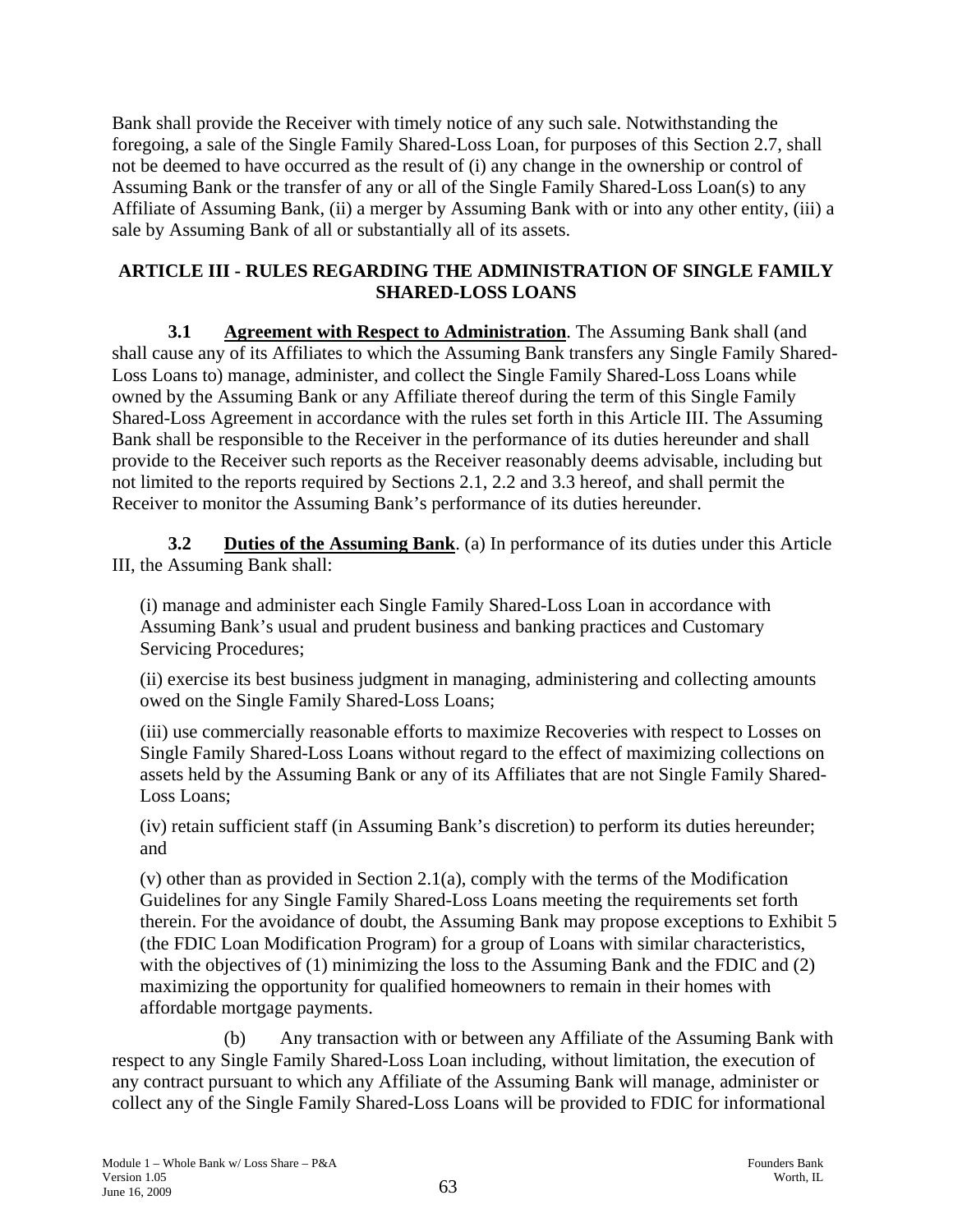purposes and if such transaction is not entered into on an arm's length basis on commercially reasonable terms such transaction shall be subject to the prior written approval of the Receiver.

**3.3 Shared-Loss Asset Records and Reports**. The Assuming Bank shall establish and maintain such records as may be appropriate to account for the Single Family Shared-Loss Loans in such form and detail as the Receiver may reasonably require, and to enable the Assuming Bank to prepare and deliver to the Receiver such reports as the Receiver may from time to time request regarding the Single Family Shared-Loss Loans and the Monthly Certificates required by Section 2.1 of this Single Family Shared-Loss Agreement.

# **3.4 Related Loans**.

(a) Assuming Bank shall use its best efforts to determine which loans are "Related Loans", as hereinafter defined. The Assuming Bank shall not manage, administer or collect any "Related Loan" in any manner that would have the effect of increasing the amount of any collections with respect to the Related Loan to the detriment of the Single Family Shared-Loss Loan to which such loan is related. A "Related Loan" means any loan or extension of credit held by the Assuming Bank at any time on or prior to the end of the Final Shared-Loss Month that is made to an Obligor of a Single Family Shared-Loss Loan.

(b) The Assuming Bank shall prepare and deliver to the Receiver with the Monthly Certificates for the calendar months ending June 30 and December 31, a schedule of all Related Loans on the Accounting Records of the Assuming Bank as of the end of each such semi-annual period.

**3.5 Legal Action; Utilization of Special Receivership Powers**. The Assuming Bank shall notify the Receiver in writing (such notice to be given in accordance with Article V below and to include all relevant details) prior to utilizing in any legal action any special legal power or right which the Assuming Bank derives as a result of having acquired an asset from the Receiver, and the Assuming Bank shall not utilize any such power unless the Receiver shall have consented in writing to the proposed usage. The Receiver shall have the right to direct such proposed usage by the Assuming Bank and the Assuming Bank shall comply in all respects with such direction. Upon request of the Receiver, the Assuming Bank will advise the Receiver as to the status of any such legal action. The Assuming Bank shall immediately notify the Receiver of any judgment in litigation involving any of the aforesaid special powers or rights.

**3.6** Third Party Servicer. The Assuming Bank may perform any of its obligations and/or exercise any of its rights under this Single Family Shared-Loss Agreement through or by one or more Third Party Servicers, who may take actions and make expenditures as if any such Third Party Servicer was the Assuming Bank hereunder (and, for the avoidance of doubt, such expenses incurred by any such Third Party Servicer on behalf of the Assuming Bank shall be included in calculating Losses to the extent such expenses would be included in such calculation if the expenses were incurred by Assuming Bank); provided, however, that the use thereof by the Assuming Bank shall not release the Assuming Bank of any obligation or liability hereunder.

# **ARTICLE IV – PORTFOLIO SALE**

# **4.1 Assuming Bank Portfolio Sales of Remaining Single Family Shared-Loss**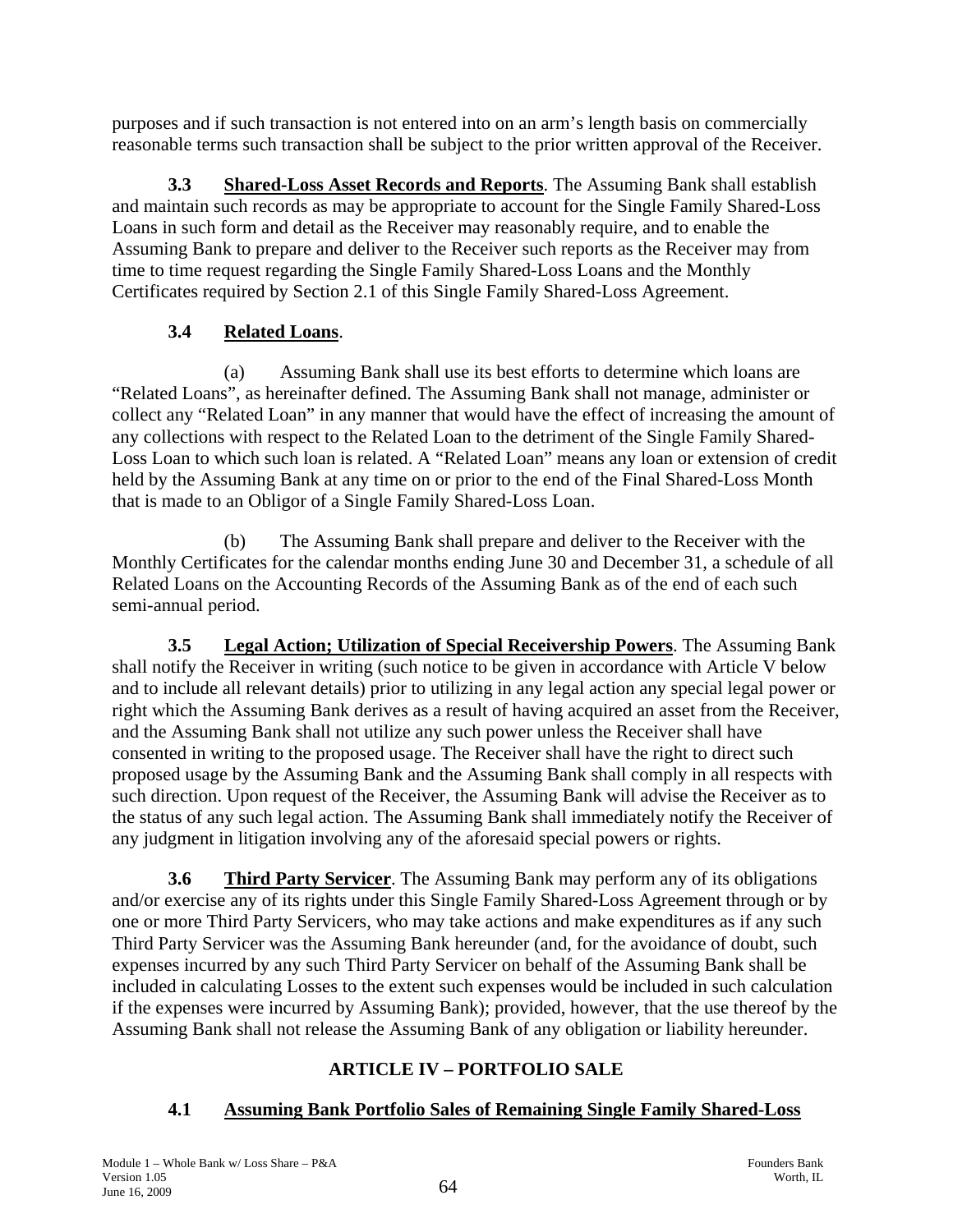**Loans**. The Assuming Bank shall have the right with the concurrence of the Receiver to liquidate for cash consideration, from time to time in one or more transactions, all or a portion of Single Family Shared-Loss Loans held by the Assuming Bank at any time prior to the Termination Date ("Portfolio Sales"). If the Assuming Bank exercises its option under this Section 4.1, it must give thirty (30) days notice in writing to the Receiver setting forth the details and schedule for the Portfolio Sale which shall be conducted by means of sealed bid sales to third parties, not including any of the Assuming Bank's affiliates, contractors, or any affiliates of the Assuming Bank's contractors. Sales of Restructured Loans shall be sold in a separate pool from Single Family Shared-Loss Loans not restructured. The Receiver's review of the Assuming Bank's proposed Portfolio Sale will be considered in a timely fashion and approval will not be unreasonably withheld, delayed or conditioned.

# **4.2 Assuming Bank's Liquidation of Remaining Single Family Shared-Loss**

**Loans**. In the event that the Assuming Bank does not conduct a Portfolio Sale pursuant to Section 4.1, the Receiver shall have the right, exercisable in its sole and absolute discretion, to require the Assuming Bank to liquidate for cash consideration, any Single Family Shared-Loss Loans held by the Assuming Bank at any time after the date that is six months prior to the Termination Date. If the Receiver exercises its option under this Section 4.2, it must give notice in writing to the Assuming Bank, setting forth the time period within which the Assuming Bank shall be required to liquidate the Single Family Shared-Loss Loans. The Assuming Bank will comply with the Receiver's notice and must liquidate the Single Family Shared-Loss Loans as soon as reasonably practicable by means of sealed bid sales to third parties, not including any of the Assuming Bank's affiliates, contractors, or any affiliates of the Assuming Bank's contractors. The selection of any financial advisor or other third party broker or sales agent retained for the liquidation of the remaining Single Family Shared-Loss Loans pursuant to this Section shall be subject to the prior approval of the Receiver, such approval not to be unreasonably withheld, delayed or conditioned.

**4.3 Calculation of Sale Gain or Loss**. For Single Family Shared-Loss Loans that are not Restructured Loans gain or loss on the sales under Section 4.1 or Section 4.2 will be calculated as the sale price received by the Assuming Bank less the unpaid principal balance of the remaining Single Family Shared-Loss Loans. For any Restructured Loan included in the sale gain or loss on sale will be calculated as (a) the sale price received by the Assuming Bank less (b) the net present value of estimated cash flows on the Restructured Loan that was used in the calculation of the related Restructuring Loss plus (c) Loan principal payments collected by the Assuming Bank from the date the Loan was restructured to the date of sale. (See Exhibit 2d for example calculation).

### **ARTICLE V -- LOSS-SHARING NOTICES GIVEN TO RECEIVER AND PURCHASER**

All notices, demands and other communications hereunder shall be in writing and shall be delivered by hand, or overnight courier, receipt requested, addressed to the parties as follows:

| If to Receiver, to: | Federal Deposit Insurance Corporation as Receiver |
|---------------------|---------------------------------------------------|
|                     | for Founders Bank                                 |
|                     | Division of Resolutions and Receiverships         |
|                     | 550 17th Street, N.W.                             |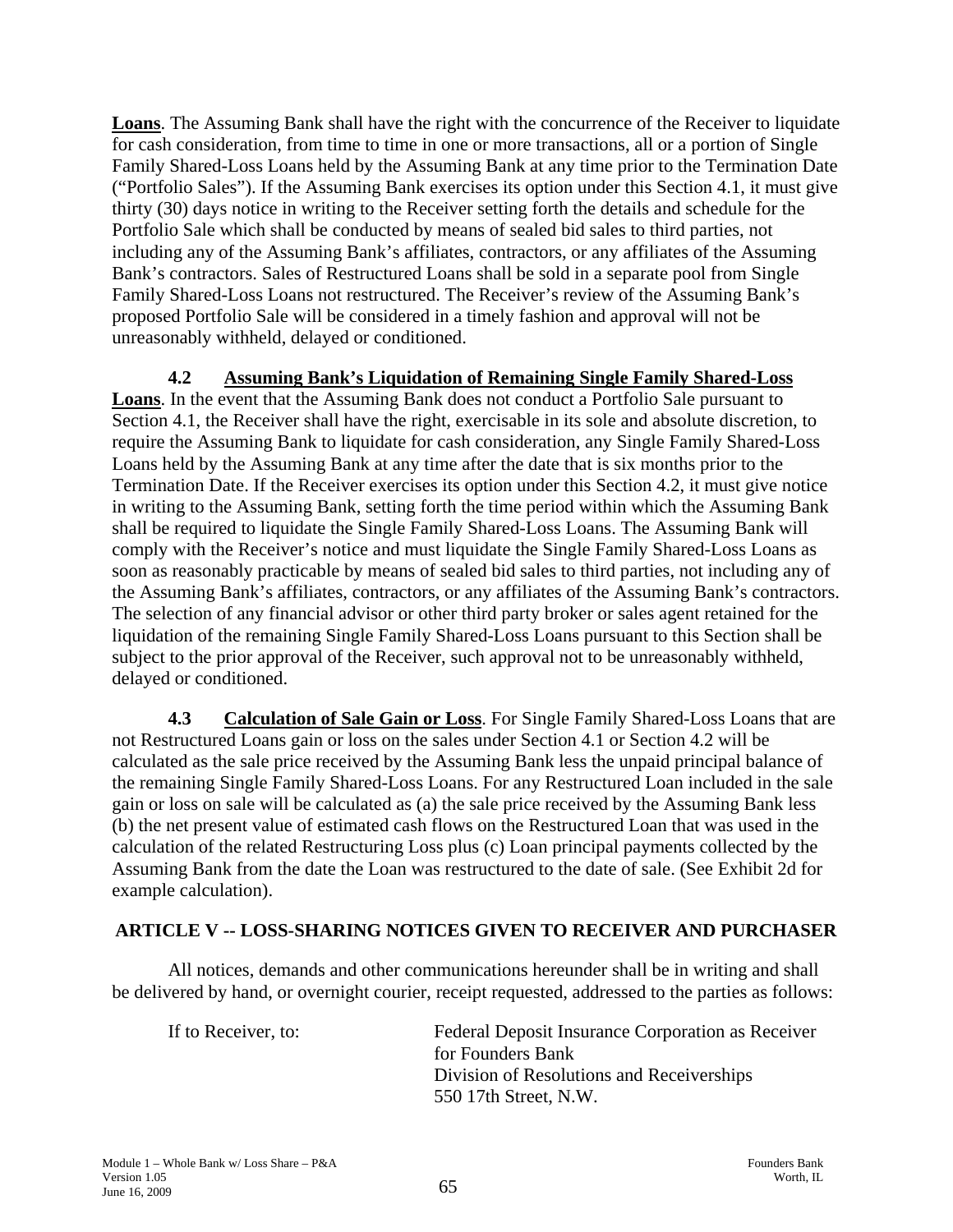Washington, D.C. 20429 Attention: Ralph Malami, Manager, Capital Markets

with a copy to: Federal Deposit Insurance Corporation as Receiver for Founders Bank Room E7056 3501 Fairfax Drive, Arlington, VA 2226 Attn: Special Issues Unit

With respect to a notice under Section 3.5 of this Single Family Shared-Loss Agreement, copies of such notice shall be sent to:

> Federal Deposit Insurance Corporation Legal Division 1601 Bryan St. Dallas, Texas 75201 Attention: Regional Counsel

### **THE PRIVATEBANK AND TRUST COMPANY**

120 S. LaSalle Street, Suite 400 Chicago, IL 60603

Att:Mr. Kevin Killips, CFO

with a copy to: Mr. Leonard E. Wiatr, Head of Compliance  $\&$  Regulatory Affairs

Such Persons and addresses may be changed from time to time by notice given pursuant to the provisions of this Article V. Any notice, demand or other communication delivered pursuant to the provisions of this Article IV shall be deemed to have been given on the date actually received.

## **ARTICLE VI -- MISCELLANEOUS**

**6.1. Expenses**. Except as otherwise expressly provided herein, all costs and expenses incurred by or on behalf of a party hereto in connection with this Single Family Shared-Loss Agreement shall be borne by such party whether or not the transactions contemplated herein shall be consummated.

**6.2 Successors and Assigns; Specific Performance.** All terms and provisions of this Single Family Shared-Loss Agreement shall be binding upon and shall inure to the benefit of the parties hereto only; provided, however, that, Receiver may assign or otherwise transfer this Single Family Shared-Loss Agreement (in whole or in part) to the Federal Deposit Insurance Corporation in its corporate capacity without the consent of Assuming Bank. Notwithstanding anything to the contrary contained in this Single Family Shared-Loss Agreement, except as is expressly permitted in this Section 6.2, Assuming Bank may not assign or otherwise transfer this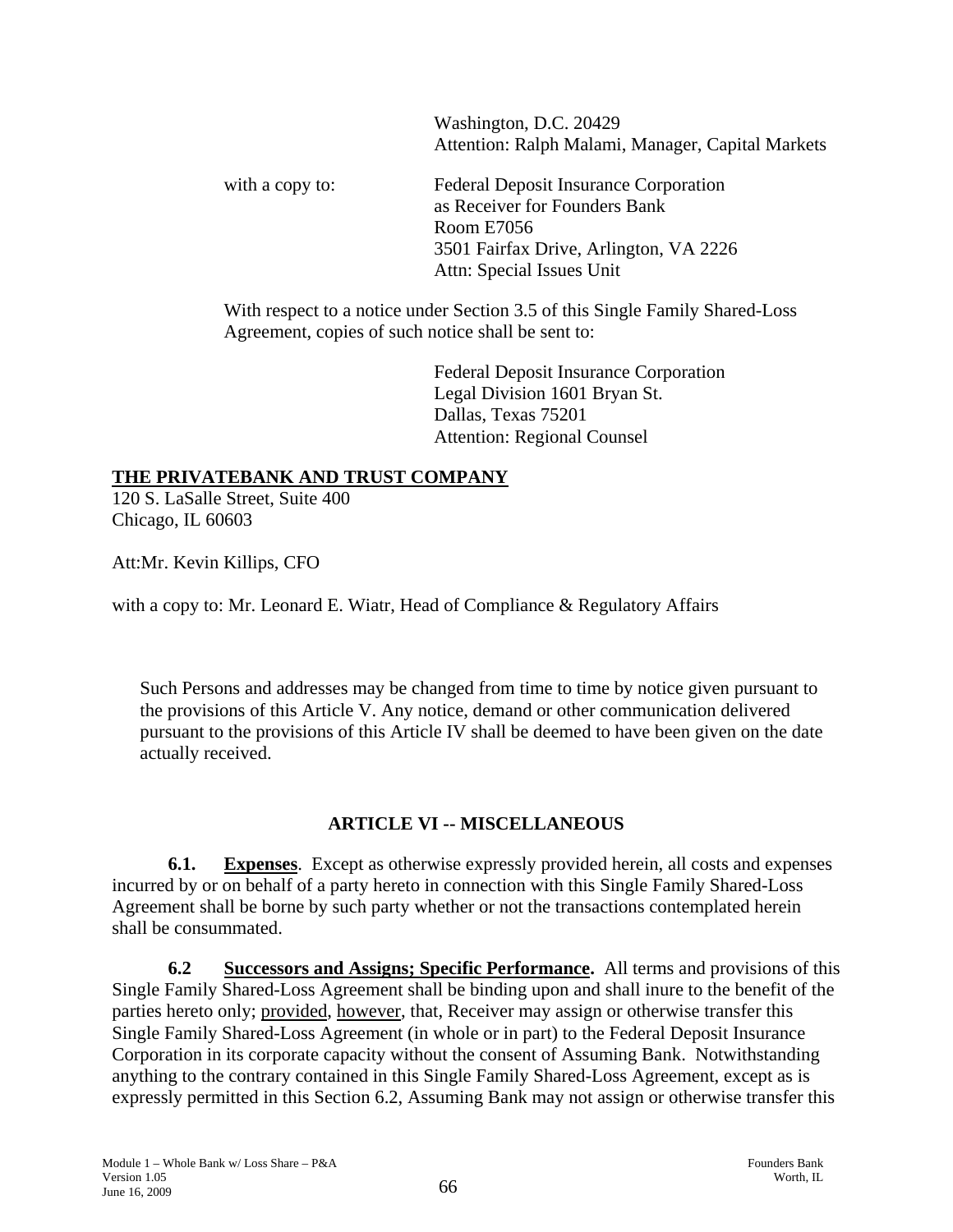Single Family Shared-Loss Agreement (in whole or in part) without the prior written consent of the Receiver, which consent may be granted or withheld by the Receiver in its sole discretion, and any attempted assignment or transfer in violation of this provision shall be void *ab initio.*  For the avoidance of doubt, a merger or consolidation of the Assuming Bank with and into another financial institution, the sale of all or substantially all of the assets of the Assuming Bank to another financial institution constitutes the transfer of this Single Family Shared-Loss Agreement which requires the consent of the Receiver. No Loss shall be recognized as a result of any accounting adjustments that are made due to any such merger, consolidation or sale consented to by the FDIC.

**6.3 Governing Law**. This Single Family Shared-Loss Agreement shall be construed in accordance with federal law, or, if there is no applicable federal law, the laws of the State of New York, without regard to any rule of conflict of law that would result in the application of the substantive law of any jurisdiction other than the State of New York.

**6.4 WAIVER OF JURY TRIAL**. EACH PARTY HERETO HEREBY IRREVOCABLY AND UNCONDITIONALLY WAIVES ALL RIGHT TO TRIAL BY JURY IN OR TO HAVE A JURY PARTICIPATE IN RESOLVING ANY DISPUTE, ACTION, PROCEEDING OR COUNTERCLAIM, WHETHER SOUNDING IN CONTRACT, TORT OR OTHERWISE, ARISING OUT OF OR RELATING TO OR IN CONNECTION WITH THIS SINGLE FAMILY SHARED-LOSS AGREEMENT OR ANY OF THE TRANSACTIONS CONTEMPLATED HEREBY.

**6.5 Captions**. All captions and headings contained in this Single Family Shared-Loss Agreement are for convenience of reference only and do not form a part of, and shall not affect the meaning or interpretation of, this Single Family Shared-Loss Agreement.

**6.6 Entire Agreement; Amendments**. This Single Family Shared-Loss Agreement, along with the Commercial Shared-Loss Agreement and the Purchase and Assumption Agreement, including the Exhibits and any other documents delivered pursuant hereto or thereto, embody the entire agreement of the parties with respect to the subject matter hereof, and supersede all prior representations, warranties, offers, acceptances, agreements and understandings, written or oral, relating to the subject matter herein. This Single Family Shared-Loss Agreement may be amended or modified or any provision thereof waived only by a written instrument signed by both parties or their respective duly authorized agents.

**6.7 Severability**. Whenever possible, each provision of this Single Family Shared-Loss Agreement shall be interpreted in such manner as to be effective and valid under applicable law, but if any provision of this Single Family Shared-Loss Agreement is held to be prohibited by or invalid, illegal or unenforceable under applicable law, such provision shall be construed and enforced as if it had been more narrowly drawn so as not to be prohibited, invalid, illegal or unenforceable, and the validity, legality and enforceability of the remainder of such provision and the remaining provisions of this Single Family Shared-Loss Agreement shall not in any way be affected or impaired thereby.

**6.8 No Third Party Beneficiary**. This Single Family Shared-Loss Agreement and the Exhibits hereto are for the sole and exclusive benefit of the parties hereto and their respective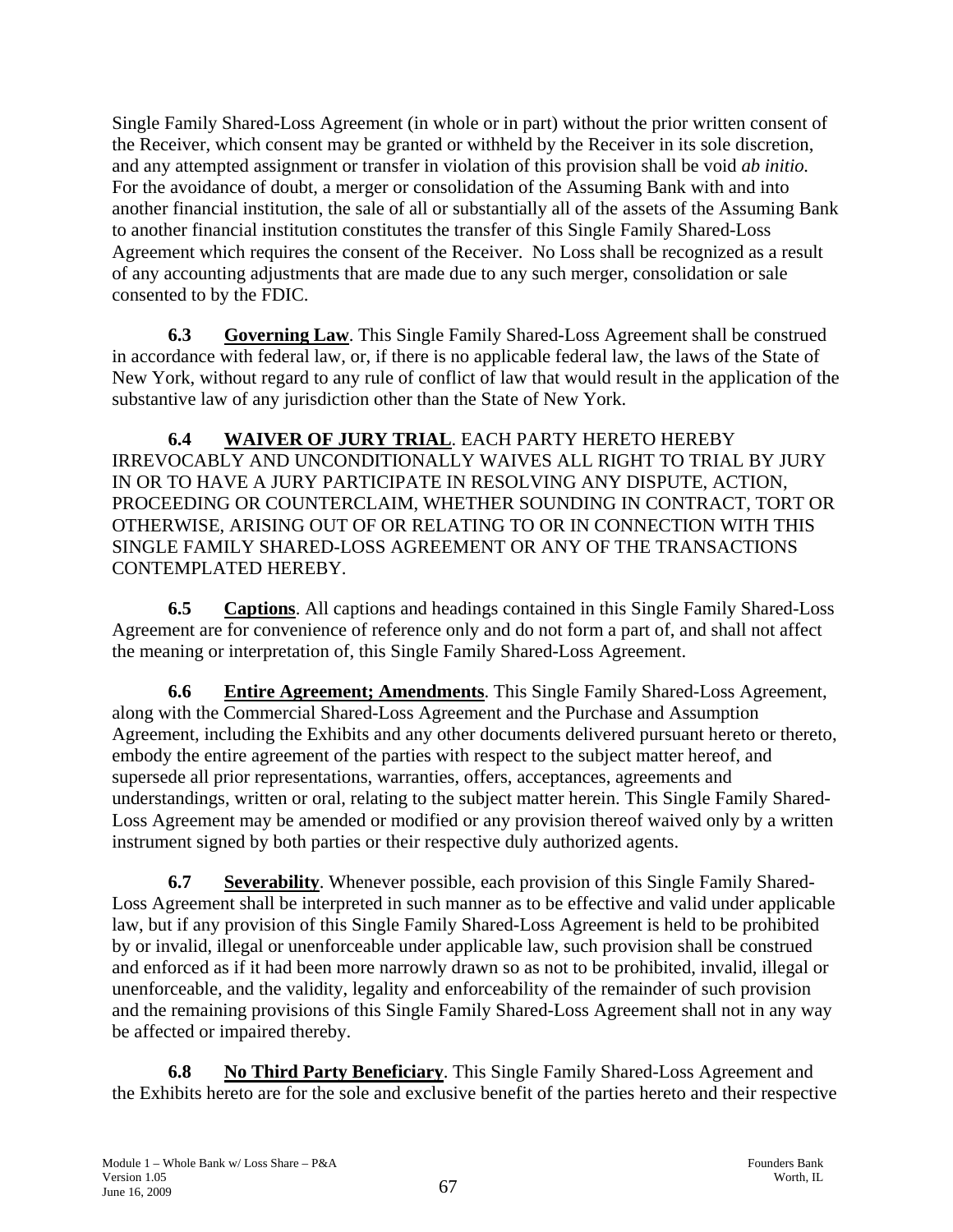permitted successors and permitted assigns and there shall be no other third party beneficiaries, and nothing in this Single Family Shared-Loss Agreement or the Exhibits shall be construed to grant to any other Person any right, remedy or Claim under or in respect of this Single Family Shared-Loss Agreement or any provision hereof.

**6.9 Counterparts**. This Single Family Shared-Loss Agreement may be executed separately by Receiver and Assuming Bank in any number of counterparts, each of which when executed and delivered shall be an original, but such counterparts shall together constitute one and the same instrument.

**6.10 Consent**. Except as otherwise provided herein, when the consent of a party is required herein, such consent shall not be unreasonably withheld or delayed.

**6.11 Rights Cumulative**. Except as otherwise expressly provided herein, the rights of each of the parties under this Single Family Shared-Loss Agreement are cumulative, may be exercised as often as any party considers appropriate and are in addition to each such party's rights under the Purchase and Sale Agreement and any of the related agreements or under law. Except as otherwise expressly provided herein, any failure to exercise or any delay in exercising any of such rights, or any partial or defective exercise of such rights, shall not operate as a waiver or variation of that or any other such right.

### **ARTICLE VII DISPUTE RESOLUTION**

# **Section 7.1 Dispute Resolution Procedures.**

(a) In the event a dispute arises about the interpretation, application, calculation of Loss, or calculation of payments or otherwise with respect to this Single Family Shared-Loss Agreement ("SF Shared-Loss Dispute Item"), then the Receiver and the Assuming Bank shall make every attempt in good faith to resolve such items within sixty (60) days following the receipt of a written description of the SF Shared-Loss Dispute Item, with notification of the possibility of taking the matter to arbitration (the date on which such 60-day period expires, or any extension of such period as the parties hereto may mutually agree to in writing, herein called the "Resolution Deadline Date"). If the Receiver and the Assuming Bank resolve all such items to their mutual satisfaction by the Resolution Deadline Date, then within thirty (30) days following such resolution, any payment arising out such resolution shall be made arising from the settlement of the SF Shared-Loss Dispute.

(b) If the Receiver and the Assuming Bank fail to resolve any outstanding SF Shared-Loss Dispute Items by the Resolution Deadline Date, then either party may notify the other of its intent to submit the SF Shared-Loss Dispute Item to arbitration pursuant to the provisions of this Article VII. Failure of either party to notify the other of its intent to submit any unresolved SF Shared-Loss Dispute Item to arbitration within thirty (30) days following the Resolution Deadline Date (the date on which such thirty (30) day period expires is herein called the "Arbitration Deadline Date") shall be deemed an acceptance of such SF Shared-Loss Dispute not submitted to arbitration, as well as a waiver of the submitting party's right to dispute such non-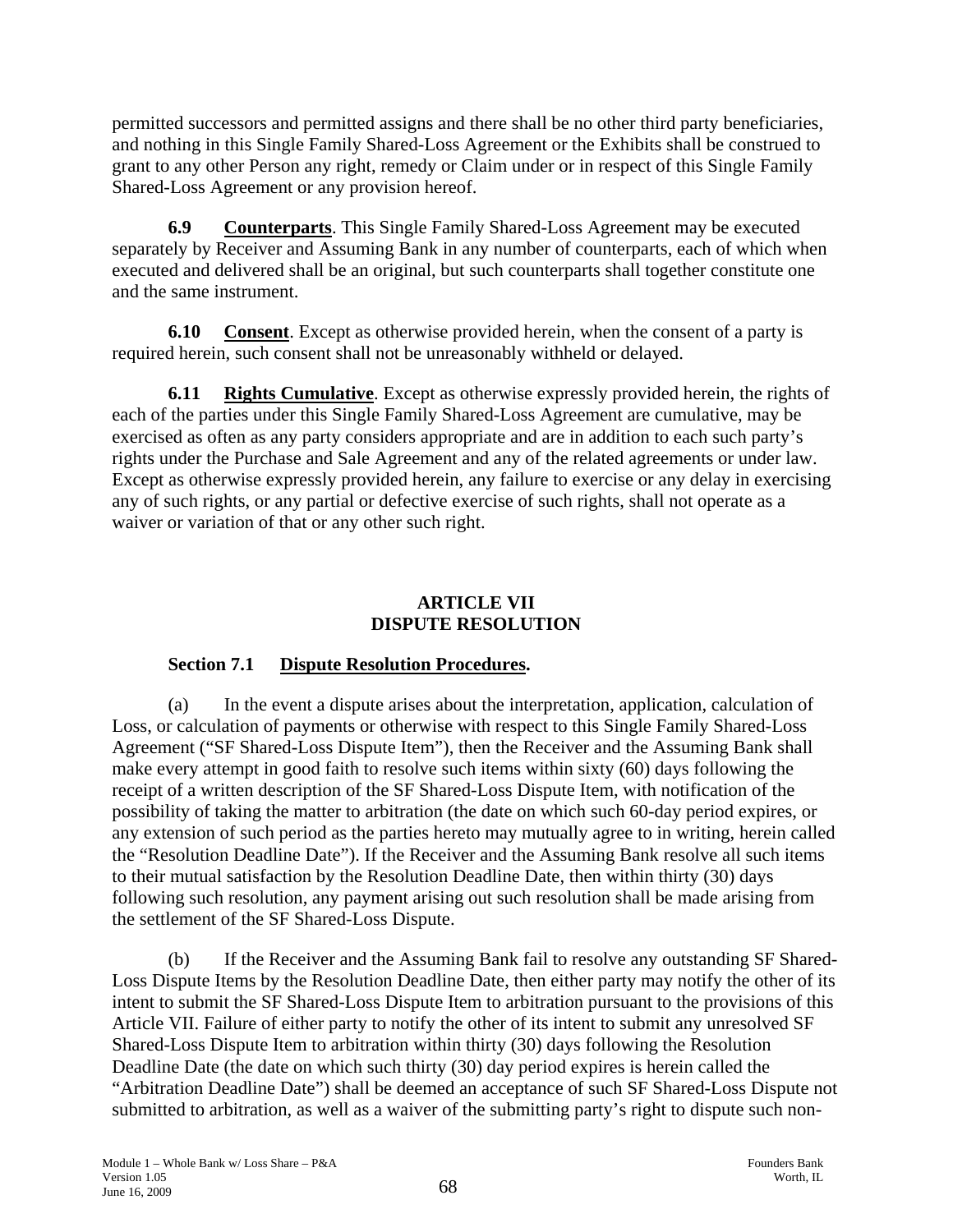submitted SF Shared-Loss Dispute Item but not a waiver of any similar claim which may arise in the future.

(c) If a SF Shared-Loss Dispute Item is submitted to arbitration, it shall be governed by the rules of the American Arbitration Association (the "AAA"), except as otherwise provided herein. Either party may submit a matter for arbitration by delivering a notice, prior to the Arbitration Deadline Date, to the other party in writing setting forth:

> (i) A brief description of each SF Shared-Loss Dispute Item submitted for arbitration;

(ii) A statement of the moving party's position with respect to each SF Shared-Loss Dispute Item submitted for arbitration;

(iii) The value sought by the moving party, or other relief requested regarding each SF Shared-Loss Dispute Item submitted for arbitration, to the extent reasonably calculable; and

(iv) The name and address of the arbiter selected by the moving party (the "Moving Arbiter"), who shall be a neutral, as determined by the AAA.

Failure to adequately include any information above shall not be deemed to be a waiver of the parties right to arbitrate so long as after notification of such failure the moving party cures such failure as promptly as reasonably practicable.

(d) The non-moving party shall, within thirty (30) days following receipt of a notice of arbitration pursuant to this Section 6.1, deliver a notice to the moving party setting forth:

> (i) The name and address of the arbiter selected by the non-moving party (the "Respondent Arbiter"), who shall be a neutral, as determined by the AAA;

> (ii) A statement of the position of the respondent with respect to each Dispute Item; and

> (iii) The ultimate resolution sought by the respondent or other relief, if any, the respondent deems is due the moving party with respect to each SF Shared-Loss Dispute Item.

Failure to adequately include any information above shall not be deemed to be a waiver of the non-moving party's right to defend such arbitration so long as after notification of such failure the non-moving party cures such failure as promptly as reasonably practicable

The Moving Arbiter and Respondent Arbiter shall select a third arbiter from a list furnished by the American Arbitration Association (the "AAA"). In accordance with the rules of the AAA, the three (3) arbiters shall constitute the arbitration panel for resolution of each SF Loss-Share Dispute Item. The concurrence of any two (2) arbiters shall be deemed to be the decision of the arbiters for all purposes hereunder. The arbitration shall proceed on such time schedule and in accordance with the Rules of Commercial Arbitration of the AAA then in effect, as modified by this Section 7.1. The arbitration proceedings shall take place at such location as the parties thereto may mutually agree, but if they cannot agree, then they will take place at the offices of the Corporation in Washington, DC, or Arlington, Virginia.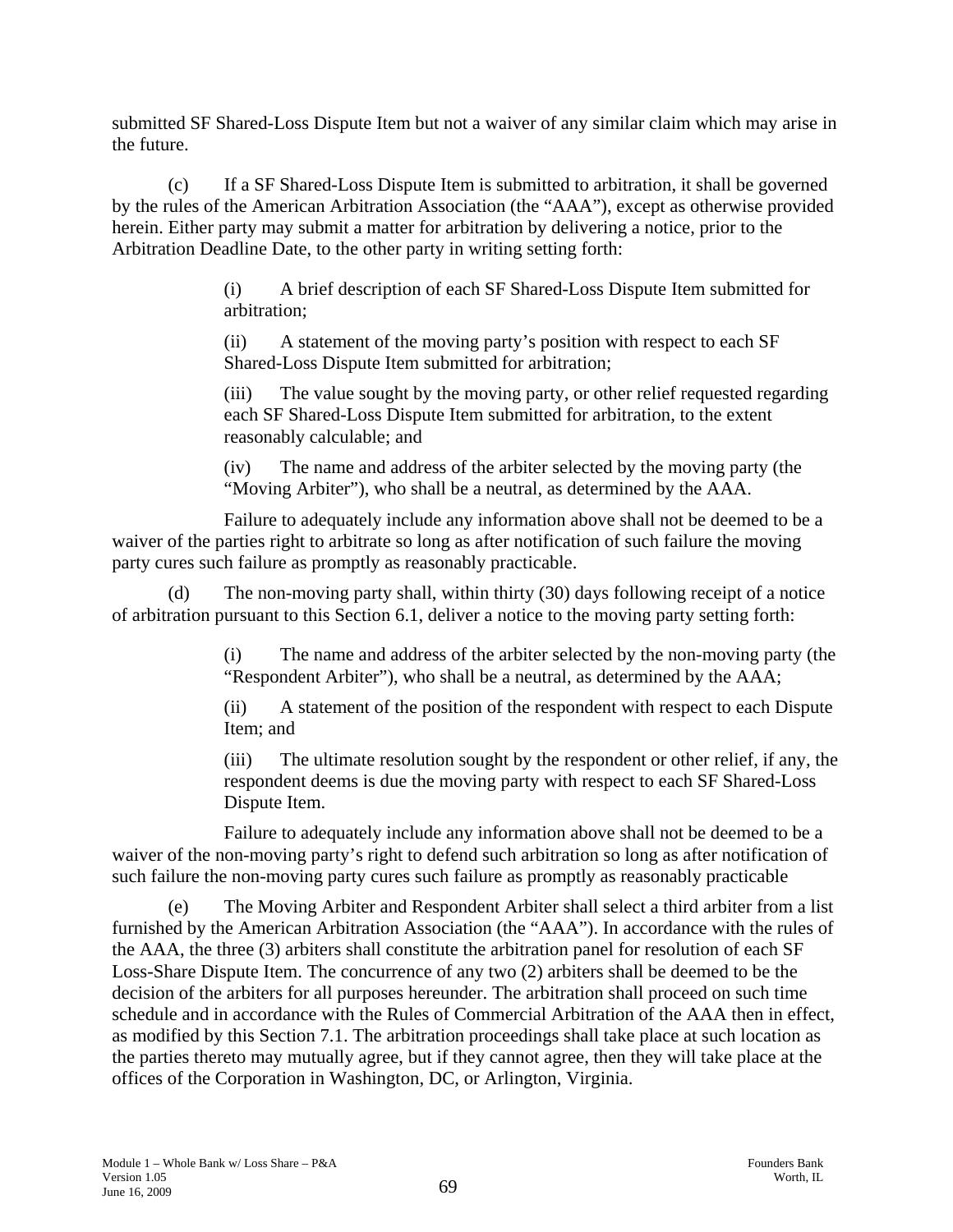(f) The Receiver and Assuming Bank shall facilitate the resolution of each outstanding SF Shared-Loss Dispute Item by making available in a prompt and timely manner to one another and to the arbiters for examination and copying, as appropriate, all documents, books, and records under their respective control and that would be discoverable under the Federal Rules of Civil Procedure.

 $(g)$  The arbiters designated pursuant to subsections  $(c)$ ,  $(d)$  and  $(e)$  hereof shall select, with respect to each Dispute Item submitted to arbitration pursuant to this Section 7.1, either (i) the position and relief submitted by the Assuming Bank with respect to each SF Shared-Loss Dispute Item, or (ii) the position and relief submitted by the Receiver with respect to each SF Shared-Loss Dispute Item, in either case as set forth in its respective notice of arbitration. The arbiters shall have no authority to select a value for each Dispute Item other than the determination set forth in Section 7.1(c) and Section 7.1(d). The arbitration shall be final, binding and conclusive on the parties.

(h) Any amounts ultimately determined to be payable pursuant to such award shall bear interest at the Settlement Interest Rate from and including the date specified for the arbiters decisions specified in this Section 7.1, without regard to any extension of the finality of such award, to but not including the date paid. All payments required to be made under this Section 7.1 shall be made by wire transfer.

(i) For the avoidance of doubt, to the extent any notice of a SF Shared-Loss Dispute Item(s) is provided prior to the Termination Date, the terms of this Single Family Shared-Loss Agreement shall remain in effect with respect to the Single Family Shared-Loss Loans that are the subject of such SF Shared-Loss Dispute Item(s) until such time as any such dispute is finally resolved.

**Section 7.2** Frees and Expenses of Arbiters. The aggregate fees and expenses of the arbiters shall be shall be borne equally by the parties. The parties shall the aggregate fees and expenses within thirty (30) days after receipt of the written decision of the arbiters (unless the arbiters agree in writing on some other payment schedule).

Exhibit 1

## **Monthly Certificate**

## **SEE FOLLOWING PAGE**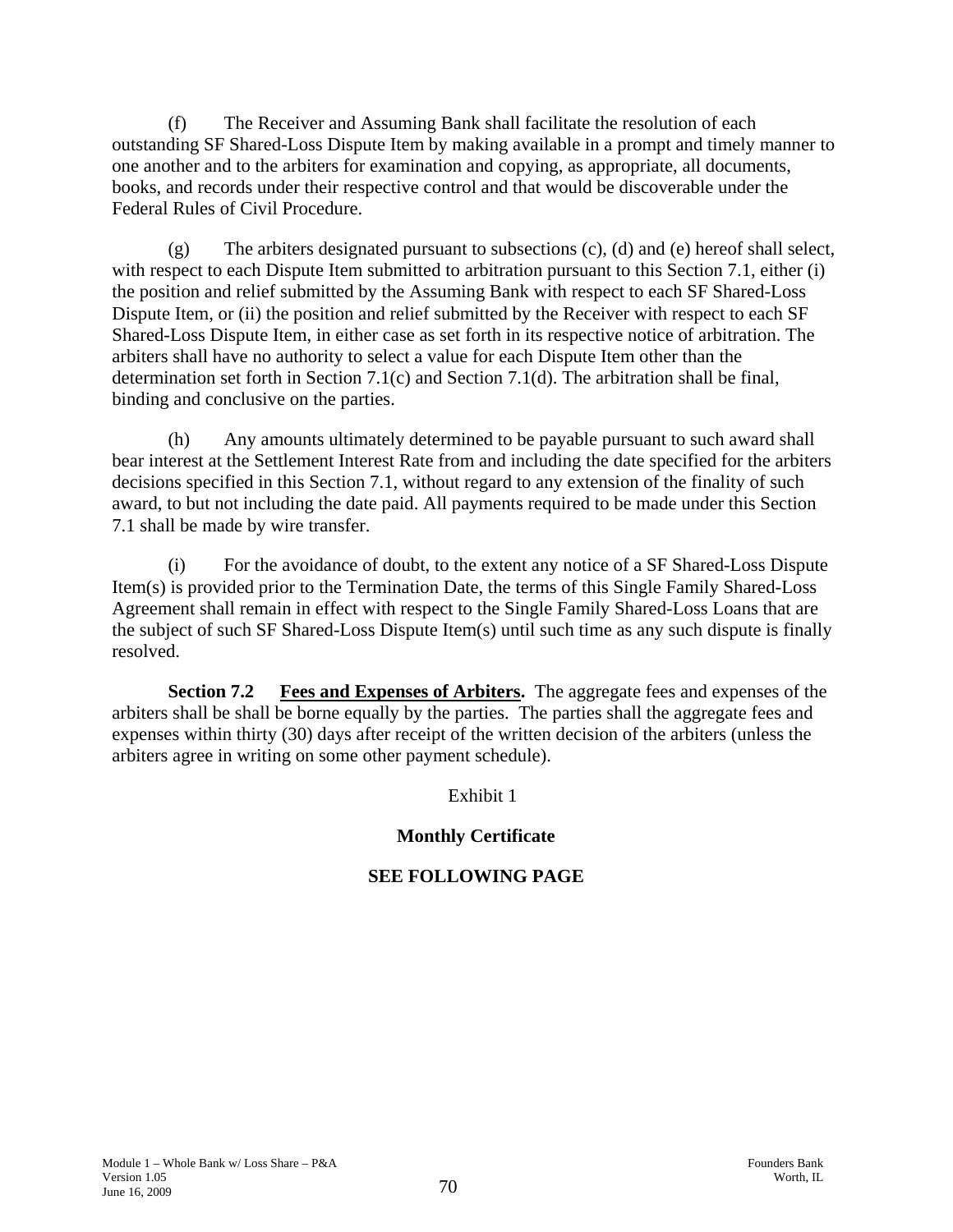| <b>PART 1 - CURRENT MONTH NET LOSS</b> |                      |                      |                                   |                         |                             |
|----------------------------------------|----------------------|----------------------|-----------------------------------|-------------------------|-----------------------------|
|                                        |                      |                      |                                   |                         |                             |
|                                        |                      |                      | <b>Specify loss type</b>          |                         |                             |
| <b>MONTH ENDED:</b>                    | [input report month] |                      | as Foreclosure,<br>or Short-Sale. |                         |                             |
| <b>Losses</b>                          |                      |                      |                                   |                         |                             |
|                                        |                      | Loss                 |                                   |                         |                             |
| Loan No.                               | Loss Type            | Amount               |                                   |                         |                             |
|                                        |                      |                      |                                   |                         |                             |
|                                        |                      |                      |                                   |                         |                             |
|                                        |                      |                      |                                   |                         |                             |
|                                        |                      |                      |                                   | <b>Loss Amount</b>      | <b>Loss Month is</b>        |
|                                        |                      |                      |                                   | is the amount           | the reporting               |
| <b>TOTAL</b>                           |                      | XX                   | A                                 | of Loss<br>incurred and | month in<br>which the       |
|                                        |                      |                      |                                   | reported on             | Loss was                    |
|                                        |                      |                      |                                   | the loan in a           | reported.                   |
| <b>Recoveries</b>                      |                      |                      | $Loss \nightharpoonup$            | ×                       |                             |
| Loan No.                               |                      | Recovery             |                                   | Loss                    |                             |
|                                        |                      | Amount               | Amount                            | Month                   |                             |
|                                        |                      |                      |                                   |                         |                             |
|                                        |                      |                      |                                   |                         |                             |
|                                        |                      |                      |                                   |                         |                             |
|                                        |                      |                      |                                   |                         |                             |
|                                        |                      |                      |                                   |                         |                             |
|                                        |                      |                      |                                   |                         |                             |
| <b>TOTAL</b>                           |                      | XX                   | $\mathsf B$                       |                         |                             |
|                                        |                      |                      |                                   |                         |                             |
| <b>Net Losses</b>                      |                      | XX                   | $C = A - B$                       |                         |                             |
| (Recoveries)                           |                      |                      |                                   |                         |                             |
|                                        |                      |                      |                                   |                         |                             |
|                                        |                      |                      |                                   |                         | If Col. D minus Col. E is   |
|                                        |                      |                      |                                   |                         | less than zero, enter zero. |
| <b>PART 2 - FIRST LOSS TEST</b>        |                      |                      |                                   |                         |                             |
|                                        |                      |                      |                                   | Col. D - Col.           |                             |
|                                        |                      | Col. D<br>Cumulative | Col. E                            | Е<br>Cumulative         |                             |
|                                        |                      |                      | <b>First Loss</b>                 |                         |                             |
|                                        |                      | Loss<br>Amount       | Tranche                           | Shared-Loss<br>Amount   |                             |
|                                        |                      |                      |                                   |                         |                             |
| Balance, beginning of month            |                      | XX                   | XX                                | XX                      | $\mathsf F$                 |
| Current month Net Losses (from Part 1) |                      | XX                   |                                   |                         |                             |
|                                        |                      |                      |                                   |                         |                             |
| Balance, end of month                  |                      | XX                   | XX                                | XX                      | G                           |
|                                        |                      |                      |                                   |                         |                             |
|                                        |                      |                      |                                   |                         |                             |
| Shared Loss Amount                     |                      |                      |                                   | XX                      | $G - F$                     |
| Times Loss Share percentage            |                      |                      |                                   | 80%                     |                             |
|                                        |                      |                      |                                   |                         |                             |
| Amount due from (to) FDIC as Receiver  |                      |                      |                                   | <u>XX</u>               |                             |
|                                        |                      |                      |                                   |                         |                             |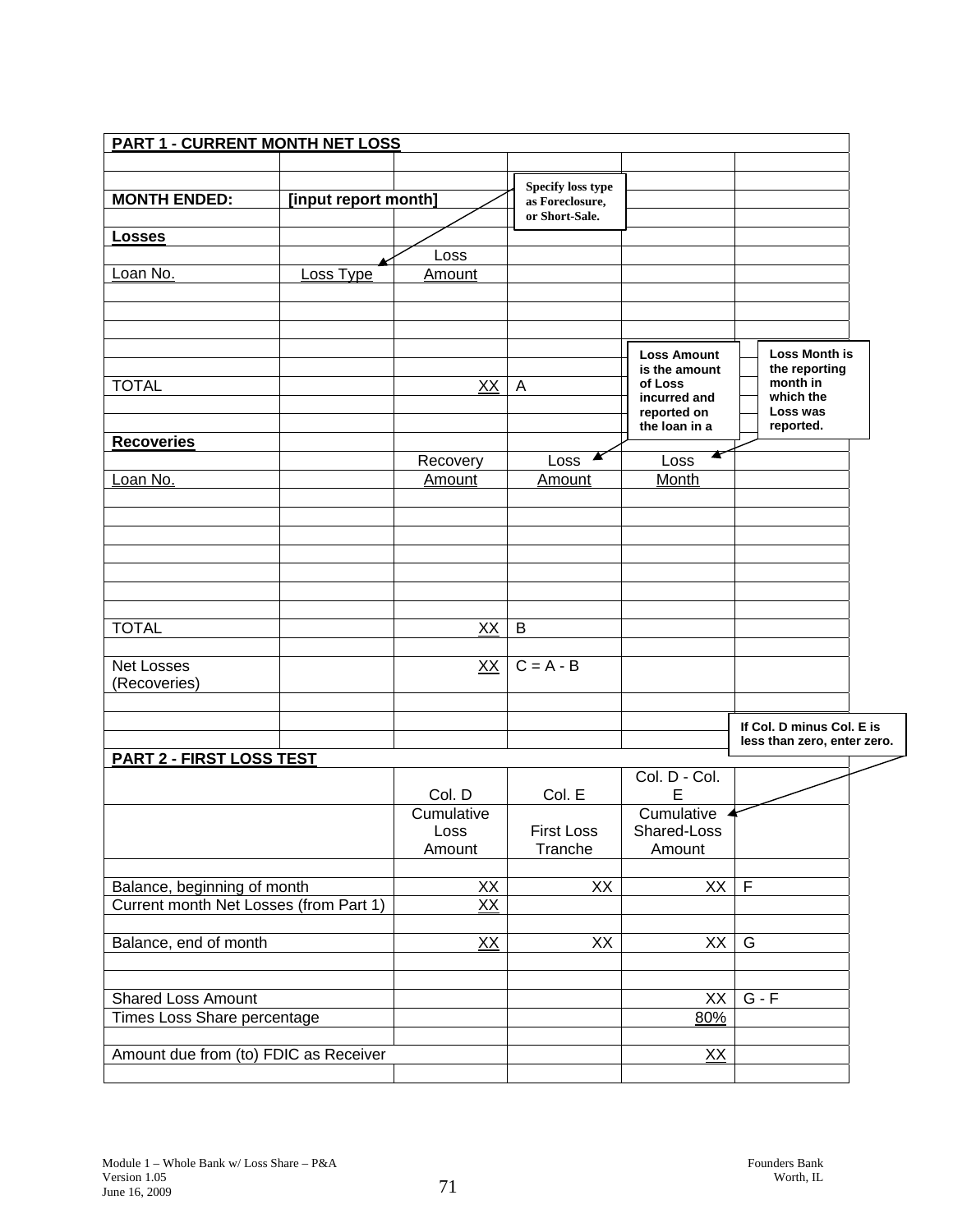| Pursuant to Section 2.1 of the Single Family Shared-Loss Agreement, the undersigned hereby certifies |  |  |  |
|------------------------------------------------------------------------------------------------------|--|--|--|
| the information on this Certificate is true, complete and correct.                                   |  |  |  |
| <b>OFFICER SIGNATURE</b>                                                                             |  |  |  |
| <b>TITLE</b><br><b>OFFICER NAME:</b>                                                                 |  |  |  |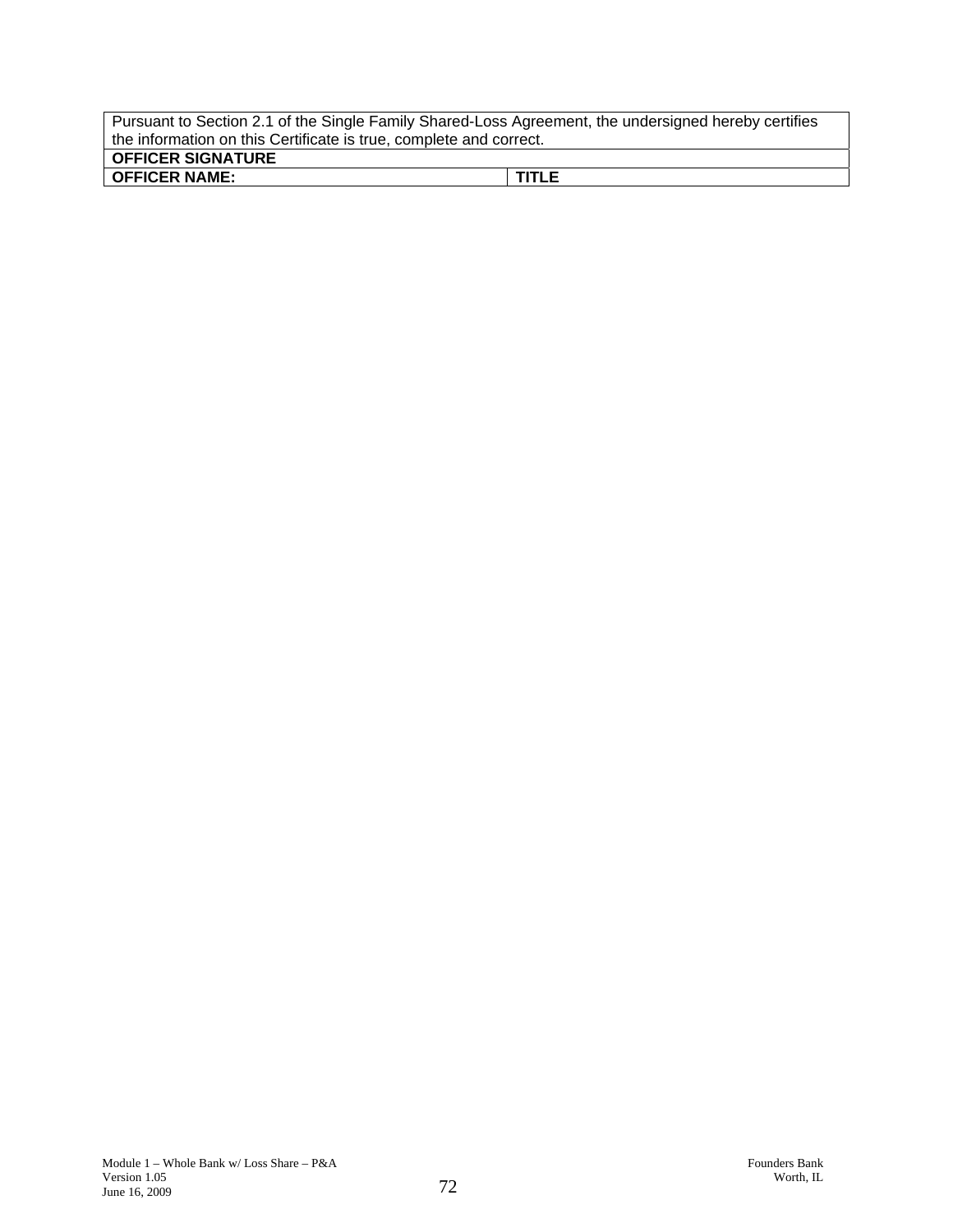### **Exhibit 2a**

This exhibit contains three versions of the loss share calculation for foreclosure, plus explanatory notes.

#### **Exhibit 2a(1) CALCULATION OF FORECLOSURE LOSS Foreclosure Occurred Prior to Loss Share Agreement**

|    | 1 Shared-Loss Month                                                                        | May-09   |
|----|--------------------------------------------------------------------------------------------|----------|
|    | 2 Loan no:                                                                                 | 364574   |
|    | 3 REO #                                                                                    | 621      |
|    |                                                                                            |          |
|    | 4 Foreclosure date                                                                         | 12/18/08 |
|    | 5 Liquidation date                                                                         | 4/12/09  |
|    | 6 Note Interest rate                                                                       | 8.100%   |
|    | 7 Most recent BPO                                                                          | 228,000  |
|    | 8 Most recent BPO date                                                                     | 1/21/09  |
|    | <b>Foreclosure Loss calculation</b>                                                        |          |
|    | 9 Book value at date of Loss Share agreement                                               | 244,900  |
|    |                                                                                            |          |
|    | Accrued interest, limited to 90 days or days from failure<br>10 to sale, whichever is less |          |
|    |                                                                                            | 3,306    |
|    | 11 Costs incurred after Loss Share agreement in place:                                     |          |
| 12 | Attorney's fees                                                                            | 0        |
|    | Foreclosure costs, including title search, filing fees,                                    |          |
|    | 13 advertising, etc.                                                                       | 0        |
| 14 | Property protection costs, maint. and repairs                                              | 6,500    |
| 15 | Tax and insurance advances                                                                 | 0        |
|    | <b>Other Advances</b>                                                                      |          |
| 16 | Appraisal/Broker's Price Opinion fees                                                      | 0        |
| 17 | Inspections                                                                                | 0        |
| 18 | Other                                                                                      | 0        |
|    | 19 Gross balance recoverable by Purchaser                                                  | 254,706  |
|    | <b>Cash Recoveries:</b>                                                                    |          |
|    | 20 Net liquidation proceeds (from HUD-1 settl stmt)                                        | 219,400  |
|    | 21 Hazard Insurance proceeds                                                               | 0        |
|    | 22 Mortgage Insurance proceeds                                                             | 0        |
|    | 23 T & I escrow account balances, if positive                                              | 0        |
|    | 24 Other credits, if any (itemize)                                                         | 0        |
| 25 | <b>Total Cash Recovery</b>                                                                 | 219,400  |
|    |                                                                                            |          |
|    | 26 Loss Amount                                                                             | 35,306   |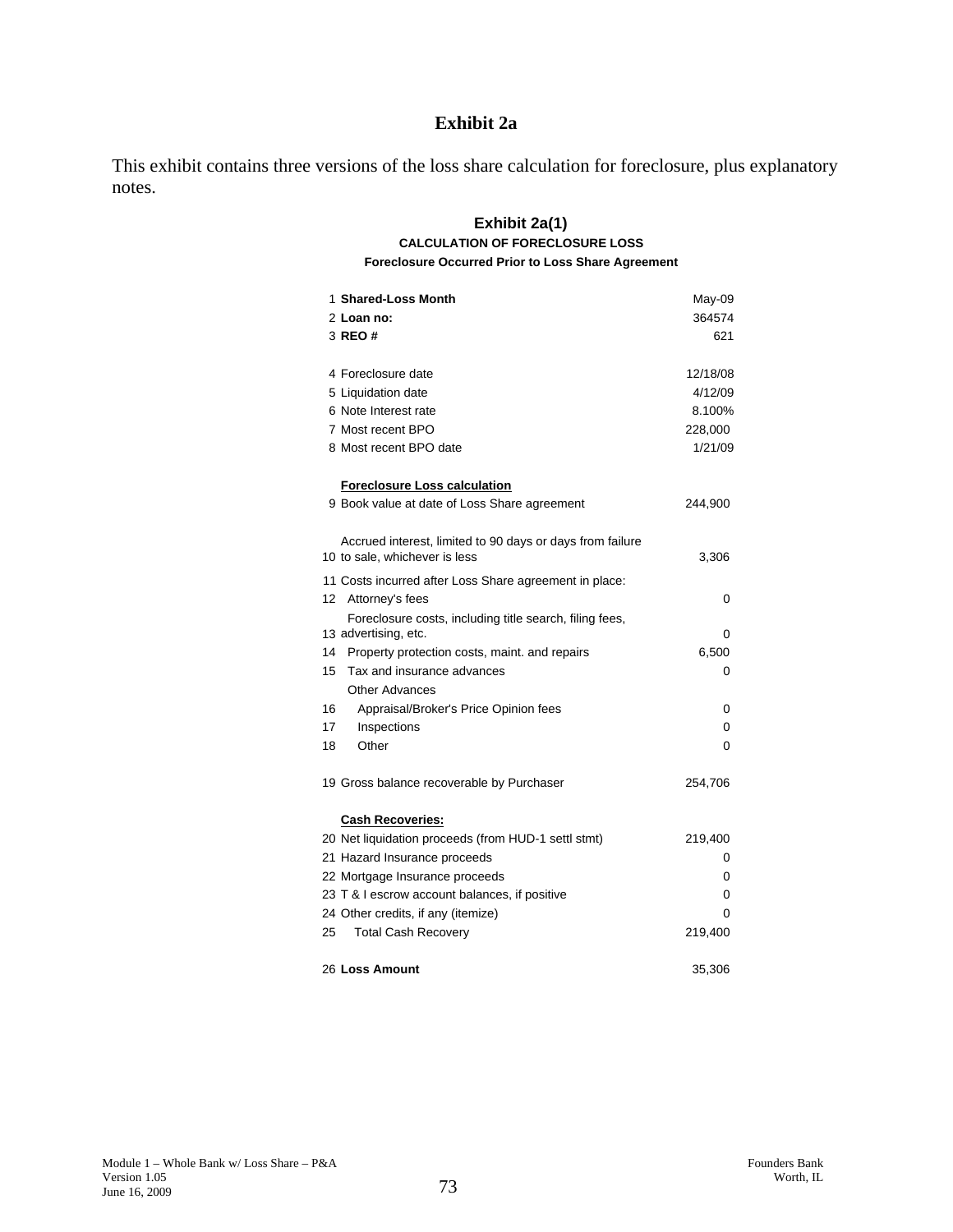### **Exhibit 2a(2)**

#### **CALCULATION OF FORECLOSURE LOSS**

#### **No Preceeding Loan Mod under Loss Share**

| 1 Shared-Loss Month                                                             | May-09  |
|---------------------------------------------------------------------------------|---------|
| 2 Loan no:                                                                      | 292334  |
| 3 REO #                                                                         | 477     |
| 4 Interest paid-to-date                                                         | 4/30/08 |
| 5 Foreclosure date                                                              | 1/15/09 |
| 6 Liquidation date                                                              | 4/12/09 |
| 7 Note Interest rate                                                            | 8.000%  |
| 8 Owner occupied?                                                               | Yes     |
| 9 If owner-occupied:                                                            |         |
| 10<br>Borrower current gross annual income                                      | 42,000  |
| 11<br>Estimated NPV of loan mod                                                 | 195,000 |
| 12 Most recent BPO                                                              | 235,000 |
| 13 Most recent BPO date                                                         | 1/21/09 |
| <b>Foreclosure Loss calculation</b>                                             |         |
| 16 Loan Principal balance after last paid installment                           | 300,000 |
| 17 Accrued interest, limited to 90 days                                         | 6,000   |
| 18 Attorney's fees                                                              | 0       |
| Foreclosure costs, including title search, filing fees,<br>19 advertising, etc. | 4,000   |
| 20 Property protection costs, maint. and repairs                                | 5,500   |
| 21 Tax and insurance advances                                                   | 1,500   |
| <b>Other Advances</b>                                                           |         |
| 22<br>Appraisal/Broker's Price Opinion fees                                     | 0       |
| 23<br>Inspections                                                               | 50      |
| 24<br>Other                                                                     | 0       |
| 25 Gross balance recoverable by Purchaser                                       | 317,050 |
| <b>Cash Recoveries:</b>                                                         |         |
| 26 Net liquidation proceeds (from HUD-1 settl stmt)                             | 205,000 |
| 27 Hazard Insurance proceeds                                                    | 0       |
| 28 Mortgage Insurance proceeds                                                  | 0       |
| 29 T & I escrow account balances, if positive                                   | 0       |
| 30 Other credits, if any (itemize)                                              | 0       |
| 31<br><b>Total Cash Recovery</b>                                                | 205,000 |
| 32 Loss Amount                                                                  | 112,050 |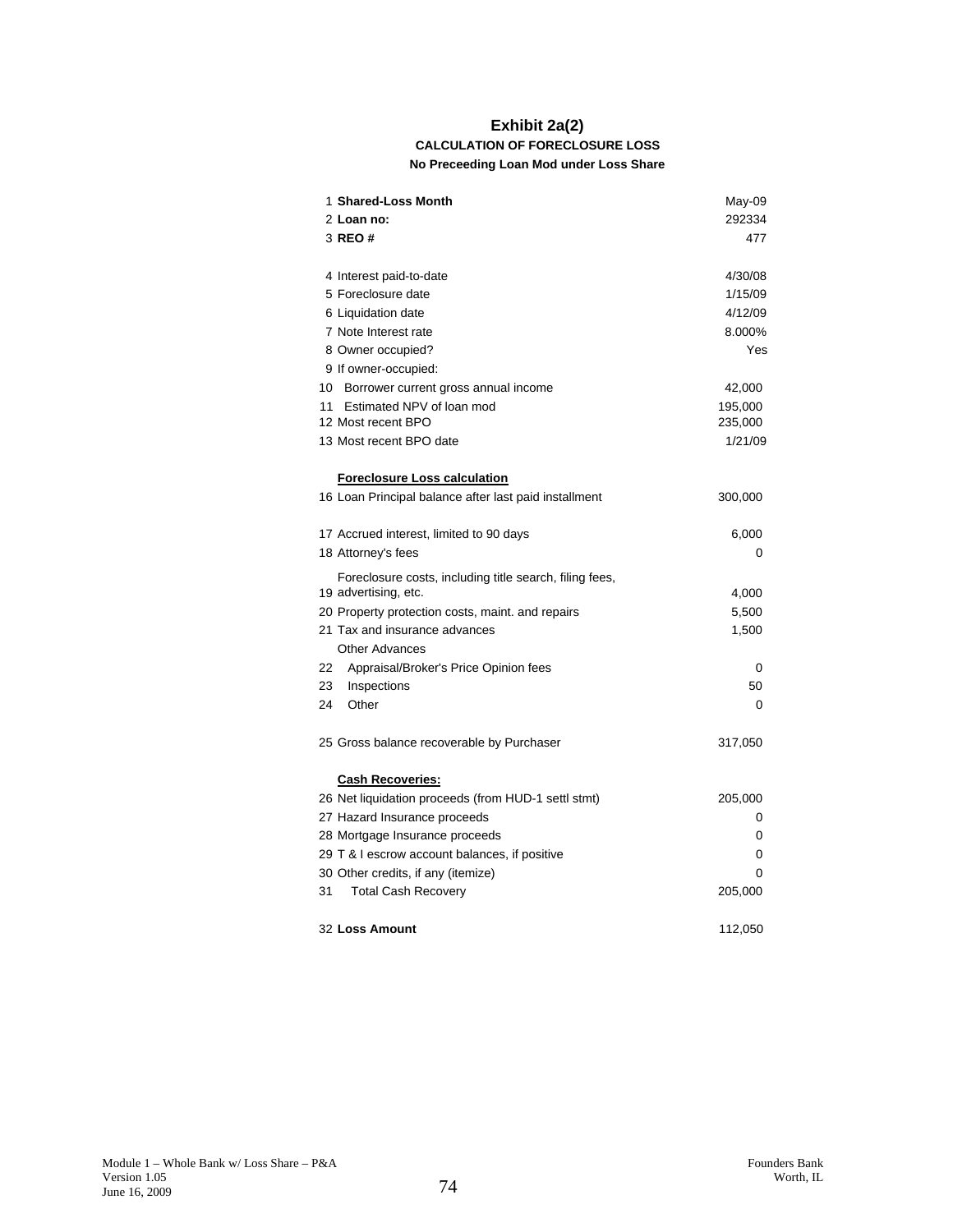## **Exhibit 2a(3)**

#### **CALCULATION OF FORECLOSURE LOSS Foreclosure after a Covered Loan Mod**

| 1 Shared-Loss Month                                                  | May-09  |
|----------------------------------------------------------------------|---------|
| 2 Loan no:                                                           | 138554  |
| 3 REO #                                                              | 843     |
|                                                                      |         |
| 4 Loan mod date                                                      | 1/17/08 |
| 5 Interest paid-to-date                                              | 4/30/08 |
| 6 Foreclosure date                                                   | 1/15/09 |
| 7 Liquidation date                                                   | 4/12/09 |
| 8 Note Interest rate                                                 | 4.000%  |
| 9 Most recent BPO                                                    | 210,000 |
| 10 Most recent BPO date                                              | 1/20/09 |
|                                                                      |         |
| <b>Foreclosure Loss calculation</b>                                  |         |
| 11 NPV of projected cash flows at loan mod                           | 285,000 |
| 12 Less: Principal payments between loan mod and deliquency          | 2,500   |
| 13 Plus:                                                             |         |
| 14<br>Attorney's fees                                                | 0       |
| Foreclosure costs, including title search, filing fees, advertising, |         |
| 15 etc.                                                              | 4,000   |
| 16<br>Property protection costs, maint. and repairs                  | 7,000   |
| 17<br>Tax and insurance advances                                     | 2,000   |
| 18<br><b>Other Advances</b>                                          |         |
| 19<br>Appraisal/Broker's Price Opinion fees                          | 0       |
| 20<br>Inspections                                                    | 0       |
| Other<br>21                                                          | 0       |
|                                                                      |         |
| 22 Gross balance recoverable by Purchaser                            | 295,500 |
|                                                                      |         |
| <b>Cash Recoveries:</b>                                              |         |
| 23 Net liquidation proceeds (from HUD-1 settl stmt)                  | 201,000 |
| 24 Hazard Insurance proceeds                                         | 0       |
| 25 Mortgage Insurance proceeds                                       | 0       |
| 26 T & I escrow account balances, if positive                        | 0       |
| 27 Other credits, if any (itemize)                                   | 0       |
| 28<br><b>Total Cash Recovery</b>                                     | 201,000 |
|                                                                      |         |
| 29 Loss Amount                                                       | 94,500  |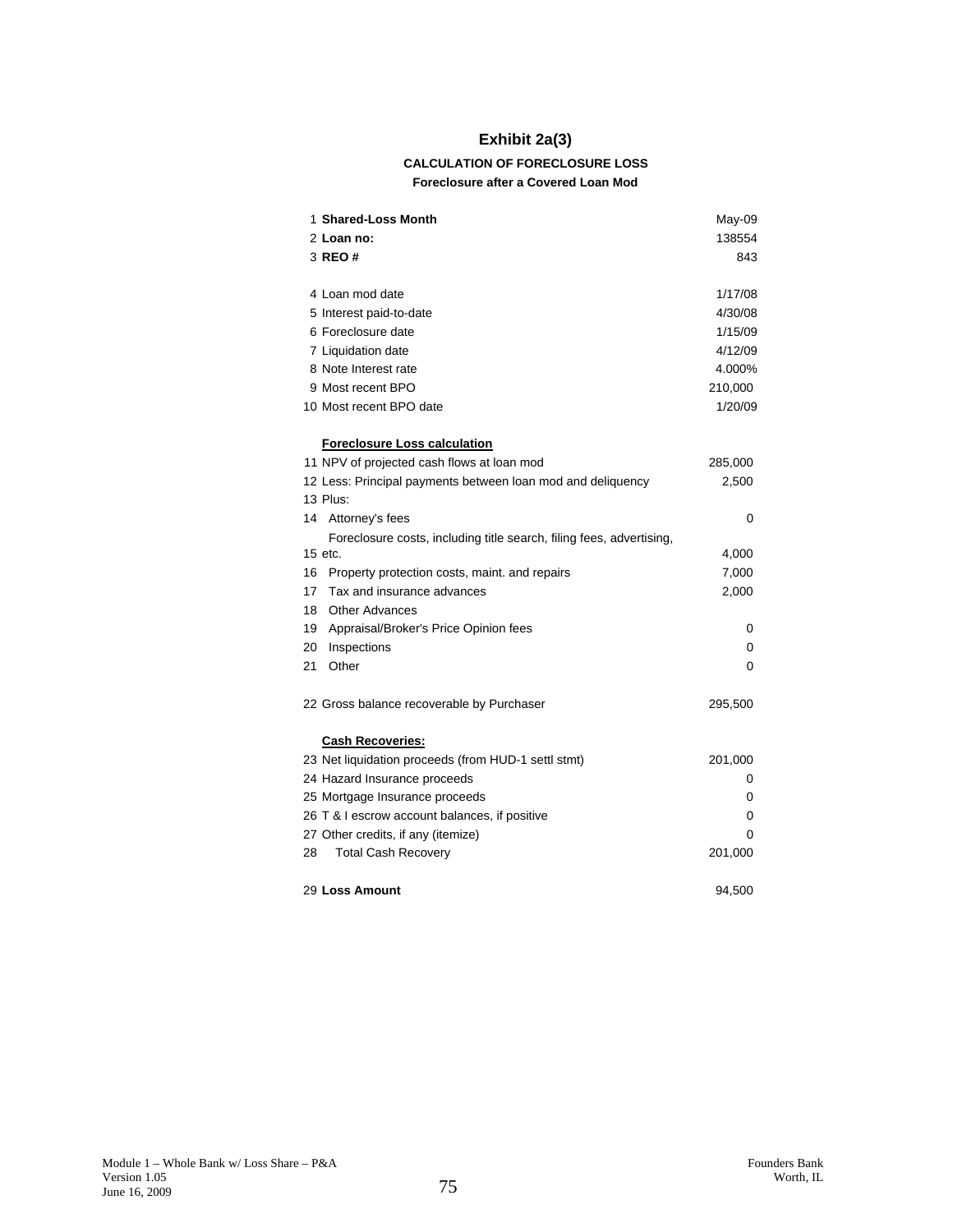## **Notes to Exhibit 2a (foreclosure)**

- 1. The data shown are for illustrative purpose. The figures will vary for actual restructurings.
- 2. The covered loss is the difference between the gross balance recoverable by Purchaser and the total cash recovery. There are three methods of calculation for covered losses from foreclosures, depending upon the circumstances. They are shown below:
	- a. If foreclosure occurred prior to the beginning of the Loss Share agreement, use Exhibit 2a(1). This version uses the book value of the REO as the starting point for the covered loss.
	- b. If foreclosure occurred after the Loss Share agreement was in place, and if the loan was not restructured when the Loss Share agreement was in place, use Exhibit 2a(2). This version uses the unpaid balance of the loan as of the last payment as the starting point for the covered loss.
	- c. If the loan was restructured when the Loss Share agreement was in place, and then foreclosure occurred, use Exhibit 2a(3). This version uses the Net Present Value (NPV) of the modified loan as the starting point for the covered loss.
- 3. For Exhibit  $2a(1)$ , the gross balance recoverable by the purchaser is calculated as the sum of lines  $9 - 18$ ; it is shown in line 19. For Exhibit 2a(2), the gross balance recoverable by the purchaser is calculated as the sum of lines  $16 - 24$ ; it is shown in line 25. For Exhibit 2a(3), the gross balance recoverable by the purchaser is calculated as line 11 minus line 12 plus lines  $13 - 21$ ; it is shown in line 22.
- 4. For Exhibit 2a(1), the total cash recovery is calculated as the sum of lines  $20 24$ ; it is shown in line 25. For Exhibit 2a(2), the total cash recovery is calculated as the sum of lines  $26 - 30$ ; it is shown in line 31. For Exhibit 2a(3), the total cash recovery is calculated as the sum of lines  $23 - 27$ ; it is shown in line 28.
- 5. Reasonable and customary third party attorney's fees and expenses incurred by or on behalf of Assuming Bank in connection with any enforcement procedures, or otherwise with respect to such loan, are reported under Attorney's fees.
- 6. Assuming Bank's (or Third Party Servicer's) reasonable and customary out-of-pocket costs paid to either a third party or an affiliate (if affiliate is pre-approved by the FDIC) for foreclosure, property protection and maintenance costs, repairs, assessments, taxes, insurance and similar items are treated as part of the gross recoverable balance, to the extent they are not paid from funds in the borrower's escrow account. Allowable costs are limited to amounts per Freddie Mac and Fannie Mae guidelines (as in effect from time to time), where applicable, provided that this limitation shall not apply to costs or expenses relating to environmental conditions.
- 7. Do not include late fees, prepayment penalties, or any similar lender fees or charges by the Failed Bank or Assuming Bank to the loan account, any allocation of Assuming Bank's servicing costs, or any allocations of Assuming Bank's general and administrative (G&A) or other operating costs.
- 8. If Exhibit  $2a(3)$  is used, then no accrued interest may be included as a covered loss. Otherwise, the amount of accrued interest that may be included as a covered loss is limited to the minimum of:
	- a. 90 days
	- b. The number of days that the loan is delinquent when the property was sold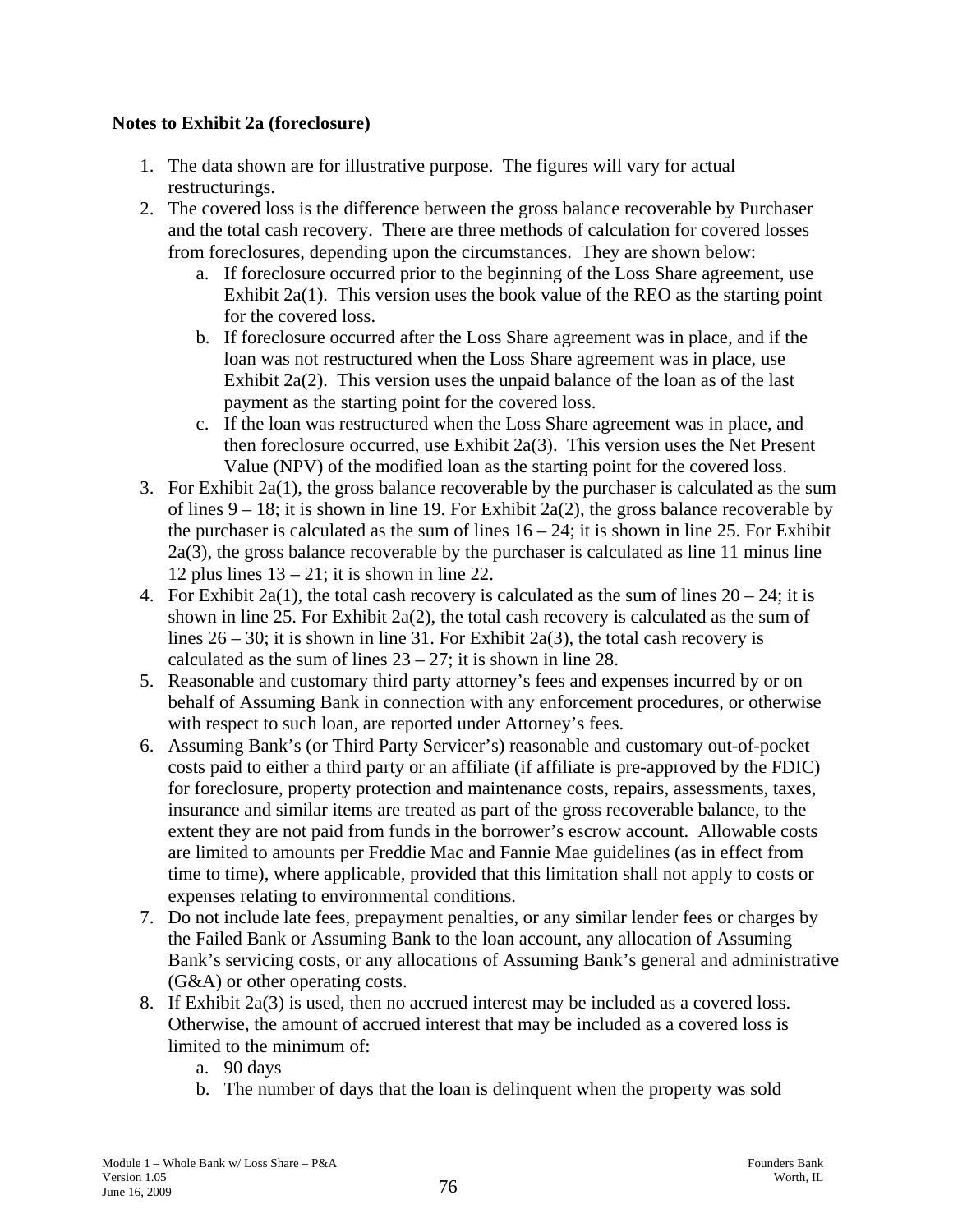c. The number of days between the resolution date and the date when the property was sold

To calculate accrued interest, apply the note interest rate that would have been in effect if the loan were performing to the principal balance after application of the last payment made by the borrower.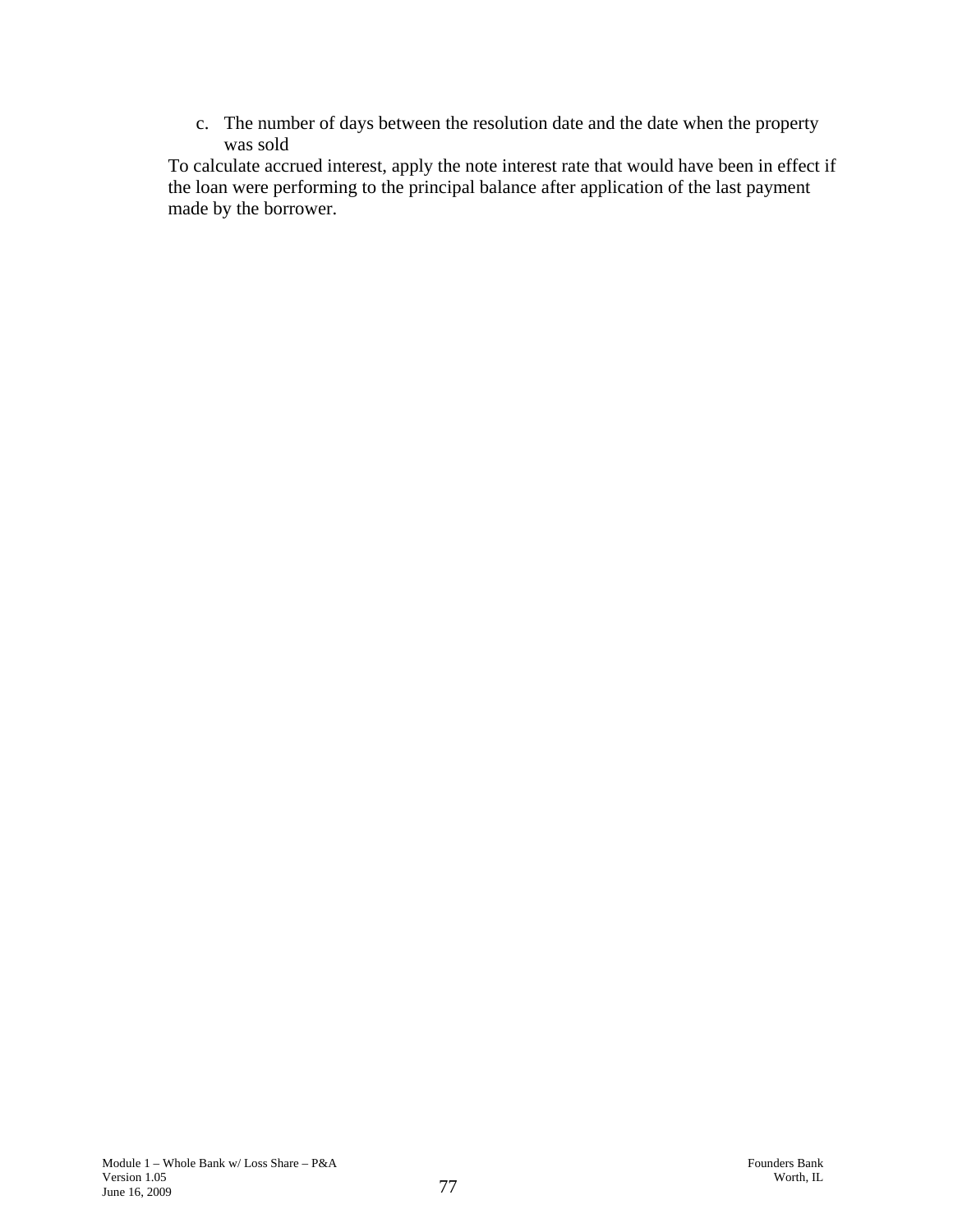# **Exhibit 2b**

This exhibit contains the loss share calculation for restructuring (loan mod), plus explanatory notes.

### **Exhibit 2b CALCULATION OF RESTRUCTURING LOSS**

|       | 1 Shared-Loss Month                                                               | May-09               |
|-------|-----------------------------------------------------------------------------------|----------------------|
|       | 2 Loan no:                                                                        | 123456               |
|       | <b>Loan before Restructuring</b>                                                  |                      |
|       | 3 Original loan amount                                                            | 500,000              |
|       | 4 Current unpaid principal balance                                                |                      |
|       | 5 Remaining term                                                                  | 450,000<br>298       |
|       | 6 Interest rate                                                                   | 7.500%               |
|       | 7 Interest Paid-To-Date                                                           | 2/29/08              |
|       |                                                                                   |                      |
|       | 8 Monthly payment - P&I<br>9 Monthly payment - T&I                                | 3,333<br>1,000       |
|       |                                                                                   |                      |
|       | 10 Total monthly payment<br>11 Loan type (fixed-rate, ARM, I/O, Option ARM, etc.) | 4,333                |
|       | 12 Borrower current annual income                                                 | Option ARM<br>82,000 |
|       |                                                                                   |                      |
|       | <b>Terms of Modified/Restructured Loan</b>                                        |                      |
|       | 13 Closing date on modified/restructured loan                                     | 4/19/09              |
|       | 14 New Principal balance                                                          | 461,438              |
|       | 15 Remaining term                                                                 | 313                  |
|       | 16 Interest rate                                                                  | 3.500%               |
|       | 17 Monthly payment - P&I                                                          | 1,346                |
|       | 18 Monthly payment - T&I                                                          | 800                  |
|       | 19 Total monthly payment                                                          | 2,146                |
|       | 20 Loan type (fixed-rate, ARM, I/O, Option ARM, etc.)                             | IO Hybrid            |
|       | 21 Lien type (1st, 2nd)                                                           | 1st                  |
|       | If adjustable:                                                                    |                      |
|       | 22 Initial interest rate                                                          | 3.500%               |
| 23    | Term - initial interest rate                                                      | 60 Months            |
|       | 24 Initial payment amount                                                         | 2,146                |
|       | 25 Term-initial payment amount                                                    | 60 Months            |
|       | 26 Negative amortization?                                                         | No                   |
|       | 27 Rate reset frequency after first adjustment                                    | 6 Months             |
|       | 28 Next reset date                                                                | 5/1/14               |
|       | 29 Index                                                                          | <b>LIBOR</b>         |
|       | 30 Margin                                                                         | 2.750%               |
|       | 31 Cap per adjustment                                                             | 2.000%               |
|       | 32 Lifetime Cap                                                                   | 9.500%               |
|       | 33 Floor                                                                          | 2.750%               |
|       | 34 Front end DTI                                                                  | 31%                  |
|       | 35 Back end DTI                                                                   | 45%                  |
|       | <b>Restructuring Loss Calculation</b>                                             |                      |
|       | 36 Loan Principal balance before restructuring                                    | 450,000              |
|       | 37 Accrued interest, limited to 90 days                                           | 8,438                |
|       | 38 Tax and insurance advances                                                     | 3,000                |
|       | 39 3rd party fees due                                                             |                      |
|       | 40 Total loan balance due before restructuring                                    | 461,438              |
|       |                                                                                   |                      |
|       | <b>Assumptions for NPV Calculation, Restructured Loan:</b>                        |                      |
|       | 41 Discount rate for projected cash flows                                         | 5.530%               |
|       | 42 Loan prepayment in full                                                        | 120 Months           |
| 43    | NPV of projected cash flows                                                       | 403,000              |
|       | 44 Loss Amount                                                                    | 58,438               |
| - P&A |                                                                                   | <b>Founders Bank</b> |
|       |                                                                                   | Worth, IL            |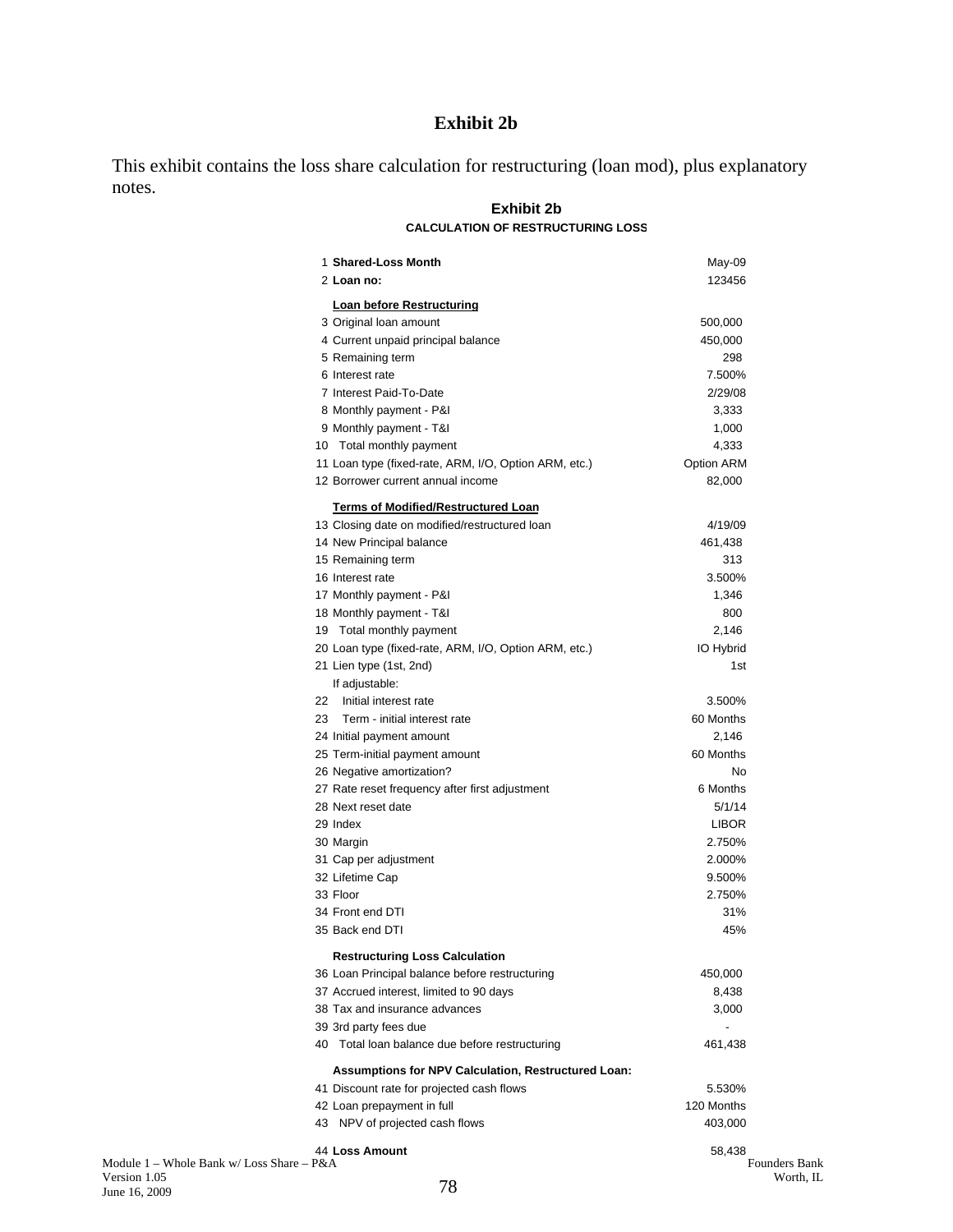## **Notes to Exhibit 2b (restructuring)**

- 1. The data shown are for illustrative purpose. The figures will vary for actual restructurings.
- 2. For purposes of loss sharing, losses on restructured loans are calculated as the difference between:
	- a. The principal, accrued interest, advances due on the loan, and allowable  $3<sup>rd</sup>$  party fees prior to restructuring (lines 36-39), and
	- b. The Net Present Value (NPV) of the estimated cash flows (line 43). The cash flows should assume no default or prepayment for 10 years, followed by prepayment in full at the end of 10 years (120 months).
- 3. For owner-occupied residential loans, the NPV is calculated using the most recently published Freddie Mac survey rate on 30-year fixed rate loans as of the restructure date.
- 4. For investor owned or non-owner occupied residential loans, the NPV is calculated using commercially reasonable rate on 30-year fixed rate loans as of the restructure date.
- 5. If the new loan is an adjustable-rate loan, interest rate resets and related cash flows should be projected based on the index rate in effect at the date of the loan restructuring. If the restructured loan otherwise provides for specific charges in monthly P&I payments over the term of the loan, those changes should be reflected in the projected cash flows. Assuming Bank must retain supporting schedule of projected cash flows as required by Section 2.1 of the Single Family Shared-Loss Agreement and provide it to the FDIC if requested for a sample audit.
- 6. Do not include late fees, prepayment penalties, or any similar lender fees or charges by the Failed Bank or Assuming Bank to the loan account, any allocation of Assuming Bank's servicing costs, or any allocations of Assuming Bank's general and administrative (G&A) or other operating costs.
- 7. The amount of accrued interest that may be added to the balance of the loan is limited to the minimum of:
	- a. 90 days
	- b. The number of days that the loan is delinquent at the time of restructuring

c. The number of days between the resolution date and the restructuring To calculate accrued interest, apply the note interest rate that would have been in effect if the loan were performing to the principal balance after application of the last payment made by the borrower.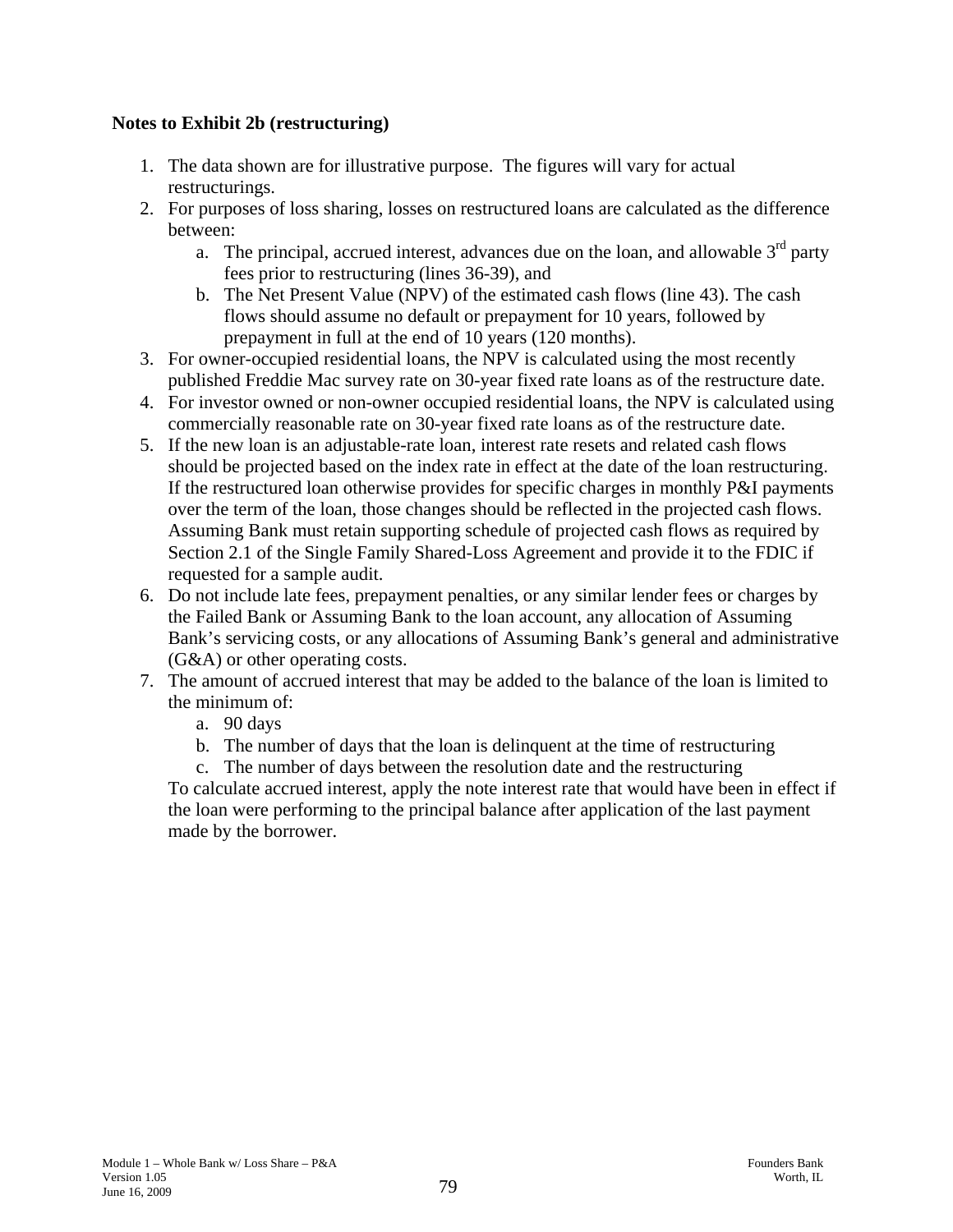### **Exhibit 2c**

This exhibit contains two versions of the loss share calculation for short sales, plus explanatory notes.

#### **Exhibit 2c(1) CALCULATION OF LOSS FOR SHORT SALE LOANS No Preceeding Loan Mod under Loss Share**

| 1 Shared-Loss Month:<br>2 Loan #<br>3 RO # | May-09<br>58776<br>542 |
|--------------------------------------------|------------------------|
| 4 Interest paid-to-date                    | 7/31/08                |
| 5 Short Payoff Date                        | 4/17/09                |
| 6 Note Interest rate                       | 7.750%                 |
| 7 Owner occupied?                          | Yes                    |
| If so:                                     |                        |
| Borrower current gross annual income<br>8  | 38,500                 |
| Estimated NPV of loan mod<br>9             | 200,000                |
| 10 Most recent BPO                         | 380,000                |
| 11 Most recent BPO date                    | 1/31/06                |
| <b>Short-Sale Loss calculation</b>         |                        |
| 12 Loan Principal balance                  | 375,000                |
| 13 Accrued interest, limited to 90 days    | 7,266                  |
| 14 Attorney's fees                         | 0                      |
| 15 Tax and insurance advances              | 0                      |
| 16 3rd party fees due                      | 2,800                  |
| 17 Incentive to borrower                   | 2,000                  |
| 18 Gross balance recoverable by Purchaser  | 387,066                |
| 19 Amount accepted in Short-Sale           | 255,000                |
| 20 Hazard Insurance                        | 0                      |
| 21 Mortgage Insurance                      | 0                      |
| 22 Total Cash Recovery                     | 255,000                |
| 23 Loss Amount                             | 132,066                |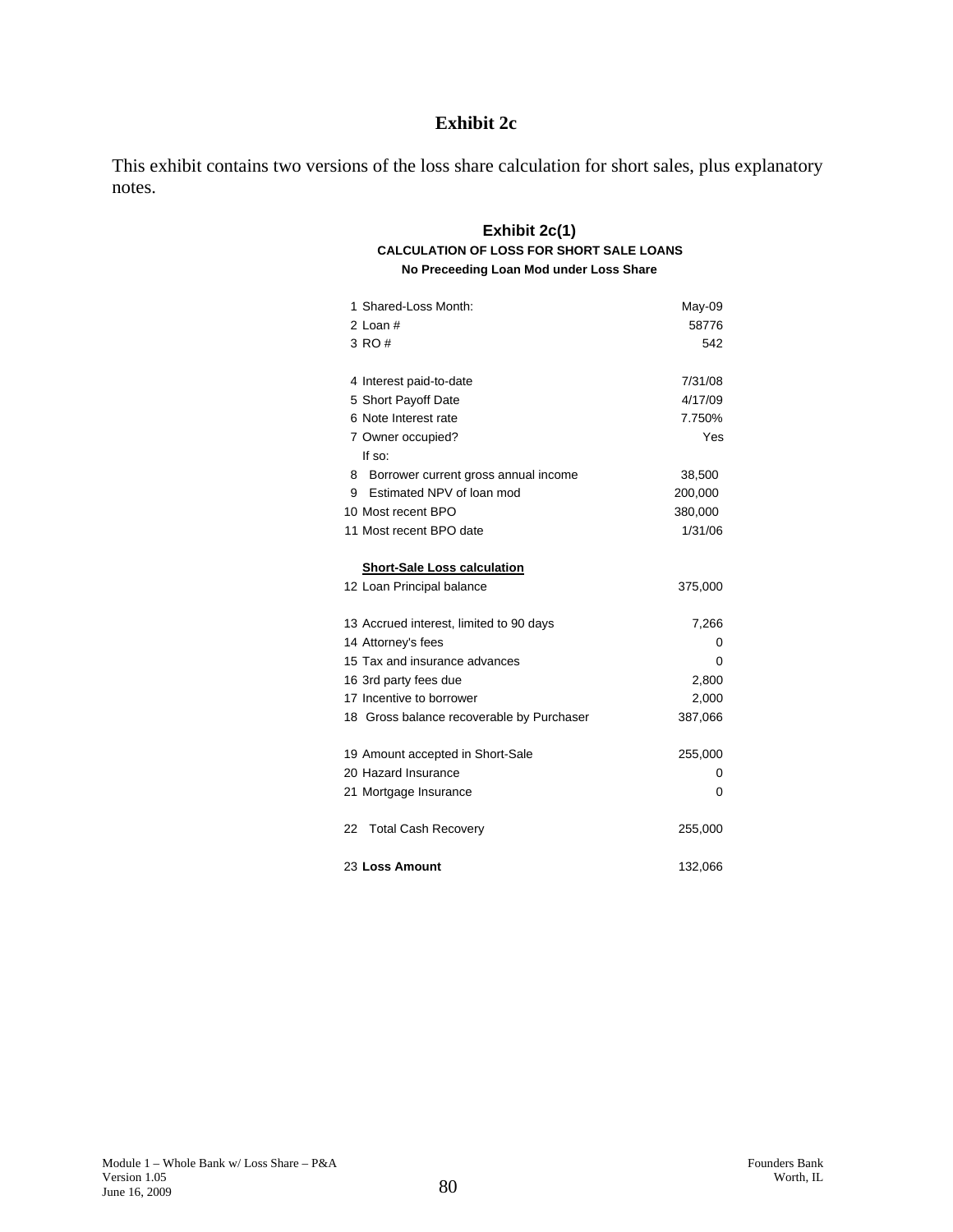#### **Exhibit 2c(2) CALCULATION OF LOSS FOR SHORT SALE LOANS Short Sale after a Covered Loan Mod**

| 1 Shared-Loss Month:                                        | May-09  |
|-------------------------------------------------------------|---------|
| 2 Loan $#$                                                  | 20076   |
| 3 REO #                                                     | 345     |
|                                                             |         |
| 4 Loan mod date                                             | 5/12/08 |
| 5 Interest paid-to-date                                     | 9/30/08 |
| 6 Short Payoff Date                                         | 4/2/09  |
| 7 Note Interest rate                                        | 7.500%  |
| 8 Most recent BPO                                           | 230,000 |
| 9 Most recent BPO date                                      | 1/21/09 |
|                                                             |         |
| <b>Short-Sale Loss calculation</b>                          |         |
| 11 NPV of projected cash flows at loan mod                  | 311,000 |
| 12 Less: Principal payments between loan mod and deliquency | 1,000   |
| Plus:                                                       |         |
| 13<br>Attorney's fees                                       | 0       |
| Tax and insurance advances<br>14                            | 1,500   |
| 15<br>3rd party fees due                                    | 2,600   |
| Incentive to borrower<br>16                                 | 3,500   |
| 17 Gross balance recoverable by Purchaser                   | 317,600 |
|                                                             |         |
| 18 Amount accepted in Short-Sale                            | 234,000 |
| 19 Hazard Insurance                                         | 0       |
| 20 Mortgage Insurance                                       | 0       |
|                                                             |         |
| <b>Total Cash Recovery</b><br>21                            | 234,000 |
|                                                             |         |
| 22 Loss Amount                                              | 83,600  |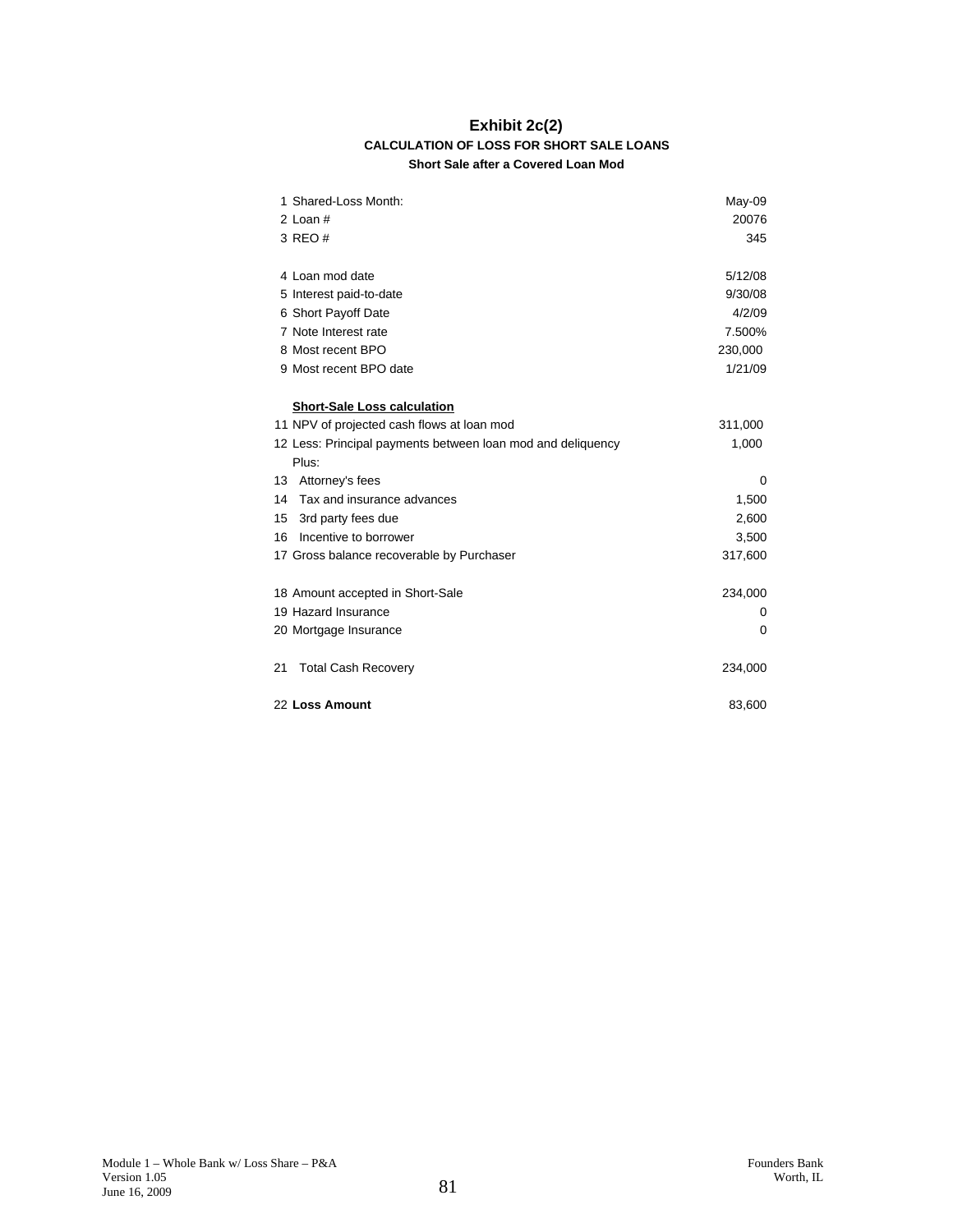## **Notes to Exhibit 2c (short sale)**

- 1. The data shown are for illustrative purpose. The figures will vary for actual short sales.
- 2. The covered loss is the difference between the gross balance recoverable by Purchaser and the total cash recovery. There are two methods of calculation for covered losses from short sales, depending upon the circumstances. They are shown below:
	- a. If the loan was restructured when the Loss Share agreement was in place, and then the short sale occurred, use Exhibit  $2c(2)$ . This version uses the Net Present Value (NPV) of the modified loan as the starting point for the covered loss.
	- b. Otherwise, use Exhibit  $2c(1)$ . This version uses the unpaid balance of the loan as of the last payment as the starting point for the covered loss.
- 3. For Exhibit  $2c(1)$ , the gross balance recoverable by the purchaser is calculated as the sum of lines  $12 - 17$ ; it is shown in line 18. For Exhibit 2a(2), the gross balance recoverable by the purchaser is calculated as line 11 minus line 12 plus lines 13 – 16; it is shown in line 17.
- 4. For Exhibit 2c(1), the total cash recovery is calculated as the sum of lines  $19 21$ ; it is shown in line 22. For Exhibit  $2c(2)$ , the total cash recovery is calculated as the sum of lines  $18 - 20$ ; it is shown in line 21.
- 5. Reasonable and customary third party attorney's fees and expenses incurred by or on behalf of Assuming Bank in connection with any enforcement procedures, or otherwise with respect to such loan, are reported under Attorney's fees.
- 6. Do not include late fees, prepayment penalties, or any similar lender fees or charges by the Failed Bank or Assuming Bank to the loan account, any allocation of Assuming Bank's servicing costs, or any allocations of Assuming Bank's general and administrative (G&A) or other operating costs.
- 7. If Exhibit  $2c(2)$  is used, then no accrued interest may be included as a covered loss. Otherwise, the amount of accrued interest that may be included as a covered loss is limited to the minimum of:
	- d. 90 days
	- e. The number of days that the loan is delinquent when the property was sold
	- f. The number of days between the resolution date and the date when the property was sold

To calculate accrued interest, apply the note interest rate that would have been in effect if the loan were performing to the principal balance after application of the last payment made by the borrower.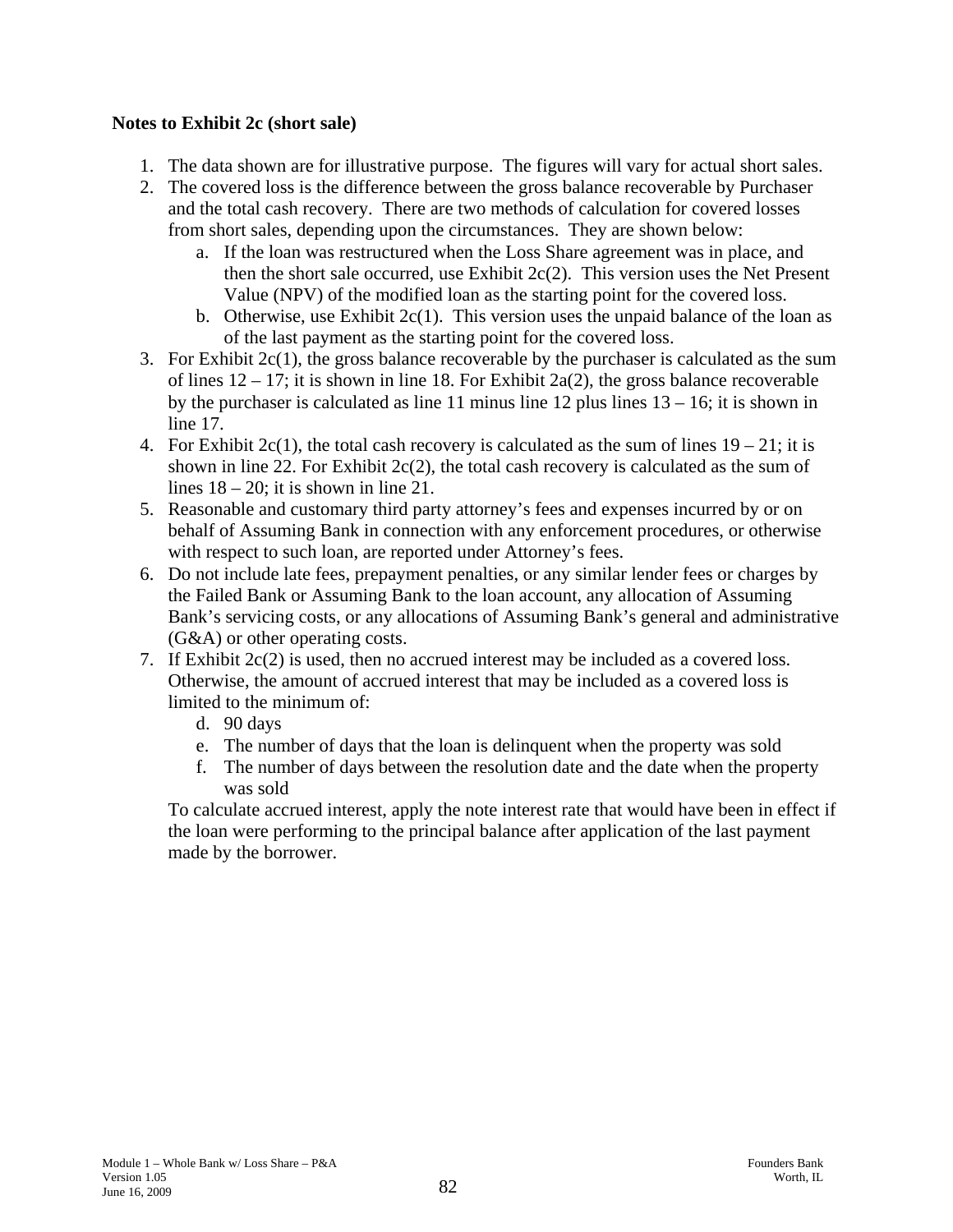# **Exhibit 2d**

| <b>Shared-Loss Month:</b>                                                                                              |     |                    |         |
|------------------------------------------------------------------------------------------------------------------------|-----|--------------------|---------|
| Loan no.:                                                                                                              |     | [input loan no.)   |         |
|                                                                                                                        |     |                    |         |
|                                                                                                                        |     |                    |         |
| <b>NOTE</b>                                                                                                            |     |                    |         |
| The calculation of recovery on a loan for which a Restructuring Loss has been paid will only apply if the              |     |                    |         |
| loan is sold.                                                                                                          |     |                    |         |
|                                                                                                                        |     |                    |         |
| <b>EXAMPLE CALCULATION</b>                                                                                             |     |                    |         |
|                                                                                                                        |     |                    |         |
| <b>Restructuring Loss Information</b>                                                                                  |     |                    |         |
| Loan principal balance before restructuring                                                                            |     | \$200,000          | A       |
| NPV, restructured loan                                                                                                 |     | 165,000            | в       |
| Loss on restructured loan                                                                                              |     | \$35,000           | $A - B$ |
| Times FDIC applicable loss share % (80% or 95%)                                                                        |     | 80%                |         |
| Loss share payment to purchaser                                                                                        |     | \$28,000           | C       |
|                                                                                                                        |     |                    |         |
| Calculation - Recovery amount due to Receiver                                                                          |     |                    |         |
| Loan sales price                                                                                                       |     | \$190,000          |         |
| NPV of restructured loan at mod date                                                                                   |     | 165,000            |         |
| Gain - step 1                                                                                                          |     | 25,000             | D       |
| <b>PLUS</b>                                                                                                            |     |                    |         |
| Loan UPB after restructuring                                                                                           | (1) | 200,000<br>192,000 |         |
| Loan UPB at liquidation date<br>Gain - step 2 (principal collections after restructuring)                              |     | 8,000              | Е       |
| Recovery amount                                                                                                        |     | 33,000             | $D + E$ |
| Times FDIC loss share %                                                                                                |     | 80%                |         |
| <b>Recovery due to FDIC</b>                                                                                            |     | 26,400<br>\$       | F       |
|                                                                                                                        |     |                    |         |
| Net loss share paid to purchaser $(C - F)$                                                                             |     | 1,600<br>\$        |         |
|                                                                                                                        |     |                    |         |
| <b>Proof Calculation</b>                                                                                               | (2) |                    |         |
| Loan principal balance                                                                                                 |     | \$200,000          | G       |
|                                                                                                                        |     |                    |         |
| Principal collections on loan                                                                                          |     | 8,000              |         |
| Sales price for loan                                                                                                   |     | 190,000            |         |
| Total collections on loan                                                                                              |     | 198,000            | H       |
| Net loss on loan                                                                                                       |     | \$<br>2,000        | $G - H$ |
| Times FDIC applicable loss share % (80% or 95%)                                                                        |     | 80%                |         |
| Loss share payment to purchaser                                                                                        |     | 1,600<br>\$        |         |
|                                                                                                                        |     |                    |         |
|                                                                                                                        |     |                    |         |
| (1) This example assumes that the FDIC loan modification program as shown in Exhibit 5 is applied and                  |     |                    |         |
| the loan restructuring does not result in a reduction in the loan principal balance due from the                       |     |                    |         |
| borrower.<br>(2) This proof calculation is provided to illustrate the concept and the Assuming Bank is not required to |     |                    |         |
| provide this with its Recovery calculations.                                                                           |     |                    |         |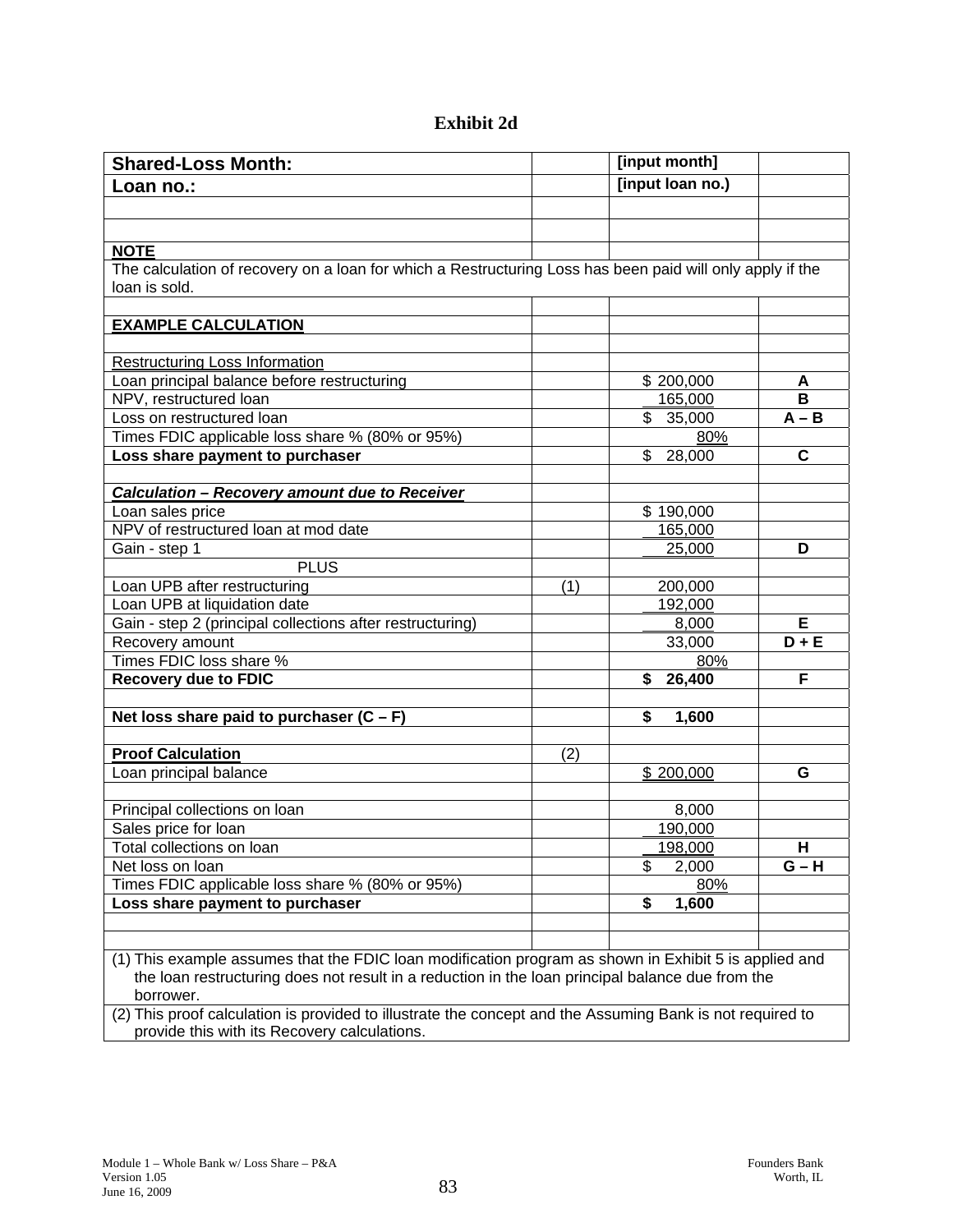| <b>SHARED-LOSS LOANS</b><br>PORTFOLIO PERFORMANCE AND SUMMARY SCHEDULE |      |    |                  |  |
|------------------------------------------------------------------------|------|----|------------------|--|
| <b>MONTH ENDED:</b><br>[input report month]                            |      |    |                  |  |
|                                                                        |      |    |                  |  |
|                                                                        |      |    |                  |  |
| <b>POOL SUMMARY</b>                                                    |      |    |                  |  |
|                                                                        | $\#$ | \$ |                  |  |
| Loans at Sale Date                                                     | XX   | XX |                  |  |
|                                                                        |      |    |                  |  |
| Loans as of this month-end                                             | XX   | XX |                  |  |
| <b>STATED THRESHOLD TRACKING</b>                                       | $\#$ | \$ |                  |  |
| <b>Stated Threshold amount</b>                                         |      |    | A                |  |
|                                                                        |      |    |                  |  |
| Cumulative loss payments, prior month                                  |      |    |                  |  |
| Loss payment for current month                                         |      |    |                  |  |
| Cumulative loss payment, this month                                    |      |    |                  |  |
| Cumulative Commercial & Other Loans Net Charge-Offs                    |      |    |                  |  |
|                                                                        |      |    | B                |  |
| Remaining to Stated Threshold                                          |      |    | $A - B$          |  |
|                                                                        |      |    |                  |  |
|                                                                        |      |    | Percent of Total |  |
| <b>PORTFOLIO PERFORMANCE STATUS</b>                                    | $\#$ | \$ | $\#$             |  |
| Current                                                                |      |    |                  |  |
| $30 - 59$ days past due                                                |      |    |                  |  |
| $60 - 89$ days past due                                                |      |    |                  |  |
| $90 - 119$ days past due                                               |      |    |                  |  |
| 120 and over days past due                                             |      |    |                  |  |
| In foreclosure                                                         |      |    |                  |  |
| <b>ORE</b>                                                             |      |    |                  |  |
| Total                                                                  |      |    |                  |  |
|                                                                        |      |    |                  |  |
| Memo Item:                                                             |      |    |                  |  |
| Loans in process of restructuring - total                              |      |    |                  |  |
| Loans in bankruptcy                                                    |      |    |                  |  |
|                                                                        |      |    |                  |  |
| Loans in process of restructuring by delinguency status                |      |    |                  |  |
| Current                                                                |      |    |                  |  |
| 30 - 59 days past due                                                  |      |    |                  |  |
| 60 - 89 days past due                                                  |      |    |                  |  |
| 90 - 119 days past due                                                 |      |    |                  |  |
| 120 and over days past due In foreclosure                              |      |    |                  |  |
| Total                                                                  |      |    |                  |  |
|                                                                        |      |    |                  |  |

# **Exhibit 3 Portfolio Performance and Summary Schedule**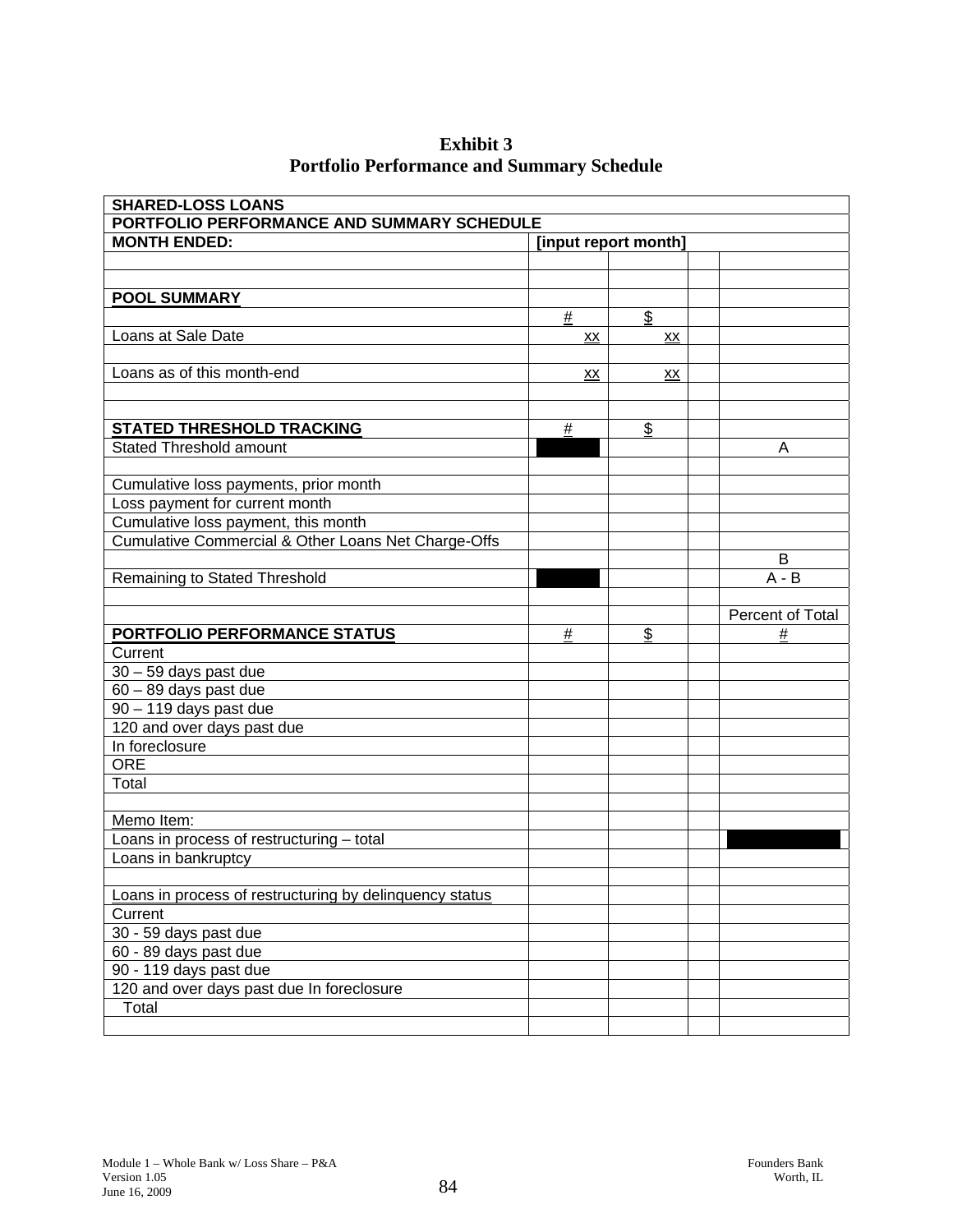| List of Loans Paid Off During Month    |                      |  |  |
|----------------------------------------|----------------------|--|--|
|                                        | Principal            |  |  |
| Loan #                                 | <b>Balance</b>       |  |  |
|                                        |                      |  |  |
| <b>List of Loans Sold During Month</b> |                      |  |  |
|                                        |                      |  |  |
|                                        | Principal<br>Balance |  |  |
| Loan #                                 |                      |  |  |
|                                        |                      |  |  |
|                                        |                      |  |  |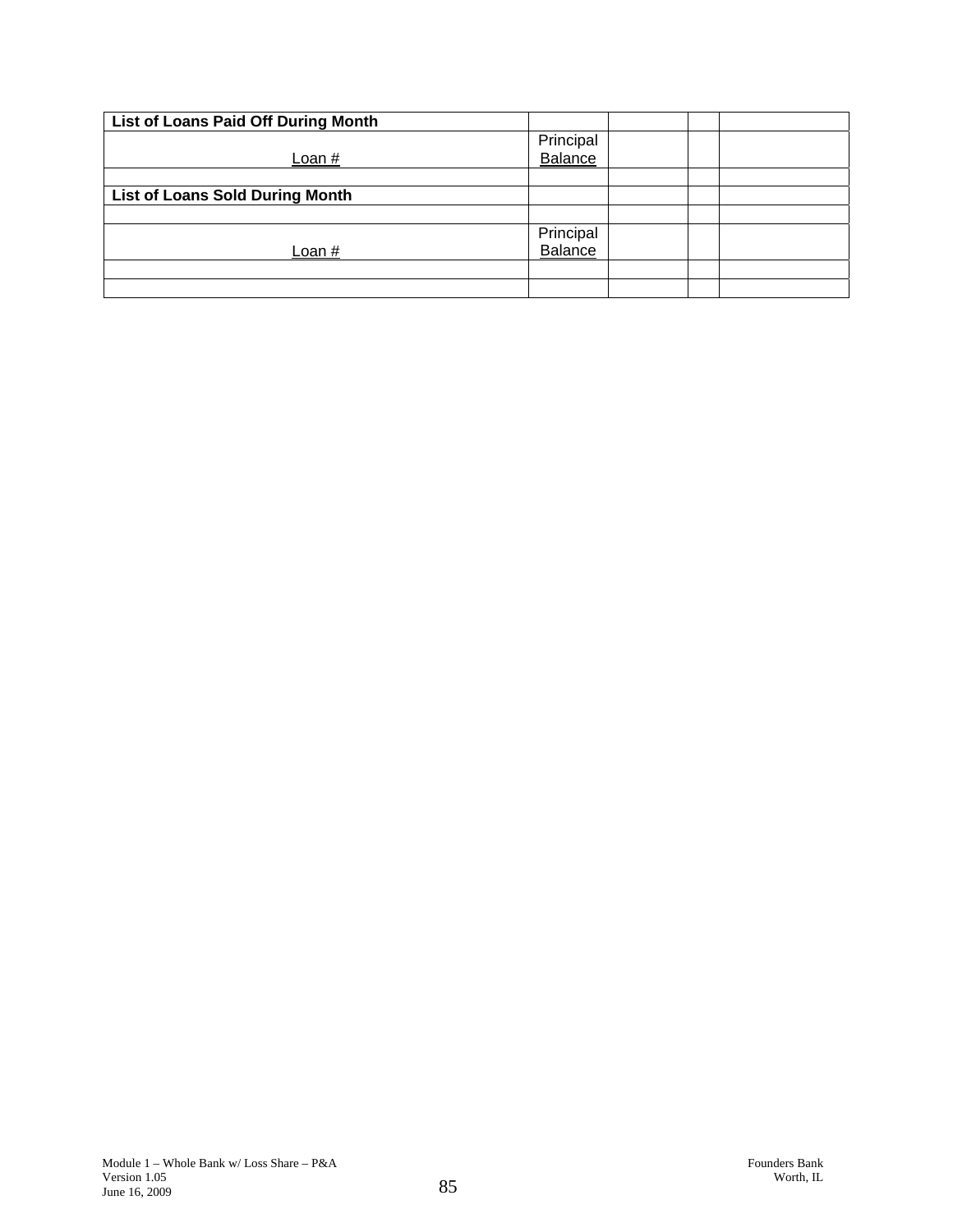## **Exhibit 4 Wire Transfer Instructions**

# **PURCHASER WIRING INSTRUCTIONS**

| <b>BANK RECEIVING WIRE</b>            |  |
|---------------------------------------|--|
|                                       |  |
| <b>9 DIGIT ABA ROUTING NUMBER</b>     |  |
|                                       |  |
| <b>ACCOUNT NUMBER</b>                 |  |
|                                       |  |
| <b>NAME OF ACCOUNT</b>                |  |
|                                       |  |
| <b>ATTENTION TO WHOM</b>              |  |
| <b>PURPOSE OF WIRE</b>                |  |
|                                       |  |
| FDIC RECEIVER WIRING INSTRUCTIONS     |  |
|                                       |  |
| <b>BANK RECEIVING WIRE</b>            |  |
|                                       |  |
| <b>SHORT NAME</b>                     |  |
|                                       |  |
| <b>ADDRESS OF BANK RECEIVING WIRE</b> |  |
|                                       |  |
| <b>9 DIGIT ABA ROUTING NUMBER</b>     |  |
|                                       |  |
| <b>ACCOUNT NUMBER</b>                 |  |
|                                       |  |
| <b>NAME OF ACCOUNT</b>                |  |
| <b>ATTENTION TO WHOM</b>              |  |
|                                       |  |
| <b>PURPOSE OF WIRE</b>                |  |
|                                       |  |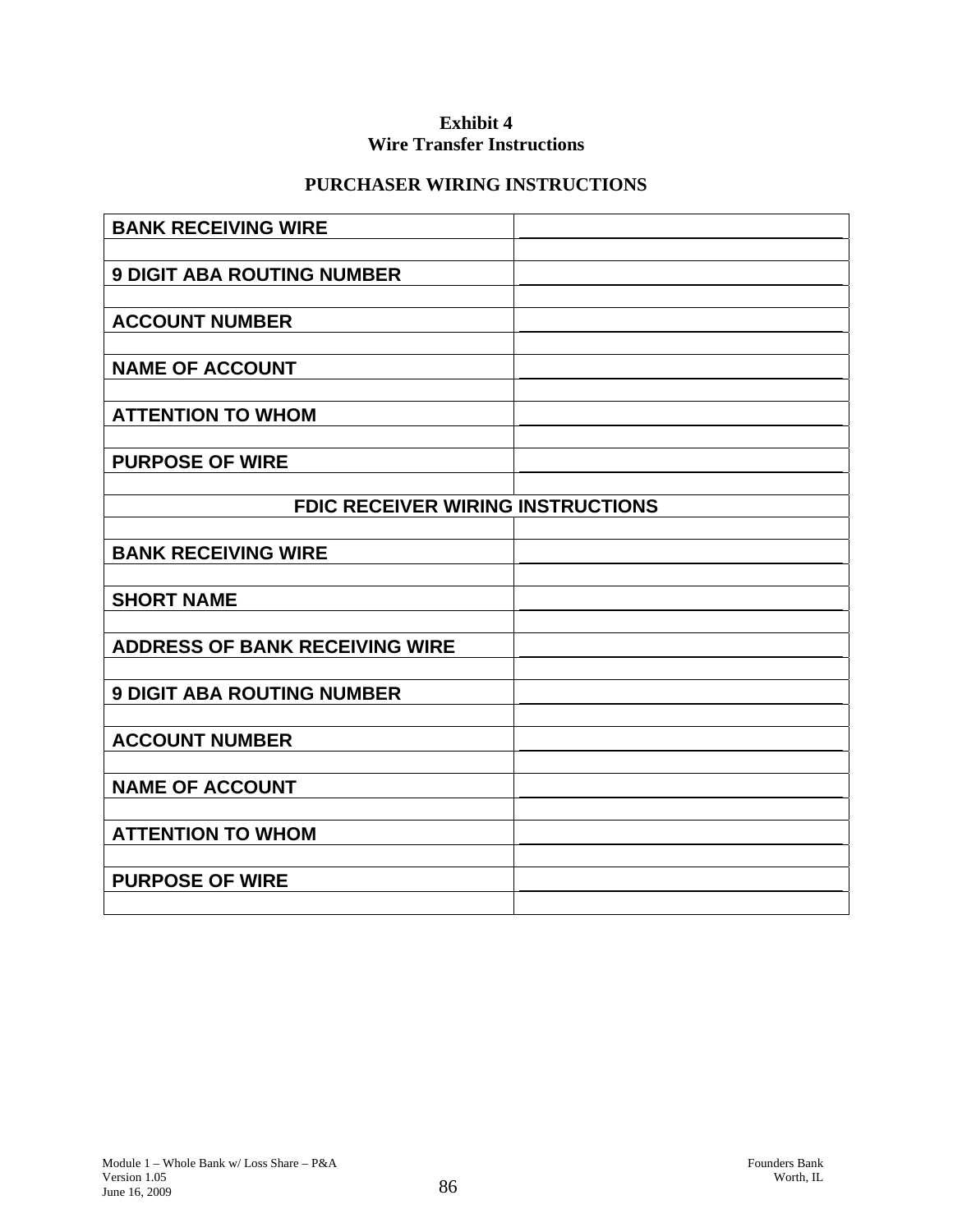# **EXHIBIT 5**

# **FDIC MORTGAGE LOAN MODIFICATION PROGRAM**

# **Objective**

The objective of this FDIC Mortgage Loan Modification Program ("Program") is to modify the terms of certain residential mortgage loans so as to improve affordability, increase the probability of performance, allow borrowers to remain in their homes and increase the value of the loans to the FDIC and assignees. The Program provides for the modification of Qualifying Loans (as defined below) by reducing the borrower's monthly housing debt to income ratio ("DTI Ratio") to no more than 31% at the time of the modification and eliminating adjustable interest rate and negative amortization features.

# Qualifying Mortgage Loans

In order for a mortgage loan to be a Qualifying Loan it must meet all of the following criteria, which must be confirmed by the lender:

- The collateral securing the mortgage loan is owner-occupied and the owner's primary residence; and
- The mortgagor has a first priority lien on the collateral; and
- Either the borrower is at least 60 days delinquent or a default is reasonably foreseeable.

# Modification Process

The lender shall undertake a review of its mortgage loan portfolio to identify Qualifying Loans. For each Qualifying Loan, the lender shall determine the net present value of the modified loan and, if it will exceed the net present value of the foreclosed collateral upon disposition, then the Qualifying Loan shall be modified so as to reduce the borrower's monthly DTI Ratio to no more than 31% at the time of the modification. To achieve this, the lender shall use a combination of interest rate reduction, term extension and principal forbearance, as necessary.

The borrower's monthly DTI Ratio shall be a percentage calculated by dividing the borrower's monthly income by the borrower's monthly housing payment (including principal, interest, taxes and insurance). For these purposes, (1) the borrower's monthly income shall be the amount of the borrower's (along with any co-borrowers') documented and verified gross monthly income, and (2) the borrower's monthly housing payment shall be the amount required to pay monthly principal and interest plus one-twelfth of the then current annual amount required to pay real property taxes and homeowner's insurance with respect to the collateral.

In order to calculate the monthly principal payment, the lender shall capitalize to the outstanding principal balance of the Qualifying Loan the amount of all delinquent interest, delinquent taxes, past due insurance premiums, third party fees and (without duplication) escrow advances (such amount, the "Capitalized Balance").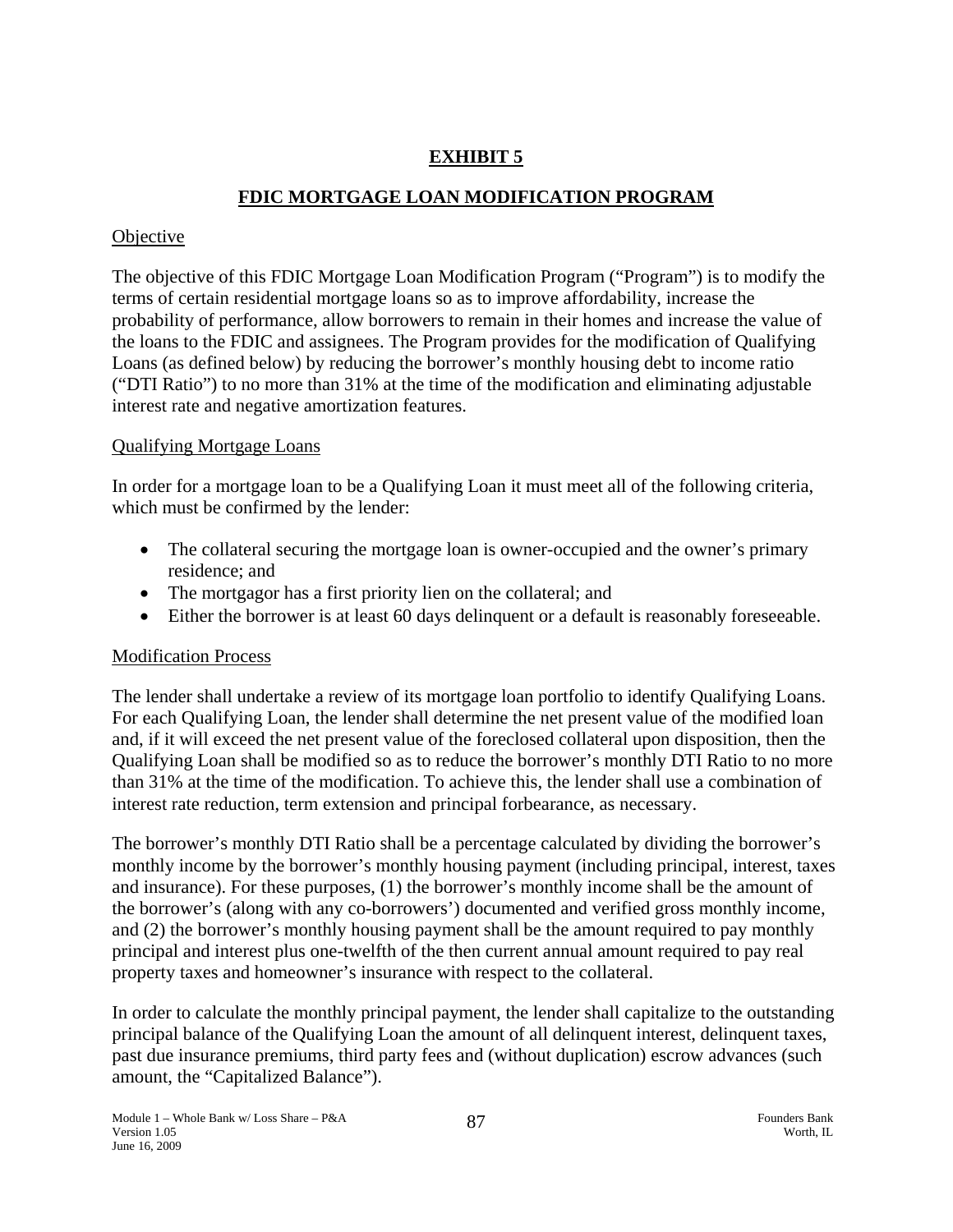In order to achieve the goal of reducing the DTI Ratio to 31%, the lender shall take the following steps in the following order of priority with respect to each Qualifying Loan:

- 1. Reduce the interest rate to the then current Freddie Mac Survey Rate for 30-year fixed rate mortgage loans, and adjust the term to 30 years.
- 2. If the DTI Ratio is still in excess of 31%, reduce the interest rate further, but no lower than 3%, until the DTI ratio of 31% is achieved.
- 3. If the DTI Ratio is still in excess of 31% after adjusting the interest rate to 3%, extend the remaining term of the loan by 10 years.
- 4. If the DTI Ratio is still in excess of 31%, calculate a new monthly payment (the "Adjusted Payment Amount") that will result in the borrower's monthly DTI Ratio not exceeding 31%. After calculating the Adjusted Payment Amount, the lender shall bifurcate the Capitalized Balance into two portions – the amortizing portion and the non-amortizing portion. The amortizing portion of the Capitalized Balance shall be the mortgage amount that will fully amortize over a 40-year term at an annual interest rate of 3% and monthly payments equal to the Adjusted Payment Amount. The nonamortizing portion of the Capitalized Balance shall be the difference between the Capitalized Balance and the amortizing portion of the Capitalized Balance. If the amortizing portion of the Capitalized Balance is less than 75% of the current estimated value of the collateral, then the lender may choose not to restructure the loan. If the lender chooses to restructure the loan, then the lender shall forbear on collecting the non-amortizing portion of the Capitalized Balance, and such amount shall be due and payable only upon the earlier of (i) maturity of the modified loan, (ii) a sale of the property or (iii) a pay-off or refinancing of the loan. No interest shall be charged on the non-amortizing portion of the Capitalized Balance, but repayment shall be secured by a first lien on the collateral.

## Special Note:

The net present value calculation used to determine whether a loan should be modified based on the modification process above is distinct and different from the net present value calculation used to determine the covered loss if the loan is modified. Please refer only to the net present value calculation described in this exhibit for the modification process, with its separate assumptions, when determining whether to provide a modification to a borrower. Separate assumptions may include, without limitation, Assuming Bank's determination of a probability of default without modification, a probability of default with modification, home price forecasts, prepayment speeds, and event timing. These assumptions are applied to different projected cash flows over the term of the loan, such as the projected cash flow of the loan performing or defaulting without modification and the projected cash flow of the loan performing or defaulting with modification.

change, the net present value calculation for determining the covered loss remains constant.<br>
Module 1 – Whole Bank w/ Loss Share – P&A 88 Founders Bank Worth, IL By contrast, the net present value for determining the covered loss is based on a 10 year period. While the assumptions in the net present value calculation used in the modification process may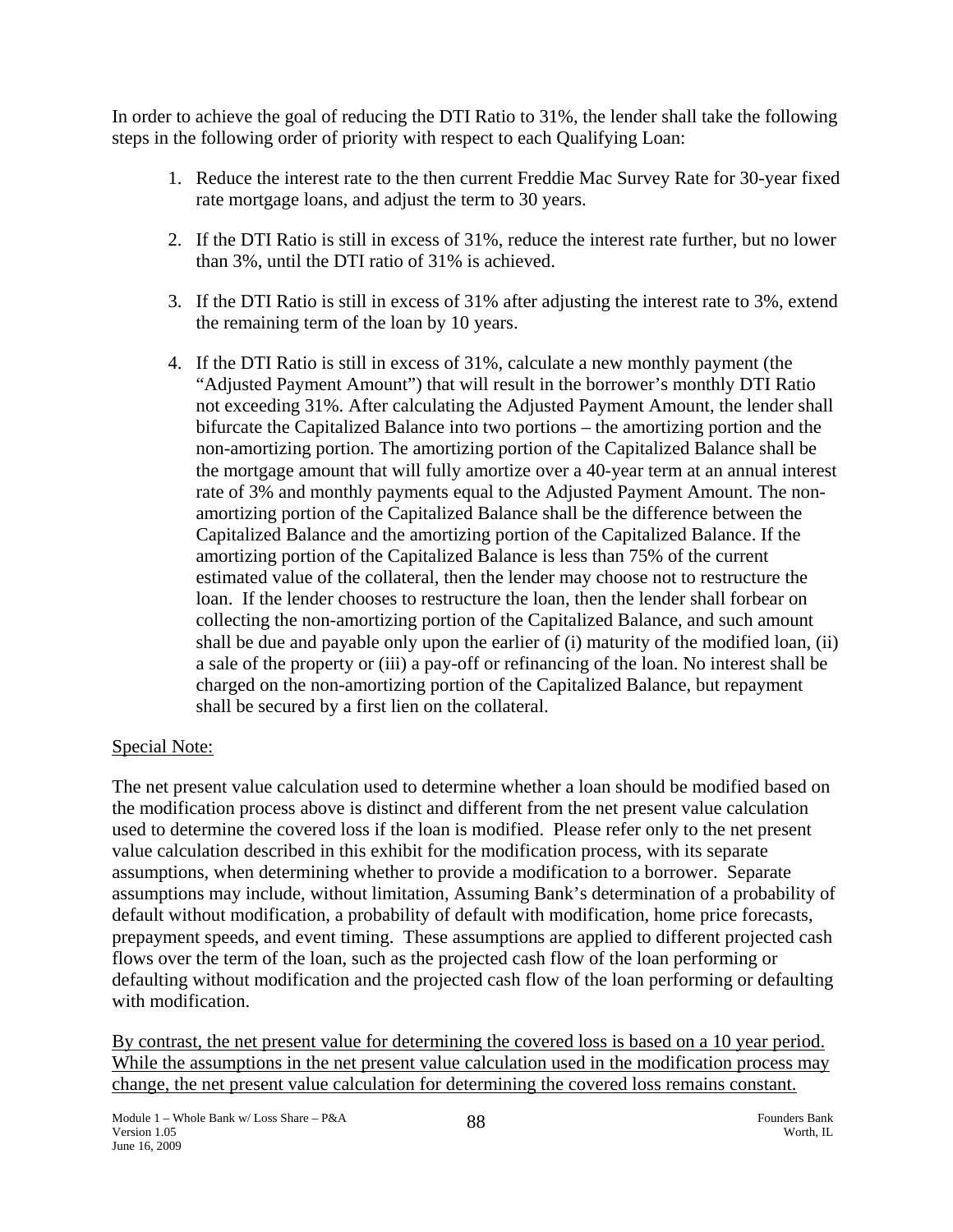### **EXHIBIT 4.15B**

### **COMMERCIAL AND OTHER ASSETS SHARED-LOSS AGREEMENT**

This agreement for reimbursement of loss sharing expenses on certain loans and other assets (the "Commercial Shared-Loss Agreement") shall apply when the Assuming Bank purchases Shared-Loss Assets as that term is defined herein. The terms hereof shall modify and supplement, as necessary, the terms of the Purchase and Assumption Agreement to which this Commercial Shared-Loss Agreement is attached as Exhibit 4.15B and incorporated therein. To the extent any inconsistencies may arise between the terms of the Purchase and Assumption Agreement and this Commercial Shared-Loss Agreement with respect to the subject matter of this Commercial Shared-Loss Agreement, the terms of this Commercial Shared-Loss Agreement shall control. References in this Commercial Shared-Loss Agreement to a particular Section shall be deemed to refer to a Section in this Commercial Shared-Loss Agreement unless the context indicates that a Section of the Purchase and Assumption Agreement is intended.

## **ARTICLE I -- DEFINITIONS**

Capitalized terms used in this Commercial Shared-Loss Agreement that are not defined in this Commercial Shared-Loss Agreement are defined in the Purchase and Assumption Agreement In addition to the terms defined above, defined below are certain additional terms relating to loss-sharing, as used in this Commercial Shared-Loss Agreement.

**"AAA"** means the American Arbitration Association as provided in Section 2.1(f)(iii) of this Commercial Shared-Loss Agreement.

**"Accrued Interest"** means, with respect to any Shared-Loss Loan, Permitted Advance or Shared-Loss Loan Commitment Advance at any time, the amount of earned and unpaid interest, taxes, credit life and/or disability insurance premiums (if any) payable by the Obligor accrued on or with respect to such Shared-Loss Loan, Permitted Advance or Shared-Loss Loan Commitment Advance, all as reflected on the Accounting Records of the Failed Bank or the Assuming Bank (as applicable); provided, that Accrued Interest shall not include any amount that accrues on or with respect to any Shared-Loss Loan, Permitted Advance or Shared-Loss Loan Commitment Advance after that Asset has been placed on non-accrual or nonperforming status by either the Failed Bank or the Assuming Bank (as applicable).

"**Additional ORE**" means Shared-Loss Loans that become Other Real Estate after Bank Closing Date.

"**Affiliate**" shall have the meaning set forth in the Purchase and Assumption Agreement; provided, that, for purposes of this Commercial Shared-Loss Agreement, no Third Party Servicer shall be deemed to be an Affiliate of the Assuming Bank.

**Examplicable Anniversary of the Commencement Date**" means the fifth (5th) anniversary of the Commencement Date.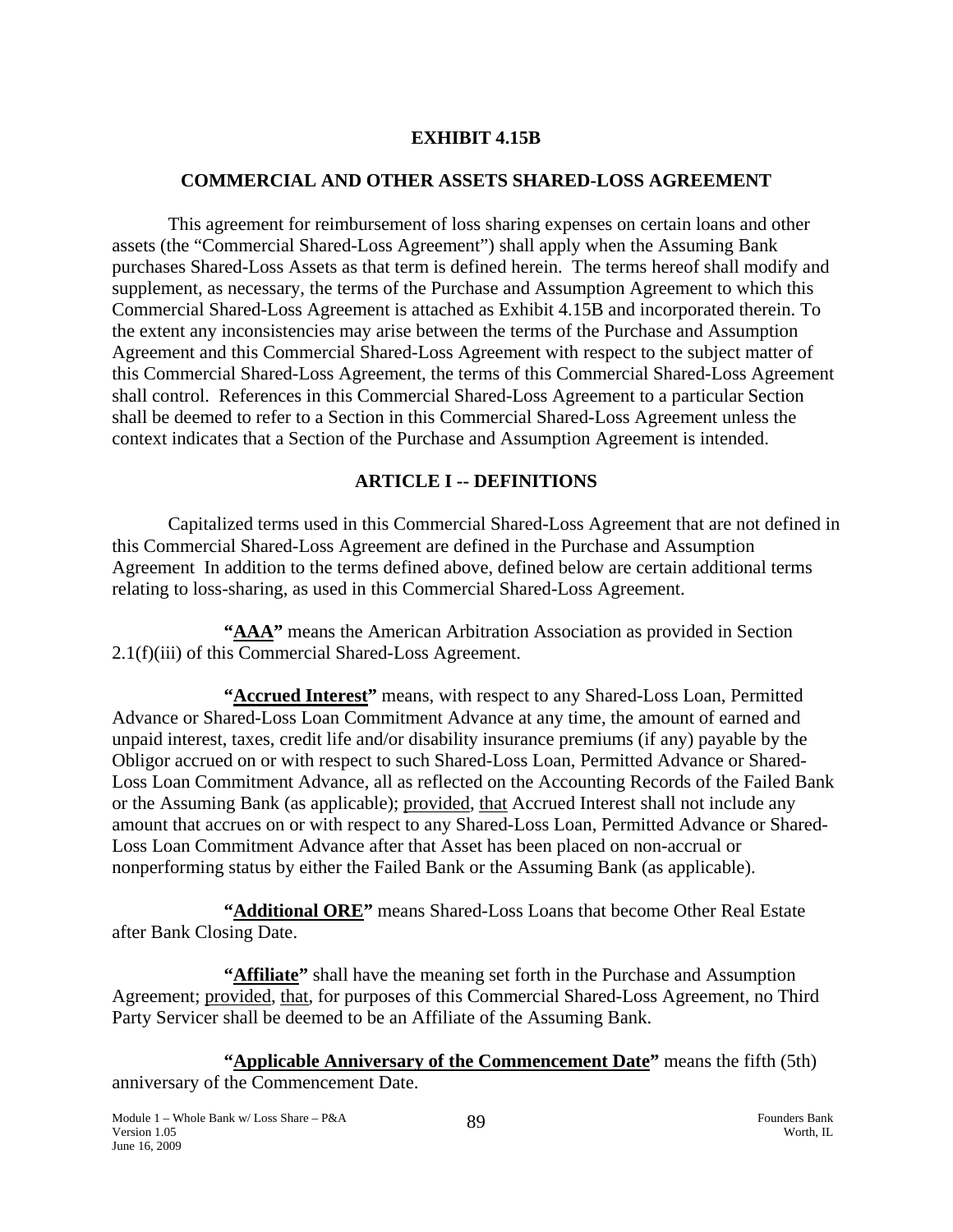"Calendar Quarter" means a quarterly period (a) for the first such period, beginning on the Commencement Date and ending on the last calendar day of either March, June, September or December, whichever is the first to occur after the Commencement Date, and (b) for quarterly periods thereafter, beginning on the first calendar day of the calendar month immediately after the month that ended the prior period and ending on the last calendar day of each successive three-calendar-month period thereafter (i.e., each March, June, September and December, starting in the applicable order depending on the ending date of first such period) of any year.

**"Capitalized Expenditures"** means those expenditures that (i) would be capitalized under generally accepted accounting principles, and (ii) are incurred with respect to Shared-Loss Loans, Other Real Estate, Additional ORE or Subsidiary ORE. Capitalized Expenditures shall not include expenses related to environmental conditions including, but not limited to, remediation, storage or disposal of any hazardous or toxic substances or any pollutant or contaminant.

**"Charge-Offs"** means, with respect to any Shared-Loss Assets for any period, an amount equal to the aggregate amount of loans or portions of loans classified as "Loss" under the Examination Criteria, including (a) charge-offs of (i) the principal amount of such assets net of unearned interest (including write-downs associated with Other Real Estate, Additional ORE, Subsidiary ORE or loan modification(s)) (ii) Accrued Interest, and (iii) Capitalized Expenditures plus (b) Pre-Charge-Off Expenses incurred on the respective Shared-Loss Loans, all as effected by the Assuming Bank during such period and reflected on the Accounting Records of the Assuming Bank; provided, that: (i) the aggregate amount of Accrued Interest (including any reversals thereof) for the period after Bank Closing that shall be included in determining the amount of Charge-Offs for any Shared-Loss Loan shall not exceed ninety (90) days' Accrued Interest; (ii) no Charge-Off shall be taken with respect to any anticipated expenditure by the Assuming Bank until such expenditure is actually incurred; (iii) any financial statement adjustments made in connection with the purchase of any Assets pursuant to this Purchase and Assumption Agreement or any future purchase, merger, consolidation or other acquisition of the Assuming Bank shall not constitute "Charge-Offs"; and (iv) except for Portfolio Sales or any other sales or dispositions consented to by the Receiver, losses incurred on the sale or other disposition of Shared-Loss Assets to any Person (other than the sale or other disposition of Other Real Estate, Additional ORE or Subsidiary ORE to a Person other than an Affiliate of the Assuming Bank which is conducted in a commercially reasonable and prudent manner) shall not constitute Charge-Offs.

**"Commencement Date"** means the first calendar day following Bank Closing.

**"Consumer Loans"** means Loans to individuals for household, family and other personal expenditures (including United States and/or State-guaranteed student loans and extensions of credit pursuant to a credit card plan or debit card plan).

**"Environmental Assessment"** means an assessment of the presence, storage or release of any hazardous or toxic substance, pollutant or contaminant with respect to the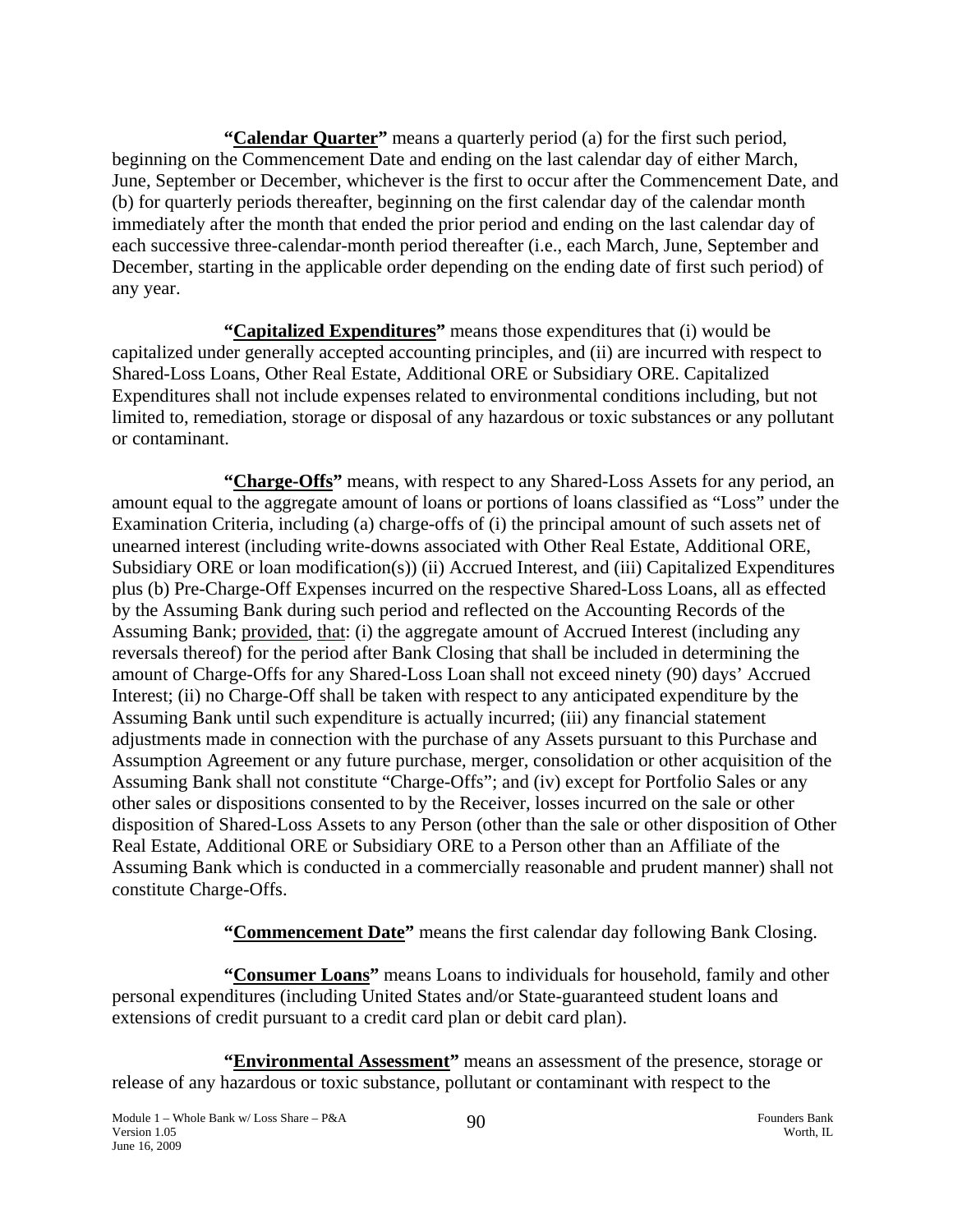collateral securing a Shared-Loss Loan that has been fully or partially charged off.

**"Examination Criteria"** means the loan classification criteria employed by, or any applicable regulations of, the Assuming Bank's Chartering Authority at the time such action is taken, as such criteria may be amended from time to time.

"Failed Bank Charge-Offs/Write-Downs" means, with respect to any Shared-Loss Asset, an amount equal to the aggregate amount of reversals or charge-offs of Accrued Interest and charge-offs and write-downs of principal effected by the Failed Bank with respect to that Shared-Loss Asset as reflected on the Accounting Records of the Failed Bank.

**"Fair Value"** means the fair value of a Shared Loss MTM Asset as determined in accordance with FAS 157 as in effect on Bank Closing.

**"FDIC Party"** has the meaning provided in Section 2.1(f)(ii) of this Commercial Shared-Loss Agreement.

**"Net Charge-Offs"** means, with respect to any period, an amount equal to the aggregate amount of Charge-Offs for such period less the amount of Recoveries for such period.

 Commercial Shared-Loss Agreement. **"Neutral Member"** has the meaning provided in Section 2.1(f)(ii) of this

**"New Shared-Loss Loans"** means loans that would otherwise be subject to loss sharing under this Commercial Shared-Loss Agreement that were originated after the Information Package Date and before Bank Closing.

**"Notice of Dispute"** has the meaning provided in Section 2.1(f)(iii) of this Commercial Shared-Loss Agreement.

**"ORE Subsidiary"** means any Subsidiary of the Assuming Bank that engages solely in holding, servicing, managing or liquidating interests of a type described in clause (A) of the definition of "Other Real Estate," which interests have arisen from the collection or settlement of a Shared-Loss Loan.

**"Other Real Estate"** means all of the following (including any of the following fully or partially charged off the books and records of the Failed Bank or the Assuming Bank) that (i) are owned by the Failed Bank as of Bank Closing and are purchased pursuant to the Purchase and Assumption Agreement or (ii) have arisen subsequent to Bank Closing from the collection or settlement by the Assuming Bank of a Shared-Loss Loan:

(A) all interests in real estate (other than Bank Premises and Fixtures), including but not limited to mineral rights, leasehold rights, condominium and cooperative interests, air rights and development rights; and

(B) all other assets (whether real or personal property) acquired by foreclosure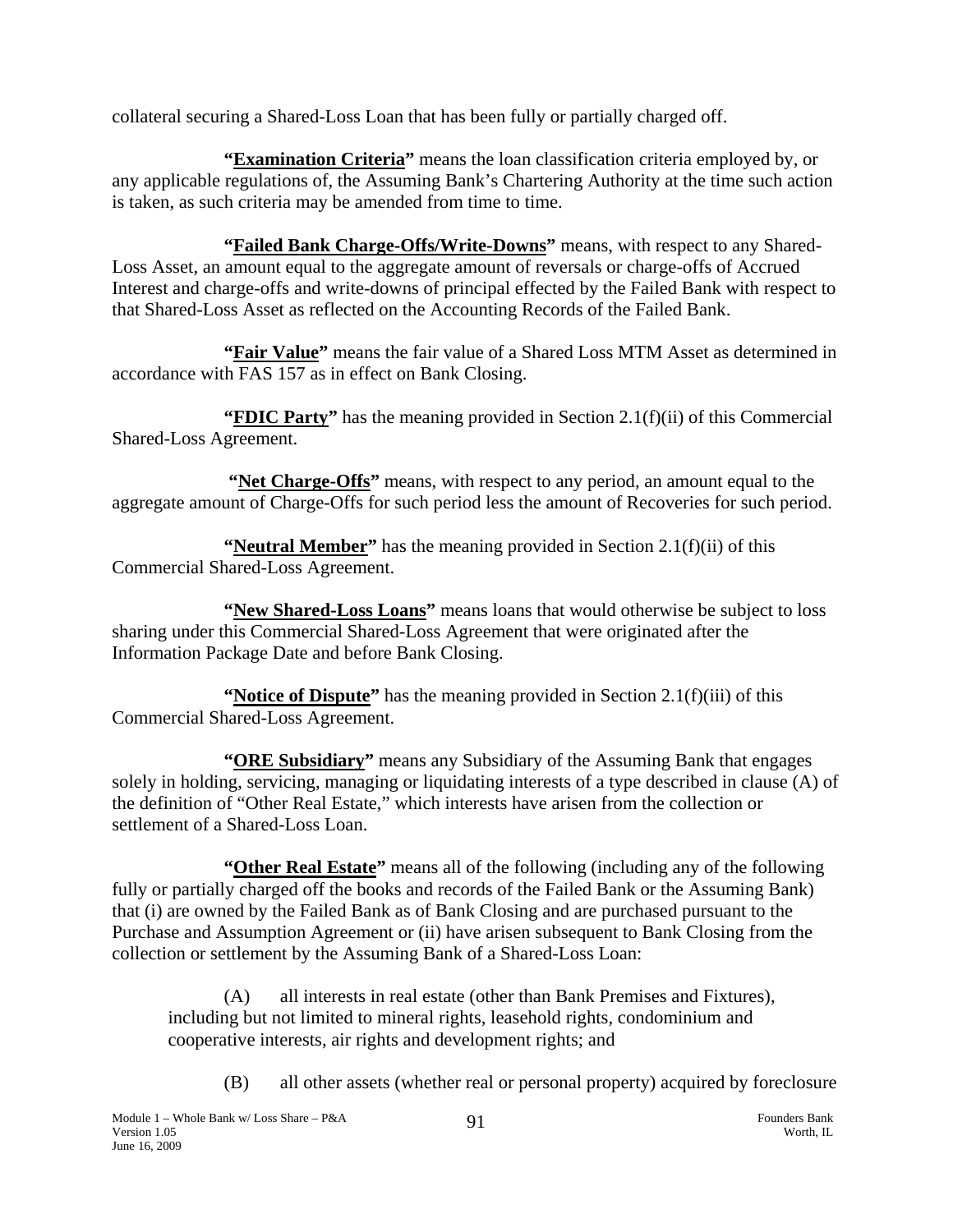or in full or partial satisfaction of judgments or indebtedness.

**"Permitted Advance"** means an advance of funds by the Assuming Bank with respect to a Shared-Loss Loan, or the making of a legally binding commitment by the Assuming Bank to advance funds with respect to a Shared-Loss Loan, that (i) in the case of such an advance, is actually made, and, in the case of such a commitment, is made and all of the proceeds thereof actually advanced, within one (1) year after the Commencement Date, (ii) does not cause the sum of (A) the book value of such Shared-Loss Loan as reflected on the Accounting Records of the Assuming Bank after any such advance has been made by the Assuming Bank plus (B) the unfunded amount of any such commitment made by the Assuming Bank related thereto, to exceed 110% of the Book Value of such Shared-Loss Loan, (iii) is not made with respect to a Shared-Loss Loan with respect to which (A) there exists a related Shared-Loss Loan Commitment or (B) the Assuming Bank has taken a Charge-Off and (iv) is made in good faith, is supported at the time it is made by documentation in the Credit Files and conforms to and is in accordance with the applicable requirements set forth in Article III of this Commercial Shared-Loss Agreement and with the then effective written internal credit policy guidelines of the Assuming Bank; provided, that the limitations in subparagraphs (i), (ii) and (iii) of this definition shall not apply to any such action (other than to an advance or commitment related to the remediation, storage or final disposal of any hazardous or toxic substance, pollutant or contaminant) that is taken by Assuming Bank in its reasonable discretion to preserve or secure the value of the collateral for such Shared-Loss Loan.

**"Permitted Amendment"** means, with respect to any Shared-Loss Loan Commitment or Shared-Loss Loan, any amendment, modification, renewal or extension thereof, or any waiver of any term, right, or remedy thereunder, made by the Assuming Bank in good faith and otherwise in accordance with the applicable requirements set forth in Article III of this Commercial Shared-Loss Agreement and the then effective written internal credit policy guidelines of the Assuming Bank; provided, that:

(i) with respect to a Shared-Loss Loan Commitment or a Shared-Loss Loan that is not a revolving line of credit, no such amendment, modification, renewal, extension, or waiver, except as allowed under the definition of Permitted Advance, shall operate to increase the amount of principal (A) then remaining available to be advanced by the Assuming Bank under the Shared-Loss Loan Commitment or (B) then outstanding under the Shared-Loss Loan;

(ii) with respect to a Shared-Loss Loan Commitment or a Shared-Loss Loan that is a revolving line of credit, no such amendment, modification, renewal, extension, or waiver, except as allowed under the definition of Permitted Advance, shall operate to increase the maximum amount of principal authorized as of Bank Closing to be outstanding at any one time under the underlying revolving line of credit relationship with the debtor (regardless of the extent to which such revolving line of credit may have been funded as of Bank Closing or may subsequently have been funded and/or repaid); and

(iii) no such amendment, modification, renewal, extension or waiver shall extend the term of such Shared-Loss Loan Commitment or Shared-Loss Loan beyond the end of the final Shared-Loss Quarter unless the term of such Shared-Loss Loan Commitment or Shared-Loss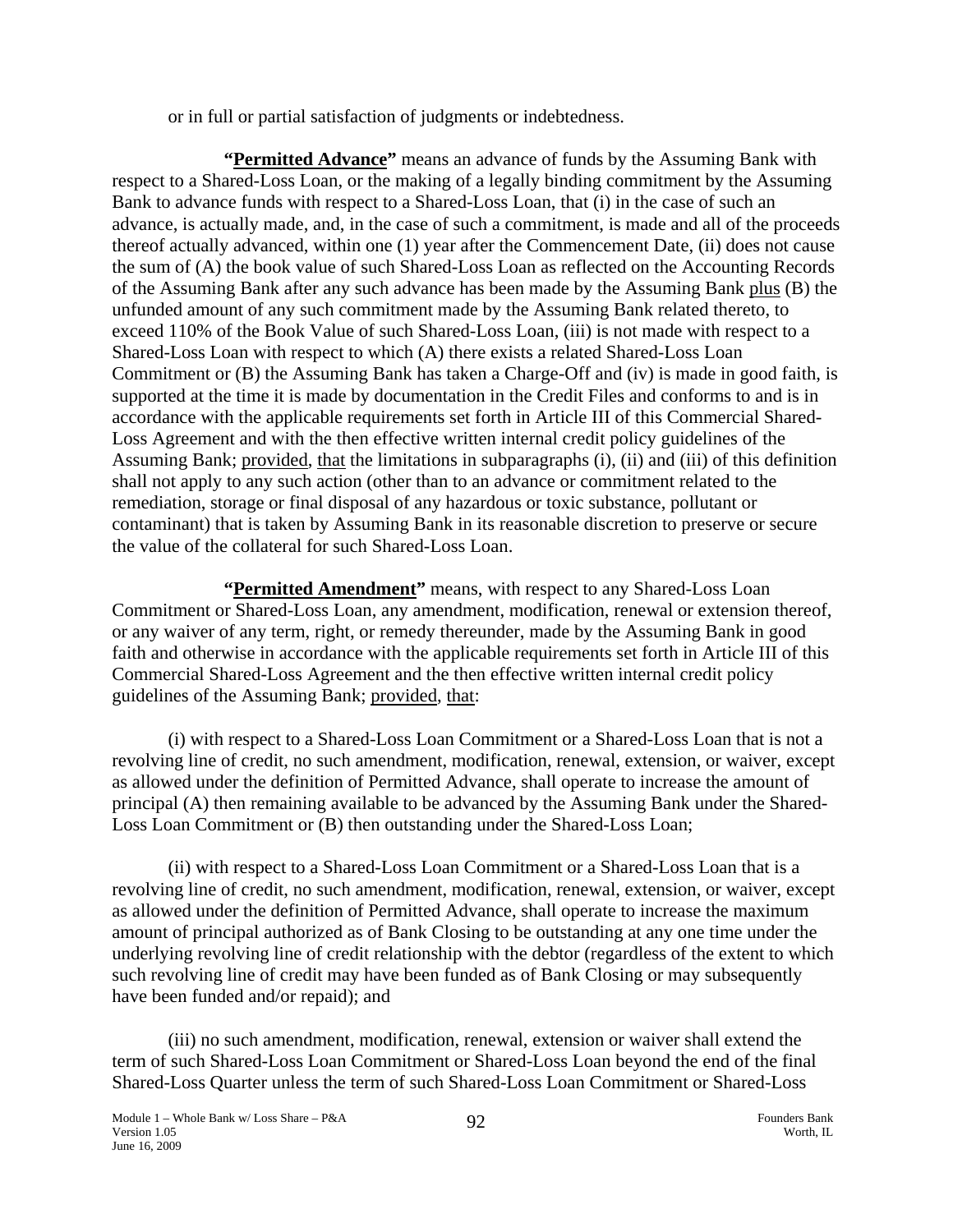Loan as existed on Bank Closing was beyond the end of the final Shared-Loss Quarter, in which event no such amendment, modification, renewal, extension or waiver shall extend such term beyond the term as existed as of Bank Closing.

"**Pre-Charge-Off Expenses"** means those expenses incurred in the usual and prudent management of a Shared-Loss Loan that would qualify as a Reimbursable Expense or Recovery Expense if incurred after a Charge-Off of the related Shared-Loss Asset had occurred.

**"Quarterly Certificate"** has the meaning provided in Section 2.1(a)(i) of this Commercial Shared-Loss Agreement.

**"Recoveries"** (I)(A) In addition to any sums to be applied as Recoveries pursuant to subparagraph (II) below, "Recoveries" means, with respect to any period, the sum of (without duplication):

**Shared-Loss Quarter; plus** (i) the amount of collections during such period by the Assuming Bank on Charge-Offs of Shared-Loss Assets effected by the Assuming Bank prior to the end of the final

(ii) the amount of collections during such period by the Assuming Bank on Failed Bank Charge-Offs/Write-Downs; plus

(iii) the amount of gain on any sale or other disposition during such period by the Assuming Bank of Shared Loss Loans, Other Real Estate, Additional ORE or Subsidiary ORE (provided, that the amount of any such gain included in Recoveries shall not exceed the aggregate amount of the related Failed Bank Charge-Offs/Write-Downs and Charge-Offs taken and any related Reimbursable Expenses and Recovery Expenses); plus

(iv) the amount of collections during such period by the Assuming Bank of any Reimbursable Expenses or Recovery Expenses; plus

(v) the amount of any fee or other consideration received by the Assuming Bank during or prior to such period in connection with any amendment, modification, renewal, extension, refinance, restructure, commitment or other similar action taken by the Assuming Bank with respect to a Shared-Loss Asset with respect to which there exists a Failed Bank Charge-Off/Write-Down or a Shared-Loss Loan as to which a Charge-Off has been effected by the Assuming Bank during or prior to such period (provided, that the amount of any such fee or other consideration included in Recoveries shall not exceed the aggregate amount of the related Failed Bank Charge-Offs/Write-Downs and Charge-Offs taken and any related Reimbursable Expenses and Recovery Expenses).

(I)(B) For the purpose of determining the amounts to be applied as Recoveries pursuant to subparagraph (I)(A) above, the Assuming Bank shall apply amounts received on the Assets that are not otherwise applied to reduce the book value of principal of a Shared-Loss Loan (or, in the case of Other Real Estate, Additional ORE, Subsidiary ORE and Capitalized Expenditures, that are not otherwise applied to reduce the book value thereof) in the following order: first to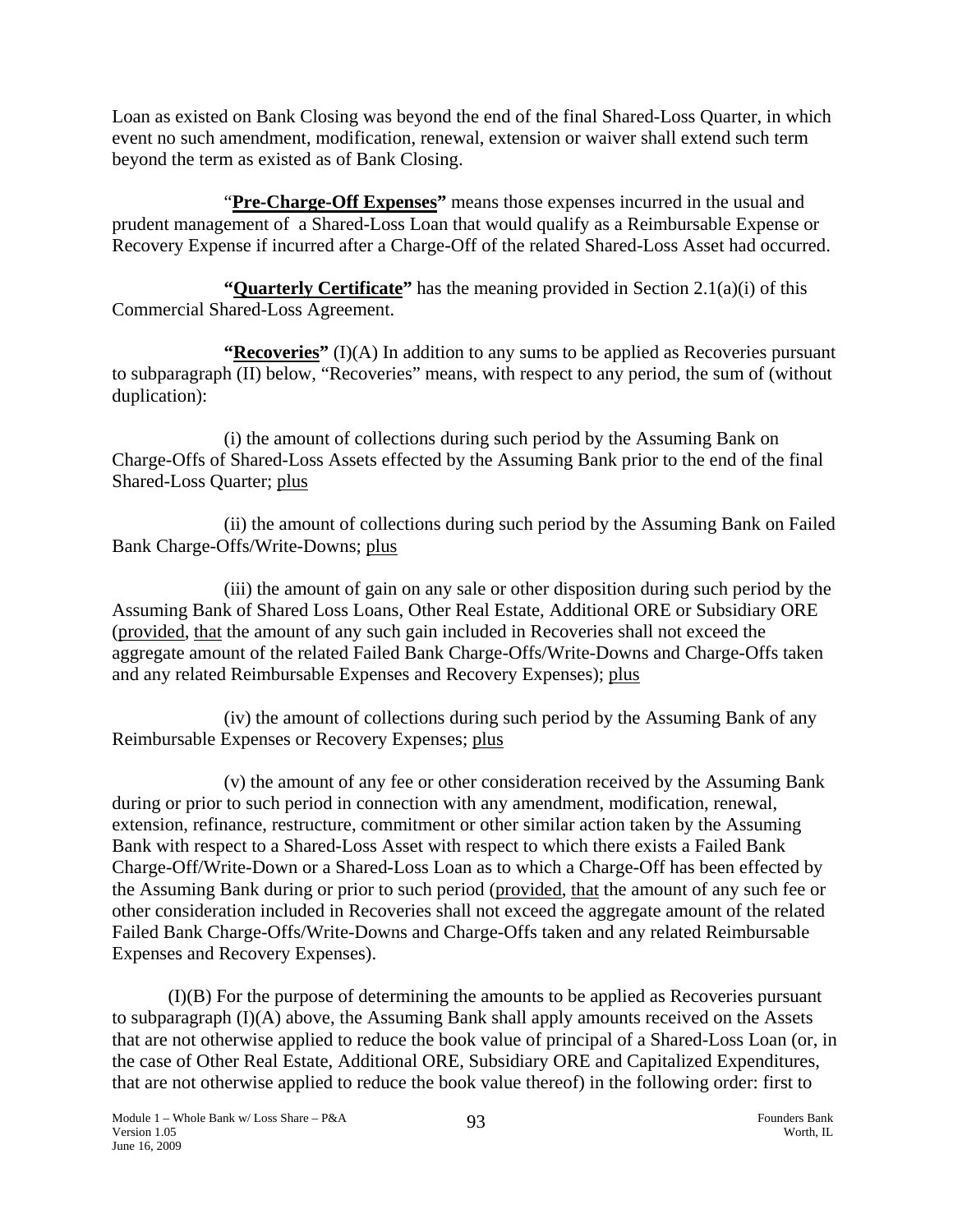Charge-Offs and Failed Bank Charge-Offs/Write Downs; then to Reimbursable Expenses and Recovery Expenses; then to interest income; and then to other expenses incurred by the Assuming Bank.

(II) If there occurs an amendment, modification, renewal, extension, refinance, restructure, commitment, sale or other similar action with respect to a Shared-Loss Loan as to which there exists a Failed Bank Charge-Off/Write Down or as to which a Charge-Off has been effected by the Assuming Bank during or prior to such period, and if, as a result of such occurrence, the Assuming Bank recognizes any interest income for financial accounting purposes on that Shared-Loss Loan, then "Recoveries" shall also include the portion of the total amount of any such interest income recognized by the Assuming Bank which is derived by multiplying:

(A) the total amount of any such interest income recognized by the Assuming Bank during such period with respect to that Shared-Loss Loan as described above, by

(B) a fraction, the numerator of which is the aggregate principal amount (excluding reversals or charge-offs of Accrued Interest) of all such Failed Bank Charge-Offs/Write-Downs and Charge-Offs effected by the Assuming Bank with respect to that Shared-Loss Loan plus the principal amount of that Shared-Loss Loan that has not yet been chargedoff but has been placed on nonaccrual status, all of which occurred at any time prior to or during the period in which the interest income referred to in subparagraph (II)(A) immediately above was recognized, and the denominator of which is the total amount of principal indebtedness (including all such prior Failed Bank Charge-Offs/Write-Downs and Charge-Offs as described above) due from the Obligor on that Shared-Loss Loan as of the end of such period;

provided, however, that the amount of any interest income included as Recoveries for a particular Shared-Loss Loan shall not exceed the aggregate amount of (a) Failed Bank Charge-Offs/Write-Downs, (b) Charge-Offs effected by the Assuming Bank during or prior to the period in which the amount of Recoveries is being determined, plus (c) any Reimbursable Expenses and Recovery Expenses paid to the Assuming Bank pursuant to this Commercial Shared-Loss Agreement during or prior to the period in which the amount of Recoveries is being determined, all with respect to that particular Shared-Loss Loan; and, provided, further, that any collections on any such Shared-Loss Loan that are not applied to reduce book value of principal or recognized as interest income shall be applied pursuant to subparagraph (I) above.

(III) Notwithstanding subparagraphs (I) and (II) above, the term "Recoveries" shall not include: (a) any amounts paid to the Assuming Bank by the Receiver pursuant to Section 2.1 of this Commercial Shared-Loss Agreement, (b) amounts received with respect to Charge-Offs effected by the Assuming Bank after the final Shared-Loss Quarter, (c) after the final Shared-Loss Quarter, income received by the Assuming Bank from the operation of, and any gains recognized by the Assuming Bank on the disposition of, Other Real Estate, Additional ORE or Subsidiary ORE (such income and gains being hereinafter together referred to as "ORE Income"), except to the extent that aggregate ORE Income exceeds the aggregate expenses paid to third parties by or on behalf of the Assuming Bank after the final Shared-Loss Quarter to manage, operate and maintain Other Real Estate, Additional ORE or Subsidiary ORE (such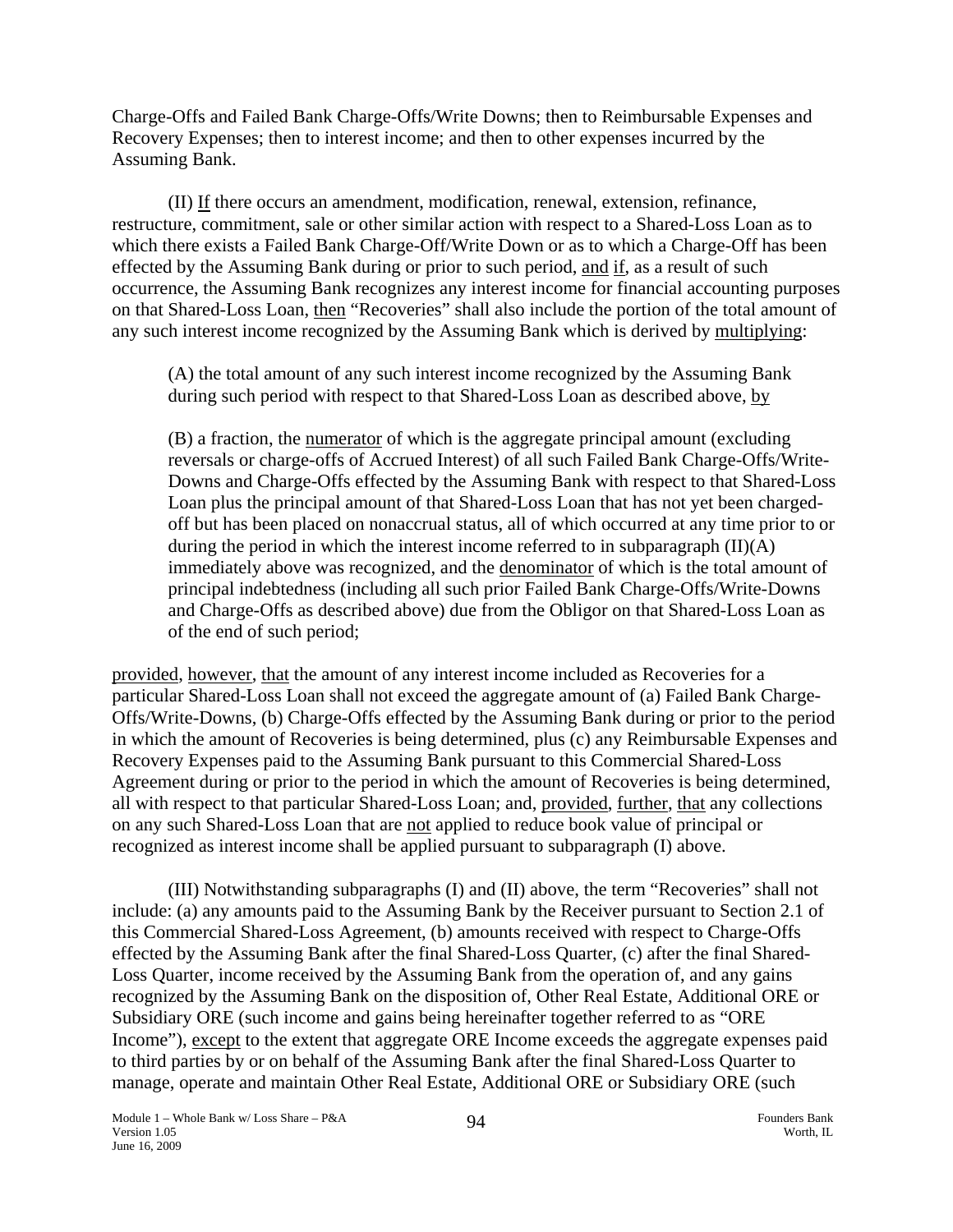expenses being hereinafter referred to as "ORE Expenses"). In determining the extent aggregate ORE Income exceeds aggregate ORE Expenses for any Recovery Quarter as set forth immediately above in subparagraph (c), the Assuming Bank will subtract (i) ORE Expenses paid to third parties during such Recovery Quarter (provided, that, in the case of the final Recovery Quarter only, the Assuming Bank will subtract ORE Expenses paid to third parties from the beginning of the final Recovery Quarter up to the date the Assuming Bank is required to deliver the final Quarterly Certificate pursuant to this Commercial Shared-Loss Agreement) from (ii) ORE Income received during such Recovery Quarter, to calculate net ORE income ("Net ORE Income") for that Recovery Quarter. If the amount of Net ORE Income so calculated for a Recovery Quarter is positive, such amount shall be reported as Recoveries on the Quarterly Certificate for such Recovery Quarter. If the amount of Net ORE Income so calculated for a Recovery Quarter is negative ("Net ORE Loss Carryforward"), such amount shall be added to any ORE Expenses paid to third parties in the next succeeding Recovery Quarter, which sum shall then be subtracted from ORE Income for that next succeeding Recovery Quarter, for the purpose of determining the amount of Net ORE Income (or, if applicable, Net ORE Loss Carryforward) for that next succeeding Recovery Quarter. If, as of the end of the final Recovery Quarter, a Net ORE Loss Carryforward exists, then the amount of the Net ORE Loss Carryforward that does not exceed the aggregate amount of Net ORE Income reported as Recoveries on Quarterly Certificates for all Recovery Quarters may be included as a Recovery Expense on the Quarterly Certificate for the final Recovery Quarter.

**"Recovery Amount"** has the meaning provided in Section 2.1(b)(ii) of this Commercial Shared-Loss Agreement.

**"Recovery Expenses"** means, for any Recovery Quarter, the amount of actual, reasonable and necessary out-of-pocket expenses (other than Capitalized Expenditures) paid to third parties (other than Affiliates of the Assuming Bank) by or on behalf of the Assuming Bank, as limited by Sections 3.2(c) and (d) of Article III to this Commercial Shared-Loss Agreement, to recover amounts owed with respect to (i) any Shared-Loss Asset as to which a Charge-Off was effected prior to the end of the final Shared-Loss Quarter (provided that such amounts were incurred no earlier than the date the first Charge-Off on such Shared-Loss Asset could have been reflected on the Accounting Records of the Assuming Bank), and (ii) Failed Bank Charge-Offs/Write-Downs (including, in each case, all costs and expenses related to an Environmental Assessment and any other costs or expenses related to any environmental conditions with respect to the Shared-Loss Assets (it being understood that any remediation expenses for any such pollutant or contaminant are not recoverable if in excess of \$200,000 per Shared-Loss Asset, without the Assuming Bank having obtained the prior consent of the Receiver for such expenses); provided, that, so long as income with respect to a Shared-Loss Loan is being prorated pursuant to the arithmetical formula in subsection (II) of the definition of "Recoveries", the term "Recovery Expenses" shall not include that portion of any such expenses paid during such Recovery Quarter to recover any amounts owed on that Shared-Loss Loan that is derived by:

subtracting (1) the product derived by multiplying:

(A) the total amount of any such expenses paid by or on behalf of the Assuming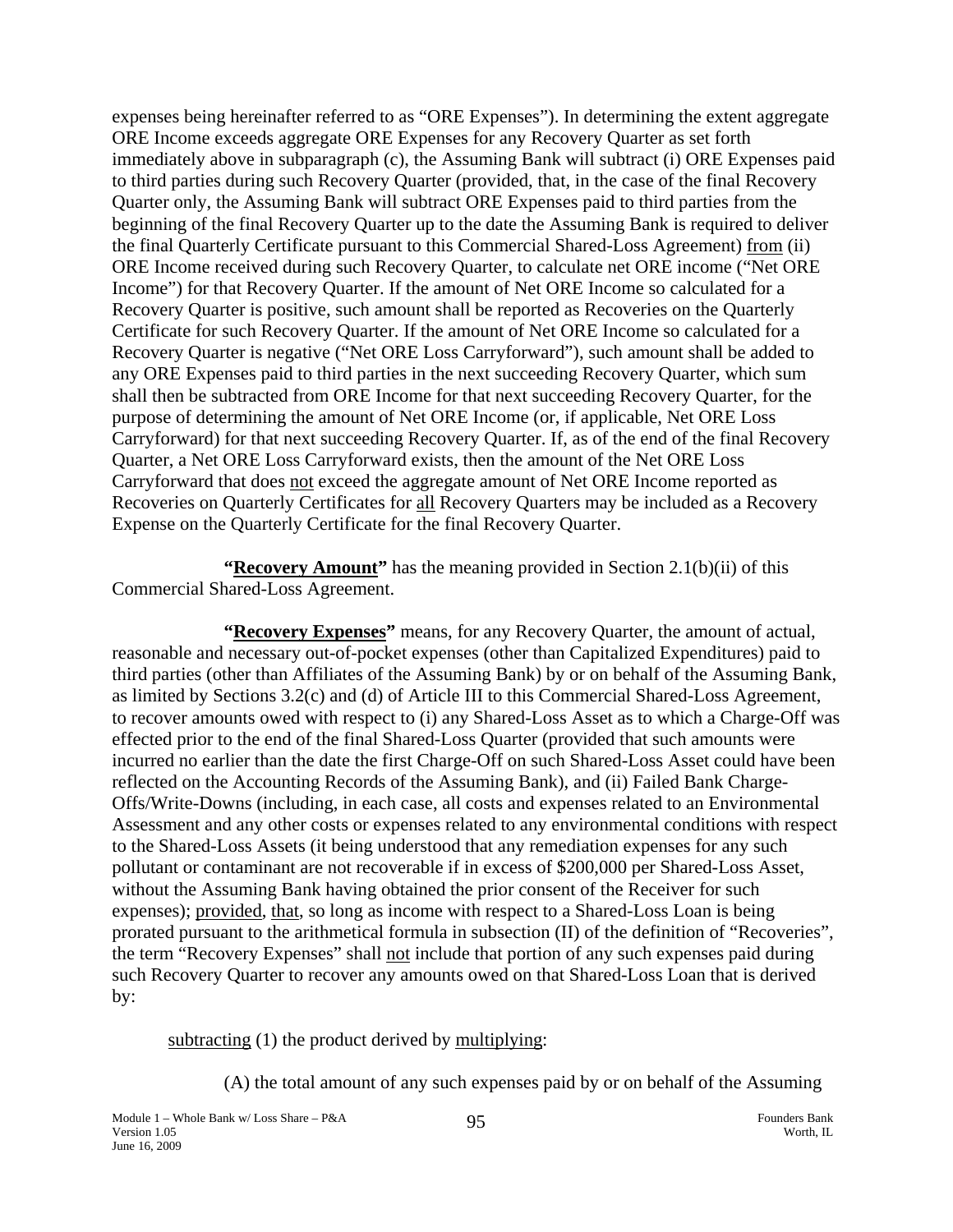Bank during such Recovery Quarter with respect to that Shared-Loss Loan, by

(B) a fraction, the numerator of which is the aggregate principal amount (excluding reversals or charge-offs of Accrued Interest) of all such Failed Bank Charge-Offs/Write-Downs and Charge-Offs effected by the Assuming Bank with respect to that Shared-Loss Loan plus the principal amount of that Shared-Loss Loan that has not yet been charged-off but has been placed on nonaccrual status, all of which occurred at any time prior to or during the period in which the interest income referred to in subparagraph  $(II)(A)$  of the definition of "Recoveries" was recognized, and the denominator of which is the total amount of principal indebtedness (including all such prior Failed Bank Charge-Offs/Write-Downs and Charge-Offs as described above) due from the Obligor on that Shared-Loss Loan as of the end of such period;

from (2) the total amount of any such expenses paid during that Recovery Quarter with respect to that Shared-Loss Loan.

**"Recovery Quarter"** has the meaning provided in Section 2.1(a)(ii) of this Commercial Shared-Loss Agreement.

**"Reimbursable Expenses"** means, for any Shared-Loss Quarter, the amount of actual, reasonable and necessary out-of-pocket expenses (other than Capitalized Expenditures), paid to third parties (other than Affiliates of the Assuming Bank) by or on behalf of the Assuming Bank, as limited by Sections 3.2(c) and (d) of Article III of this Commercial Shared-Loss Agreement, to:

(i) recover amounts owed with respect to any Shared-Loss Asset as to which a Charge-Off has been effected prior to the end of the final Shared-Loss Quarter (provided that such amounts were incurred no earlier than the date the first Charge-Off on such Shared-Loss Asset could have been reflected on the Accounting Records of the Assuming Bank) and recover amounts owed with respect to Failed Bank Charge-Offs/Write-Downs (including, in each case, all costs and expenses related to an Environmental Assessment and any other costs or expenses related to any environmental conditions with respect to the Shared-Loss Assets (it being understood that any such remediation expenses for any such pollutant or contaminant are not recoverable if in excess of \$200,000 per Shared-Loss Asset, without the Assuming Bank having obtained the prior consent of the Receiver for such expenses); provided, that, so long as income with respect to a Shared-Loss Loan is being pro-rated pursuant to the arithmetical formula in subsection (II) of the definition of "Recoveries", the term "Reimbursable Expenses" shall not include that portion of any such expenses paid during such Shared-Loss Quarter to recover any amounts owed on that Shared-Loss Loan that is derived by:

subtracting (1) the product derived by multiplying:

(A) the total amount of any such expenses paid by or on behalf of the Assuming Bank during such Shared-Loss Quarter with respect to that Shared-Loss Loan, by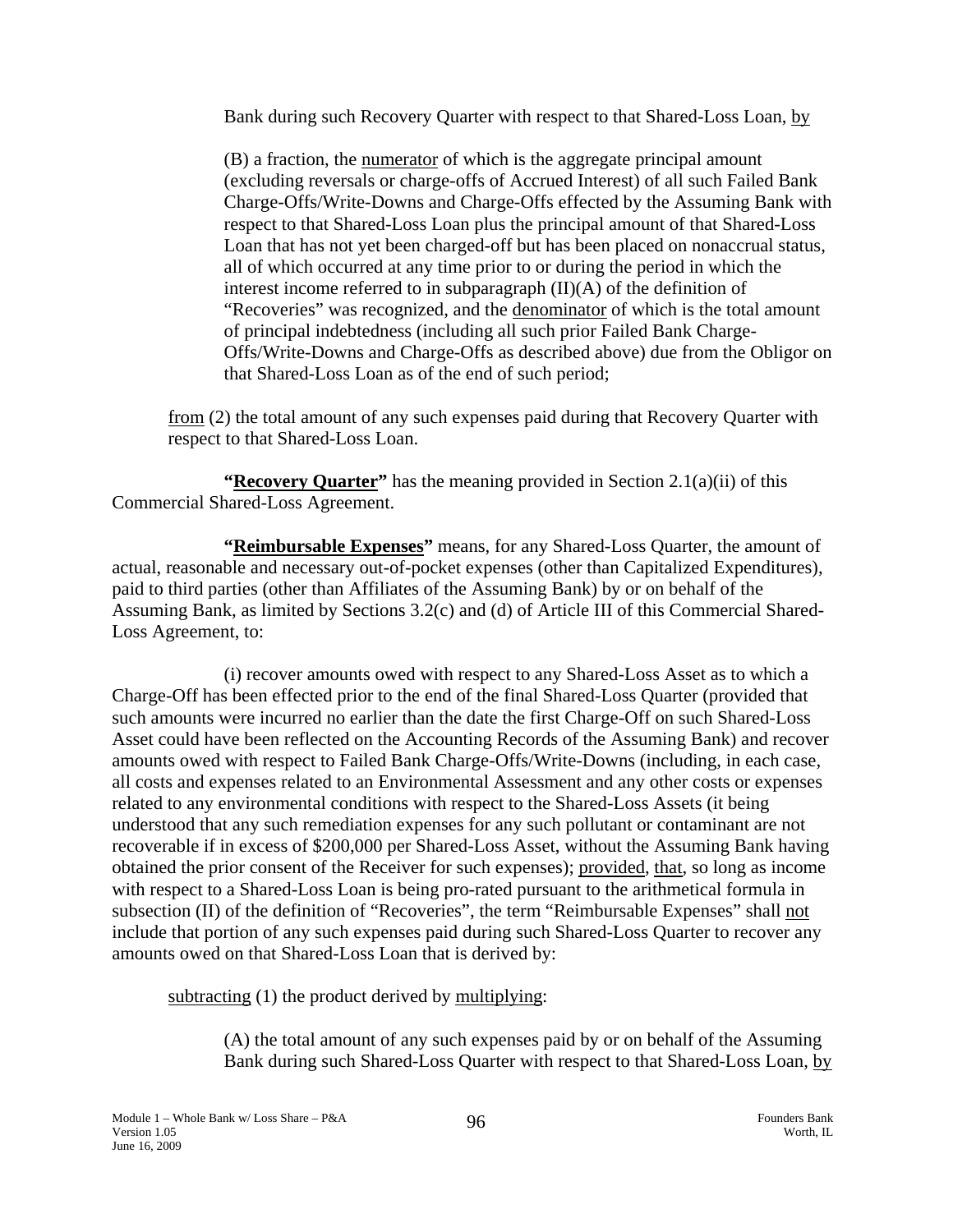(B) a fraction, the numerator of which is the aggregate principal amount (excluding reversals or charge-offs of Accrued Interest) of all such Failed Bank Charge-Offs/Write-Downs and Charge-Offs effected by the Assuming Bank with respect to that Shared-Loss Loan plus the principal amount of that Shared-Loss Loan that has not yet been charged-off but has been placed on nonaccrual status, all of which occurred at any time prior to or during the period in which the interest income referred to in subparagraph  $(II)(A)$  of the definition of "Recoveries" was recognized, and the denominator of which is the total amount of principal indebtedness (including all such prior Failed Bank Charge-Offs/Write-Downs and Charge-Offs as described above) due from the Obligor on that Shared-Loss Loan as of the end of such period;

from (2) the total amount of any such expenses paid during that Shared-Loss Quarter with respect to that Shared-Loss Loan; and

(ii) manage, operate or maintain Other Real Estate, Additional ORE or Subsidiary ORE less the amount of any income received by the Assuming Bank during such Shared-Loss Quarter with respect to such Other Real Estate, Additional ORE or Subsidiary ORE (which resulting amount under this clause (ii) may be negative).

**"Review Board"** has the meaning provided in Section 2.1(f)(i) of this Commercial Shared-Loss Agreement.

**"Shared-Loss Amount"** has the meaning provided in Section 2.1(b)(i) of this Commercial Shared-Loss Agreement.

**"Shared-Loss Asset Repurchase Price"** means, with respect to any Shared-Loss Asset, the principal amount thereof plus any other fees or penalties due from an Obligor (including, subject to the limitations discussed below, the amount of any Accrued Interest) stated on the Accounting Records of the Assuming Bank, as of the date as of which the Shared-Loss Asset Repurchase Price is being determined (regardless, in the case of a Shared-Loss Loan, of the Legal Balance thereof) plus all Reimbursable Expenses and Recovery Expenses incurred up to and through the date of consummation of purchase of such Shared-Loss Asset; provided, that (i) in the case of a Shared-Loss Loan there shall be excluded from such amount the amount of any Accrued Interest accrued on or with respect to such Shared-Loss Loan prior to the ninety (90)-day period ending on the day prior to the purchase date determined pursuant to Sections 2.1(e)(i) or 2.1(e)(iii) of this Commercial Shared-Loss Agreement, except to the extent such Accrued Interest was included in the Book Value of such Shared-Loss Loan, and (ii) any collections on a Shared-Loss Loan received by the Assuming Bank after the purchase date applicable to such Shared-Loss Loan shall be applied (without duplication) to reduce the Shared-Loss Asset Repurchase Price of such Shared-Loss Loan on a dollar-for-dollar basis. For purposes of determining the amount of unpaid interest which accrued during a given period with respect to a variable-rate Shared-Loss Loan, all collections of interest shall be deemed to be applied to unpaid interest in the chronological order in which such interest accrued.

**"Shared-Loss Assets"** means Shared-Loss Loans, Other Real Estate purchased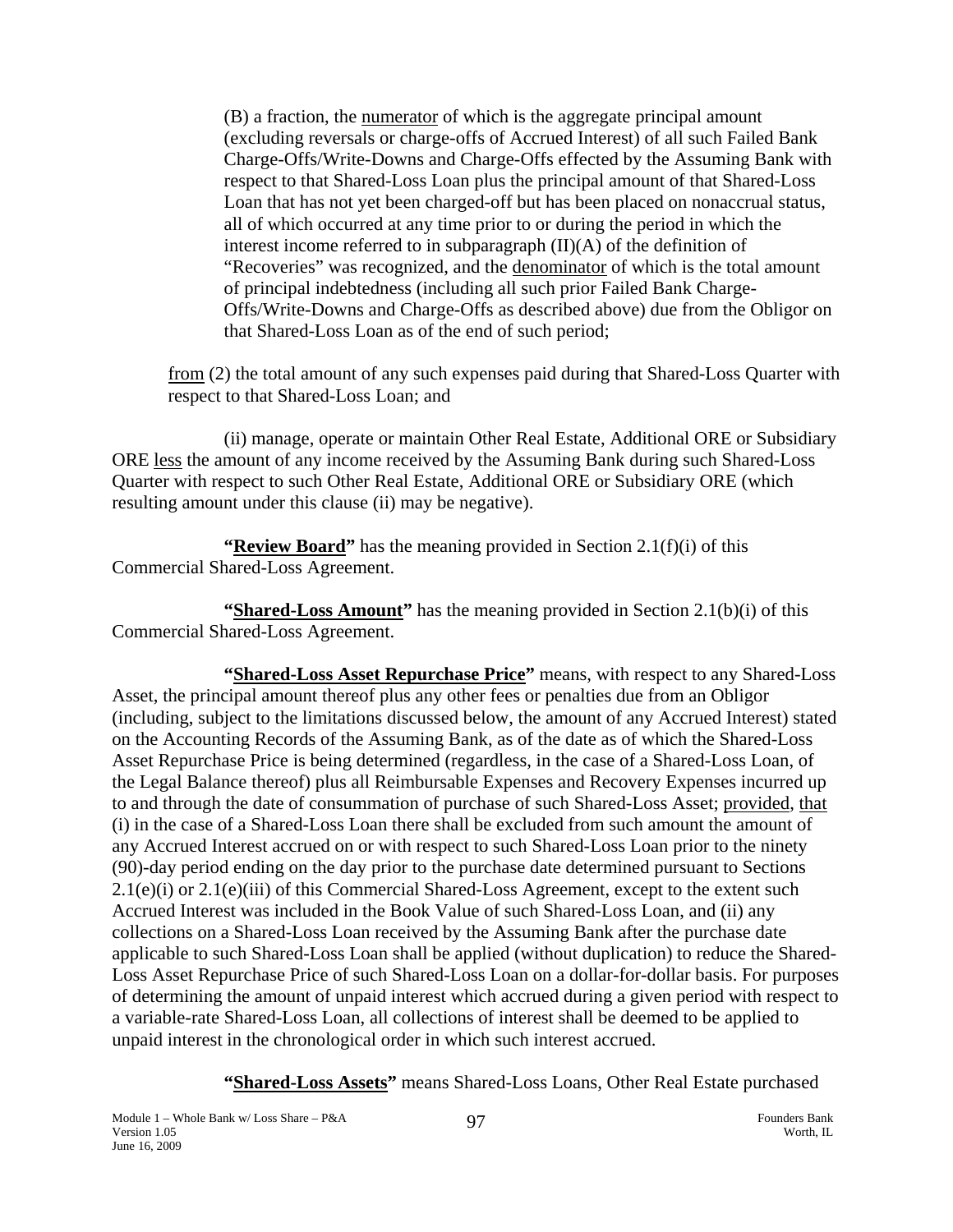by the Assuming Bank, Additional ORE, Subsidiary ORE and Capitalized Expenditures, but does not include Shared Loss MTM Assets.

# **"Shared-Loss Loan Commitment"** means:

(i) any Commitment to make a further extension of credit or to make a further advance with respect to an existing Shared-Loss Loan; and

(ii) any Shared-Loss Loan Commitment (described in subparagraph (i) immediately preceding) with respect to which the Assuming Bank has made a Permitted Amendment.

**"Shared-Loss Loan Commitment Advance"** means an advance pursuant to a Shared-Loss Loan Commitment with respect to which the Assuming Bank has not made a Permitted Advance.

## **"Shared-Loss Loans"** means:

(i)(A) Loans purchased by the Assuming Bank pursuant to the Purchase and Assumption Agreement set forth on Exhibit 4.15(b) to the Purchase and Assumption Agreement, (B) New Shared-Loss Loans purchased by the Assuming Bank pursuant to the Purchase and Assumption Agreement, (C) Permitted Advances and (D) Shared-Loss Loan Commitment Advances, if any; provided, that Shared-Loss Loans shall not include Loans, New Shared-Loss Loans, Permitted Advances and Shared-Loss Loan Commitment Advances with respect to which an Acquired Subsidiary, or a constituent Subsidiary thereof, is an Obligor; (E) Loans owned by any Subsidiary which are not Shared-Loss Loans under the Single Family Shared-Loss Agreement; and (F) Consumer Loans; and

(ii) any Shared-Loss Loans (described in subparagraph (i) immediately preceding) with respect to which the Assuming Bank has made a Permitted Amendment.

"**Shared-Loss MTM Assets"** means those securities and other assets listed on Exhibit  $4.15(C)$ .

**"Shared-Loss Payment Trigger"** means when the sum of the Cumulative Loss Amount under the Single Family Shared-Loss Agreement and the cumulative Net Charge-Offs under this Commercial Shared-Loss Agreement, exceeds the First Loss Tranche. If the First Loss Tranche is zero or a negative number, the Shared-Loss Payment Trigger shall be deemed to have been reached upon Bank Closing.

**"Shared-Loss Quarter"** has the meaning provided in Section 2.1(a)(i) of this Commercial Shared-Loss Agreement.

**"Stated Threshold"** means total losses under the shared loss agreements in the amount of \$173,000,000.00.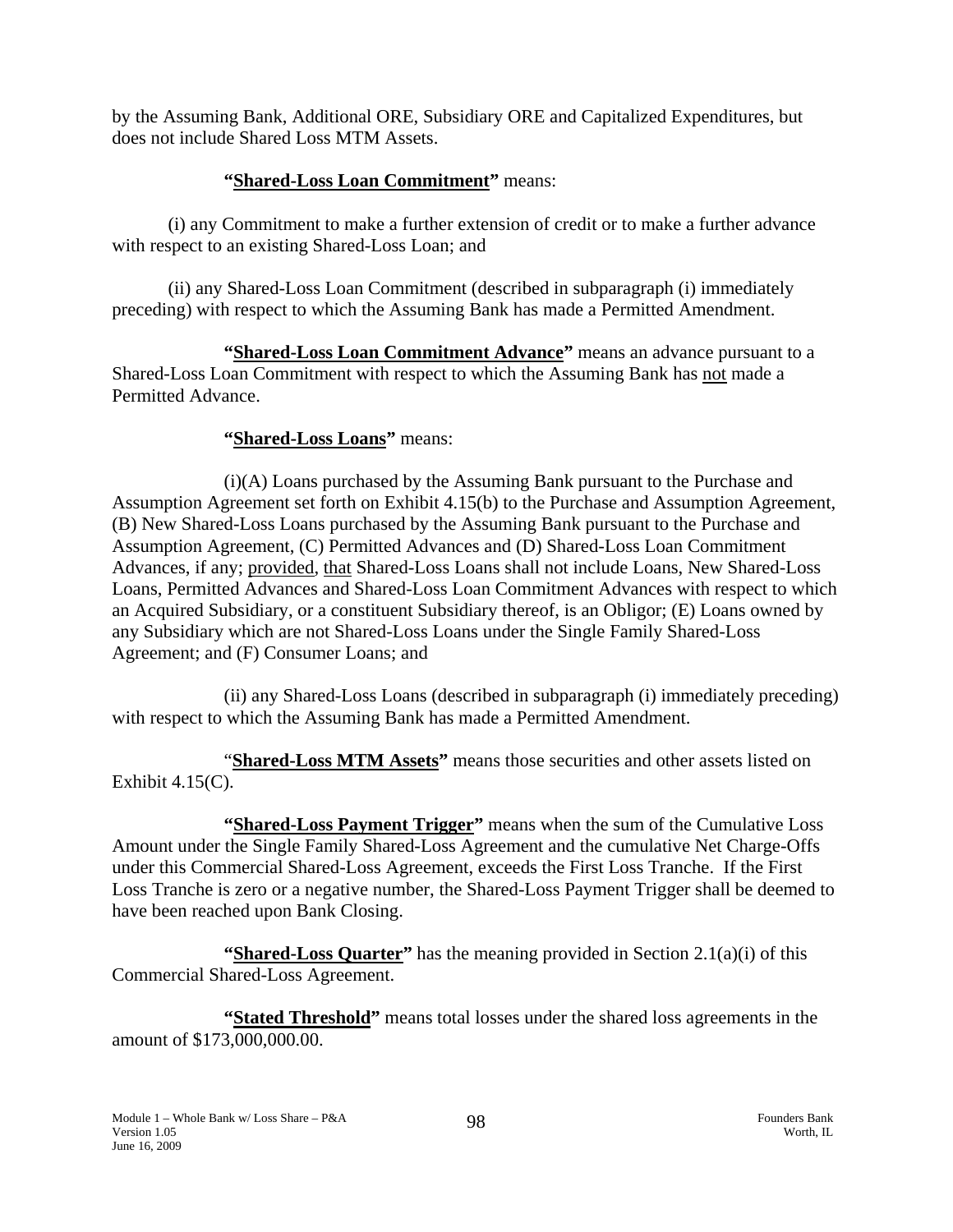**"Subsidiary ORE"** means all assets owned by ORE Subsidiaries that would constitute Additional ORE if such assets were on the books of the Assuming Bank.

**"Termination Date"** means the eighth (8th) anniversary of the Commencement Date.

**"Third Party Servicer"** means any servicer appointed from time to time by the Assuming Bank or any Affiliate of the Assuming Bank to service the Shared-Loss Assets on behalf of the Assuming bank, the identity of which shall be given to the Receiver prior to or concurrent with the appointment thereof.

## **ARTICLE II** -- **SHARED-LOSS ARRANGEMENT**

## **2.1 Shared-Loss Arrangement.**

**(a) Quarterly Certificates.** (i) Not later than thirty (30) days after the end of each Calendar Quarter from and including the initial Calendar Quarter to and including the Calendar Quarter in which the Applicable Anniversary of the Commencement Date falls (each of such Calendar Quarters being referred to herein as a "Shared-Loss Quarter"), the Assuming Bank shall deliver to the Receiver a certificate, signed by the Assuming Bank's chief executive officer and its chief financial officer, setting forth in such form and detail as the Receiver may specify (a "Quarterly Certificate"):

> (A) the amount of Charge-Offs, the amount of Recoveries and the amount of Net Charge-Offs (which amount may be negative) during such Shared-Loss Quarter with respect to the Shared-Loss Assets (and for Recoveries, with respect to the Assets for which a charge-off was effected by the Failed Bank prior to Bank Closing); and

(B) the aggregate amount of Reimbursable Expenses (which amount may be negative) during such Shared-Loss Quarter; and

(C) net realized loss on the Shared Loss MTM Assets determined pursuant to FAS 115, expressed as a positive number (MTM Net Realized Loss), or net realized gain on the Shared Loss MTM assets, expressed as a negative number (MTM Net Realized Gain); and

(D) any other than temporary impairment of the Shared Loss MTM Assets, determined pursuant to FAS 115, expressed as a positive number ("OTTI Loss") or reversals of OTTI Loss, expressed as a negative number (for the avoidance of doubt, normal and customary unrealized mark-to-market changes by reason of the application of fair value accounting do not qualify for loss sharing payments).

(ii) Not later than thirty (30) days after the end of each Calendar Quarter from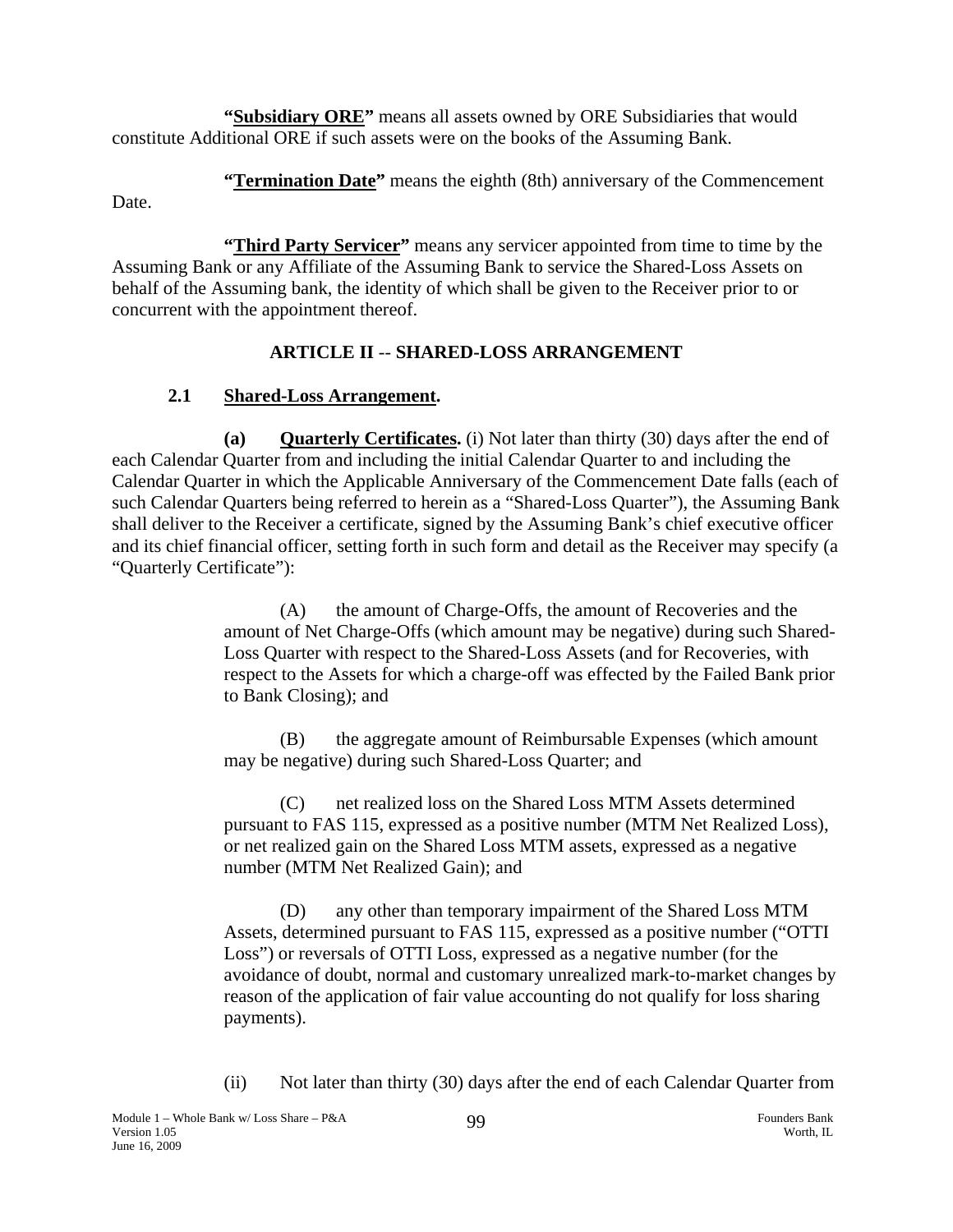and including the first Calendar Quarter following the final Shared-Loss Quarter to and including the Calendar Quarter in which the Termination Date falls (each of such Calendar Quarters being referred to herein as a "Recovery Quarter"), the Assuming Bank shall deliver to the Receiver a Quarterly Certificate setting forth, in such form and detail as the Receiver may specify

> (A) the amount of Recoveries and Recovery Expenses during such Recovery Quarter. On the Quarterly Certificate for the first Recovery Quarter only, the Assuming Bank may report as a separate item, in such form and detail as the Receiver may specify, the aggregate amount of any Reimbursable Expenses that: (a) were incurred prior to or during the final Shared-Loss Quarter, and (b) had not been included in any Quarterly Certificate for any Shared-Loss Quarter because they had not been actually paid by or on behalf of the Assuming Bank (in accordance with the terms of this Commercial Shared-Loss Agreement) during any Shared-Loss Quarter and (c) were actually paid by or on behalf of the Assuming Bank (in accordance with the terms of this Commercial Shared-Loss Agreement) during the first Recovery Quarter; and

(B) net realized gain on the Shared Loss MTM Assets.

## **(b) Payments With Respect to Shared-Loss Assets.**

(i) For purposes of this Section 2.1(b), the Assuming Bank shall initially record the Shared-Loss Assets on its Accounting Records at Book Value, and initially record the Shared Loss MTM Assets on its Accounting Records at Fair Value, and adjust such amounts as such values may change after the Bank Closing. If the amount of all Net Charge-Offs during any Shared-Loss Quarter plus Reimbursable Expenses, plus MTM Net Realized Gain or MTM Net Realized Loss, plus OTTI Loss during such Shared-Loss Quarter (the "Shared-Loss Amount") is positive, then, except as provided in Sections 2.1(c) and (e) below, and subject to the provisions of Section 2.1(b)(vi) below, not later than fifteen (15) days after the date on which the Receiver receives the Quarterly Certificate with respect to such Shared-Loss Quarter, the Receiver shall pay to the Assuming Bank an amount equal to eighty percent (80%) of the Shared-Loss Amount for such Shared-Loss Quarter. If the Shared-Loss Amount during any Shared-Loss Quarter is negative, the Assuming Bank shall pay to the Receiver an amount equal to eighty percent (80%) of the Shared-Loss Amount for such Shared-Loss Quarter, which payment shall be delivered to the Receiver together with the Quarterly Certificate for such Shared-Loss Quarter. When the cumulative Shared-Loss Amounts for all Shared-Loss Quarters plus the Cumulative Loss Amount under the Single Family Shared-Loss Agreement equals or exceeds the Stated Threshold, the Receiver shall pay to the Assuming Bank an amount equal to ninety-five percent ((95%) of the Shared-Loss Amount for each Shared-Loss Quarter, until such time as the cumulative Shared-Loss Amount for all Shared-Loss Quarters is less than the Stated Threshold, when the percentage shall revert back to eighty percent (80%).

(ii) If the amount of gross Recoveries during any Recovery Quarter less Recovery Expenses during such Recovery Quarter plus net realized gains or reversals of OTTI Loss on Shared Loss MTM Assets (the "Recovery Amount") is positive, then, simultaneously with its delivery of the Quarterly Certificate with respect to such Recovery Quarter, the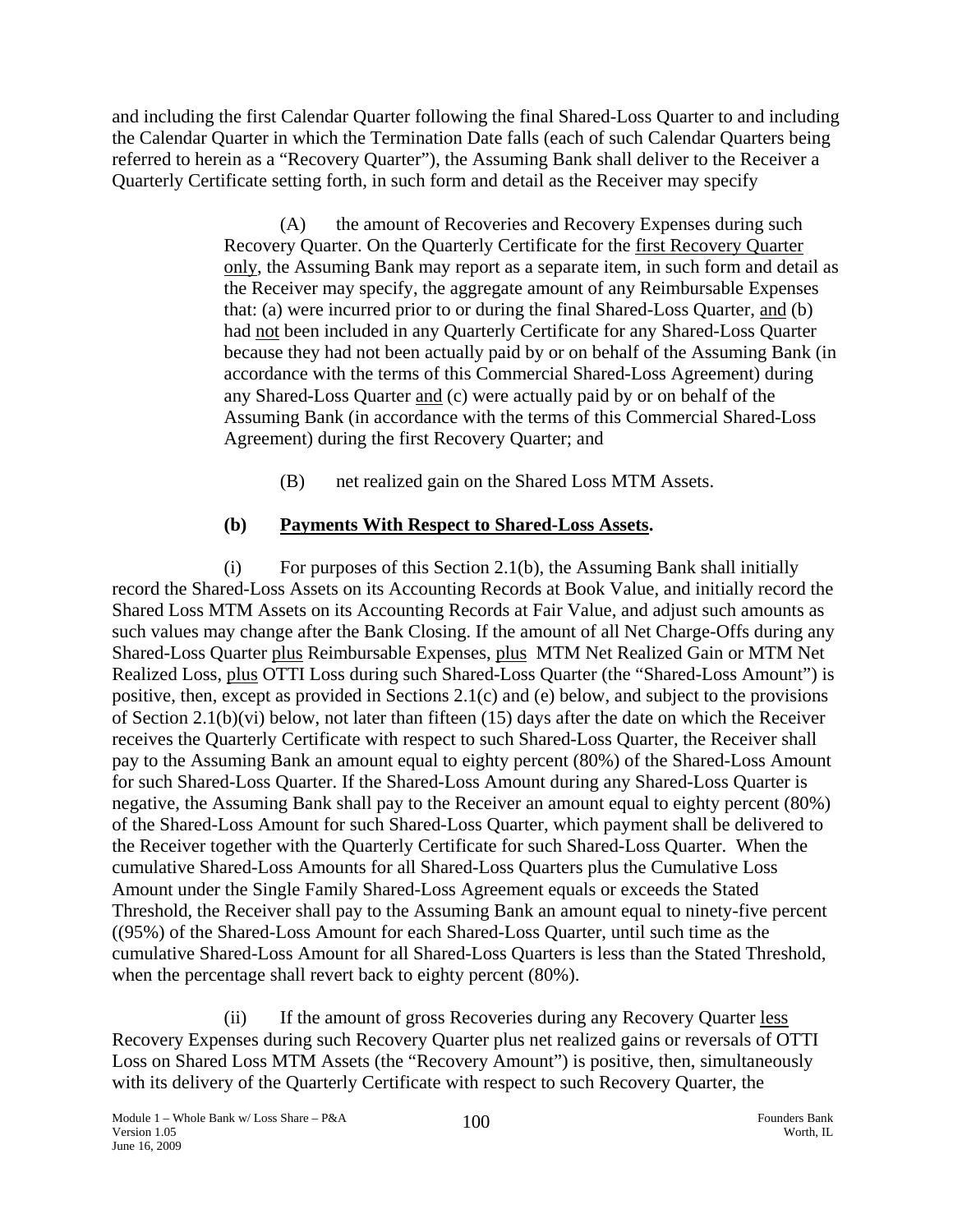Assuming Bank shall pay to the Receiver an amount equal to eighty percent (80%) of the Recovery Amount for such Recovery Quarter. If the Recovery Amount is negative, then such negative amount shall be subtracted from the amount of gross Recoveries during the next succeeding Recovery Quarter in determining the Recovery Amount in such next succeeding Recovery Quarter; provided, that this Section 2.1(b)(ii) shall operate successively in the event that the Recovery Amount (after giving effect to this Section 2.1(b)(ii)) in such next succeeding Recovery Quarter is negative. The Assuming Bank shall specify, in the Quarterly Certificate for the final Recovery Quarter, the aggregate amount for all Recovery Quarters only, as of the end of, and including, the final Recovery Quarter of (A) Recoveries plus net realized gains or reversals of OTTI Loss on Shared Loss MTM Assets ("Aggregate Recovery Period Recoveries"), (B) Recovery Expenses ("Aggregate Recovery Expenses"), and (C) only those Recovery Expenses that have been actually "offset" against Aggregate Recovery Period Recoveries (including those so "offset" in that final Recovery Quarter) ("Aggregate Offset Recovery Expenses"); as used in this sentence, the term "offset" means the amount that has been applied to reduce gross Recoveries in any Recovery Quarter pursuant to the methodology set forth in this Section 2.1(b)(ii). If, at the end of the final Recovery Quarter the amount of Aggregate Recovery Expenses exceeds the amount of Aggregate Recovery Period Recoveries, the Receiver shall have no obligation to pay to the Assuming Bank all or any portion of such excess. Subsequent to the Assuming Bank's calculation of the Recovery Amount (if any) for the final Recovery Quarter, the Assuming Bank shall also show on the Quarterly Certificate for the final Recovery Quarter the results of the following three mathematical calculations: (i) Aggregate Recovery Period Recoveries minus Aggregate Offset Recovery Expenses; (ii) Aggregate Recovery Expenses minus Aggregate Offset Recovery Expenses; and (iii) the lesser of the two amounts calculated in (i) and (ii) immediately above ("Additional Recovery Expenses") multiplied by 80% (the amount so calculated in (iii) being defined as the "Additional Recovery Expense Amount"). If the Additional Recovery Expense Amount is greater than zero, then the Assuming Bank may request in the Quarterly Certificate for the final Recovery Quarter that the Receiver reimburse the Assuming Bank the amount of the Additional Recovery Expense Amount and the Receiver shall pay to the Assuming Bank the Additional Recovery Expense Amount within fifteen (15) days after the date on which the Receiver receives that Quarterly Certificate. On the Quarterly Certificate for the final Recovery Quarter only, the Assuming Bank may include, in addition to any Recovery Expenses for that Recovery Quarter that were paid by or on behalf of the Assuming Bank in that Recovery Quarter, those Recovery Expenses that: (a) were incurred prior to or during the final Recovery Quarter, and (b) had not been included in any Quarterly Certificate for any Recovery Quarter because they had not been actually paid by or on behalf of the Assuming Bank (in accordance with the terms of this Commercial Shared-Loss Agreement) during any Recovery Quarter, and (c) were actually paid by or on behalf of the Assuming Bank (in accordance with the terms of this Commercial Shared-Loss Agreement) prior to the date the Assuming Bank is required to deliver that final Quarterly Certificate to the Receiver under the terms of Section 2.1(a)(ii).

(iii) With respect to each Shared-Loss Quarter and Recovery Quarter, collections by or on behalf of the Assuming Bank on any charge-off effected by the Failed Bank prior to Bank Closing on an Asset other than a Shared-Loss Asset or Shared-Loss MTM Assets shall be reported as Recoveries under this Section 2.1 only to the extent such collections exceed the Book Value of such Asset, if any. For any Shared-Loss Quarter or Recovery Quarter in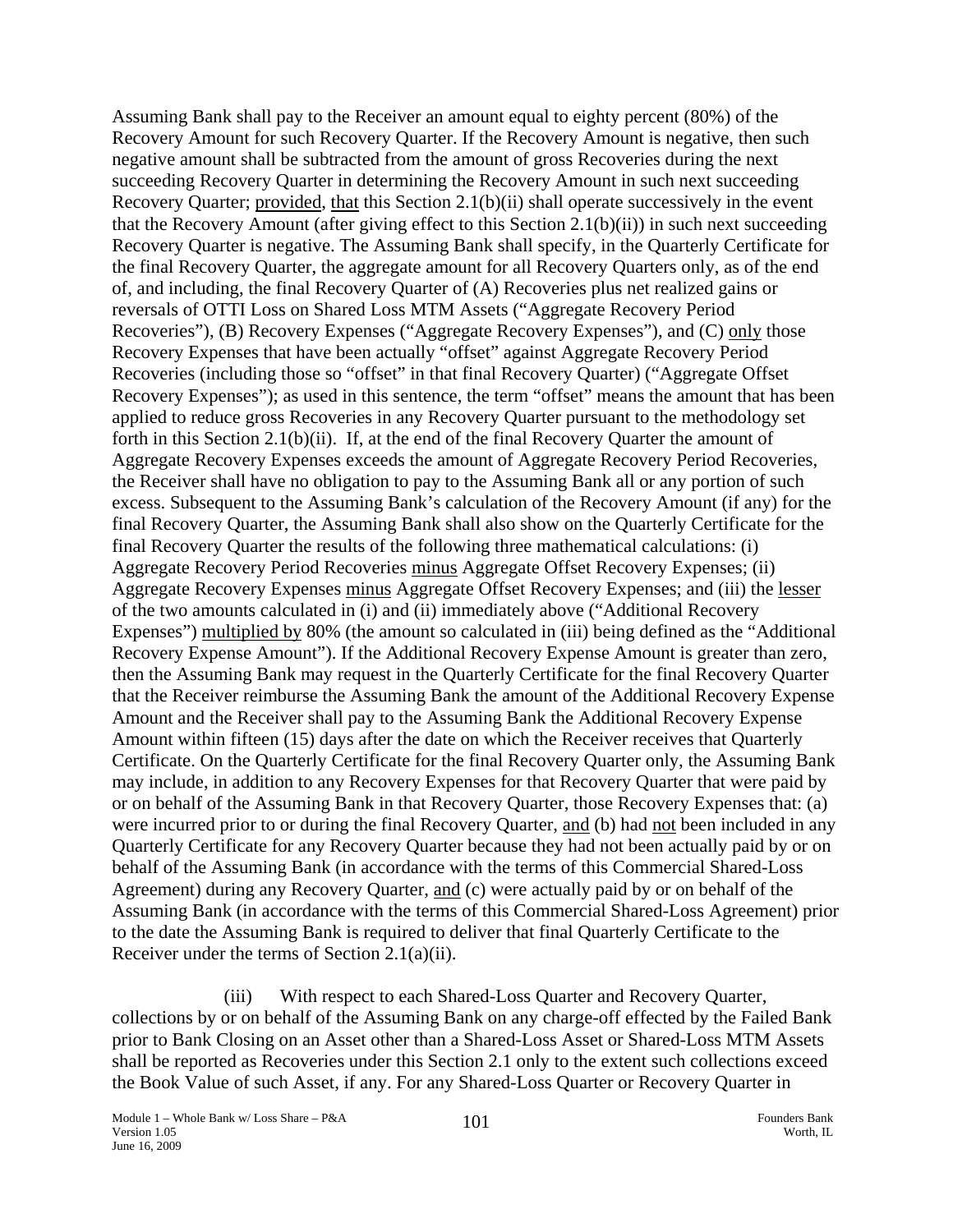which collections by or on behalf of the Assuming Bank on such Asset are applied to both Book Value and to a charge-off effected by the Failed Bank prior to Bank Closing, the amount of expenditures incurred by or on behalf of the Assuming Bank attributable to the collection of any such Asset, that shall be considered a Reimbursable Expense or a Recovery Expense under this Section 2.1 will be limited to a proportion of such expenditures which is equal to the proportion derived by dividing (A) the amount of collections on such Asset applied to a charge-off effected by the Failed Bank prior to Bank Closing, by (B) the total collections on such Assets.

(iv) If the Assuming Bank has duly specified an amount of Reimbursable Expenses on the Quarterly Certificate for the first Recovery Quarter as described above in the last sentence of Section 2.1(a)(ii), then, not later than fifteen (15) days after the date on which the Receiver receives that Quarterly Certificate, the Receiver shall pay to the Assuming Bank an amount equal to eighty percent (80%) (or, if the Cumulative Loss Amount under the Single Family Shared-Loss Agreement plus the cumulative Shared-Loss Amount for all Shared-Loss Quarters equals or exceeds the Stated Threshold, ninety-five percent (95%)) of the amount of such Reimbursable Expenses.

(v) If the First Loss Tranche as determined under the Purchase and Assumption Agreement is a positive number, Receiver has no obligation to make payment for any Shared Loss Quarters until the Shared-Loss Payment Trigger is satisfied.

**(c) Limitation on Shared-Loss Payment.** The Receiver shall not be required to make any payments pursuant to this Section 2.1 with respect to any Charge-Off of a Shared-Loss Asset that the Receiver or the Corporation determines, based upon the Examination Criteria, should not have been effected by the Assuming Bank; provided, (x) the Receiver must provide notice to the Assuming Bank detailing the grounds for not making such payment, (y) the Receiver must provide the Assuming Bank with a reasonable opportunity to cure any such deficiency and (z) (1) to the extent curable, if cured, the Receiver shall make payment with respect to any properly effected Charge-Off and (2) to the extent not curable, the Receiver shall make a payment as to all Charge-Offs (or portion of Charge-Offs) that were effected which would have been payable as a Charge-Off if the Assuming Bank had properly effected such Charge-Off. In the event that the Receiver does not make any payments with respect to any Charge-Off of a Shared-Loss Asset pursuant to this Section 2.1 or determines that a payment was improperly made, the Assuming Bank and the Receiver shall, upon final resolution, make such accounting adjustments and payments as may be necessary to give retroactive effect to such corrections.

**(d) Sale of, or Additional Advances or Amendments with Respect to, Shared-Loss Loans and Administration of Related Loans.** No Shared-Loss Loan shall be treated as a Shared-Loss Asset pursuant to this Section 2.1 (i) if the Assuming Bank sells or otherwise transfers such Shared-Loss Loan or any interest therein (whether with or without recourse) to any Person, (ii) after the Assuming Bank makes any additional advance, commitment or increase in the amount of a commitment with respect to such Shared-Loss Loan that does not constitute a Permitted Advance or a Shared-Loss Loan Commitment Advance, (iii) after the Assuming Bank makes any amendment, modification, renewal or extension to such Shared-Loss Loan that does not constitute a Permitted Amendment, or (iv) after the Assuming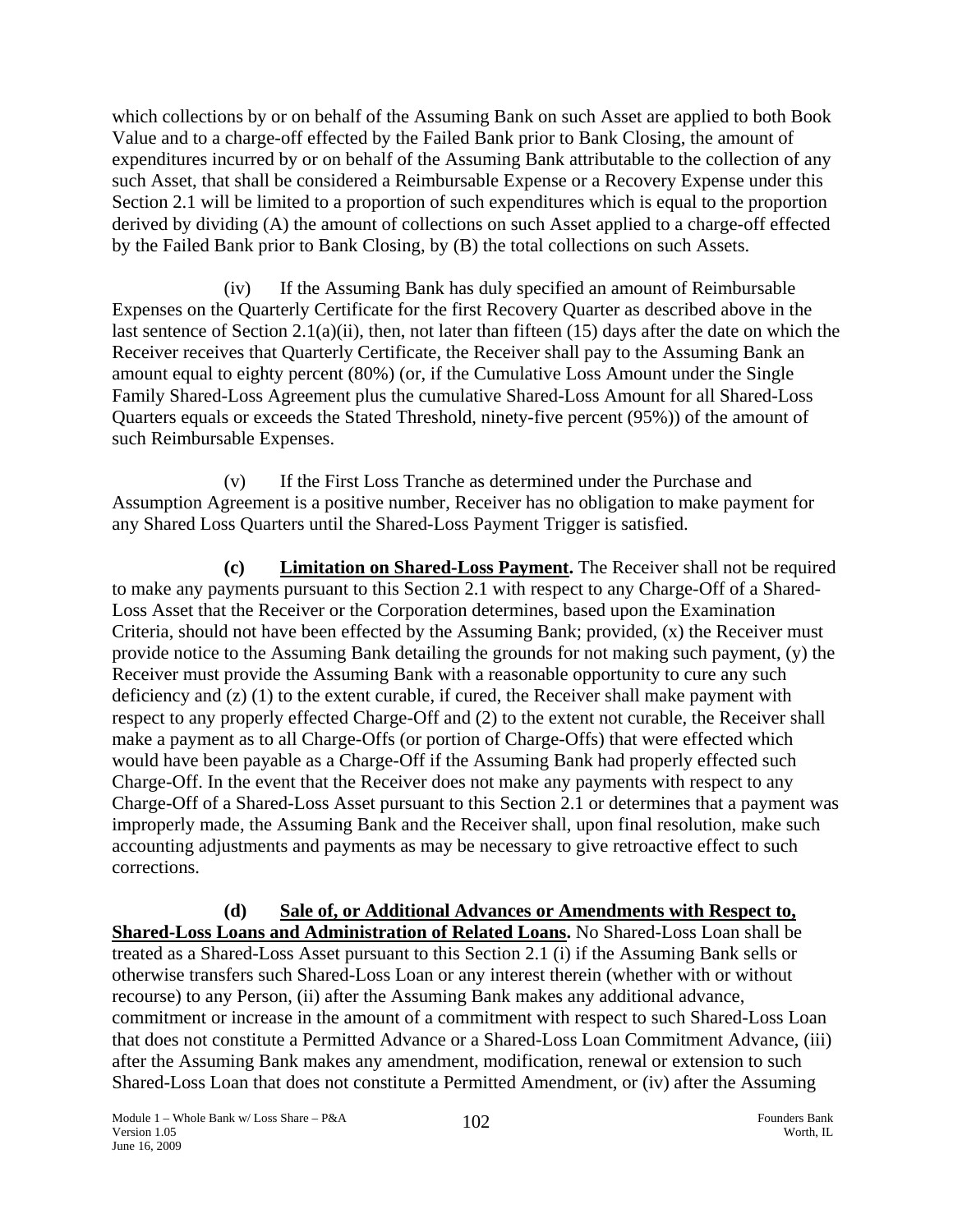Loan to the detriment of such Shared-Loss Asset to which such loan is related; provided, that Bank has managed, administered or collected any "Related Loan" (as such term is defined in Section 3.4 of Article III of this Commercial Shared-Loss Agreement) in any manner which would have the effect of increasing the amount of any collections with respect to the Related any such Shared-Loss Loan that has been the subject of Charge-Offs prior to the taking of any action described in clause (i), (ii), or (iii) or (iv) of this Section 2.1(d) by the Assuming Bank shall be treated as a Shared-Loss Asset pursuant to this Section 2.1 solely for the purpose of treatment of Recoveries on such Charge-Offs until such time as the amount of Recoveries with respect to such Shared-Loss Asset equals such Charge-Offs.

### **(e) Option to Purchase.**

(i) In the event that the Assuming Bank determines that there is a substantial likelihood that continued efforts to collect a Shared-Loss Asset or an Asset for which a chargeoff was effected by the Failed Bank with, in either case, a Legal Balance of \$500,000 or more on the Accounting Records of the Assuming Bank will result in an expenditure, after Bank Closing, of funds by on behalf of the Assuming Bank to a third party for a specified purpose (the expenditure of which, in its best judgment, will maximize collections), which do not constitute Reimbursable Expenses or Recovery Expenses, and such expenses will exceed ten percent (10%) of the then book value thereof as reflected on the Accounting Records of the Assuming Bank, the Assuming Bank shall (i) promptly so notify the Receiver and (ii) request that such expenditure be treated as a Reimbursable Expense or Recovery Expense for purposes of this Section 2.1. (Where the Assuming Bank determines that there is a substantial likelihood that the previously mentioned situation exists with respect to continued efforts to collect a Shared-Loss Asset or an Asset for which a charge-off was effected by the Failed Bank with, in either case, a Legal Balance of less than \$1,000,000 on the Accounting Records of the Assuming Bank, the Assuming Bank may so notify the Receiver and request that such expenditure be treated as a Reimbursable Expense or Recovery Expense.) Within thirty (30) days after its receipt of such a notice, the Receiver will advise the Assuming Bank of its consent or denial, that such expenditures shall be treated as a Reimbursable Expense or Recovery Expense, as the case may be. Notwithstanding the failure of the Receiver to give its consent with respect to such expenditures, the Assuming Bank shall continue to administer such Shared-Loss Asset in accordance with Section 2.2, except that the Assuming Bank shall not be required to make such expenditures. At any time after its receipt of such a notice and on or prior to the Termination Date the Receiver shall have the right to purchase such Shared-Loss Asset or Asset as provided in Section 2.1(e)(iii), notwithstanding any consent by the Receiver with respect to such expenditure.

(ii) During the period prior to the Termination Date, the Assuming Bank shall notify the Receiver within fifteen (15) days after any of the following becomes fully or partially charged-off:

> (A) a Shared-Loss Loan having a Legal Balance (or, in the case of more than one (1) Shared-Loss Loan made to the same Obligor, a combined Legal Balance) of \$500,000 or more in circumstances in which the legal claim against the relevant Obligor survives; or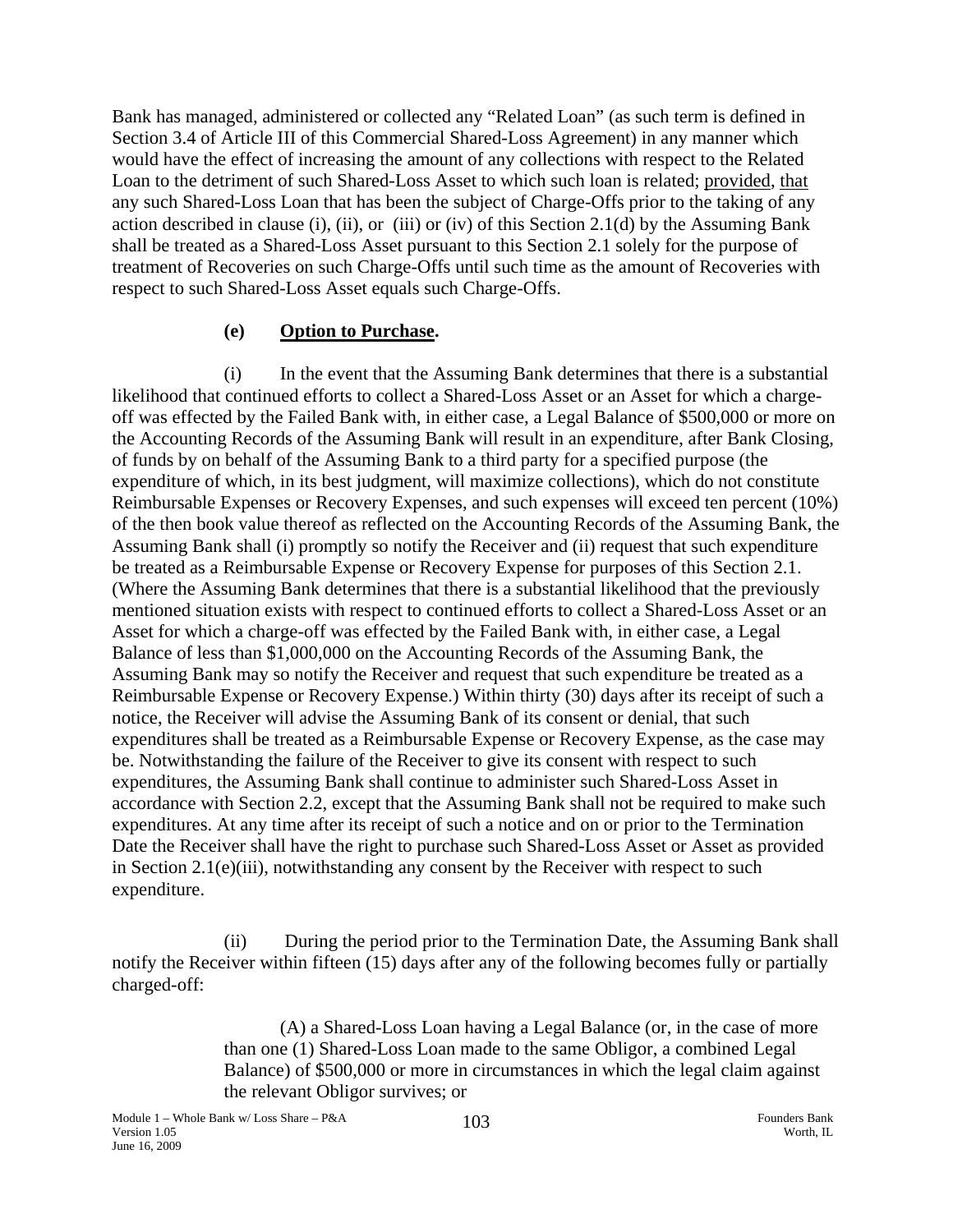(B) a Shared-Loss Loan to a director, an "executive officer" as defined in 12 C.F.R. 215.2(d), a "principal shareholder" as defined in 12 C.F.R. 215.2(l), or an Affiliate of the Assuming Bank.

(iii) If the Receiver determines in its discretion that the Assuming Bank is not diligently pursuing collection efforts with respect to any Shared-Loss Asset which has been fully or partially charged-off or written-down (including any Shared-Loss Asset which is identified or required to be identified in a notice pursuant to Section  $2.1(e)(ii)$  or any Asset for which there exists a Failed Bank Charge-Off/Write-Down, the Receiver may at its option, exercisable at any time on or prior to the Termination Date, require the Assuming Bank to assign, transfer and convey such Shared-Loss Asset or Asset to and for the sole benefit of the Receiver for a price equal to the Shared-Loss Asset Repurchase Price thereof less the Related Liability Amount with respect to any Related Liabilities related to such Shared-Loss Asset or Asset.

(iv) Not later than ten (10) days after the date upon which the Assuming Bank receives notice of the Receiver's intention to purchase or require the assignment of any Shared-Loss Asset or Asset pursuant to Section 2.1(e)(i) or (iii), the Assuming Bank shall transfer to the Receiver such Shared-Loss Asset or Asset and any Credit Files relating thereto and shall take all such other actions as may be necessary and appropriate to adequately effect the transfer of such Shared-Loss Asset or Asset from the Assuming Bank to the Receiver. Not later than fifteen (15) days after the date upon which the Receiver receives such Shared-Loss Asset or Asset and any Credit Files relating thereto, the Receiver shall pay to the Assuming Bank an amount equal to the Shared-Loss Asset Repurchase Price of such Shared-Loss Asset or Asset less the Related Liability Amount.

(v) The Receiver shall assume all Related Liabilities with respect to any Shared-Loss Asset or Asset set forth in the notice described in Section 2.1(e)(iv).

## **(f) Dispute Resolution.**

(i) (A) Any dispute as to whether a Charge-Off of a Shared-Loss Asset was made in accordance with Examination Criteria shall be resolved by the Assuming Bank's Chartering Authority. (B) With respect to any other dispute arising under the terms of this Commercial Shared-Loss Agreement which the parties hereto cannot resolve after having negotiated such matter, in good faith, for a thirty (30) day period, other than a dispute the Corporation is not permitted to submit to arbitration under the Administrative Dispute Resolution Act of 1996 ("ADRA"), as amended, such other dispute shall be resolved by determination of a review board (a "Review Board") established pursuant to Section 2.1(f). Any Review Board under this Section 2.1(f) shall follow the provisions of the Federal Arbitration Act and shall follow the provisions of the ADRA. (C) Any determination by the Assuming Bank's Chartering Authority or by a Review Board shall be conclusive and binding on the parties hereto and not subject to further dispute, and judgment may be entered on said determination in accordance with applicable arbitration law in any court having jurisdiction thereof.

(ii) A Review Board shall consist of three (3) members, each of whom shall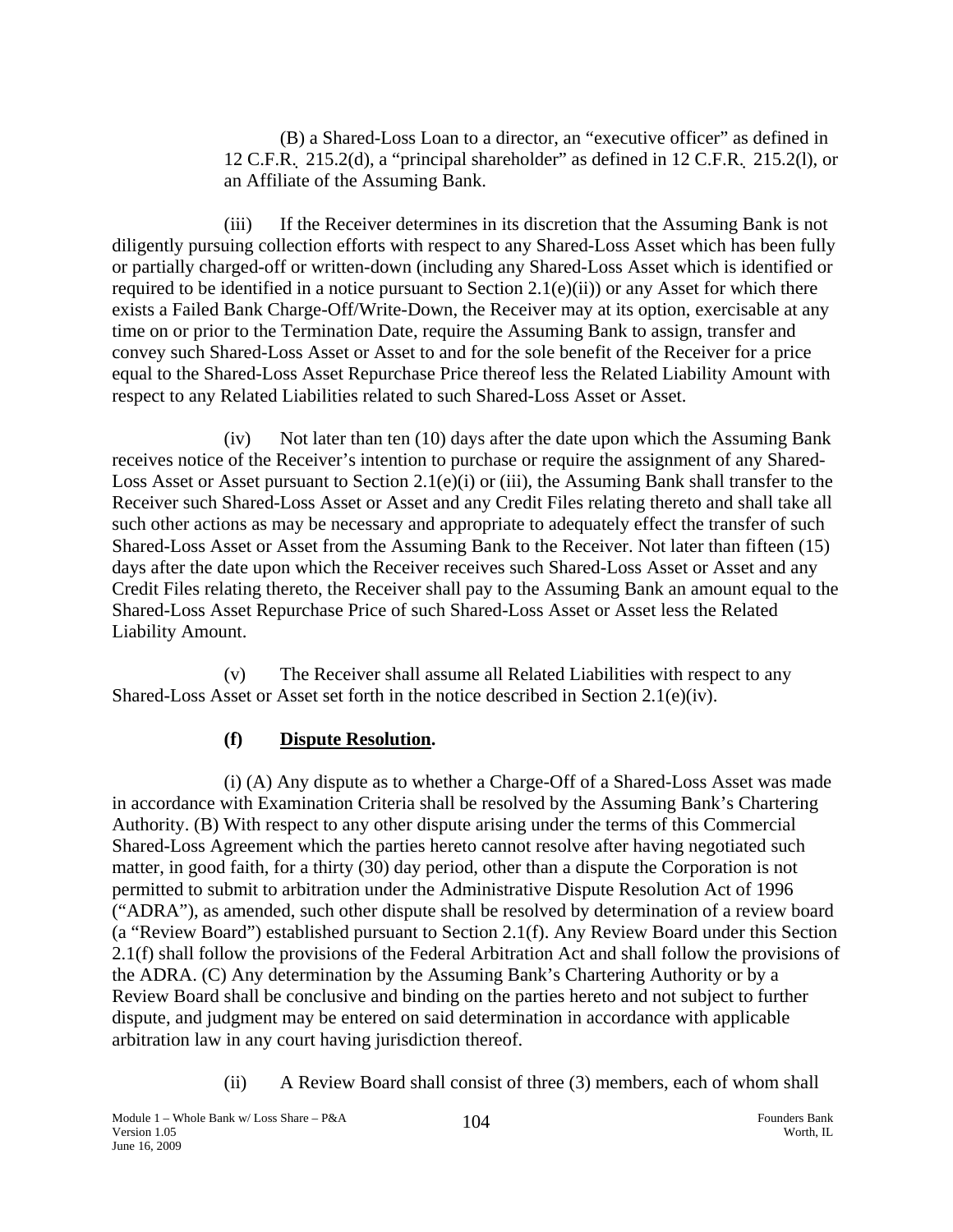have such expertise as the Corporation and the Assuming Bank agree is relevant. As appropriate, the Receiver or the Corporation (the "FDIC Party") will select one member, one member will be selected by the Assuming Bank and the third member (the "Neutral Member") will be selected by the other two members. The member of the Review Board selected by a party may be removed at any time by such party upon two (2) days' written notice to the other party of the selection of a replacement member. The Neutral Member may be removed by unanimous action of the members appointed by the FDIC Party and the Assuming Bank after two (2) days' prior written notice to the FDIC Party and the Assuming Bank of the selection of a replacement Neutral Member. In addition, if a Neutral Member fails for any reason to serve or continue to serve on the Review Board, the other remaining members shall so notify the parties to the dispute and the Neutral Member in writing that such Neutral Member will be replaced, and the Neutral Member shall thereafter be replaced by the unanimous action of the other remaining members within twenty (20) business days of that notification.

(iii) No dispute may be submitted to a Review Board by any of the parties to this Commercial Shared-Loss Agreement unless such party has provided to the other party a written notice of dispute ("Notice of Dispute"). During the forty-five (45)-day period following the providing of a Notice of Dispute, the parties to the dispute will make every effort in good faith to resolve the dispute by mutual agreement. As part of these good faith efforts, the parties should consider the use of less formal dispute resolution techniques, as judged appropriate by each party in its sole discretion. Such techniques may include, but are not limited to, mediation, settlement conference, and early neutral evaluation. If the parties have not agreed to a resolution of the dispute by the end of such forty-five (45)-day period, then, subject to the discretion of the Corporation and the written consent of the Assuming Bank as set forth in Section 2.1(f)(i)(B) above, on the first day following the end of such period, the FDIC Party and the Assuming Bank shall notify each other of its selection of its member of the Review Board and such members shall be instructed to promptly select the Neutral Member of the Review Board. If the members appointed by the FDIC Party and the Assuming Bank are unable to promptly agree upon the initial selection of the Neutral Member, or a timely replacement Neutral Member as set forth in Section 2.1(f)(ii) above, the two appointed members shall apply to the American Arbitration Association ("AAA"), and such Neutral Member shall be appointed in accordance with the Commercial Arbitration Rules of the AAA.

(iv) The resolution of a dispute pursuant to this Section 2.1(f) shall be governed by the Commercial Arbitration Rules of the AAA to the extent that such rules are not inconsistent with this Section 2.1(f). The Review Board may modify the procedures set forth in such rules from time to time with the prior approval of the FDIC Party and the Assuming Bank.

(v) Within fifteen (15) days after the last to occur of the final written submissions of both parties, the presentation of witnesses, if any, and oral presentations, if any, the Review Board shall adopt the position of one of the parties and shall present to the parties a written award regarding the dispute. The determination of any two (2) members of a Review Board will constitute the determination of such Review Board.

(vi) The FDIC Party and the Assuming Bank will each pay the fees and expenses of the member of the Review Board selected by it. The FDIC Party and Assuming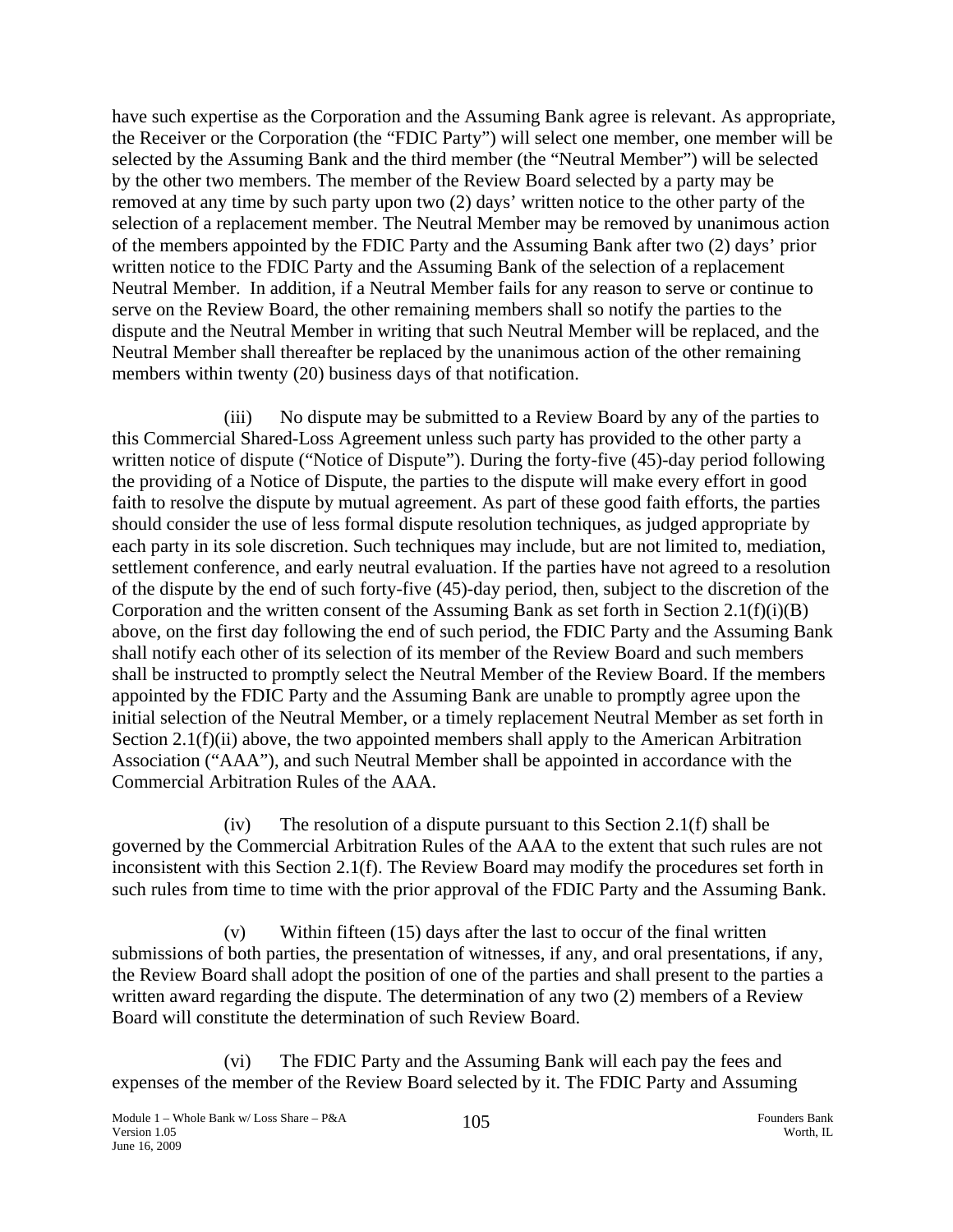Bank will share equally the fees and expenses of the Neutral Member. No such fees or expenses incurred by or on behalf of the Assuming Bank shall be subject to reimbursement by the FDIC Party under this Commercial Shared-Loss Agreement or otherwise.

(vii) Each party will bear all costs and expenses incurred by it in connection with the submission of any dispute to a Review Board. No such costs or expenses incurred by or on behalf of the Assuming Bank shall be subject to reimbursement by the FDIC Party under this Commercial Shared-Loss Agreement or otherwise. The Review Board shall have no authority to award costs or expenses incurred by either party to these proceedings.

(viii) Any dispute resolution proceeding held pursuant to this Section 2.1(f) shall not be public. In addition, each party and each member of any Review Board shall strictly maintain the confidentiality of all issues, disputes, arguments, positions and interpretations of any such proceeding, as well as all information, attachments, enclosures, exhibits, summaries, compilations, studies, analyses, notes, documents, statements, schedules and other similar items associated therewith, except as the parties agree in writing or such disclosure is required pursuant to law, rule or regulation. Pursuant to ADRA, dispute resolution communications may not be disclosed either by the parties or by any member of the Review board unless:

- (1) all parties to the dispute resolution proceeding agree in writing;
- (2) the communication has already been made public;
- (3) the communication is required by statute, rule or regulation to be made public;

or

(4) a court determines that such testimony or disclosure is necessary to prevent a manifest injustice, help establish a violation of the law or prevent harm to the public health or safety, or of sufficient magnitude in the particular case to outweigh the integrity of dispute resolution proceedings in general by reducing the confidence of parties in future cases that their communications will remain confidential.

(ix) Any dispute resolution proceeding pursuant to this Section 2.1(f) (whether as a matter of good faith negotiations, by resort to a Review Board, or otherwise) is a compromise negotiation for purposes of the Federal Rules of Evidence and state rules of evidence. The parties agree that all proceedings, including any statement made or document prepared by any party, attorney or other participants are privileged and shall not be disclosed in any subsequent proceeding or document or construed for any purpose as an admission against interest. Any document submitted and any statements made during any dispute resolution proceeding are for settlement purposes only. The parties further agree not to subpoena any of the members of the Review Board or any documents submitted to the Review Board. In no event will the Neutral Member voluntarily testify on behalf of any party.

(x) No decision, interpretation, determination, analysis, statement, award or other pronouncement of any Review Board shall constitute precedent as regards any subsequent proceeding (whether or not such proceeding involves dispute resolution under this Commercial Shared-Loss Agreement) nor shall any Review Board be bound to follow any decision, interpretation, determination, analysis, statement, award or other pronouncement rendered by any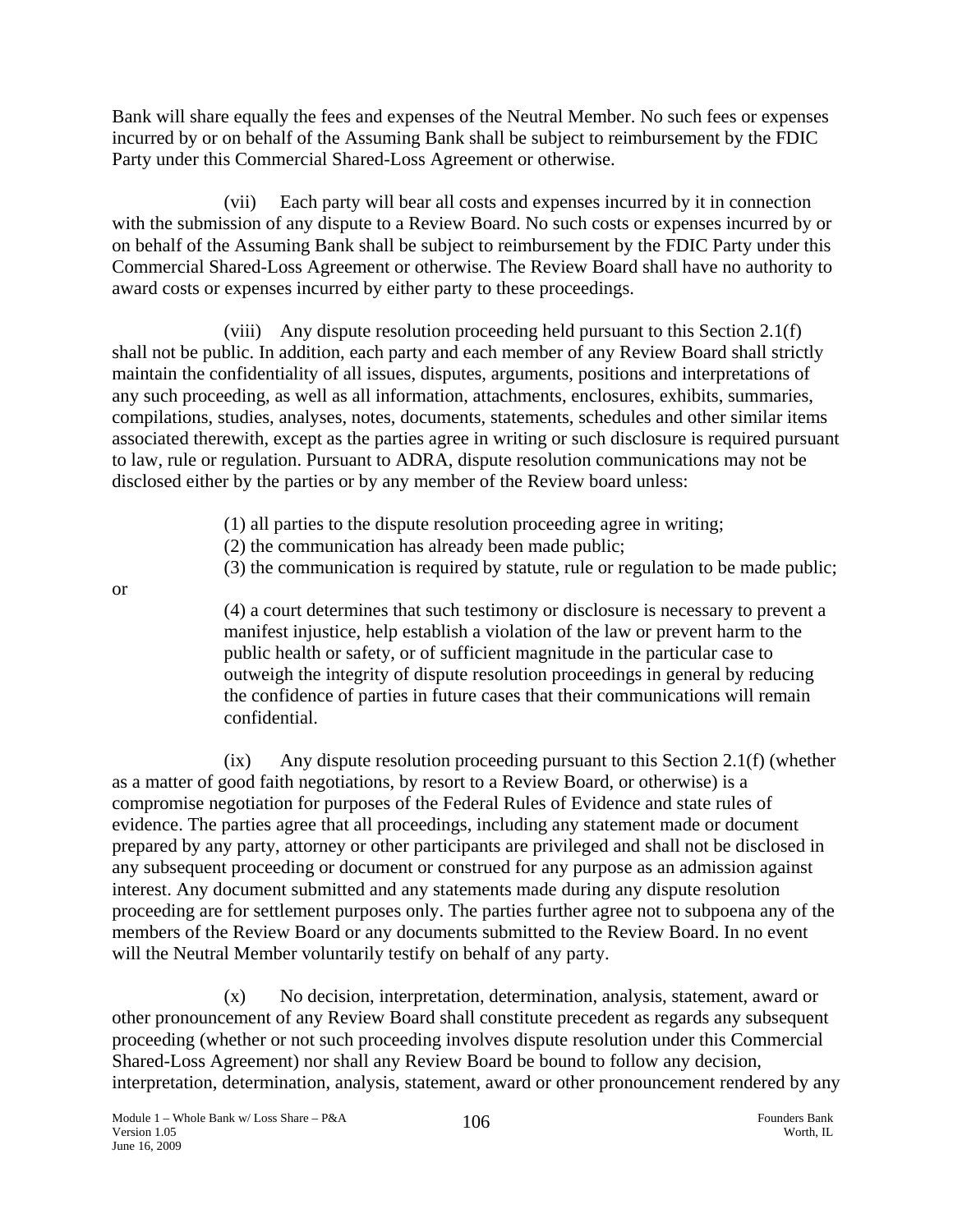previous Review Board or any other previous dispute resolution panel which may have convened in connection with a transaction involving other failed financial institutions or Federal assistance transactions.

(xi) The parties may extend any period of time in this Section 2.1(f) by mutual agreement. Notwithstanding anything above to the contrary, no dispute shall be submitted to a Review Board until each member of the Review Board, and any substitute member, if applicable, agrees to be bound by the provisions of this Section 2.1(f) as applicable to members of a Review Board. Prior to the commencement of the Review Board proceedings, or, in the case of a substitute Neutral Member, prior to the re-commencement of such proceedings subsequent to that substitution, the Neutral Member shall provide a written oath of impartiality.

(xii) For the avoidance of doubt, and notwithstanding anything herein to the contrary, in the event any notice of dispute is provided to a party under this Section 2.1(g) prior to the Termination Date, the terms of this Commercial Shared-Loss Agreement shall remain in effect with respect to any such items set forth in such notice until such time as any such dispute with respect to such item is finally resolved.

**2.2 Administration of Shared-Loss Assets.** The Assuming Bank shall at all times prior to the Termination Date comply with the Rules Regarding the Administration of Shared-Loss Assets as set forth in Article III of this Commercial Shared-Loss Agreement.

# **2.3 Auditor Report; Right to Audit.**

(a) Within ninety (90) days after the end of each fiscal year from and including the fiscal year during which Bank Closing falls to and including the calendar year during which the Termination Date falls, the Assuming Bank shall deliver to the Corporation and to the Receiver a report signed by its independent public accountants stating that they have reviewed the terms of this Commercial Shared-Loss Agreement and that, in the course of their annual audit of the Assuming Bank's books and records, nothing has come to their attention suggesting that any computations required to be made by the Assuming Bank during such calendar year by this Article II were not made by the Assuming Bank in accordance herewith. In the event that the Assuming Bank cannot comply with the preceding sentence, it shall promptly submit to the Receiver corrected computations together with a report signed by its independent public accountants stating that, after giving effect to such corrected computations, nothing has come to their attention suggesting that any computations required to be made by the Assuming Bank during such year by this Article II were not made by the Assuming Bank in accordance herewith. In such event, the Assuming Bank and the Receiver shall make all such accounting adjustments and payments as may be necessary to give effect to each correction reflected in such corrected computations, retroactive to the date on which the corresponding incorrect computation was made.

(b) The Assuming Bank shall perform on an annual basis an internal audit of its compliance with the provisions of this Article II and shall provide the Receiver and the Corporation with copies of the internal audit reports and access to internal audit workpapers related to such internal audit.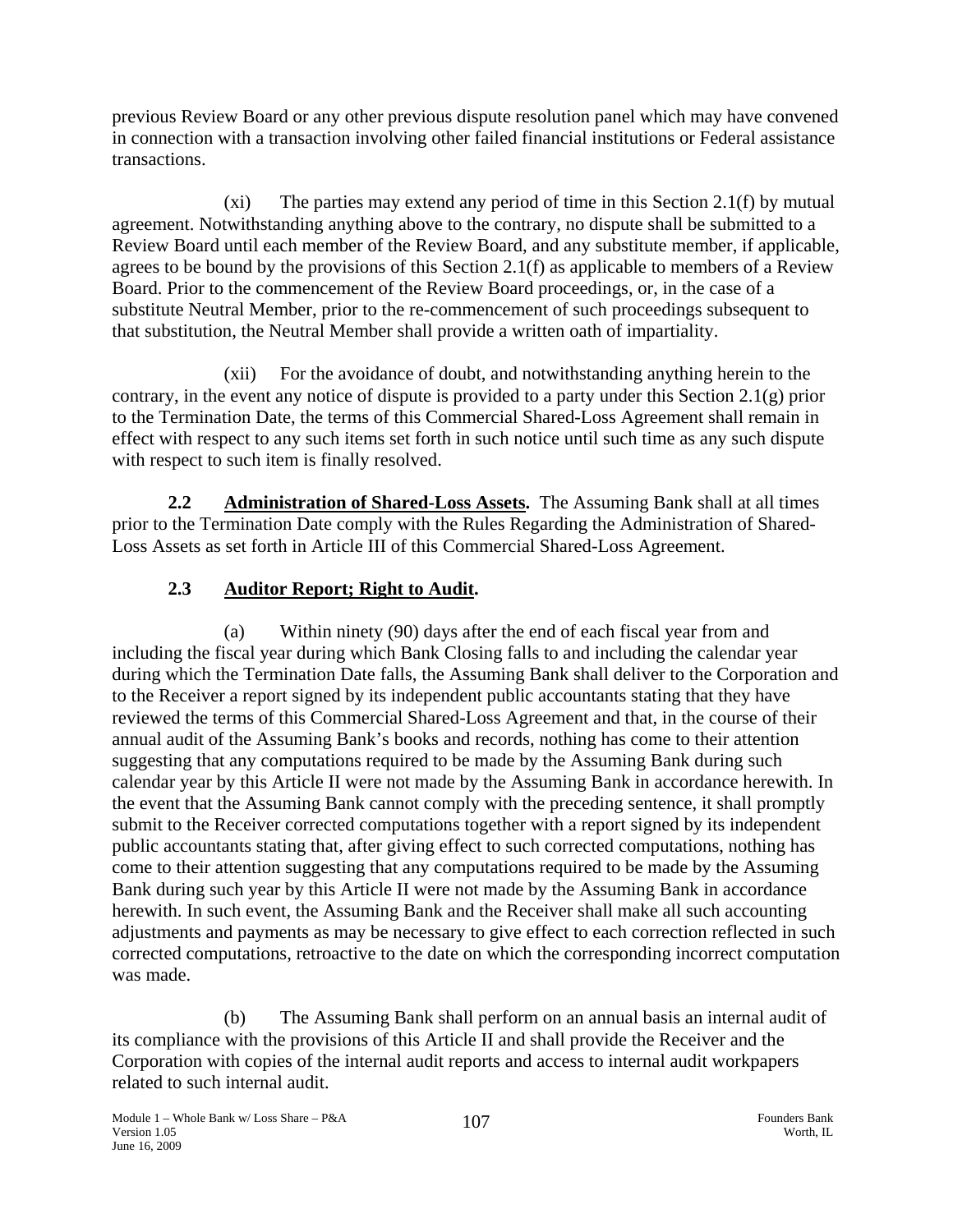(c) The Receiver or the Corporation may perform an audit to determine the Assuming Bank's compliance with the provisions of this Commercial Shared-Loss Agreement, including this Article II, at any time by providing not less than ten (10) Business Days prior written notice. The scope and duration of any such audit shall be within the discretion of the Receiver or the Corporation, as the case may be, but shall in no event be administered in a manner that unreasonably interferes with the operation of the Assuming Bank's business. The Receiver or the Corporation, as the case may be, shall bear the expense of any such audit. In the event that any corrections are necessary as a result of such an audit, the Assuming Bank and the Receiver shall make such accounting adjustments and payments as may be necessary to give retroactive effect to such corrections.

**2.4 Withholdings.** Notwithstanding any other provision in this Article II, the Receiver, upon the direction of the Director (or designee) of the Corporation's Division of Resolutions and Receiverships, may withhold payment for any amounts included in a Quarterly Certificate delivered pursuant to Section 2.1, if, in its judgment, there is a reasonable basis under the terms of this Commercial Shared-Loss Agreement for denying the eligibility of an item for which reimbursement or payment is sought under such Section. In such event, the Receiver shall provide a written notice to the Assuming Bank detailing the grounds for withholding such payment. At such time as the Assuming Bank demonstrates to the satisfaction of the Receiver that the grounds for such withholding of payment, or portion of payment, no longer exist or have been cured, then the Receiver shall pay the Assuming Bank the amount withheld which the Receiver determines is eligible for payment, within fifteen (15) Business Days. In the event the Receiver or the Assuming Bank elects to submit the issue of the eligibility of the item for reimbursement or payment for determination under the dispute resolution procedures of Section 2.1(f), then (i) if the dispute is settled by the mutual agreement of the parties in accordance with Section 2.1(f)(iii), the Receiver shall pay the amount withheld (to the extent so agreed) within fifteen (15) Business Days from the date upon which the dispute is determined by the parties to be resolved by mutual agreement, and (ii) if the dispute is resolved by the determination of a Review Board, the Receiver shall pay the amount withheld (to the extent so determined) within fifteen (15) Business Days from the date upon which the Receiver is notified of the determination by the Review Board of its obligation to make such payment. Any payment by the Receiver pursuant to this Section 2.4 shall be made together with interest on the amount thereof from the date the payment was agreed or determined otherwise to be due, at the interest rate per annum determined by the Receiver to be equal to the coupon equivalent of the three (3)-month U.S. Treasury Bill Rate in effect as of the first Business Day of each Calendar Quarter during which such interest accrues as reported in the Federal Reserve Board's Statistical Release for Selected Interest Rates H.15 opposite the caption "Auction Average - 3-Month" or, if not so reported for such day, for the next preceding Business Day for which such rate was so reported.

2.5 Books and Records. The Assuming Bank shall at all times during the term of this Commercial Shared-Loss Agreement keep books and records which fairly present all dealings and transactions carried out in connection with its business and affairs. Except as otherwise provided for in the Purchase and Assumption Agreement or this Commercial Shared-Loss Agreement, all financial books and records shall be kept in accordance with generally accepted accounting principles, consistently applied for the periods involved and in a manner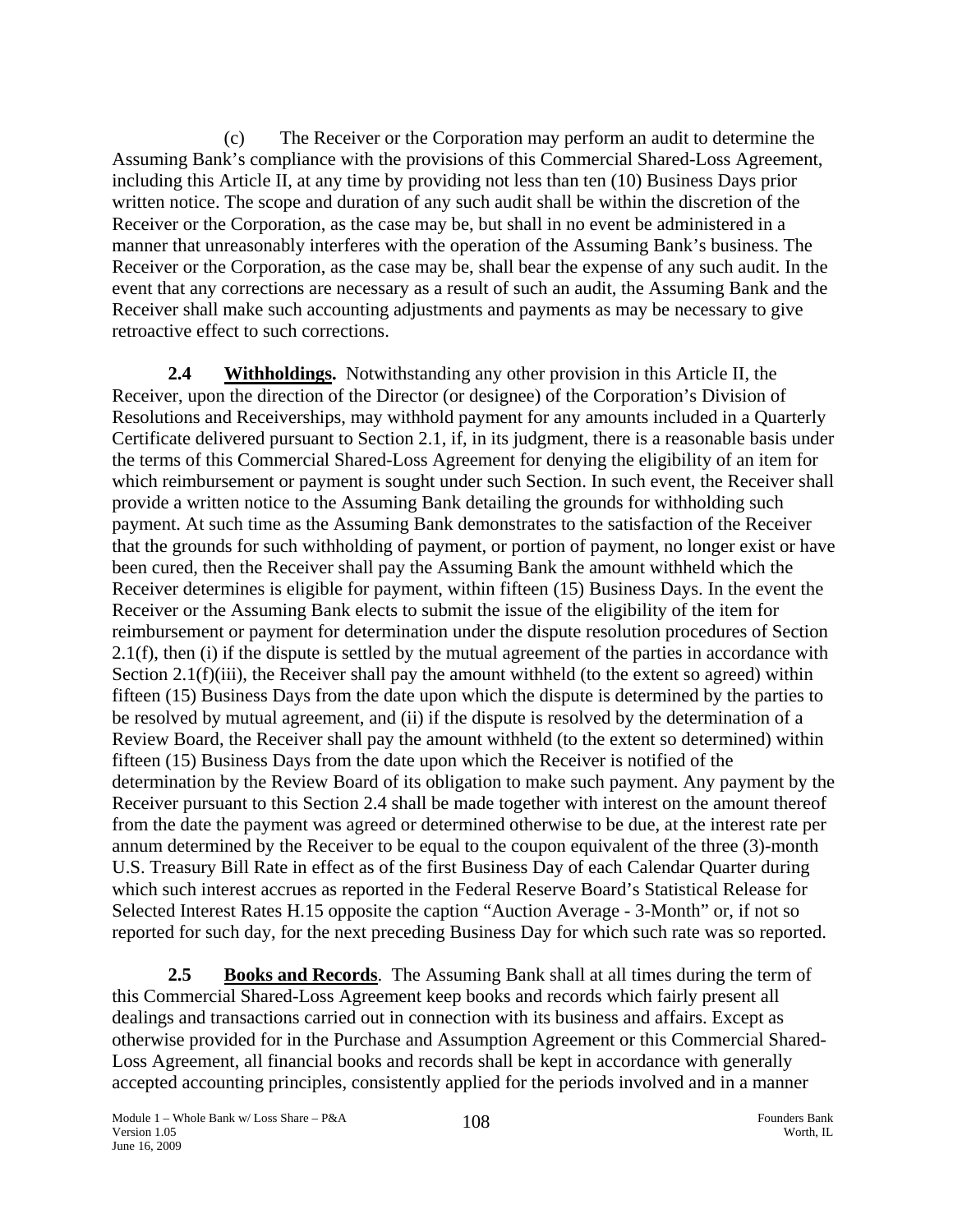such that information necessary to determine compliance with any requirement of the Purchase and Assumption Agreement or this Commercial Shared-Loss Agreement will be readily obtainable, and in a manner such that the purposes of the Purchase and Assumption Agreement or this Commercial Shared-Loss Agreement may be effectively accomplished. Without the prior written approval of the Corporation, the Assuming Bank shall not make any change in its accounting principles adversely affecting the value of the Shared-Loss Assets except as required by a change in generally accepted accounting principles. The Assuming Bank shall notify the Corporation of any change in its accounting principles affecting the Shared-Loss Assets which it believes are required by a change in generally accepted accounting principles.

**2.6 Information.** The Assuming Bank shall promptly provide to the Corporation such other information, including financial statements and computations, relating to the performance of the provisions of the Purchase and Assumption Agreement or otherwise relating to its business and affairs or this Commercial Shared-Loss Agreement, as the Corporation or the Receiver may request from time to time.

**2.7 Tax Ruling.** The Assuming Bank shall not at any time, without the Corporation's prior written consent, seek a private letter ruling or other determination from the Internal Revenue Service or otherwise seek to qualify for any special tax treatment or benefits associated with any payments made by the Corporation pursuant to the Purchase and Assumption Agreement or this Commercial Shared-Loss Agreement.

## **ARTICLE III - RULES REGARDING THE ADMINISTRATION OF SHARED-LOSS ASSETS AND SHARED-LOSS MTM ASSETS**

**3.1** Agreement with Respect to Administration. The Assuming Bank shall (and shall cause any of its Affiliates to which the Assuming Bank transfers any Shared-Loss Assets or Shared-Loss MTM Assets) to, or a Third Party Servicer to, manage, administer, and collect the Shared-Loss Assets and Shared-Loss MTM Assets while owned by the Assuming Bank or any Affiliate thereof during the term of this Commercial Shared-Loss Agreement in accordance with the rules set forth in this Article III ("Rules"). The Assuming Bank shall be responsible to the Receiver and the Corporation in the performance of its duties hereunder and shall provide to the Receiver and the Corporation such reports as the Receiver or the Corporation reasonably deems advisable, including but not limited to the reports required by Section 3.3 hereof, and shall permit the Receiver and the Corporation at all times to monitor the Assuming Bank's performance of its duties hereunder.

# **3.2 Duties of the Assuming Bank with Respect to Shared-Loss Assets.**

(a) In performance of its duties under these Rules, the Assuming Bank shall:

(i) manage, administer, collect and effect Charge-Offs and Recoveries with respect to each Shared-Loss Asset in a manner consistent with (A) usual and prudent business and banking practices; (B) the Assuming Bank's (or, in the case a Third Party Servicer is engaged, the Third Party Servicer's) practices and procedures including, without limitation,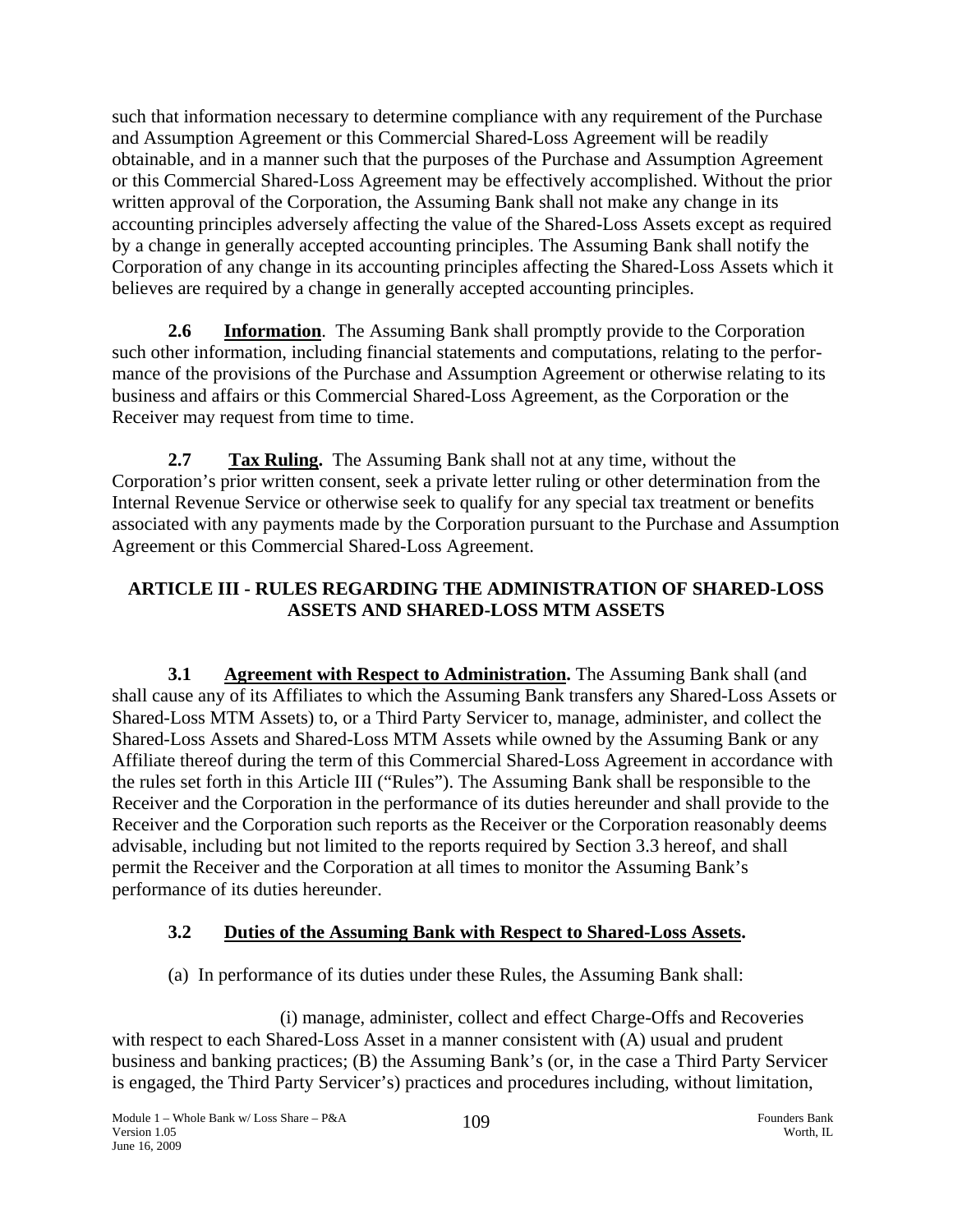the then-effective written internal credit policy guidelines of the Assuming Bank, with respect to the management, administration and collection of and taking of charge-offs and write-downs with respect to loans, other real estate and repossessed collateral that do not constitute Shared Loss Assets;

(ii) exercise its best business judgment in managing, administering, collecting and effecting Charge-Offs with respect to Shared-Loss Assets;

(iii) use its best efforts to maximize collections with respect to Shared-Loss Assets and, if applicable for a particular Shared-Loss Asset, without regard to the effect of maximizing collections on assets held by the Assuming Bank or any of its Affiliates that are not Shared-Loss Assets;

(iv) adopt and implement accounting, reporting, record-keeping and similar systems with respect to the Shared-Loss Assets, as provided in Section 3.4 hereof;

(v) retain sufficient staff to perform its duties hereunder;

(vi) provide written notification in accordance with Article IV of this Commercial Shared-Loss Agreement immediately after the execution of any contract pursuant to which any third party (other than an Affiliate of the Assuming Bank) will manage, administer or collect any of the Shared-Loss Assets, together with a copy of that contract.

(b) Any transaction with or between any Affiliate of the Assuming Bank with respect to any Shared-Loss Asset including, without limitation, the execution of any contract pursuant to which any Affiliate of the Assuming Bank will manage, administer or collect any of the Shared-Loss Assets, or any other action involving self-dealing, shall be subject to the prior written approval of the Receiver or the Corporation.

(c) The following categories of expenses shall not be deemed to be Reimbursable Expenses or Recovery Expenses:

(i) Federal, State, or local income taxes and expenses related thereto;

(ii) salaries or other compensation and related benefits of Assuming Bank employees and the employees of its Affiliates including, without limitation, any bonus, commission or severance arrangements, training, payroll taxes, dues, or travel- or relocationrelated expenses,;

(iii) the cost of space occupied by the Assuming Bank, any Affiliate thereof and their staff, the rental of and maintenance of furniture and equipment, and expenses for data processing including the purchase or enhancement of data processing systems;

(iv) except as otherwise provided herein, fees for accounting and other independent professional consultants (other than consultants retained to assess the presence, storage or release of any hazardous or toxic substance, or any pollutant or contaminant with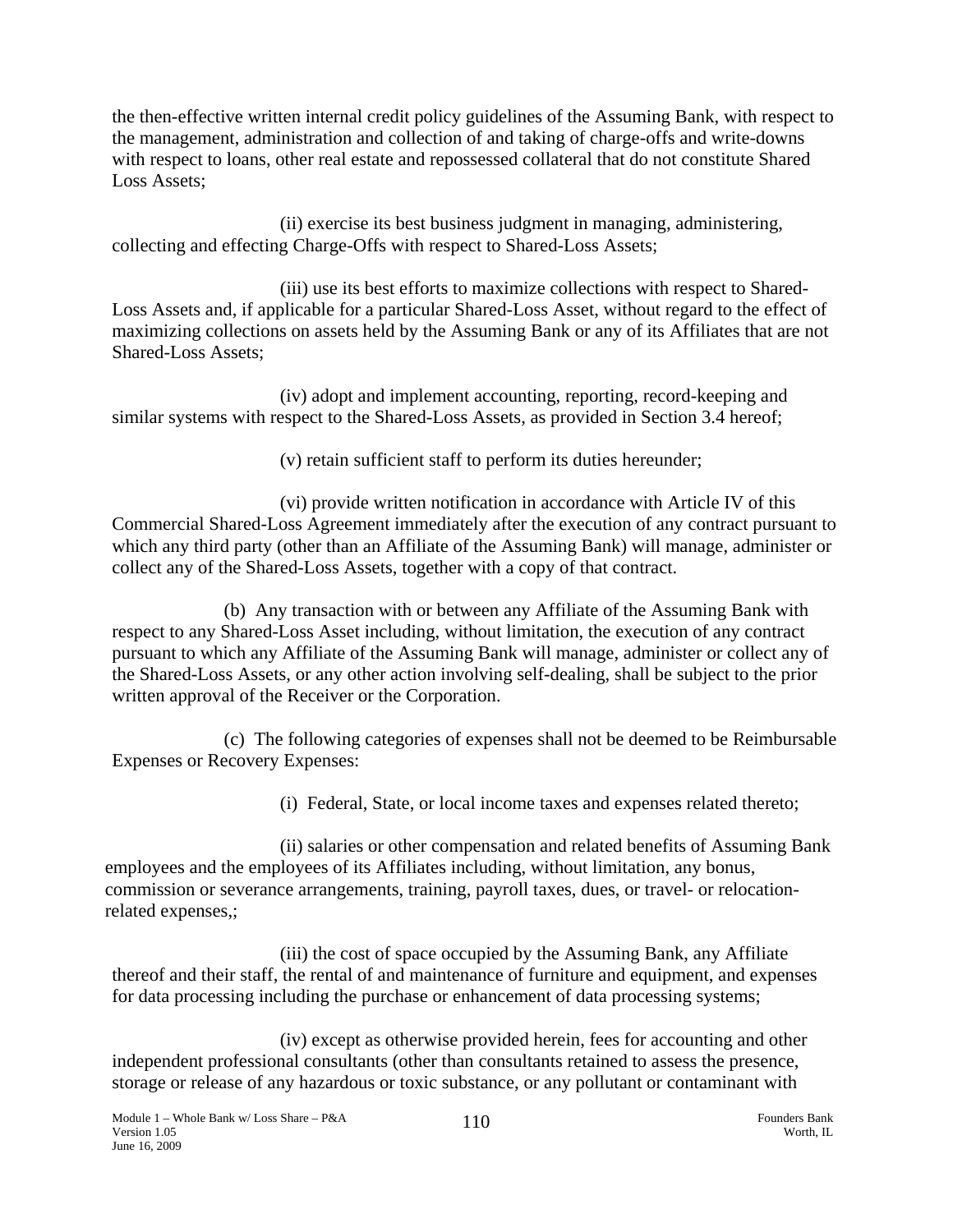respect to the collateral securing a Shared-Loss Loan that has been fully or partially charged-off); provided, that for purposes of this Section 3.2(c)(iv), fees of attorneys and appraisers engaged as necessary to assist in collections with respect to Shared-Loss Assets shall not be deemed to be fees of other independent consultants;

(v) allocated portions of any other overhead or general and administrative expense other than any fees relating to specific assets, such as appraisal fees or environmental audit fees, for services of a type the Assuming Bank does not normally perform internally;

(vi) any expense not incurred in good faith and with the same degree of care that the Assuming Bank normally would exercise in the collection of troubled assets in which it alone had an interest; and

(vii) any expense incurred for a product, service or activity that is of an extravagant nature or design.

(d) Subject to Section 3.7, the Assuming Bank shall not contract with third parties to provide services the cost of which would be a Reimbursable Expense or Recovery Expense if the Assuming Bank would have provided such services itself if the relevant Shared-Loss Assets were not subject to the loss-sharing provisions of Section 2.1 of this Commercial Shared-Loss Agreement.

# **3.3 Duties of the Assuming Bank with Respect to Shared-Loss MTM Assets.**

(a) In performance of its duties under these Rules, the Assuming Bank shall:

(i) manage, administer, collect and each Shared-Loss MTM Asset in a manner consistent with (A) usual and prudent business and banking practices; (B) the Assuming Bank's practices and procedures including, without limitation, the then-effective written internal credit policy guidelines of the Assuming Bank, with respect to the management, administration and collection of similar assets that are not Shared-Loss MTM Assets;

(ii) exercise its best business judgment in managing, administering, collecting and effecting Charge-Offs with respect to Shared-Loss MTM Assets;

(iii) use its best efforts to maximize collections with respect to Shared-Loss MTM Assets and, if applicable for a particular Shared-Loss MTM Asset, without regard to the effect of maximizing collections on assets held by the Assuming Bank or any of its Affiliates that are not Shared-Loss MTM Assets, provided that, any sale of a Shared-Loss MTM Asset shall only be made with the prior approval of the Receiver or the Corporation;

(iv) adopt and implement accounting, reporting, record-keeping and similar systems with respect to the Shared-Loss MTM Assets, as provided in Section 3.4 hereof;

(v) retain sufficient staff to perform its duties hereunder;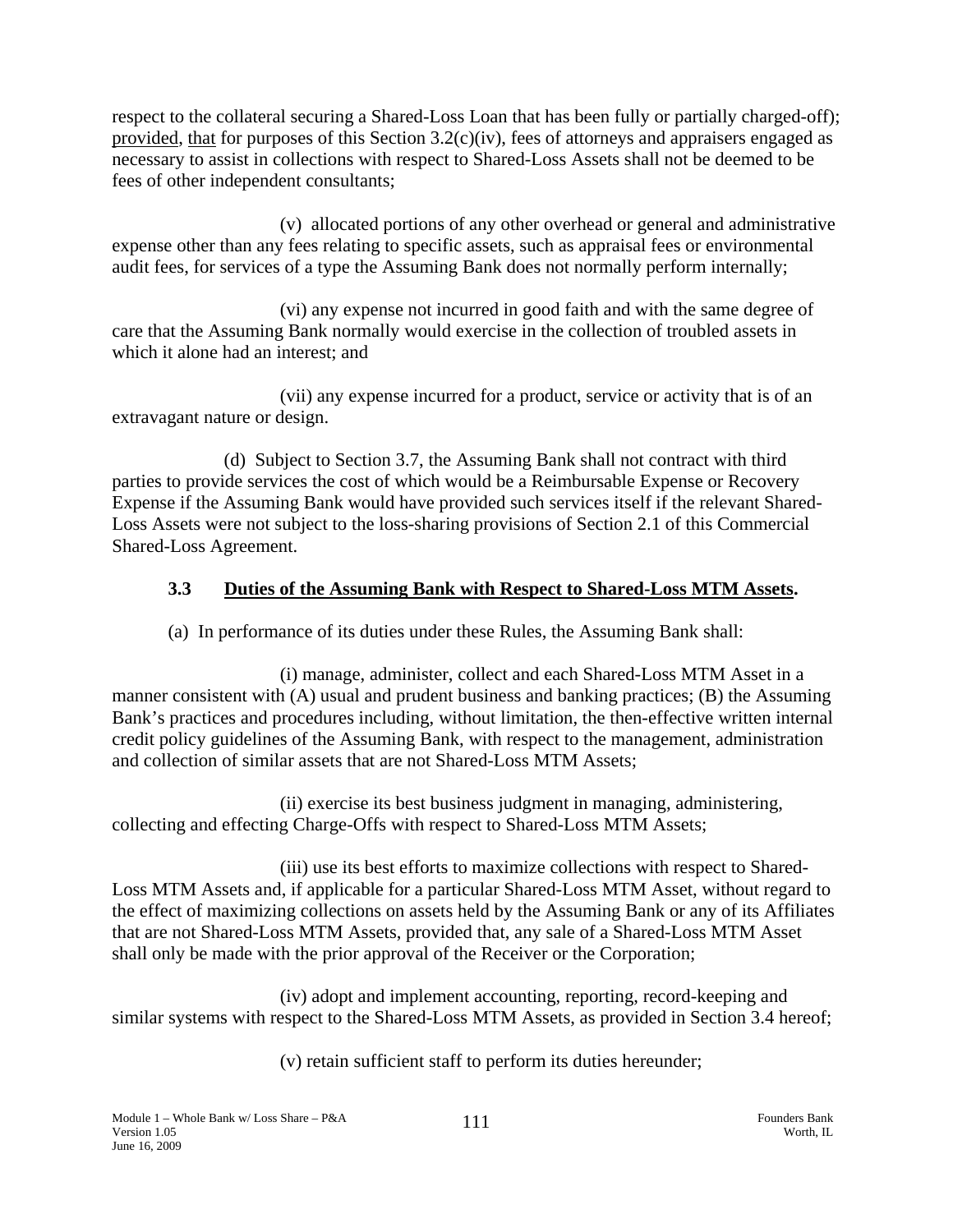(vi) provide written notification in accordance with Article IV of this Commercial Shared-Loss Agreement immediately after the execution of any contract pursuant to which any third party (other than an Affiliate of the Assuming Bank) will manage, administer or collect any of the Shared-Loss MTM Assets, together with a copy of that contract.

(b) Any transaction with or between any Affiliate of the Assuming Bank with respect to any Shared-Loss MTM Asset including, without limitation, the execution of any contract pursuant to which any Affiliate of the Assuming Bank will manage, administer or collect any of the Shared-Loss Assets, or any other action involving self-dealing, shall be subject to the prior written approval of the Receiver or the Corporation.

(c) The Assuming Bank shall not contract with third parties to provide services the cost of which would be a Reimbursable Expense or Recovery Expense if the Assuming Bank would have provided such services itself if the relevant Shared-Loss Assets were not subject to the loss-sharing provisions of Section 2.1 of this Commercial Shared-Loss Agreement.

**3.4 Records and Reports**. The Assuming Bank shall establish and maintain records on a separate general ledger, and on such subsidiary ledgers as may be appropriate to account for the Shared-Loss Assets and the Shared-Loss MTM Assets, in such form and detail as the Receiver or the Corporation may require, to enable the Assuming Bank to prepare and deliver to the Receiver or the Corporation such reports as the Receiver or the Corporation may from time to time request regarding the Shared-Loss Assets, the Shared-Loss MTM Assets and the Quarterly Certificates required by Section 2.1 of this Commercial Shared-Loss Agreement.

# **3.5 Related Loans**.

(a) The Assuming Bank shall not manage, administer or collect any "Related Loan" in any manner which would have the effect of increasing the amount of any collections with respect to the Related Loan to the detriment of the Shared-Loss Asset to which such loan is related. A "Related Loan" means any loan or extension of credit held by the Assuming Bank at any time on or prior to the end of the final Recovery Quarter that is: (i) made to the same Obligor with respect to a Loan that is a Shared-Loss Asset or with respect to a Loan from which Other Real Estate, Additional ORE or Subsidiary ORE derived, or (ii) attributable to the same primary Obligor with respect to any Loan described in clause (i) under the rules of the Assuming Bank's Chartering Authority concerning the legal lending limits of financial institutions organized under its jurisdiction as in effect on the Commencement Date, as applied to the Assuming Bank.

(b) The Assuming Bank shall prepare and deliver to the Receiver with the Quarterly Certificates for the Calendar Quarters ending June 30 and December 31 for all Shared-Loss Quarters and Recovery Quarters, a schedule of all Related Loans which are commercial loans or commercial real estate loans with Legal Balances of \$500,000 or more on the Accounting Records of the Assuming Bank as of the end of each such semi-annual period, and all other commercial loans or commercial real estate loans attributable to the same Obligor on such loans of \$500,000 or more.

## **3.6 Legal Action; Utilization of Special Receivership Powers**. The Assuming Bank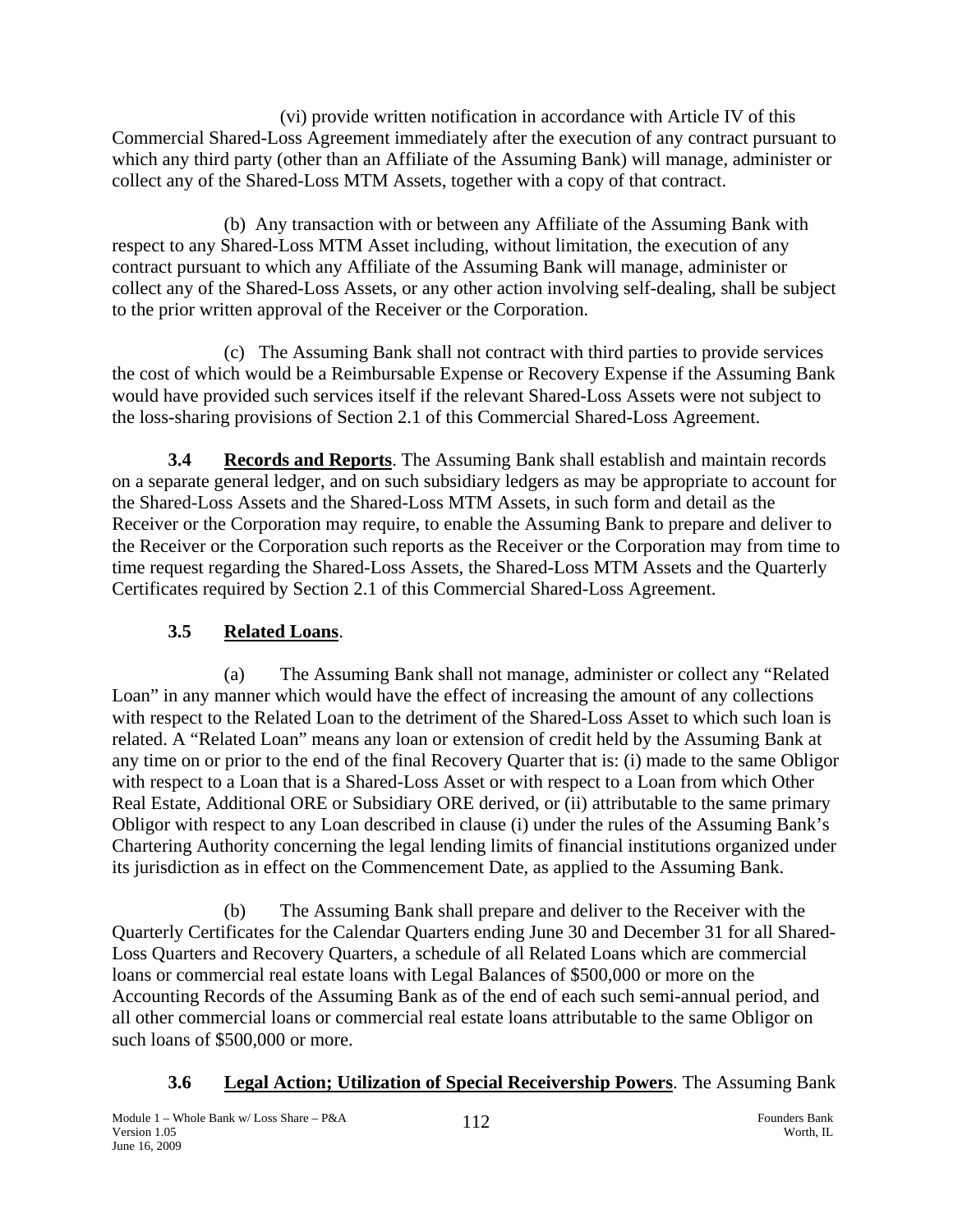shall notify the Receiver in writing (such notice to be given in accordance with Article IV below and to include all relevant details) prior to utilizing in any legal action any special legal power or right which the Assuming Bank derives as a result of having acquired a Shared-Loss Asset from the Receiver, and the Assuming Bank shall not utilize any such power unless the Receiver shall have consented in writing to the proposed usage. The Receiver shall have the right to direct such proposed usage by the Assuming Bank and the Assuming Bank shall comply in all respects with such direction. Upon request of the Receiver, the Assuming Bank will advise the Receiver as to the status of any such legal action. The Assuming Bank shall immediately notify the Receiver of any judgment in litigation involving any of the aforesaid special powers or rights.

**3.7** Third Party Servicer. The Assuming Bank may perform any of its obligations and/or exercise any of its rights under this Commercial Shared-Loss Agreement through or by one or more Third Party Servicers, who may take actions and make expenditures as if any such Third Party Servicer was the Assuming Bank hereunder (and, for the avoidance of doubt, such expenses incurred by any such Third Party Servicer on behalf of the Assuming Bank shall be Reimbursable Expenses or Recovery Expenses, as the case may be, to the same extent such expenses would so qualify if incurred by the Assuming Bank); provided, however, that the use thereof by the Assuming Bank shall not release the Assuming Bank of any obligation or liability hereunder.

### **ARTICLE IV -- PORTFOLIO SALE**

**4.1 Assuming Bank Portfolio Sales of Remaining Shared-Loss Assets**. The Assuming Bank shall have the right with the concurrence of the Receiver, commencing as of the first day of the third to last Shared-Loss Quarter, to liquidate for cash consideration, in one or more transactions, all or a portion of Shared-Loss Assets held by the Assuming Bank ("Portfolio Sales"). If the Assuming Bank exercises its option under this Section 4.1, it must give thirty (30) days notice in writing to the Receiver setting forth the details and schedule for the Portfolio Sale which shall be conducted by means of sealed bid sales to third parties, not including any of the Assuming Bank's affiliates, contractors, or any affiliates of the Assuming Bank's contractors.

**4.2 Calculation of Sale Gain or Loss**. For Shared-Loss Assets gain or loss on the sales under Section 4.1 will be calculated as the sale price received by the Assuming Bank less the book value of the remaining Shared-Loss Assets.

### **ARTICLE V -- LOSS-SHARING NOTICES GIVEN TO CORPORATION AND/OR RECEIVER**

As a supplement to the notice provisions contained in Section 13.7 of the Purchase and Assumption Agreement, any notice, request, demand, consent, approval, or other communication (a "Notice") given to the Corporation and/or the Receiver in the loss-sharing context shall be given as follows:

**5.1** With respect to a Notice under Section 2 and Sections 3.1-3.5 of this Commercial Shared-Loss Agreement: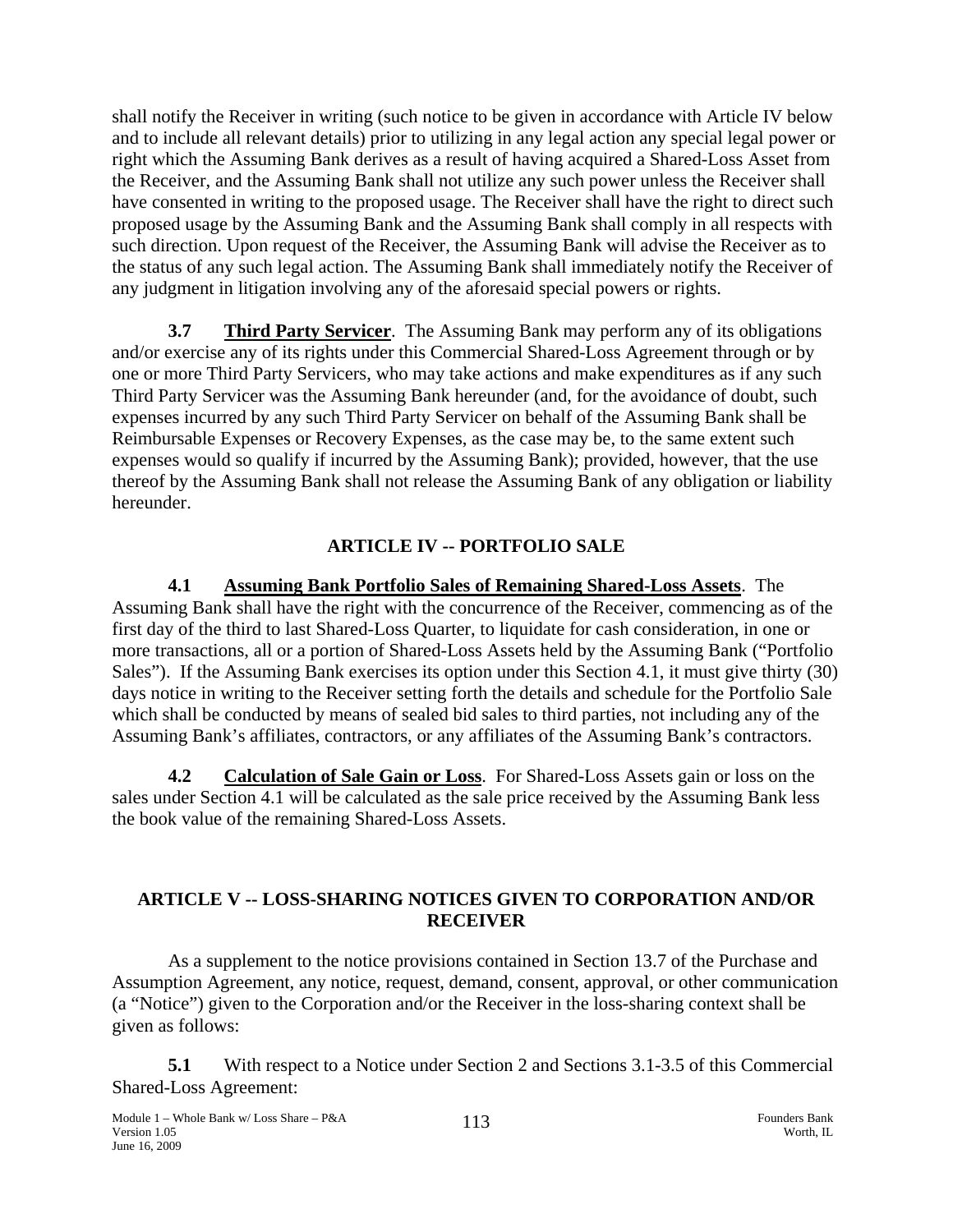Federal Deposit Insurance Corporation Division of Resolutions and Receiverships 550 17th Street, N.W. Washington, D.C. 20429

Attention: Assistant Director, Franchise and Asset Marketing

**5.2** With respect to a Notice under Section 3.6 of this Commercial Shared-Loss Agreement:

> Federal Deposit Insurance Corporation Legal Division 1601 Bryan Street Dallas, Texas 75201 Attention: Regional Counsel

with a copy to:

Federal Deposit Insurance Corporation Legal Division 550 17th Street, N.W. Washington, D.C. 20429 Attention: Senior Counsel (Special Issues Group)

## **ARTICLE VI – MISCELLANEOUS**

**6.1 Expenses**. Except as otherwise expressly provided herein, all costs and expenses incurred by a party hereto in connection with this Commercial Shared-Loss Agreement shall be borne by such party whether or not the transactions contemplated herein shall be consummated.

**6.2** Successors and Assigns; Specific Performance. All terms and provisions of this Commercial Shared-Loss Agreement shall be binding upon and shall inure to the benefit of the parties hereto only; provided, however, that, Receiver may assign or otherwise transfer this Commercial Shared-Loss Agreement (in whole or in part) to the Federal Deposit Insurance Corporation in its corporate capacity without the consent of Assuming Bank. Notwithstanding anything to the contrary contained in this Commercial Shared-Loss Agreement, except as is expressly permitted in this Section 6.2, Assuming Bank may not assign or otherwise transfer this Commercial Shared-Loss Agreement (in whole or in part) without the prior written consent of the Receiver, which consent may be granted or withheld by the Receiver in its sole discretion, and any attempted assignment or transfer in violation of this provision shall be void *ab initio.*  For the avoidance of doubt, a merger or consolidation of the Assuming Bank with and into another financial institution, the sale of all or substantially all of the assets of the Assuming Bank to another financial institution constitutes the transfer of this Commercial Shared-Loss Agreement which requires the consent of the Receiver.

Worth. IL **6.3 Governing Law**. This Commercial Shared-Loss Agreement shall be construed in accordance with federal law, or, if there is no applicable federal law, the laws of the State of New York, without regard to any rule of conflict of law that would result in the application of the Module 1 – Whole Bank w/ Loss Share – P&A  $114$  Founders Bank Worth, IL June 16, 2009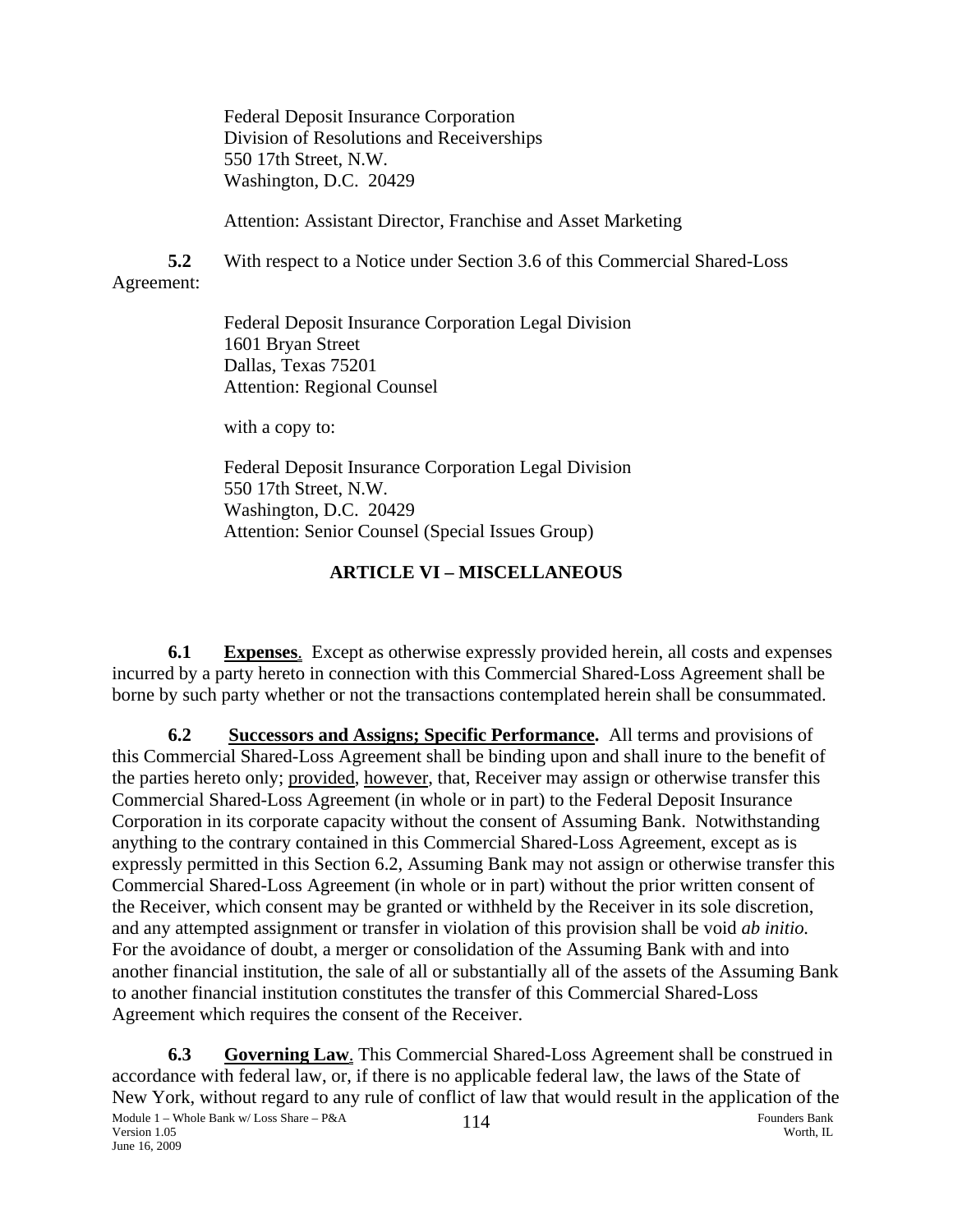substantive law of any jurisdiction other than the State of New York.

**6.4 WAIVER OF JURY TRIAL**. EACH PARTY HERETO HEREBY IRREVOCABLY AND UNCONDITIONALLY WAIVES ALL RIGHT TO TRIAL BY JURY IN OR TO HAVE A JURY PARTICIPATE IN RESOLVING ANY DISPUTE, ACTION, PROCEEDING OR COUNTERCLAIM, WHETHER SOUNDING IN CONTRACT, TORT OR OTHERWISE, ARISING OUT OF OR RELATING TO OR IN CONNECTION WITH THIS COMMERCIAL SHARED-LOSS AGREEMENT OR ANY OF THE TRANSACTIONS CONTEMPLATED HEREBY.

**6.5 Captions**. All captions and headings contained in this Commercial Shared-Loss Agreement are for convenience of reference only and do not form a part of, and shall not affect the meaning or interpretation of, this Commercial Shared-Loss Agreement.

**6.6 Entire Agreement; Amendments**. This Commercial Shared-Loss Agreement, along with the Single Family Shared-Loss Agreement and the Purchase and Assumption Agreement, including the Exhibits and any other documents delivered pursuant hereto, embody the entire agreement of the parties with respect to the subject matter hereof, and supersede all prior representations, warranties, offers, acceptances, agreements and understandings, written or oral, relating to the subject matter herein. This Commercial Shared-Loss Agreement may be amended or modified or any provision thereof waived only by a written instrument signed by both parties or their respective duly authorized agents.

**6.7 Severability**. Whenever possible, each provision of this Commercial Shared-Loss Agreement shall be interpreted in such manner as to be effective and valid under applicable law, but if any provision of this Commercial Shared-Loss Agreement is held to be prohibited by or invalid, illegal or unenforceable under applicable law, such provision shall be construed and enforced as if it had been more narrowly drawn so as not to be prohibited, invalid, illegal or unenforceable, and the validity, legality and enforceability of the remainder of such provision and the remaining provisions of this Commercial Shared-Loss Agreement shall not in any way be affected or impaired thereby.

**6.8 No Third Party Beneficiary.** This Commercial Shared-Loss Agreement and the Exhibits hereto are for the sole and exclusive benefit of the parties hereto and their respective permitted successors and permitted assigns and there shall be no other third party beneficiaries, and nothing in Commercial Shared-Loss Agreement or the Exhibits shall be construed to grant to any other Person any right, remedy or claim under or in respect of this Commercial Shared-Loss Agreement or any provision hereof.

**6.9** Consent. Except as otherwise provided herein, when the consent of a party is required herein, such consent shall not be unreasonably withheld or delayed.

**6.10 Rights Cumulative.** Except as otherwise expressly provided herein, the rights of each of the parties under this Commercial Shared-Loss Agreement are cumulative, may be exercised as often as any party considers appropriate and are in addition to each such party's rights under the Purchase and Sale Agreement and any of the related agreements or under law. Except as otherwise expressly provided herein, any failure to exercise or any delay in exercising